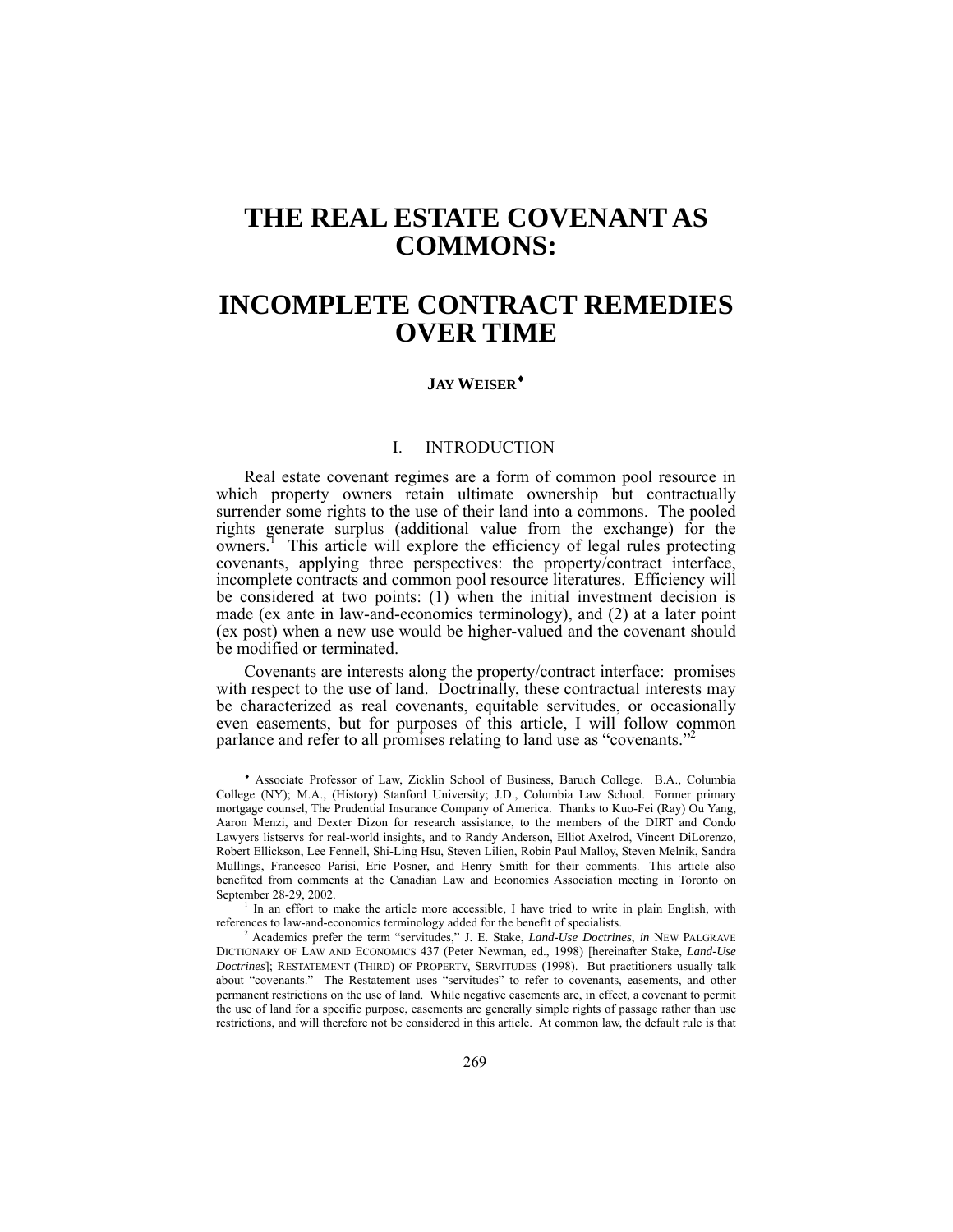As discussed in Part [III.A,](#page-5-0) the choice between property or contract status is determined by which will maximize investment while minimizing the sum of holdout and transaction costs on renegotiation. When investment incentives predominate, this favors property status protected by property rules. When the later risks of high transaction costs and holdouts predominate, this favors contract status, which allows easy breakage protected by liability rules. Because real estate is an investment-intensive asset class, covenants are generally given property status and governed by property rules protected by injunctions. The investment induced by the property status of generates an expectation of surplus for each unit owner; when these rights are defeated, the result may be demoralization leading to underinvestment.<sup>[3](#page-1-0)</sup>

The incomplete contracts literature, discussed in Part [III.B,](#page-11-0) looks at the remedies the parties would design to maximize both efficient investment andefficient renegotiation or breach.<sup>4</sup> Applying a nontechnical version of incomplete contracts theory, this article will determine whether the legal rules applied in practice are efficient. It will look at the choice of property rules: injunctions versus private-ordered remedies such as fines, forced sale, or self-help, and will apply recent work on erosion rules<sup>5</sup> – rights that diminish if unenforced – to look at the impact of transaction costs on investment.

The common pool resource literature, as discussed in Part [III.C,](#page-15-0) examines governance as a solution when the holdout risk is too high to justify property rule protection of a shared investment, but the investment incentives are too important for liability rule treatment.<sup>[6](#page-1-3)</sup> Viewing common pool resources and covenant regimes as a form of collective property, this article will examine how community association governance structures and remedies regimes reduce transaction costs, and the effect this has on inducing efficient investment in the short term as well as efficient termination in the long term.

The primary conclusions are, as discussed in Part [IV,](#page-18-0) first, that the courts should give greater respect to the private ordering of remedies, such as fines, self-help, and expulsion for most covenant violations. These

real covenants do not run with the land, but parties routinely contract around this, Stake, *Land Use Doctrines*, *supra* note 2, so this article will assume that all covenants run with the land. 3

<span id="page-1-0"></span>Frank Michelman, *Property, Utility, and Fairness: Comments on the Ethical Foundations of "Just Compensation" Law*, 80 HARV. L. REV. 1165 (1968). *See* discussion *infra* text at note 81.

<span id="page-1-1"></span>The recent incomplete contracts literature on the design of remedies for nuisance and covenants is Lucian Arye Bebchuk, Ex Ante Investments and Ex Post Externalities, unpublished manuscript (Dec. 2001), *available at* http://papers.ssrn.com/sol3/papers.cfm?abstract\_id=297091 [hereinafter Bebchuk, Ex Ante Ex Post]; Lucian Arye Bebchuk, *Property Rights and Liability Rules: The Ex Ante View of the Cathedral*, 100 MICH. L. REV. 601 (2001) [hereinafter Bebchuk, *Ex Ante Cathedral*]; Rohan Pitchford & Christopher M. Snyder, *Coming to the Nuisance: An Economic Analysis from an Incomplete Contracts Perspective*, SSRN Stanford/Yale Jr. Faculty Forum Paper No. 01-17 (February 16, 2001).

<span id="page-1-2"></span><sup>5</sup> Omri Ben-Shahar, *The Erosion of Rights by Past Breach*, 1 AM. L. & ECON. REV. 190-238 (1999).

<span id="page-1-3"></span> $6$  For a synthesis of the common pool resource literature, see ELINOR OSTROM, GOVERNING THE COMMONS: THE EVOLUTION OF INSTITUTIONS FOR COLLECTIVE ACTION 29-57 (1990).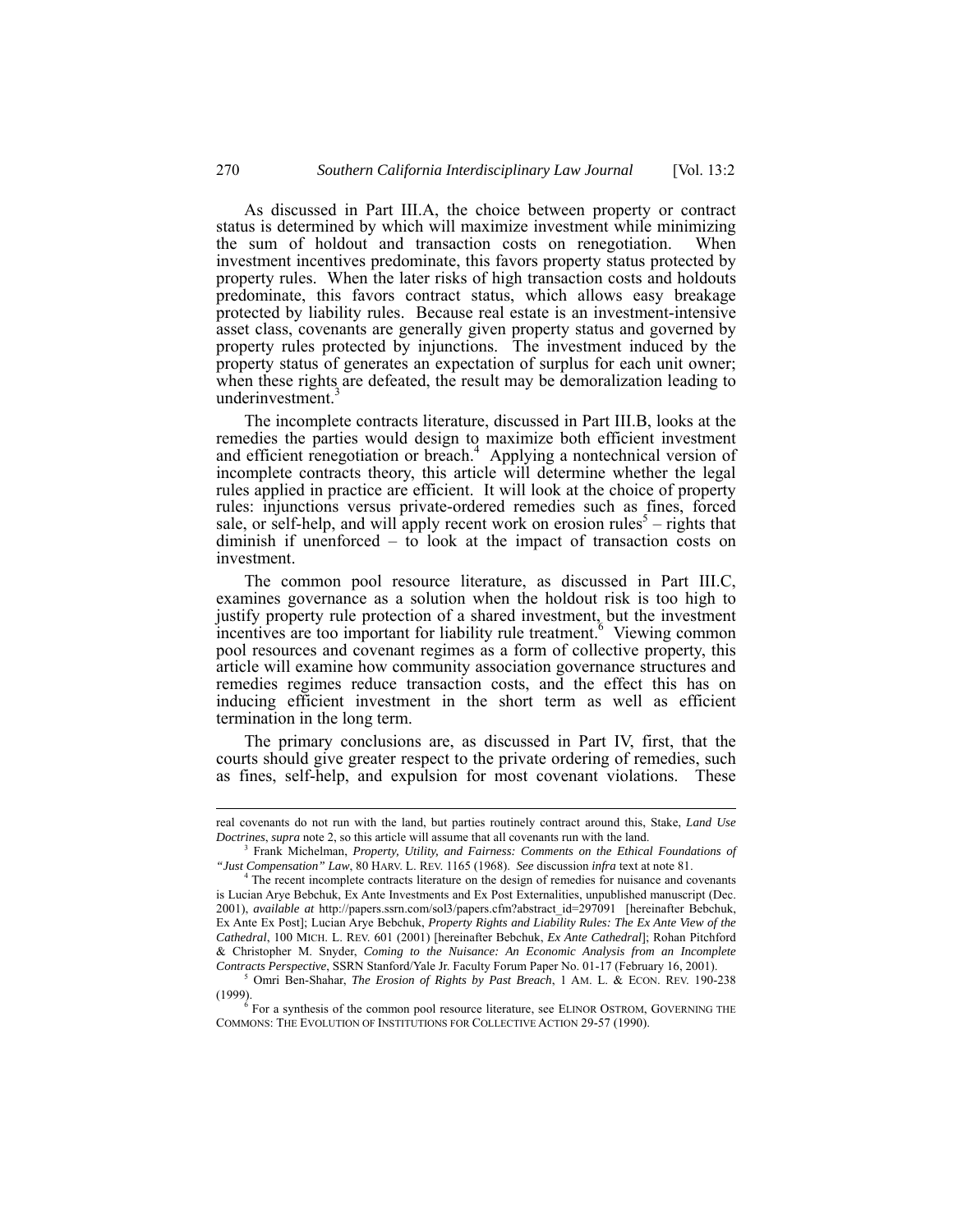remedies provide lower-cost enforcement than the current regime of injunctive relief and limit the inefficient erosion of covenant regimes. Second, as discussed in Part [V.A,](#page-37-0) over decades, covenant regimes are likely to be inefficiently rigid, a problem made worse because the rise of the community association has radically lowered enforcement costs. This resultsin an anticommons<sup>7</sup> where fragmented control prevents transfers of property to more efficient uses. Third, as discussed in Part [V.B.1-](#page-45-0)[3,](#page-56-0) to combat this, courts should use mixed property-liability rules in the form of supercompensatory damages for major use violations occurring more than 40 years after creation of the covenant regime. Supercompensatory damages would limit demoralization from defeated investment expectations (if contract status protected by a liability rule applied) or of excessive performance of an uneconomic promise (if property status protected by injunctive relief applied). Fourth, as discussed in Part [V.B.4,](#page-57-0) courts should be more willing to allow consensual releases of individual lots from covenant regimes.

Finally, Part [V.C](#page-57-1) discusses affirmative covenants, which are more contract-like than negative covenants, in that they involve expenditures by the covenantor that can potentially generate unlimited losses. Yet a breached affirmative covenant may demoralize a covenantee who made a substantial investment based on it, as with a promise to install a sewer system. Here, too, mixed property-liability rule damages (adjusted for the covenantor's greater risks) can balance the initial and later incentives of the covenantor and covenantee.

## II. REAL ESTATE COVENANTS: A BRIEF HISTORY

In the beginning, there was nuisance law. When the use of one property was so noxious as to interfere with the use of another property, courts found a nuisance and usually barred it with an injunction.<sup>[8](#page-2-1)</sup> This addressed only extreme situations, however, and with the rise of large-scale upper-income residential real estate development and the segregation of land uses in beginning in late 17th century England and the 19th century United States, developers and residents began to find this inadequate. An elite single-family residence derived part of its value from being in a neighborhood of similarly elite homes. Its value could be diminished by something that did not rise to the level of a nuisance: a stable, factory, or working class tenement. In those pre-zoning days, developers created a private-ordered solution to maximize their sale prices: agreements running with the land that permitted only residential use, imposed setbacks from the

<span id="page-2-0"></span> <sup>7</sup> Michael Heller was the first to analyze the anticommons in depth. Michael A. Heller, *The Tragedy of the Anticommons: Property in the Transition from Marx to Markets*, 111 HARV. L. REV. 621 (1998) [hereinafter Heller, *Anticommons*]. *See* discussion *infra* Part V.A. 8 The earliest form of the tort dates back to the 13th century, with injunctive relief becoming

<span id="page-2-1"></span>available by Edward III's 14th century reign. W. PAGE KEETON ET AL., PROSSER & KEETON ON THE LAW OF TORTS (5th ed. 1984) § 86.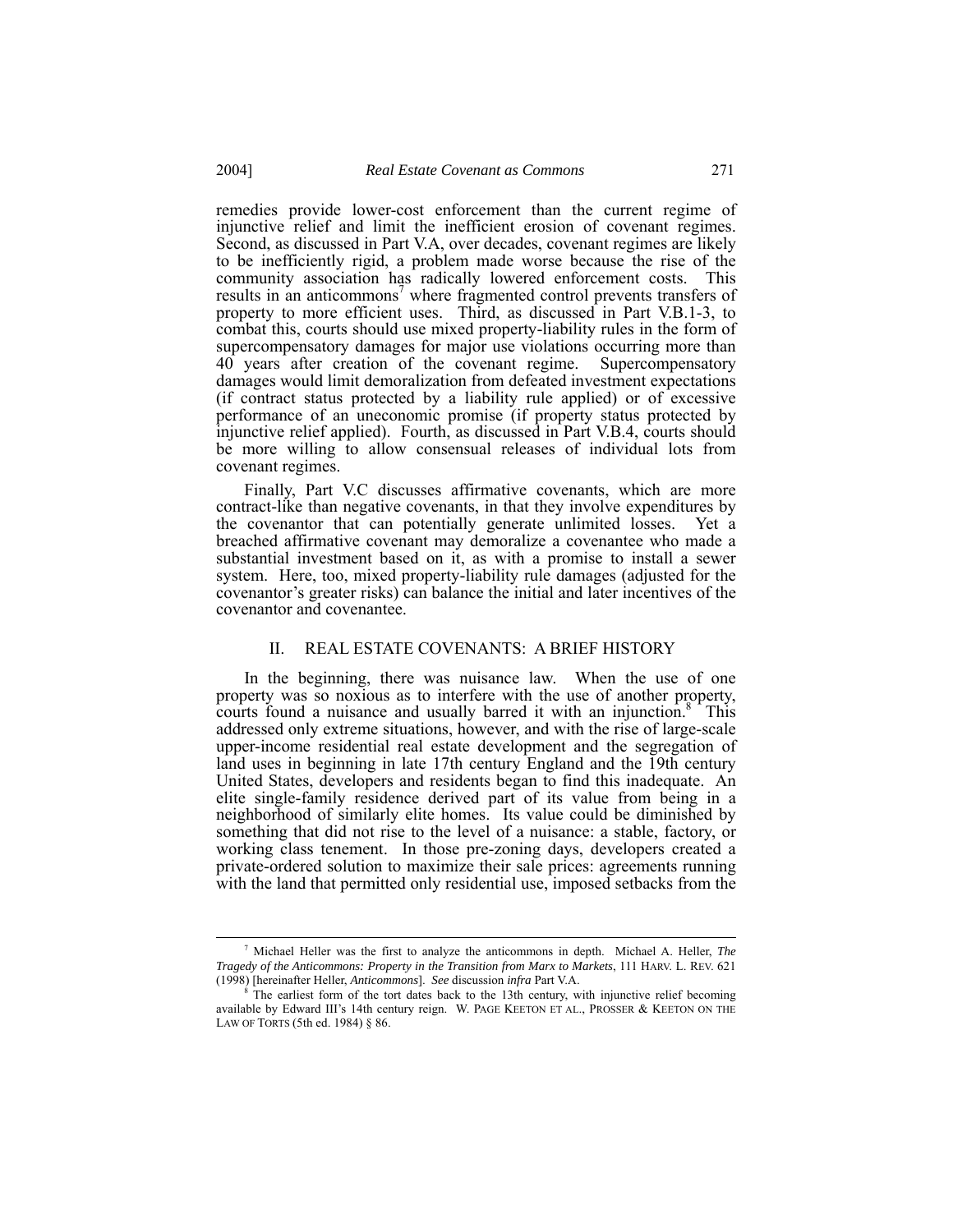street leaving generous yards, and forbade uses like tanneries or saloons.<sup>9</sup> In effect, these were contractually created nuisances, preventing property development that common law nuisance would have permitted.<sup>[10](#page-3-1)</sup>

As another method of maximizing value, early developers began to provide amenities. One of the first was London's Bloomsbury Square, a semi-public park, in  $1660$ .<sup>11</sup> But because a simple negative pledge would not maintain these amenities, community associations developed,<sup>12</sup> beginning with Gramercy Park in New York City (developed in 1831, the park is held in trust for the surrounding owners who control the trust) and Louisburg Square in Boston (developed in 1842, the first true community association).<sup>[13](#page-3-4)</sup> Throughout this article, the area covered by a covenant regime will be referred to as a "subdivision." The governing body, if any, will be referred to as a "community association," and the owners of properties subject to covenant regimes will be referred to as "unit owners."

Community associations continued to develop through the creation of St. Louis' late 19th century private streets, and early planned town experiments such as Radburn, New Jersey and Sunnyside, Queens. They received a further boost from the first condominium statute, Puerto Rico's, and federal tax subsidies that encouraged even those who could not afford freestanding homes to purchase condominium interests.<sup>14</sup> Community associations greatly expanded after the mid-1960s as condominium statutes spread. Also in that period, developers created the new organizational form of the planned unit development, in which owners got a fee simple absolute and the community association ran the common elements.<sup>15</sup> Community

<span id="page-3-1"></span>The classic article on the difference in regulation by nuisance, covenant and zoning law is Robert C. Ellickson, *Alternatives to Zoning: Covenants, Nuisance Rules, and Fines as Land Use* 

<span id="page-3-2"></span><sup>11</sup> Edward Jones & Christopher Woodward, A GUIDE TO THE ARCHITECTURE OF LONDON 15, 17, 100 (1983). In Bloomsbury Square and other early London developments, it appears that the aristocratic developer kept the square in the middle of the development unleased, developing it as a park in order to maximize the rents on the surrounding houses. Summerson, *supra* note 9, at 40-41.

<span id="page-3-3"></span><sup>12</sup> Developments with collective control of common elements and use restrictions are referred to by many names, some of which have different legal structures, such as common interest developments, condominiums, cooperatives, and planned unit developments. *See* Amos B. Elberg, Note, *Remedies for Common Interest Development Rule Violations*, 101 COLUM. L. REV. 1958 (2001).

<span id="page-3-5"></span><span id="page-3-4"></span>13 EVAN MCKENZIE, PRIVATOPIA 9 (1994).

<sup>14</sup> *See* Henry Hansmann, *Condominium and Cooperative Housing: Transactional Efficiency, Tax Subsidies, and Tenure Choice*, 20 J. LEGAL STUD. 25 (1991).

<sup>15</sup> *See* McKenzie, *supra* note 13. Another form of community association is cooperative apartment housing. Its first appearance in New York City, where it remains the most popular form, occurred in 1881. In cooperative apartment housing, a corporation owns the property and enters into long-term leases with its unit holders, who are also the sole corporation owners. Andrew S. Dolkart, *Cooperatives, in* THE ENCYCLOPEDIA OF NEW YORK CITY 280 (Kenneth T. Jackson, ed. 1995). The

<span id="page-3-6"></span>

<span id="page-3-0"></span><sup>&</sup>lt;sup>9</sup> Tulk v. Moxhay, 41 Eng. Rep. 1143 (1848). In 17th and 18th century London, most of the great estates were entailed or held in trust, and parcels of land could not be sold in fee. Thus, land use in upscale developments was restricted through covenants in long-term ground leases that ran from the tenant to the aristocratic landlord, rather than through the mutual covenants among fee owners that developed in the 19th century. *See* JOHN SUMMERSON, GEORGIAN LONDON 39-40 (Peregrine/Penguin ed. 1978). *See also* F. Frederic Deng, *Ground Lease-Based Land Use System Versus Common Interest Development*, 78 LAND ECON. 190 (2002) (relative efficiency of ground leases and covenants related to bundled provision and consumption of services, and to degree of mobility).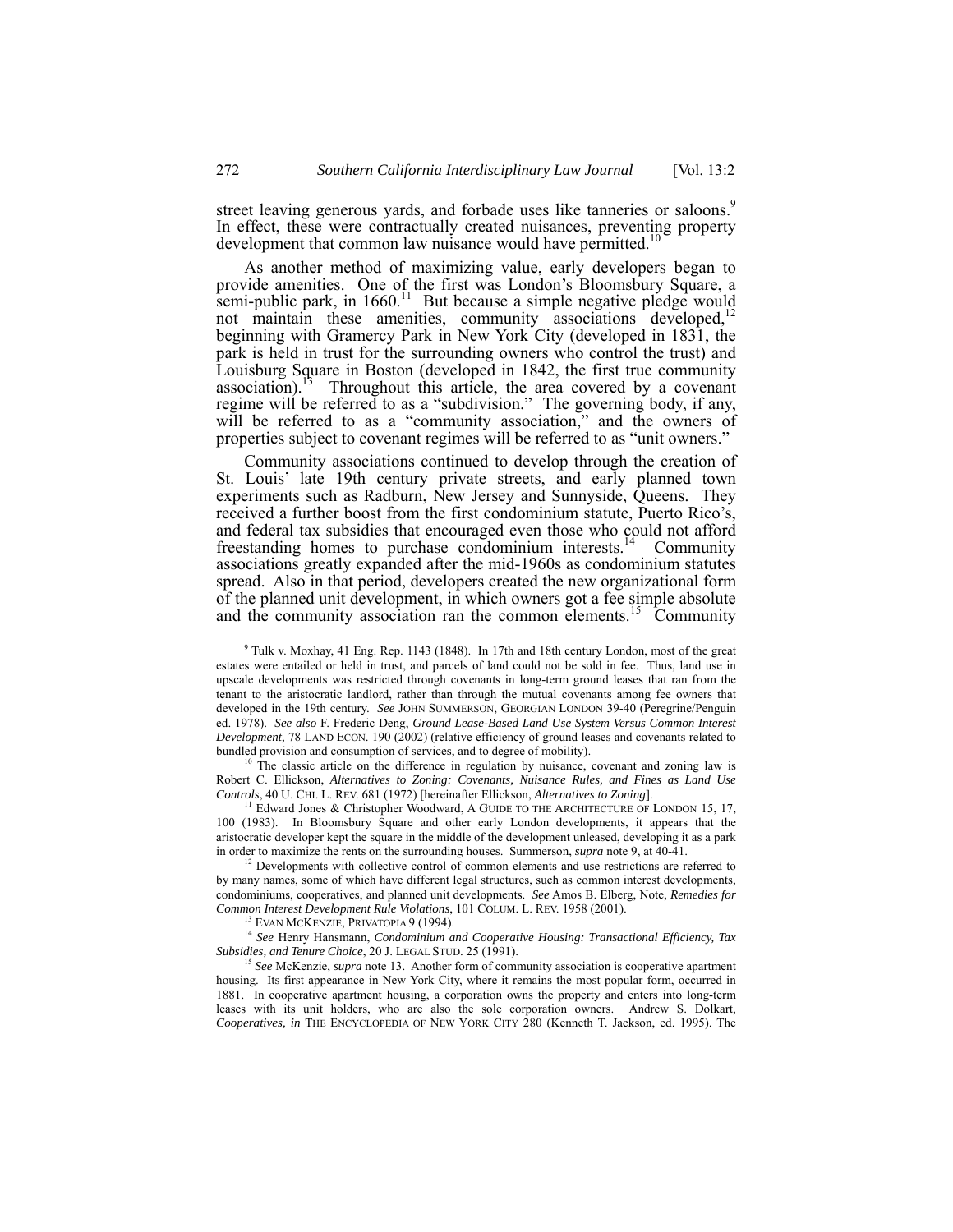associations were also used for commercial properties with multiple owners and shared common elements, such as shopping centers and office and industrial parks. By 1998, 14.7% of the housing stock in the U.S. was controlled by community associations – over 60% in the Los Angeles and San Diego metropolitan areas.<sup>16</sup> In the 50 largest metropolitan areas, more than 50% of new housing was built subject to controls by neighborhood associations.<sup>[17](#page-4-1)</sup>

Nineteenth century covenants usually ran only a paragraph or two. However, in the 20th century, with the increasing scale of development and the decreasing cost of documentation (word processors, faxes, Federal Express, e-mail, and legions of real estate lawyers), covenants expanded like the waistline of a McDonald's habitué, sometimes running hundreds of pages long and setting out detailed relationships (e.g., type of use, setbacks, physical appearance, pets, noise, landscaping, and even whether cars can be kept in the driveway). They are called by various names in addition to covenants, including Master Deeds, Declarations of Condominium and CCRs (for Covenants, Conditions and Restrictions), and may appear in those documents or be incorporated by reference from community association by-laws, board resolutions, or rules and regulations. Doctrinally, however, if the ultimate source of authority is a covenant (for example, a board resolution bars on-street parking based on powers created in the covenant), the requirement is enforced as a covenant regardless of where it appears. In this article, both the simple and complex versions of agreements binding land will be referred to as covenants, regardless of which document they appear in or whether they are enforced by injunction, fine, or another remedy.

# III. COVENANTS AS LONG-TERM RELATIONAL INTERESTS: THREE PERSPECTIVES

Covenants are ongoing relational interests<sup>18</sup> that generate shared surpluses – in other words, the mutual restrictions make each party's land more valuable than unrestricted land would be.<sup>19</sup> Three strands of literature shed light on the efficient rules for enforcing covenants, looking at the

doctrinal issues presented by cooperative apartment leases differ from those affecting owners of fee interests. As a result, this article will primarily discuss condominiums and planned unit developments,

<span id="page-4-0"></span><sup>&</sup>lt;sup>16</sup> Steven J. Eagle, *Privatizing Urban Land Use Regulation: The Problem of Consent*, 7 GEO. MASON L. REV. 905 (1999); CLIFFORD J. TREESE, COMMUNITY ASSOCIATIONS FACTBOOK 19 (Frank H. Spink, ed.); McKenzie, *supra* note 13, at 120.

<span id="page-4-2"></span><span id="page-4-1"></span><sup>17</sup> Eagle, *supra* note 16, at 829.

<sup>&</sup>lt;sup>18</sup> The concept of relational interests comes from an early contribution to the incomplete contracts literature, Charles J. Goetz & Robert E. Scott, *Principles of Relational Contracts*, 67 VA. L. REV. 1089 (1981).

<span id="page-4-3"></span><sup>&</sup>lt;sup>19</sup> See Lee Anne Fennell, Contracting Communities, U. of Tex. L. & Econ. Res. Paper No. 017; U. of Tex. Law, Pub. L. Res. Paper No. 59, at 11-13 (2003), *at* http://papers.ssrn.com/sol3/papers.cfm?abstract\_id=487986 (last visited on March 30, 2003) [hereinafter Fennell, Contracting Communities] (reciprocal land use controls aim to produce premium ambience that adds subjective and monetary value).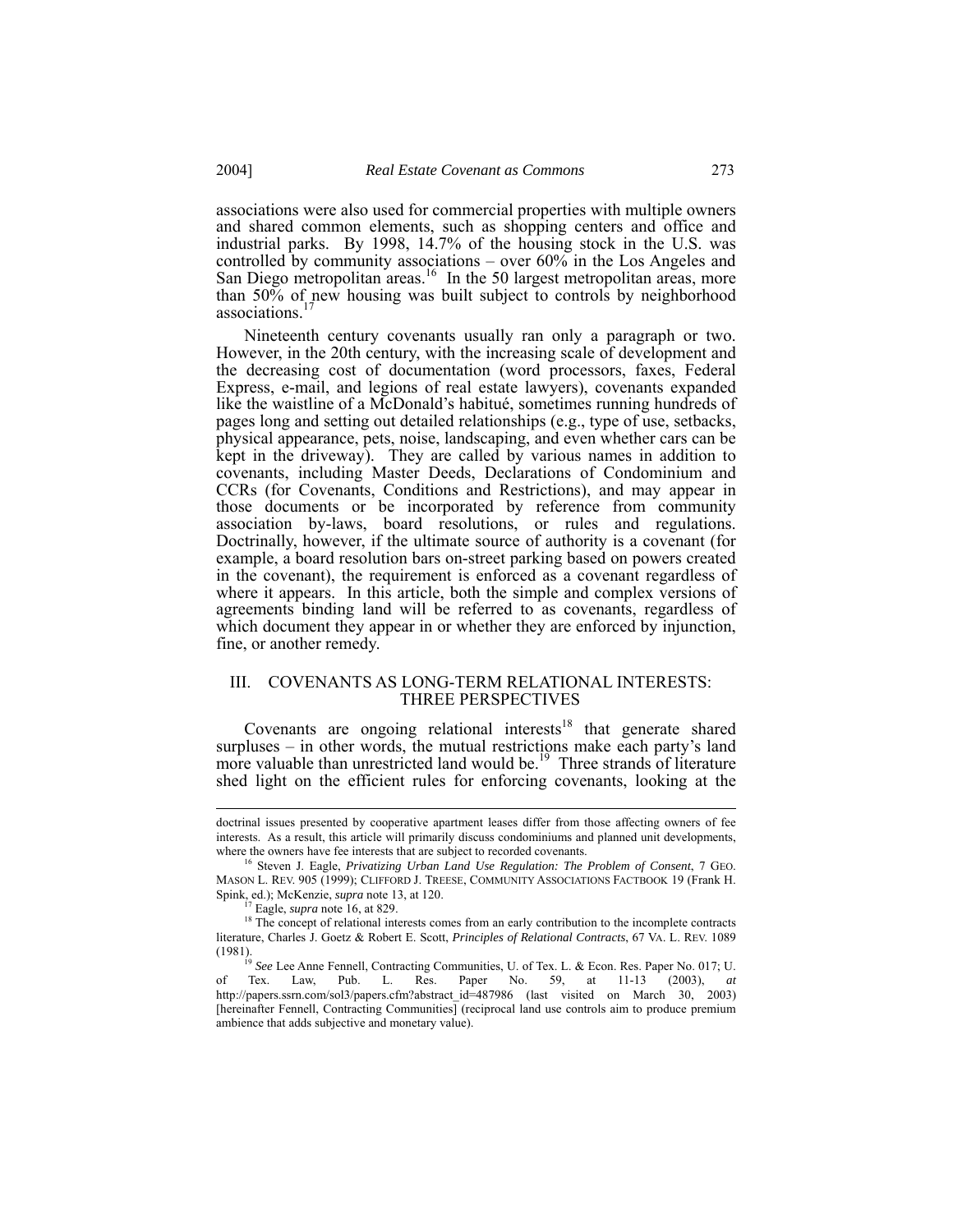balance of investment incentives, holdout risks, and transaction costs. This part of the article examines the theoretical literature and where real-world covenants fit into it.

## <span id="page-5-0"></span>A. THE PROPERTY/CONTRACT INTERFACE

An outpouring of recent literature has identified factors determining whether property or contract status should apply to a given interest, and tested the factors against existing doctrine. To synthesize the findings, the choice between property and contract – the legal regime for the ownership and transfer of assets – should maximize an owner's initial efficient (ex ante) investment, while minimizing later (ex post) losses from the owner's failure to trade, due to holdouts (failure to trade the property to a higher-valued use) and transaction costs.<sup>20</sup> The losses include externalities, where an owner who engages in a conflicting use does not trade to a hig valuing user, and therefore does not eliminate the conflict, because of strategic bargaining (a holdout risk), excessive subjective value (a holdout risk), or excessive transaction costs.<sup>21</sup> In a broad sense, every holdout *is* an externality, since the owner's failure to efficiently trade inflicts an opportunity cost on higher-valuing potential users.<sup>22</sup> Thus, the higher the holdout risks and transaction costs are relative to the value of the owner's investment, the greater the cost of the owner's failure to efficiently renegotiate, and the more contract-like the treatment of the owner's interest, as illustrated in the following diagram:

<span id="page-5-1"></span> <sup>20</sup> *See* Carol M. Rose, *The Shadow of The Cathedral,* 106 YALE L.J. 2175, at 2182-88 (1997) [hereinafter Rose, *Shadow*] (choice between property and contract, and between property and liability rules, arises from the need, in creating property interests, to balance between encouraging investment and preventing strategic bargaining and holdout costs); Carol M. Rose, *Canons of Property Talk, or, Blackstone's Anxiety*, 108 YALE L.J. 601, 626 (1998) [hereinafter Rose, *Canons of Property*] (property rights needed to support investment incentives); Richard A. Epstein, *A Clear View of The Cathedral: The Dominance of Property Rules*, 106 YALE L.J. 2091 (1997) [hereinafter Epstein, *Clear View*] (property status should apply unless there is holdout risk); Richard A. Epstein, *Holdouts, Externalities, and the Single Owner: One More Salute to Ronald Coase*, 36 J. L. & ECON. 553, 557, 569-71 (1993) [hereinafter Epstein, *Holdouts*] (level of protection of property interest depends on whether risk of externalities or holdouts is greater); Patricia Danzon, *Comment on Epstein, "Holdouts, Externalities, and the Single Owner: One More Salute to Ronald Coase*,*"* 36 J. L. & ECON. 587, 592 (1993) (transaction costs may prevent efficient trade); Jeffrey E. Stake, *Toward An Economic Understanding of Touch and Concern*, 1988 DUKE L.J. 925, 972 (1988) [hereinafter Stake, *Touch and Concern*] (whether covenants run with land depends, in part, on transaction costs, possibilities of opportunistic behavior,

<span id="page-5-2"></span><sup>&</sup>lt;sup>21</sup> See Steven N. S. Cheung, *The Structure of a Contract and the Theory of a Non-Exclusive Resource*, 13 J. L. & ECON. 49, 45-50, 66-70 (1970) (externalities result when excessive transaction costs prevent the delineation of property rights). *Cf.* YORAM BARZEL, ECONOMIC ANALYSIS OF PROPERTY RIGHTS (2d ed. 1997) (property rights defined up to the point where, given transaction costs,

<span id="page-5-3"></span>it is efficient to do so). <sup>22</sup> This derives from Ronald Coase's insight that conflicting use problems are reciprocal. R.H. Coase, *The Problem of Social Cost*, 3 J. L. & ECON. 1, 13; Daniel A. Farber, *Parody Lost/Pragmatism Regained: The Ironic History of the Coase Theorem*, 83 VA. L. REV. 397, 417-18 (1997). Free rider problems are a variation on the holdout theme: a unit owner refuses to contribute her share to a common project that benefits all, such as maintenance of common elements in a community association.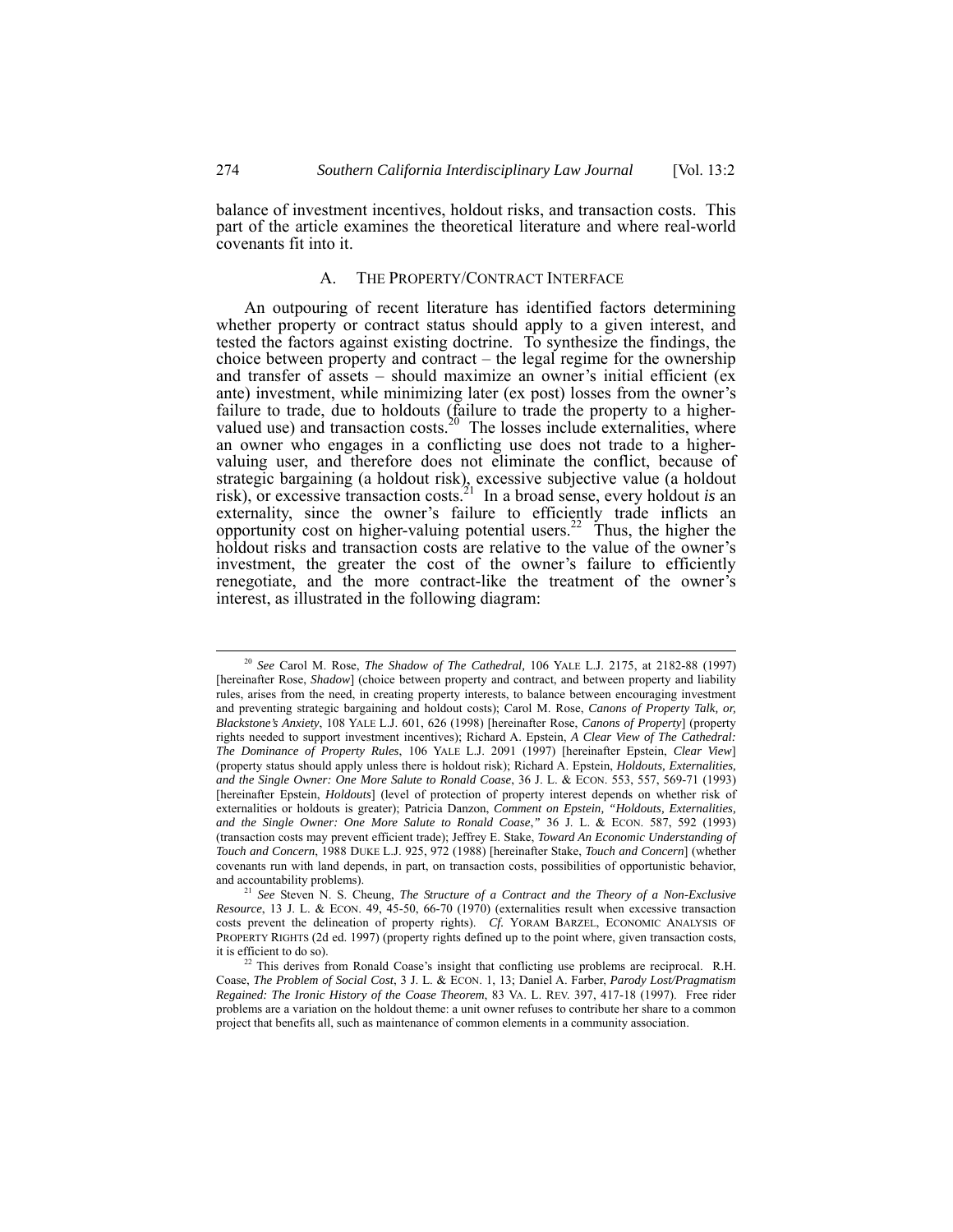

(Holdout Risks + Transaction Costs)/Investment Value

Property rights exist when maximizing investment is most important. They (1) include the right to possess and use property and exclude others,  $2\frac{3}{2}$ (2) are generally enforced by property rule remedies such as injunctions or punitive damages that in theory are severe enough to eliminate all violations,  $24$  and (3) generally bind an owner's successors and assigns forever.

Contract status applies when holdout risks or transaction costs at a later date are high. In a contract, A and B are known to each other and are in an agreed-on legal relationship where they share control over an asset. This sounds counterintuitive, in that many contracts involve a simple exchange of money for goods, and each party has sole physical control of its asset until the exchange, and mere dollar liability if it fails to perform. But the contract rights themselves are a shared asset, in which the parties pool their promises and specify their payoffs on performance or breach. The shared nature of the asset disappears only on completion of the contract, when each party receives an exclusive property interest in what the other has

<span id="page-6-0"></span><sup>&</sup>lt;sup>23</sup> As with pornography, people know a property right when they see it, but have a hard time defining it. Property rights include the right to exclude. *See* Thomas W. Merrill, *Property and the Right to Exclude*, 77 NEB. L. REV. 730 (1998) [hereinafter Merrill, *Property and the Right to Exclude*]; Thomas W. Merrill & Henry E. Smith, *The Property/Contract Interface*, 101 COLUM. L. REV. 773 (2001) [hereinafter Merrill & Smith, *Property/Contract Interface*]; Thomas W. Merrill & Henry E. Smith, *What Happened to Property in Law and Economics?*, 111 YALE L.J. 357 (2001) [hereinafter Merrill & Smith, *What Happened?*]; J. E. Penner, *The "Bundle of Rights" Picture of Property*, 43 UCLA L. REV. 711 (1996) (property tied into exclusive rights in thing). *But cf.* Rose, *Canons of Property*, *supra* note 20 (no absolute right to exclude). Property rights also include the related right to possession. *See* Richard A. Epstein, *Possession as the Root of Title*, 13 GA. L. REV. 1221 (1979); Carol M. Rose, *Possession as the Origin of Property*, 52 U. CHI. L. REV. 73 (1985). Several commentators argue that where more than one owner is involved, property rights also include governance rights. *See* David Haddock & Lynne Kiesling, *The Black Death and Property Rights*, 31 J. LEGAL STUD. S545 (2002); Henry Hansmann & Reinier Kraakman, *The Essential Role of Organizational Law*, 110 YALE L.J. 387 (2000) [hereinafter Hansmann & Kraakman, *Organizational Law*]; Henry E. Smith, *Exclusion Versus Governance: Two Strategies for Delineating Property Rights*, 31 J. LEGAL STUD. S453 (2002) [hereinafter Smith, *Exclusion Versus Governance*]. But governance arrangements more properly belong in the contract box, since they are agreements on how to administer property. *See infra* Part III.C. For treatments of property as a bundle of rights, see Barzel, *supra* note 21; Thomas C. Grey, *The Disintegration of Property,* 22 NOMOS 69 (J. Roland Pennock & John W. Chapman eds., 1980) (property has no independent significance as analytical category).

<span id="page-6-1"></span>The foundation of the property/liability rule literature is, of course, Guido Calabresi & A. Douglas Melamed, *Property Rules, Liability Rules, and Inalienability: One View of the Cathedral*, 85 HARV. L. REV. 1089 (1972).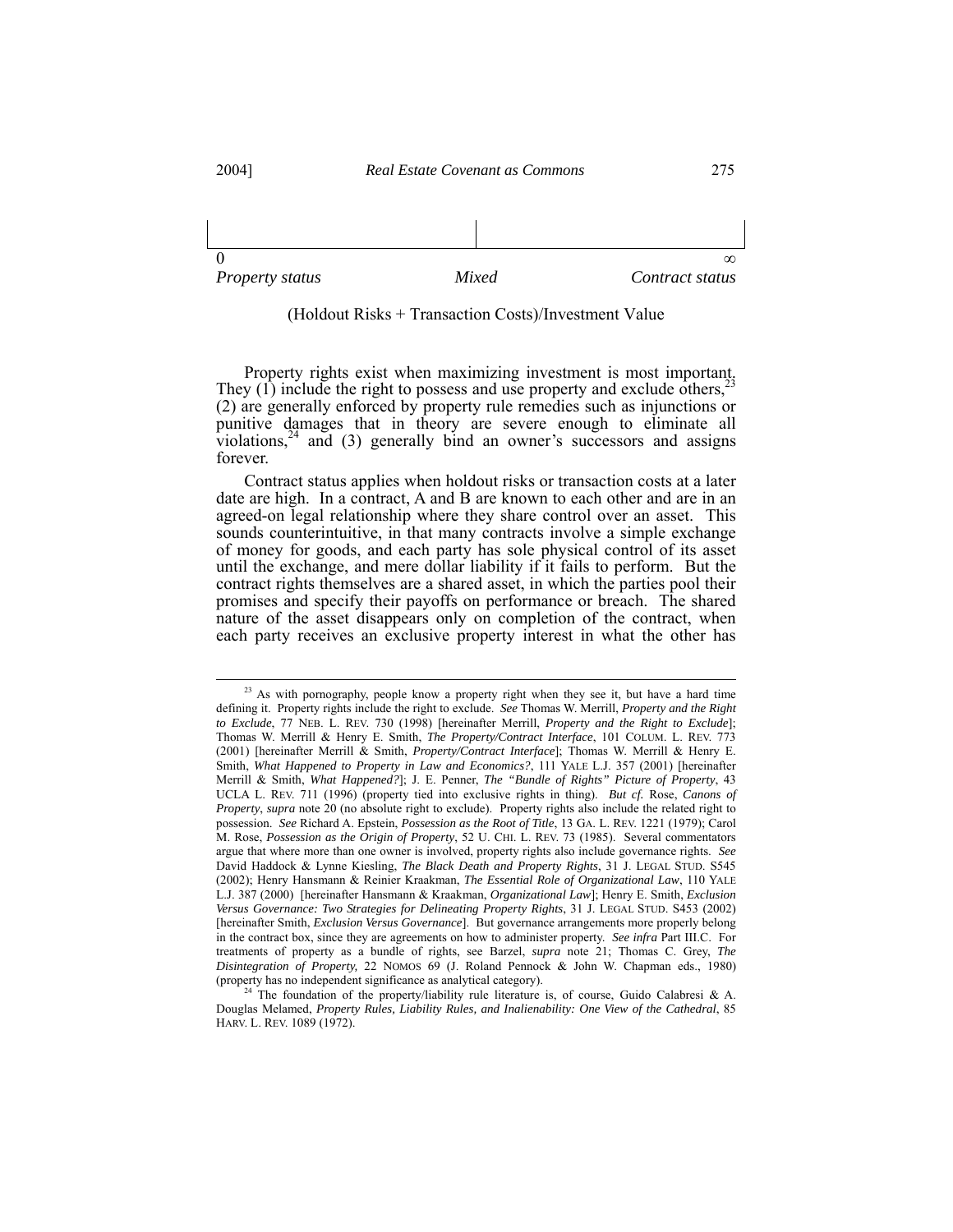delivered, or on termination by breach.<sup>[25](#page-7-0)</sup> On breach, B can terminate A's interest on payment of liability rule (compensatory) damages.<sup>26</sup> For example, if Kellogg's contracts to sell Wal-Mart a million boxes of corn flakes, Kellogg's has possession of the cornflakes and a right to payment for them, Wal-Mart has the right to obtain the corn flakes on payment of the purchase price, and either can break the agreement on payment of compensatory damages to the other. In relational contracts dealing with longer-term arrangements, the parties may create ongoing governance structures like boards of directors.<sup>27</sup> Table 1 summarizes the difference between idealized property and contract regimes, although these categories get muddied in the real world.

<span id="page-7-0"></span> <sup>25</sup> *Cf.* Rose, *Shadow*, *supra* note 20, at 2182-88 (contracts are property interests subject to an option and "the whole meatball" reunifies on payment of damages after breach), and at 2186 n.49 (real estate contracts of sale create shared interest in property until closing of sale).

<span id="page-7-1"></span>Rose, *Shadow*, *supra* note 20 (if risk is of externality inflicted on owner or of owner's impaired investment, property rule applies; if risk is of holdout by owner, liability rule applies). Property/liability rule theory has recently generated a large literature. *See* Ian Ayres, *Protecting Property with Puts*, 32 VAL. U. L. REV. 793 (1998); Ian Ayres & J.M. Balkin, *Legal Entitlements as Auctions: Property Rules, Liability Rules, and Beyond*, 106 YALE L.J. 703 (1996) (liability rules are superior when asymmetric information, preventing efficient bargaining, outweighs moral hazard created by inadequate investment incentives); Ian Ayres & Eric Talley, *Distinguishing Between Consensual and Nonconsensual Advantages of Liability Rules*, 105 YALE L.J. 235 (1995) [hereinafter Ayres & Talley, *Distinguishing Advantages*]; Ian Ayres & Eric Talley, *Solomonic Bargaining: Dividing a Legal Entitlement to Facilitate Coasean Trade*, 104 YALE L.J. 1027 (1995) [hereinafter Ayres & Talley, *Solomonic Bargaining*] (liability rules are superior when adverse selection, preventing efficient bargaining, outweighs moral hazard created by inadequate investment incentives); Epstein, *Clear View*, *supra* note 20; Richard A. Epstein, *Protecting Property Rights with Legal Remedies: A Common Sense Reply to Professor Ayres*, 32 VAL. U. L. REV. 833 (1998); Louis Kaplow & Steven Shavell, *Do Liability Rules Facilitate Bargaining? A Reply to Ayres and Talley*, 105 YALE L.J. 221 (1995); Louis Kaplow & Steven Shavell, *Property Rules Versus Liability Rules: An Economic Analysis*, 109 HARV. L. REV. 713, 733 (1996); James E. Krier & Stewart J. Schwab, *Property Rules and Liability Rules: The Cathedral in Another Light*, 70 N. Y. U. L. REV. 440 (1995); Robert P. Merges, *Contracting into Liability Rules: Intellectual Property Rights and Collective Rights Organizations*, 84 CAL. L. REV. 1293 (1996) [hereinafter Merges, *Collective Rights Organizations*]*;* Robert P. Merges, *Toward a Third Intellectual Property Paradigm: Comments: of Property Rules, Coase, and Intellectual Property*, 94 COLUM. L. REV. 2655 (1994).

<span id="page-7-2"></span> $27$  Governance structures are discussed as common pool resources in Part III.C.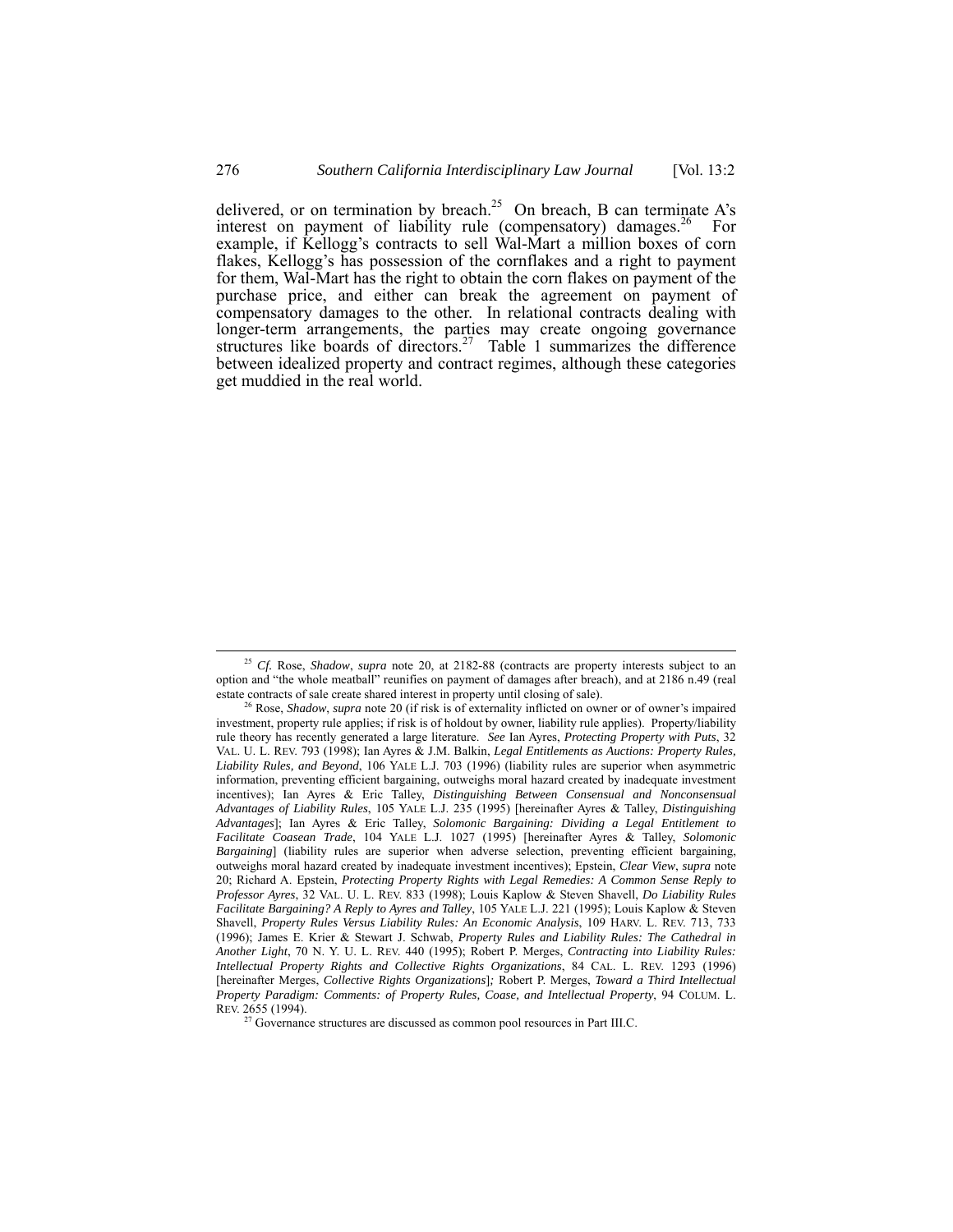| <b>Property</b>                                         | <b>Contract</b>                                                           |
|---------------------------------------------------------|---------------------------------------------------------------------------|
| Protecting<br>investment<br>more<br>important           | Preventing holdout more important                                         |
| Exclusive possession                                    | Shared governance until completion<br>of transaction                      |
| Enforceable by injunctive relief or<br>punitive damages | Enforceable<br>by<br>compensatory<br>damages                              |
| transaction<br>for<br>Low<br>costs<br>renegotiation     | for<br>transaction<br>High<br>costs<br>renegotiation                      |
| Default rule: binds successors and<br>assigns           | Default rule: successors and assigns<br>not bound unless expressly assume |

# **Table 1: The property/contract interface: characteristics of interests in the two regimes**

To illustrate the analysis, assume that we are creating a legal system for a two-party world where Atlantic and Boomer own adjacent parcels of land and exchange residential-use covenants. Let's turn first to the investment versus holdout issue. As the importance of investment increases, Boomer's interest will become more property-like, since she will not invest large sums of money to improve an asset if Atlantic can destroy its value.<sup>28</sup> Real estate is an expensive, long-term fixed asset where investment is important: building a house is not like consuming a pack of chewing gum.<sup>25</sup> Thus, assuming no holdout risks and low transaction costs, Boomer will get property rule protection to prevent Atlantic from creating an externality as a byproduct of Atlantic's normal activity (Atlantic sets up a cement manufacturing plant that blows smoke on Boomer's property).<sup>30</sup> To the

<span id="page-8-0"></span> <sup>28</sup> *See* Epstein, *Clear View*, *supra* note 20 (takings risk); Kaplow & Shavell, *supra* note 26 (takings risk); Rose, *Shadow*, *supra* note 20 (investment disincentives). *See also* Cowherd Development Co. v. Littick, 238 S.W.2d 346, 350 (1951); Lakeshore Estates Recreational Area, Inc., v. Turner, 481 S.W.2d 572, 575 (1972); Booker v. Old Dominion Land Co., 49 S.E.2d 314 (1948) (all expressly considering investment incentives created by covenants).

<span id="page-8-1"></span><sup>&</sup>lt;sup>29</sup> Of course, the pack of chewing gum is also protected by a property interest, but that is because it is cheap to negotiate for the transfer of the chewing gum. Kaplow and Shavell, *Property Versus Liability Rules*, *supra* note 26. The issue is not whether the level of investment is the sole explanation for property, but whether it provides part of the explanation.

<span id="page-8-2"></span><sup>30</sup> Boomer v. Atlantic Cement Co., 257 N.E.2d 870 (1970). *See* Epstein, *Holdouts*, *supra* note 20 (externalities). *Cf.* Danzon, *supra* note 20 (each side can create externalities for the other); Thomas J. Miceli et al., *The Property-Contract Boundary: An Economic Analysis of Leases*, 3 AM. L. & ECON. REV. 165 (2001) (lease is a contract that is also form of property dividing rights between landlord and tenant; where lease provides for minimal landlord services, danger of each destroying other's interest results in mix of property and liability rules).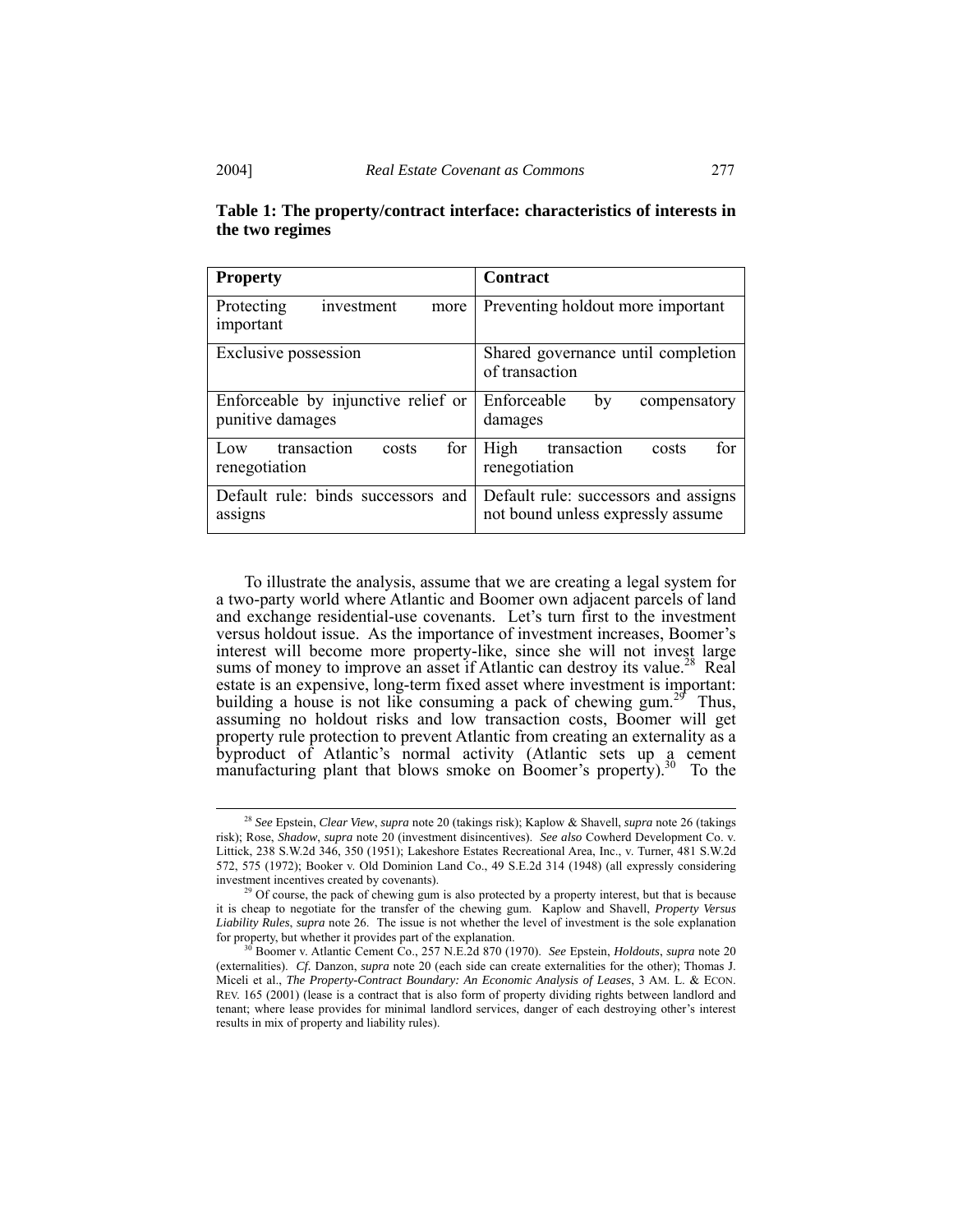extent that covenants raise Boomer's investment value, they need propertyrule protections even though they are promises.

If, however, the property protection is too strong and Atlantic is the higher-valuing user of Boomer's land, Boomer may hold out for the entire surplus from a renegotiation and Atlantic will not proceed, leaving the land in a lower-valued use.<sup>31</sup> At some point, the more efficient legal rule will limit the property protection – Boomer's veto over trade – and allow Atlantic to take Boomer's property interest on payment of compensation – in effect, a contractual remedy. A taking under the U.S. Constitution's Fifth Amendment on payment of just compensation is an example.<sup>32</sup> Because of the need to obtain agreement from many owners – major use amendments usually require supermajority or even unanimous consent – covenant regimes greatly increase the difficulty of obtaining consent for major changes, which locks in the specified uses. Paradoxically, this increased holdout risk with respect to changes adds stability within the subdivision, thereby increasing the incentives of owners to invest.<sup>[33](#page-9-2)</sup>

High transaction costs may also make it impossible for Boomer and Atlantic to conclude an otherwise efficient transaction. As Henry Hansmann and Reinier Kraakman have observed, it may be difficult to identify all the rights holders and verify their rights.<sup>34</sup> The cost of defining

<span id="page-9-3"></span><sup>34</sup> *See* Henry Hansmann & Reinier Kraakman, *Property, Contract and Verification: The Numerus Clausus Problem and the Divisibility of Rights*, 31 J. LEGAL STUD. S373 (2002) (verification costs); Heller, *Anticommons*, *supra* note 7. In contrast, in traditional commons such as those controlling fisheries or grazing areas, it is often easy to identify the small number of locals with rights.

<span id="page-9-0"></span> <sup>31</sup> Epstein, *Holdouts*, *supra* note 20.

<span id="page-9-2"></span><span id="page-9-1"></span><sup>32</sup> U. S. CONST., amend. V.

<sup>&</sup>lt;sup>33</sup> Alan Schwartz and Joel Watson show that complex contracts raise renegotiation costs and thereby generate efficient investment incentives. Their example focuses on sophisticated parties negotiating one-on-one, although it could also apply to asset-partitioned enterprises like corporations. Alan Schwartz & Joel C. Watson, Economic and Legal Aspects of Costly Recontracting, Yale Law<br>School. Law & Economics Working Paper No. 242 (2000). *available at* Working Paper No. 242 (2000), *available at* http://papers.ssrn.com/sol3/papers.cfm?abstract\_id=224444 (last visited 4/23/03). Abraham Bell and Gideon Parchomovsky suggest that multiple veto rights, with resulting high transaction costs to reunify them, can preserve valuable common pool resources like parks. Abraham Bell & Gideon Parchomovsky, Of Property and Anti-Property: The Perverse Virtues of Transaction Costs and Anticommons, U of Penn. Inst for Law & Econ Research Paper 03-04 (2003), *available at* http://papers.ssrn.com/sol3/papers.cfm?abstract\_id=387520 (last visited on March 30, 2004). *See also* Yeon-Koo Che & Donald B. Hausch, *Cooperative Investments and the Value of Contracting,* 89 AM. ECON. REV. 125 (1999) (if there are no externalities created by an agreement, value is added by making renegotiation difficult); Shi-Ling Hsu, *A Two-Dimensional Framework for Analyzing Property Rights Regimes*, 36 U.C. DAVIS L. REV. 813, 831 (2003) (increased holdout risk created by multiple rightholders protects against negative externalities). *Cf.* Hanoch Dagan & Michael A. Heller, *The Liberal Commons*, 110 YALE L.J. 549, 577-78 (2001) (easy exit from commons encourages lax care of resource); Hansmann & Kraakman, *Organizational Law*, *supra* note 23, 434-35 (exit limits make it harder for owners to opportunistically withdraw from firm and to thereby destroy value for remaining owners). *But cf.* Melvin Aron Eisenberg, *The Limits of Cognition and the Limits of Contract*, 47 STAN. L. REV. 211 (1995) (praising easy exit from "thick relationships" (relational contracts) as means of correcting overoptimism bias); Merrill & Smith, *Property/Contract Interface*, *supra* note 23 (mandatory rules imposed when there are many people subject to a complex legal regime and renegotiation is hard, as for buyers of units unit subject to a covenant regime). *See infra* Part V.A for a discussion of unanimity and supermajority requirements.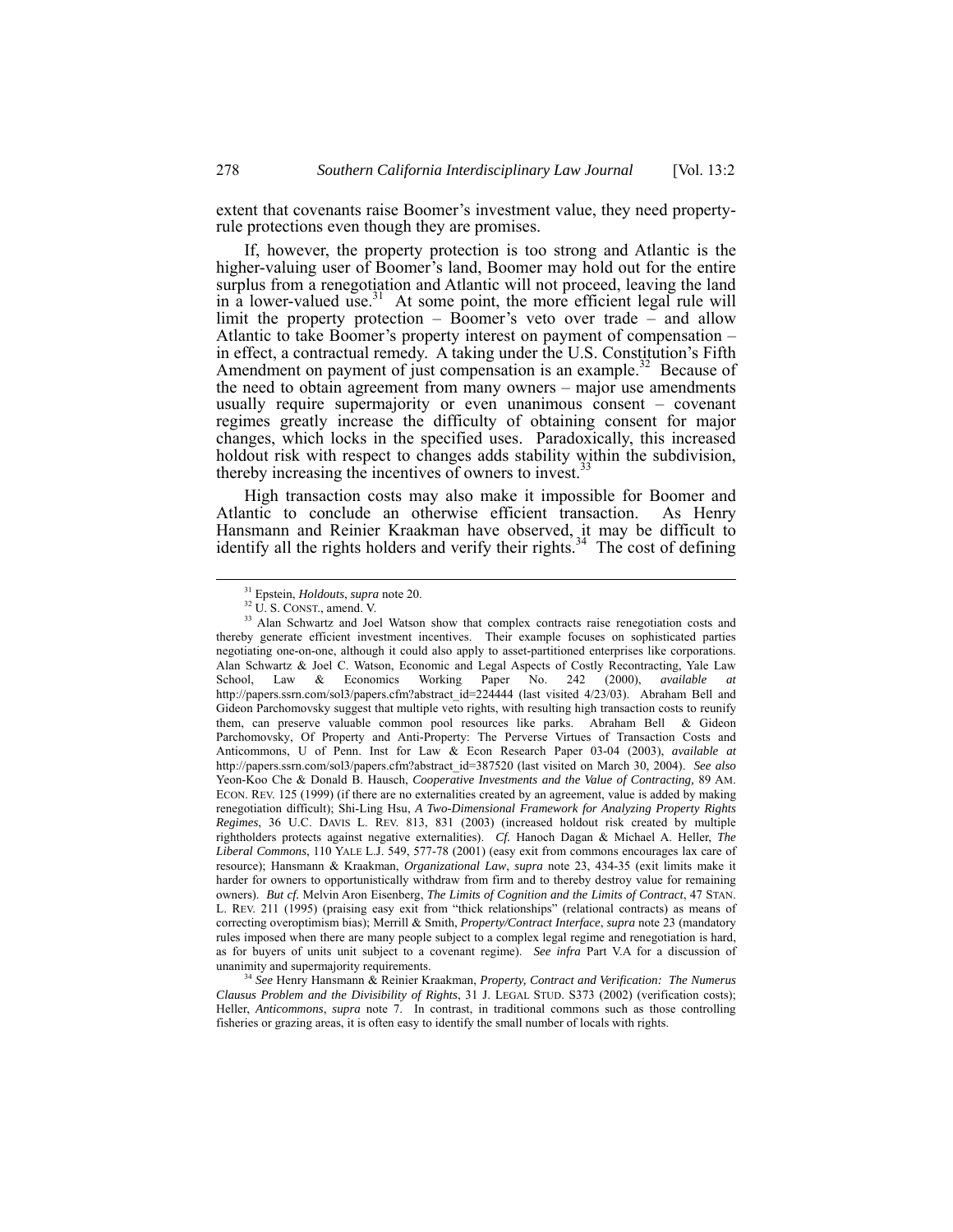rights is also important: as discussed below, in a relational contract, it will not be cost-effective to specify all possible permitted and prohibited behaviors in every state of the world. In addition, as Thomas Merrill and Henry Smith have noted, there is a cost to understanding the content of the rights created by A and B's agreement. Even experienced lawyers may struggle to interpret complex documents; lay people may find them incomprehensible. The more people who are bound by complex documents, the higher the total cost of understanding and the higher the likelihood that many people will fall short.<sup>35</sup> There are also administration costs in monitoring and enforcing compliance after the initial investment, renegotiation costs when the original contract is no longer efficient, and enforcement costs when the covenant is breached.

Covenant regimes and, in particular, community associations, reduce these costs, thereby helping to justify property-like status. Verification costs – the costs of determining the universe of relevant owners – are usually low, as indicated by cases where courts insist that each unit owner be served.<sup>36</sup> Covenant rights are relatively cheap to define because a developer typically creates them from boilerplate without negotiation.<sup>37</sup> While a subdivision may have potentially thousands of unit owners, community associations reduce the cost of understanding covenant regimes because (1) they are recorded, (2) a broker or lawyer in the transaction will often make a simplified disclosure about them when the covenantee acquires its unit, and (3) when there is a community association, the association's board of directors and professional managers will

<span id="page-10-0"></span> <sup>35</sup> *See* Merrill & Smith, *Property/Contract Interface*, *supra* note 23; Merrill & Smith, *Whatever Happened?*, *supra* note 23; Henry E. Smith, *The Language of Property: Form, Context, and Audience*  (unpublished manuscript; forthcoming Stanford Law Review) (Dec. 2002). *See also* Eric Rasmusen, A Model of Negotiation Not Bargaining: Explaining Incomplete Contracts, Harv. John M. Olin Ctr. for L. Econ. & Bus., Disc. Paper No. 324 (May 2001) (reading costs). In the first article of their series, Merrill and Smith argued that the common law limited the number of possible real property interests in order to limit the information cost of third parties in understanding them, but this was hard to reconcile with the phenomenal complexity of fee interests subject to covenants, air rights deals, leases, and the like, and they later adopted the more sophisticated model in *The Property/Contract Interface*. *See* Thomas W. Merrill & Henry E. Smith, *Optimal Standardization in the Law of Property: The Numerus*

<span id="page-10-1"></span>*Clausus Principle*, 110 YALE L.J. 1 (2000) [hereinafter Merrill & Smith, *Numerus Clausus*]. 36 *See, e.g*., Karner v. Roy White Flowers, Inc., 527 S.E.2d 40 (N.C. 2000) (dismissing case for failure to serve all unit owners); Booker v. Old Dominion Land Co., 49 S.E.2d 314 (Va. 1948) (requiring service of all unit owners). *Cf.* Knox v. Streatfield, 79 Cal. App. 3d 565 (1978) (dismissing class action for insufficient similarity of claims, and thus implicitly holding that each unit owner's rights could be identified and tried separately).

<span id="page-10-2"></span><sup>&</sup>lt;sup>37</sup> See *infra* text at Part IV.B.2. George G. Triantis, The Efficiency of Vague Contract Terms, U.<br>
L. & Econ. Res. Paper No. 02-7 (2002), *available at* Va. L. & Econ. Res. Paper No. 02-7 (2002), *available at* http://papers.ssrn.com/sol3/papers.cfm?abstract\_id=311886 (last visited on January 13, 2003), notes that parties will only specify rights up to the point where, at the time the contract is drafted, the rights are believed to add value to contract performance and performance can be verified by a court. On the difficulty of specifying everything, see Schwartz & Watson*, supra* note 33, which suggests that the higher the initial contract costs, the more likely the parties are to shift to simple forms. *Id.* at 5. Covenants, however, use complex forms despite their relatively high cost. The cost is reduced through the use of boilerplate, through governance structures that fill in the gaps, and because the cost is spread across many unit owners. On governance, see text *infra* at note 59.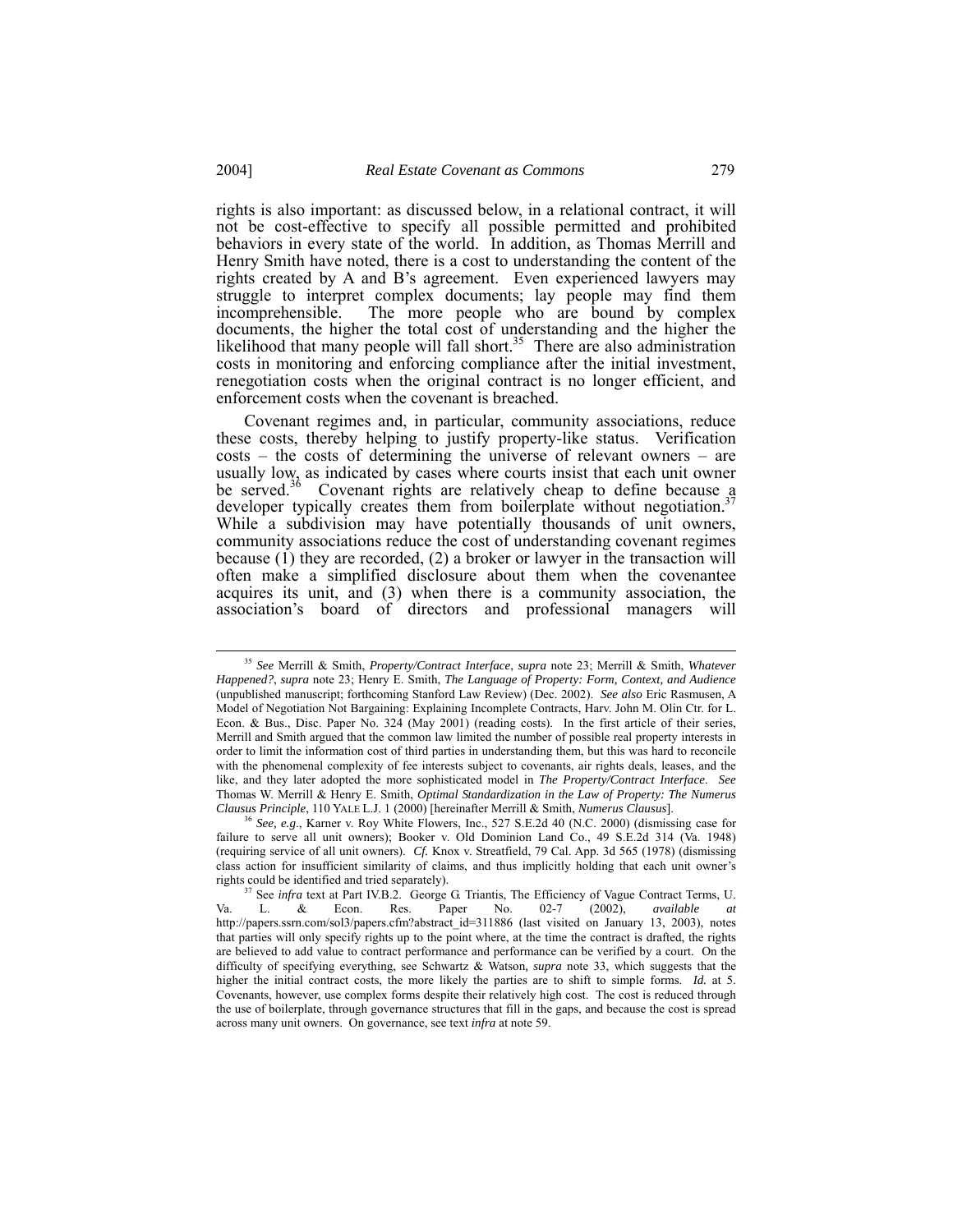communicate the covenant regime's requirements.<sup>38</sup> Similarly, community association managers and boards, as repeat players, develop expertise. They can efficiently monitor and enforce covenant compliance, in addition to coordinating renegotiation of the subdivision's rules and level of services, for example by voting a maintenance fee increase.<sup>39</sup> Community owners can spread the administration and enforcement costs among the unit owners can spread the dammissimum and emorement costs among the dimensioners as a kind of insurance.<sup>40</sup> Taking the example of enforcement costs, assume a subdivision with 100 units and a setback covenant. If the covenantee violates the setback covenant, this may cause a decrease in value, including demoralization costs, of \$1 per unit for each of the other 99 units, or \$99 total. But an individual unit owner would be willing to spend only \$1 to litigate the covenant violation, even though the subdivision owners as a whole should be willing to spend \$99. $1$ <sup>41</sup> The community association can assess each unit owner \$1 for a litigation reserve, within each owner's value, and have enough to fund the litigation.

#### <span id="page-11-0"></span>B. INCOMPLETE CONTRACTS

The incomplete contracts literature is a theoretical examination of the payoffs that parties would design for themselves to maximize efficiency if, at the time of formation, they could not specify all future states of the world but had freedom to specify enforceable remedies.<sup>[42](#page-11-5)</sup> Scholars attempt to specify the investment and holdout effects of remedies under long-term

<span id="page-11-1"></span> <sup>38</sup> In *Numerus Clausus*, Merrill and Smith argue that property status applies when there are welldefined rightholders with easy-to-understand rights of exclusion and many people are bound. Contract status applies when fewer people are bound; greater customization is permitted. Merrill & Smith, *Numerus Clausus, supra* note 35. In *The Property/Contract Interface,* they argue that in borderline situations, courts place heavier reliance on notice and mandatory rules. Merrill & Smith, *Property/Contract Interface*, *supra* note 23. Covenants — binding a relatively large number of people with contracts that are often complex, are a borderline situation, and court treatment of them follows Merrill and Smith's analysis. Property status generally applies, with some modifications: notice (a recorded covenant) is required to bind unit owners, and courts apply mandatory rules to limit egregious actions by covenantees. See text infra Parts IV.B.3. and V.A.

<span id="page-11-2"></span><sup>&</sup>lt;sup>39</sup> The renegotiation of minor use changes is more likely to be successful than the renegotiation of major use changes. *See infra* Part V.A. *See also infra* note 163 and accompanying text.

<span id="page-11-3"></span><sup>&</sup>lt;sup>40</sup> This is a form of asset partitioning, with the covenant regime a real estate asset partitioned off from the fee and governed by a community association that is better able to police it. *See* Hansmann & Kraakman, *Organizational Law*, *supra* note 23.

<span id="page-11-4"></span><sup>41</sup> *Cf.* Haddock & Kiesling, *supra* note 23 (as costs of enforcing property rights rose due to population collapse following 14th century Black Death, enforcement diminished); Merges, *Collective Rights Organizations*, *supra* note 26, at 1324-26 (creation of enforcement technologies); Smith, *Exclusion Versus Governance*, *supra* note 23 (governance as strategy to maximize efficient use of land); Henry E. Smith, *Semicommon Property Rights and Scattering in the Open Fields*, 29 J. LEGAL STUD. 131 (2000) [hereinafter Smith, *Semicommons*] (monitoring costs).

<span id="page-11-5"></span><sup>42</sup> *See* Eric A. Posner, *Economic Analysis of Contract Law After Three Decades: Success or Failure?*, 112 YALE L.J. 829 (2003), which is the best discussion of the connection between the contracts literature in legal scholarship and the incomplete contracts literature in economics scholarship. The best recent surveys of the incomplete contracts literature are Patrick W. Schmitz, *The Hold-Up Problem and Incomplete Contracts: A Survey of Recent Topics in Contract Theory*, 53 BULLETIN OF ECONOMIC RESEARCH 1 (2001); Alan Schwartz, *Incomplete Contracts*, *in* NEW PALGRAVE DICTIONARY OF LAW AND ECONOMICS 277 (Peter Newman, ed., 1998) [hereinafter Schwartz, *Incomplete Contracts*].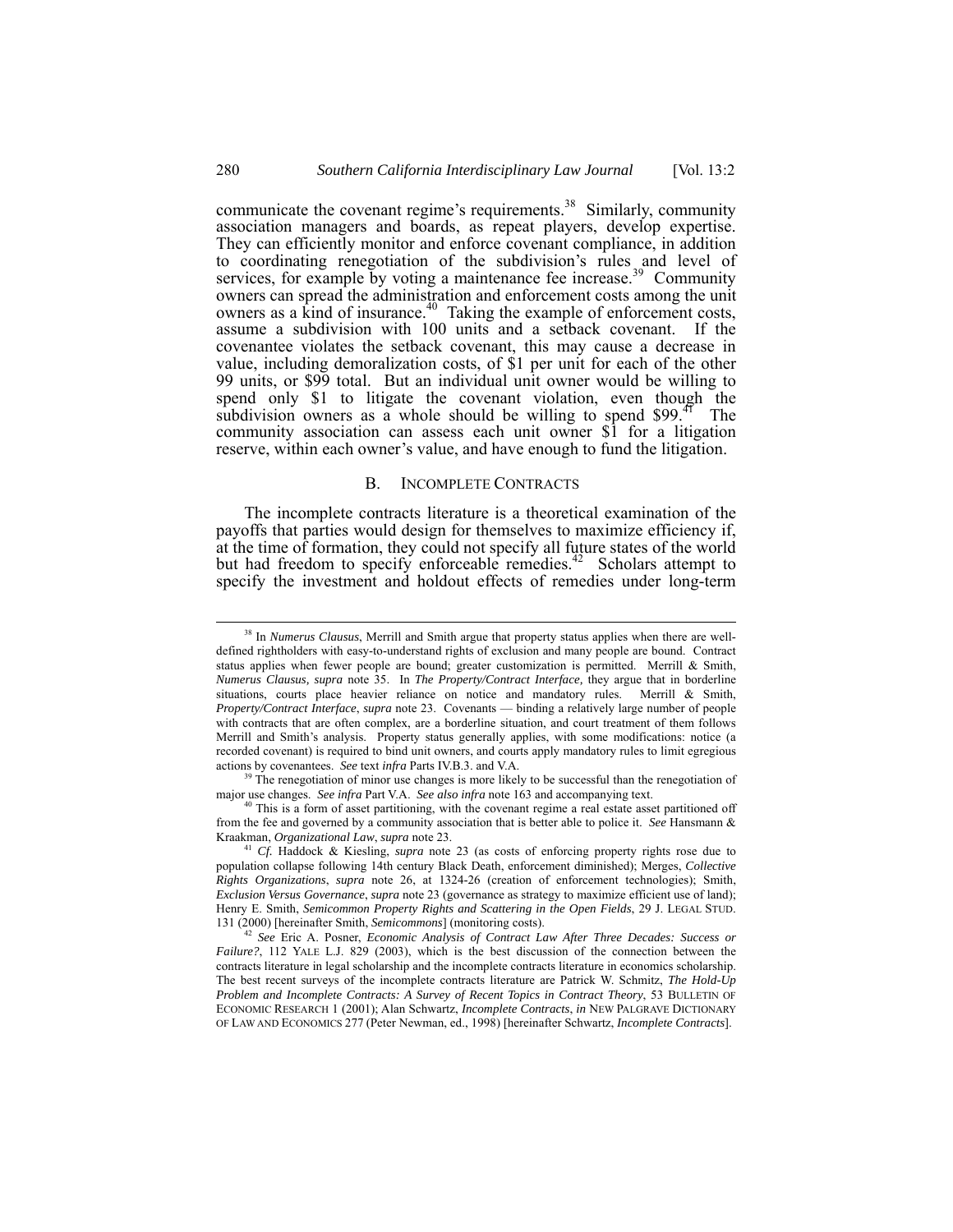contracts, with results similar to those in the property/contract interface literature.

While this literature is highly abstract, we can once again get a concrete sense of it through the lens of contracts for the sale of manufactured goods. While some exchanges of rights are simultaneous (cash for a box of corn flakes) and don't require contracts at all, others require investment in expectation of future performance by the other side. For example, Kellogg's may build a breakfast cereal factory in order to service the cereal needs of Wal-Mart's new Supercenters, which sell groceries as well as more traditional department store fare. This creates the potential for strategic behavior by the party that has promised to buy the products resulting from the investment. After Kellogg's builds the breakfast cereal factory, Wal-Mart can threaten to buy from General Mills unless Kellogg's cuts the agreed-on cereal price by 75%. If Kellogg's agrees, its expected profits turn to losses; if Wal-Mart departs, Kellogg's will have excess capacity and no alternative buyers. In a world of zero transaction costs, the parties could specify efficient remedies for this and every other every possible contingency, and thus could protect investment incentives while permitting efficient breach, but this would be too expensive in the real world (hence, the name "incomplete contracts"). $43$ The literature usually prescribes property rule remedies, such as injunctions or quasi-punitive damages, as the most efficient way to protect investments in incomplete contract relationships.<sup>4</sup>

In contrast to the incomplete contracts literature's emphasis on investment in anticipation of performance, the traditional contracts literature focuses on events after the contract is made if performance is no longer efficient, such as appropriate incentives for efficient breach and for the victim's post-breach mitigation.<sup>45</sup> From the perspective of the classic ex post contracts literature, if Wal-Mart breaches the cereal purchase contract with Kellogg's, Wal-Mart must pay the difference between the contract price and the amount for which Kellogg's is able to re-sell the cereal. Expectation damages will efficiently limit losses from the perspective of the time of breach, but may reduce the investment level below what is efficient.<sup>46</sup> Law and economics scholars have also explored related themes, such as how to induce the parties to take appropriate amounts of precaution (i.e., appropriate investment) in relying on the contract and a credual unification of the two literatures is underway.<sup>[47](#page-12-4)</sup> contract, and a gradual unification of the two literatures is underway.

4.

<span id="page-12-4"></span>

<span id="page-12-0"></span> <sup>43</sup> See *infra* Parts IV.B.2 and V.A. The literature suggests other reasons for not specifying, as well. Schwartz, *Incomplete Contracts*, *supra* note 42*.* Making matters even more difficult, there is no agreedon definition of the term "incomplete contract" in the literature. *See* Schmitz, *supra* note 42.

<span id="page-12-3"></span><span id="page-12-2"></span><span id="page-12-1"></span>

<sup>&</sup>lt;sup>44</sup> See infra Part IV.<br><sup>45</sup> Many of the contracts discussed in the traditional literature are incomplete as well.<br><sup>46</sup> See Bebchuk, Ex Ante Ex Post, *supra* note 4. *See also* Bebchuk, *Ex Ante Cathedral*, *supra* note

<sup>47</sup> Posner, *supra* note 42. *See also* Robert Cooter, *Unity in Tort, Contract, and Property: The Model of Precaution*, 73 CAL. L. REV. 1 (1985) (goal in tort, property and contract law is to encourage both sides to take efficient precautions; considers investment in anticipation of performance); Steven Shavell, *Damage Measure for Breach of Contract*, 11 BELL J. ECON. 466-90 (1980). Other traditional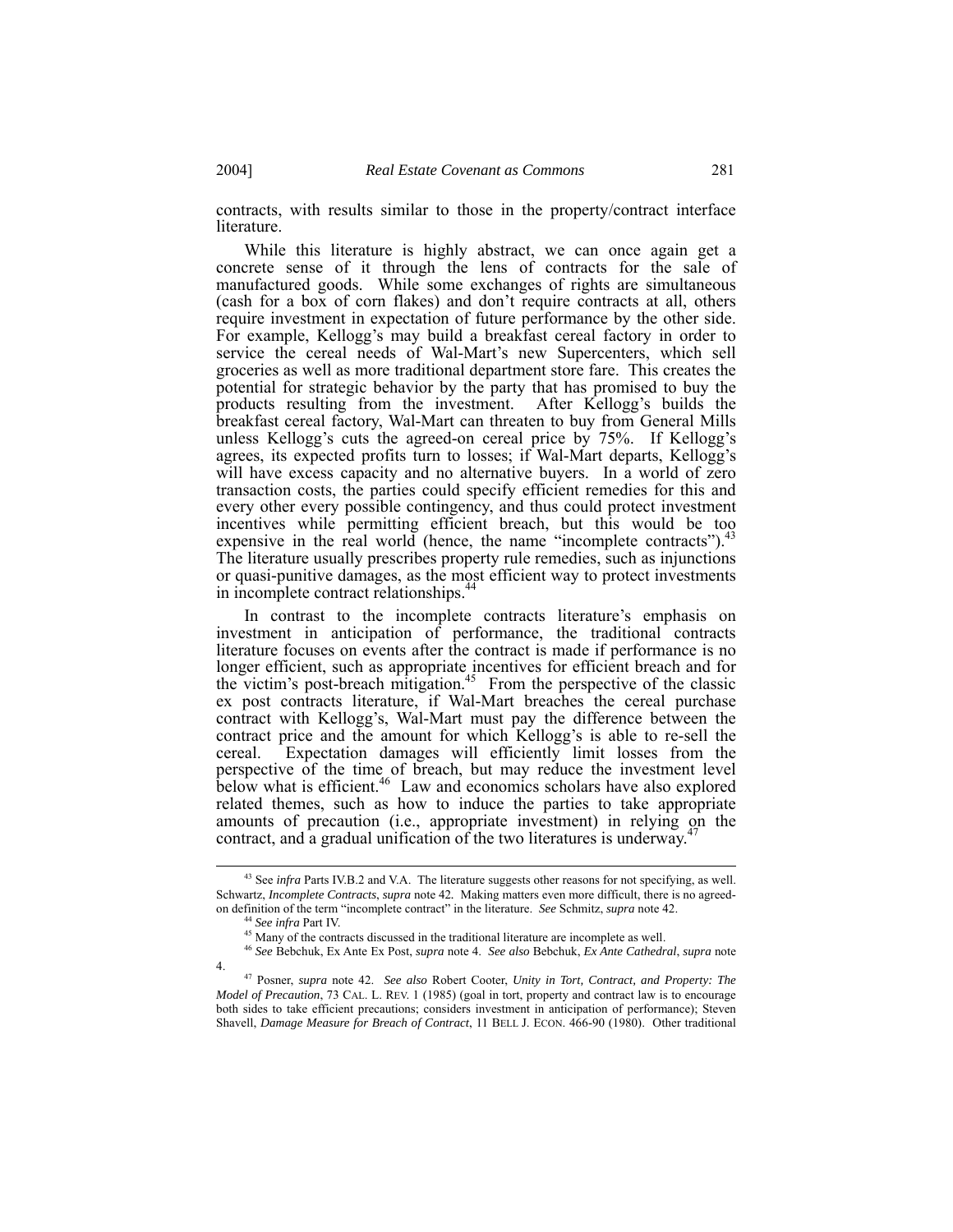Real estate covenants, despite their dense contractual detail, are really a form of incomplete contract that cannot specify all contingencies. Each unit owner is a covenantor who promises to restrict the use of her unit (for example, a common setback requirement), in exchange for identical promises from the other unit owners. Each unit owner is, at the same time,  $\frac{1}{48}$ a covenantee who invests based on the benefit [of](#page-13-0) the mutual restrictions.<sup>48</sup> For example, if (1) the covenantor promises to make only residential use of her land,  $(2)$  the covenantee builds a \$500,000 house next door in reliance on the residential use promise (assume that the level of investment is optimal), but (3) the house would be worth only \$250,000 if the covenantor violates the covenant by building a gas station, then (4) if there is no remedy for the violation, the covenantor can threaten to violate the covenant and extract money from the covenantee. Knowing this, the covenantee will underinvest, reducing the value of its unit below the optimal level.

If, in the previous example, the covenantee expected that its efficient \$500,000 investment would result in a house whose ultimate value (subjective and market, including anticipated appreciation from holding the property for several years before resale) would be \$1,000,000, but the covenantee was entitled to only lost market value damages of \$250,000, then the damages remedy effectively strips the covenantee of its upside. Knowing this, the covenantee will not invest the full \$500,000.

Assuming that the covenant induces an efficient level of investment by the covenantee, it should be protected by a property rule (an injunction or punitive damages) that will give the covenantee the full value of its

contract measures, such as restitution and reliance, also have effects on precaution, but they are beyond

<span id="page-13-0"></span>The incomplete contracts literature identifies three types of investments: selfish (the owner invests to increase its own value, as when a factory owner invests in new equipment that will cut its production costs); cooperative (the owner invests to increase value for its contractual counterparty, as when a clothing factory owner expands its production capability in order to sell to Wal-Mart); and hybrid (the owner makes a combination of cooperative and selfish investments). *See* Che & Hausch, *supra* note 33; Schmitz, *supra* note 42. While a few covenants are purely cooperative (covenantor and covenantee are the sole parties; covenantor promises covenantee to build only for residential use), mutual covenants are far more common, and are a special case of hybrid investment: an exchange of covenants in which property owner A restricts its own use (a cooperative investment) in exchange for similar promises from property owner B, thus allowing property owner A to increase its investment (a selfish investment).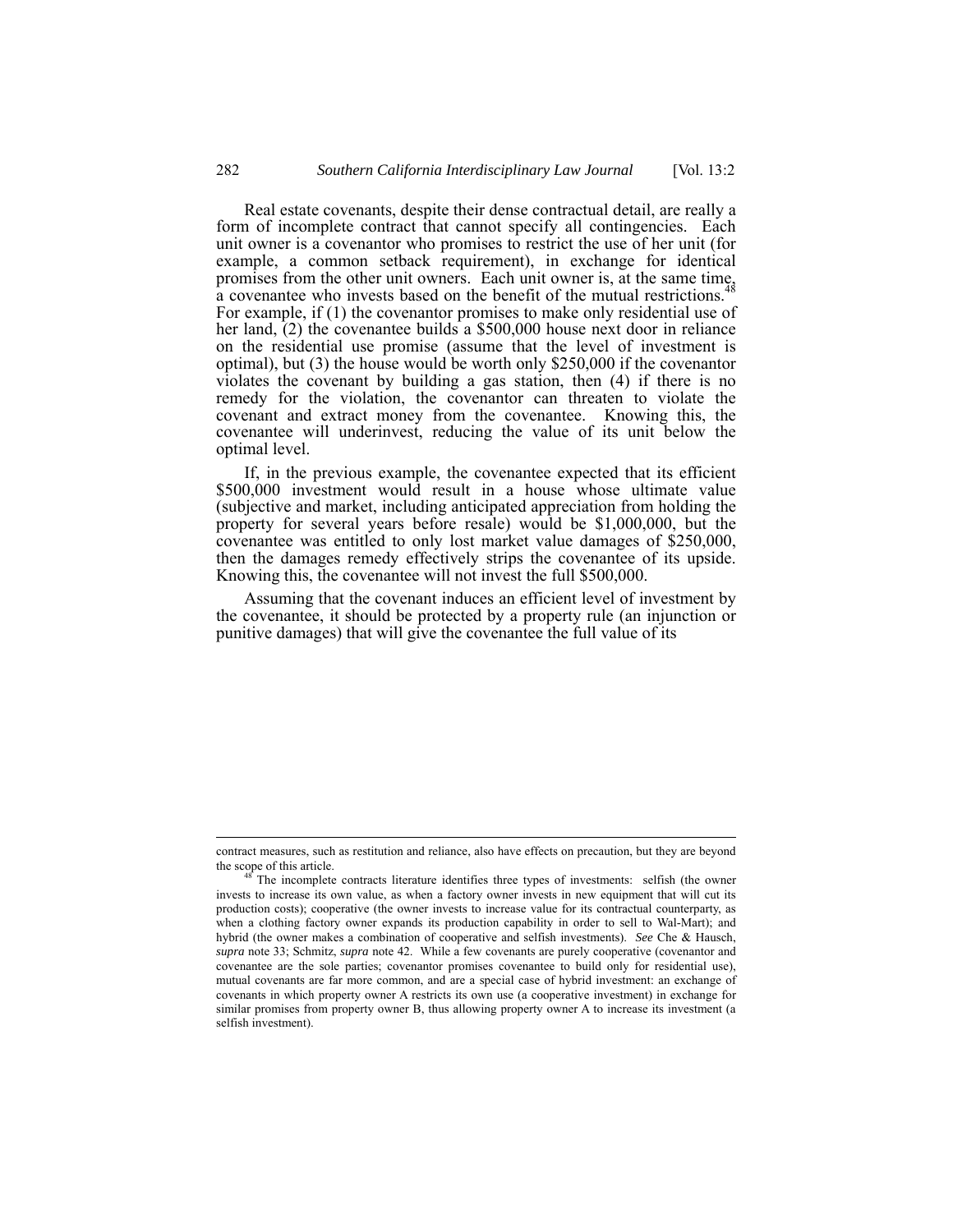<span id="page-14-3"></span>investment by preventing a violation.<sup>49</sup> Courts generally do this,<sup>50</sup> but as Rohan Pitchford and Christopher M. Snyder suggest, this legal regime is efficient only if the covenantee's initial investment is efficient: it may be inappropriate to protect the covenantee's initial investment with a property rule if a subsequent, more valuable investment would justify the violation of a covenant (in Pitchford and Snyder's terminology, this is the question of whether to protect the first or second mover).<sup>51</sup> If the covenantee is always protected by a property rule, it will capture the entire gain from the violating covenantor's investment: the covenantor will be unable to violate the covenant without the covenantee's permission, and as a result, the covenantee will have a hammerlock in any negotiations. The covenantor will not make any profit from violating, which means that, even if the covenantor's use is more efficient, it will inefficiently underinvest and not proceed. This will freeze existing uses.

For example, assume that the covenantee has a \$500,000 house protected by a residential use covenant burdening the adjoining lot, that the covenantee has no subjective value in excess of the \$500,000 price, and that the covenantor would like to build a shopping center on the adjoining lot that will generate surplus of \$2,000,000. If the covenantee can get an injunction to stop the construction of the shopping center, then the covenantee can hold out unless it receives nearly the entire \$2,000,000. Faced with no share of the surplus, the covenantor will inefficiently fail to develop the shopping center.

The real world appears to confirm the investment inducement thesis of the incomplete contracts literature: according to one study, people pay a  $35\%$  premium to live in a development with a covenant regime.<sup>52</sup>

<sup>50</sup> *See* Part IV.A *infra*. Although affirmative covenants are a partial exception, see Part V.C *infra*. *See also* Restatement (Third) of Property, Servitudes, § 8.3 (1998).

Although it may be coincidence, the explosion of community associations, with their improved enforcement ability, began in the 1970s, just as nuisance rules became less property-like in their

<span id="page-14-0"></span> <sup>49</sup> *See* Aaron S. Edlin & Alan Schwartz, Optimal Penalties in Contracts, Yale L. & Econ. Res. Paper No. 267; Yale Pub. L. Res. Paper No. 27; U.C. Berkeley Pub. L. Res. Paper No. 108, at 18-26 (2002), *available at* http://papers.ssrn.com/sol3/papers.cfm?abstract\_id=354781 (last visited on Jan. 8, 2003) (Chicago-Kent Law Review, forthcoming) (demonstrating this for cooperative and selfish investments, and therefore implicitly for hybrid ones). *See also* Lucian Arye Bebchuk, An Incomplete Contracts Approach to Contractual Restrictions and Covenants, (Apr. 2000) [hereinafter Bebchuk, Covenants] (consent rights in long-term contracts improve investment incentives); John H. Barton, *The Economic Basis of Damages for Breach of Contract*, 1 J. LEGAL STUD. 277 (1972) (early discussion of investment incentives created by damages rules). For a summary of the property/liability rule issue from an incomplete contracts perspective, see Schmitz, *supra* note 44, and Schwartz, *Incomplete Contracts*, *supra* note 42.

<span id="page-14-2"></span><span id="page-14-1"></span><sup>51</sup> *See* Pitchford & Snyder, *supra* note 4.

<sup>52</sup> Wayne S. Hyatt, *Common Interest Communities: Evolution and Reinvention*, 31 J. MARSHALL L. REV. 303 (1998) (citing LLOYD BOOKOUT, JR., TRENDS AND INNOVATIONS FOR MASTER PLANNED COMMUNITIES (1998)). *See also* Robert G. Natelson, *Consent, Coercion, and "Reasonableness" in Private Law: The Special Case of the Property Owners Association*, 51 OHIO ST. L.J. 41, 74 n.157 (1990) (citing S. WILLIAMSON & R. ADAMS, DISPUTE RESOLUTION IN CONDOMINIUMS 55-56 (1987)) (in Florida study, 92% of unit owners said that rules and regulations protecting their lifestyle induced their purchase). At the same time, most people neither read nor understand their covenants. *See infra* Part IV.B.2.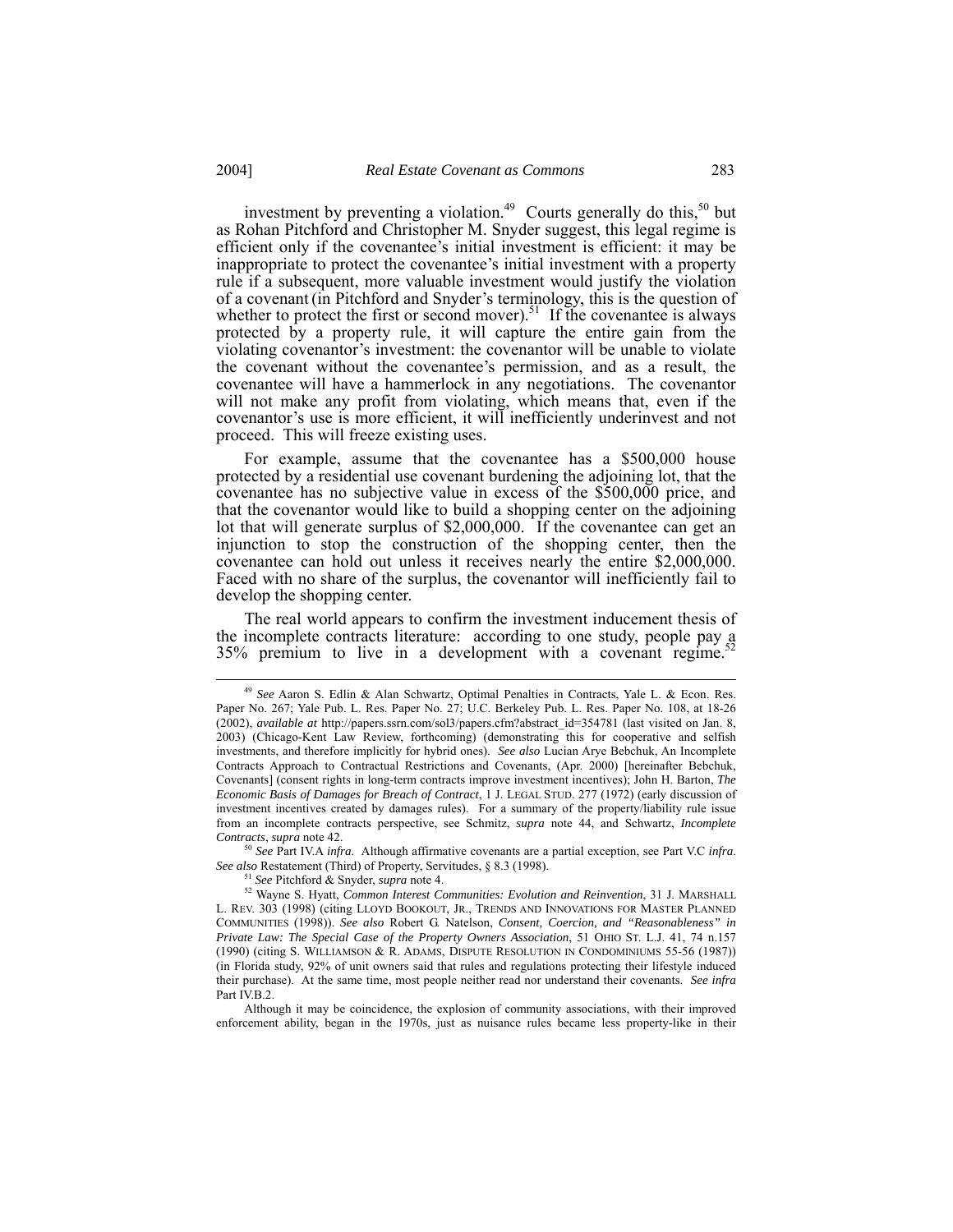However, this does not mean that the level of investment induced is efficient. Lucien Bebchuk has explored efficient nuisance rules when both property owners arrive next to each other simultaneously and renegotiation is easy, finding that no single rule – either a property or liability rule favoring one side or the other – can provide full efficiency both at the time of the initial investment and at a later point when renegotiation is efficient. Instead, he suggests, the least inefficient rule will depend on the value of the different activities and the ease of harm reduction, which will again be hard to determine in advance.<sup>5</sup>

#### <span id="page-15-0"></span>C. COMMON POOL RESOURCES

At times, the holdout risk may be too high to justify property rule protection of a shared investment, but the investment incentives may be too important for liability rule treatment. The common pool resource literature, which addresses shared property interests, offers a partial solution. Elinor Ostrom suggests that groups can maximize the value of common pool resources through governance structures enforcing defined legal rights and remedies.<sup>54</sup> Thus, a successful common pool resource dwells along the property/contract interface, in which a commonly held resource (property) is controlled by formal or informal governance arrangements (contract). Real-world common pool resource regimes, like the arrangements created by incomplete contracts theory, attempt to approximate an optimal remedies regime. But, where incomplete contracts theory attempts to specify all remedies up front, common pool resource regimes employ governance mechanisms to adjust as the environment changes.

In a classic common pool resource, such as a fishery or grazing area, the resource exists and the question is how best to maximize near-term use while preserving long-term value. Some common pool resource regimes, such as irrigation systems or oil fields, may also require considerable capital investment up front. If the common pool resource (popularly known as a commons) is not effectively governed, then, as an open access

protection of victims' investment. In that same decade, *Boomer v. Atlantic Cement Co*., 257 N.E.2d 870 (1970), began a trend permitting the violator to keep the entire profit from the nuisance-generating activity if it paid liability rules damages. 53 Bebchuk, Ex Ante Ex Post, *supra* note 4. Bebchuk observes that his analysis can be extended to

<span id="page-15-1"></span>covenant breaches, but his primary example is nuisance litigation between a resort and a factory, where are no prior agreements between the parties. He concludes that the more important it is to avoid underinvestment by the factory in its selfish investment, the more one should lean toward a property rule benefiting the factory. The more important it is to avoid under-investment by the resort in its selfish investment, the more one should lean toward a property rule benefiting the resort.

With respect to the factory's investment in reducing harm, a property rule protecting the resort (as opposed to a property rule protecting the factory) will be superior: the factory property rule will lead to zero investment in harm reduction by the factory, while the resort property rule will lead to a positive (though still-sub-optimal) investment.

With respect to the resort's investment in reducing harm, a property rule protecting the resort will lead to sub-optimal harm reduction, while a property rule protecting the factory will lead to excessive investment. *Id.* at 34-35. Bebchuk suggests that full efficiency can be obtained through fines paid to third parties rather than to the victim of the violation.

<span id="page-15-2"></span><sup>54</sup> OSTROM, *supra* note 6.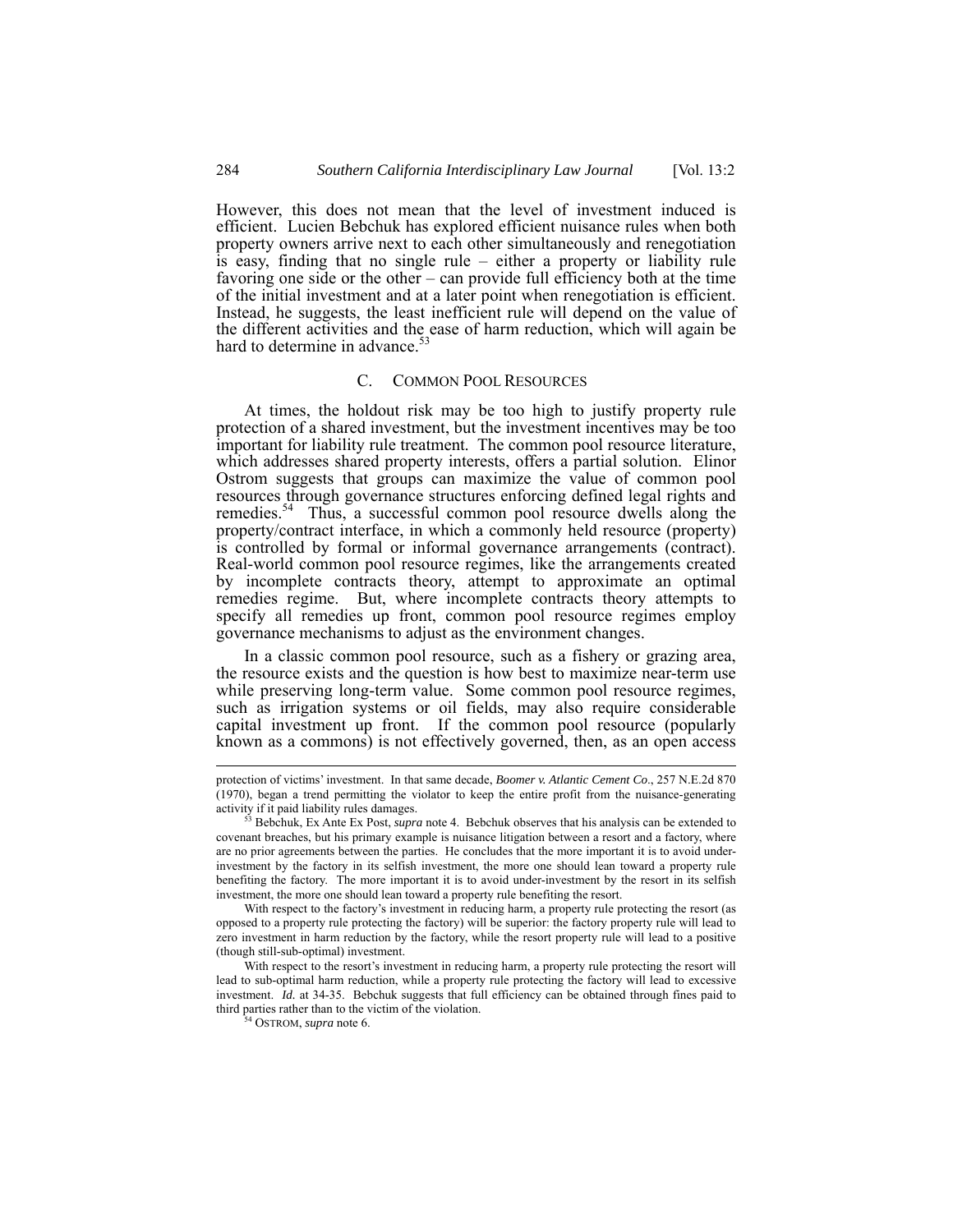<span id="page-16-6"></span>resource, it is subject to the tragedy of the commons: each user will maximize his individual gain from the use of the resource, more will be drawn from the resource than is sustainable, and the resource will ultimately collapse.<sup>55</sup> This is a common problem in fisheries, but, despite fashionable prophecies of eco-catastrophe, doom is not inevitable.<sup>56</sup> There can be a comedy of the commons, where individuals join in successful common pool resource regimes that efficiently balance current use against  $long-term value.$ 

A covenant regime, when it gets beyond a simple promise from one owner to another and into an exchange of promises, is a common pool resource. Before the covenant regime is imposed, each member of the covenant regime starts with a fee simple absolute whose bundle of rights includes an unfettered right of use. Part of that right to unfettered use gets sliced away and contributed to the covenant regime in the form of use restrictions.<sup>58</sup> This reduces the externalities that one parcel can inflict on another and benefits all. The covenant regime is "owned" by all of the owners subject to it.<sup>5</sup>

These split interests can improve efficiency. Each unit owner is the best judge of how to customize its unit internally to maximize its value – one homeowner can create bathroom floor made of a bank of flat-screen TVs tuned to the Home Shopping Network, while another can install a velvet Elvis tapestry on the living room wall with genuine cubic zirconiums on Elvis' jacket. At the same time, the covenant regime polices against externalities that will, on average, reduce value for all.<sup>60</sup> This is a latter-day version of Henry Smith's medieval semicommons, in which English peasants cultivated private strips of land that were used as a commons for cattle grazing at certain times of the year. Modern covenants have a spatial, rather than temporal, split. $\degree$ 

61 Smith, *Semicommons*, *supra* note 41. Several commentators have noted the potential efficiency of split interests in real property. *See* Barzel, *supra* note 23, at 6, 64 (transfer of subsets of rights will produce more efficient use up to the point where they are exceeded by transaction costs); Robert C.

<span id="page-16-1"></span><span id="page-16-0"></span> <sup>55</sup> *See* OSTROM, *supra* note 6.

<sup>&</sup>lt;sup>56</sup> The classic prophesy of doom, itself doomed by confusion between open access resources (no controls at all) and common pool resources (a group retains control) is Garrett Hardin, *The Tragedy of the Commons*, 162 SCIENCE 1243 (1968). BJORN LOMBORG, THE SKEPTICAL ENVIRONMENTALIST (2002), offers a scathing critique of what he calls "the litany" of imminent environmental disaster. 57 Carol Rose, *The Comedy of the Commons: Custom, Commerce, and Inherently Public Property*,

<sup>53</sup> U. CHI. L. REV. 711 (1986) (managing common pool resources creates surplus).<br><sup>58</sup> See Fennell, Contracting Communities, *supra* note 19, at 12-15 (illustrating slicing of interests).

<span id="page-16-4"></span><span id="page-16-3"></span><span id="page-16-2"></span>

<sup>58</sup> *See* Fennell, Contracting Communities, *supra* note 19, at 12-15 (illustrating slicing of interests). 59 *See* Richard A. Epstein, *Covenants and Constitutions*, 73 CORNELL L. REV. 906, 925-26 (1988) [hereinafter Epstein, *Covenants*]; Richard A. Epstein, *Past and Future: The Temporal Dimension in the Law of Property*, 64 WASH. U.L.Q. 667 (1986) [hereinafter Epstein, *Past and Future*]; Smith, *Exclusion Versus Governance*, *supra* note 23, at S456 (all citing covenants and community associations as instances of governance regimes); Robert C. Ellickson, *Property in Land*, 102 YALE L.J. 1315 (1993) [hereinafter Ellickson, *Property in Land*] (landowners contractually create commons regimes and governance institutions to limit externalities). *Cf.* Merges, *Collective Rights Organizations*, *supra* note 26 (organizations such as ASCAP create common pool interest in intellectual property by splitting off the authority to sell from the ownership interest).<br><sup>60</sup> When a community association exists, in addition to preventing unwanted uses, it often adds

<span id="page-16-5"></span>value by managing the common areas, but this function is beyond the scope of this article.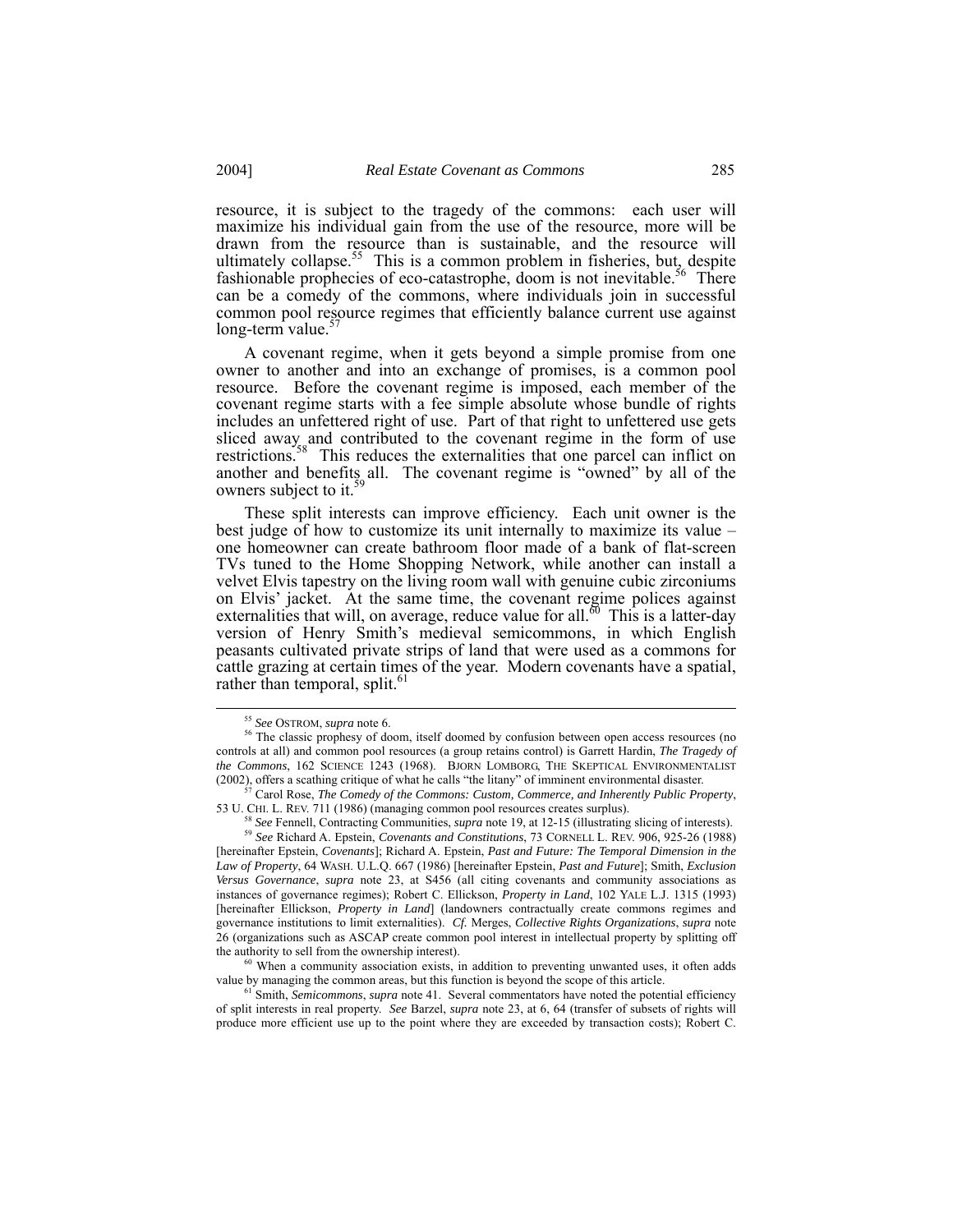Ostrom, after synthesizing hundreds of studies, identified several factors that led to successful common pool resource regimes:

1. Clearly defined boundaries

2. Congruence between appropriation and provision rules and local conditions

3. Collective-choice arrangements

- 4. Monitoring
- 5. Graduated sanctions
- 6. Conflict-resolution schemes $62$

The semicommons and other traditional common pool resource regimes were the product of tightly knit traditional groups that had developed norms to regulate themselves.<sup>63</sup> In contrast, the covenant regime common pool resource is a creature of express contract. It is usually created from the *tabula rasa* of a single parcel of land held by a developer who subdivides it, $64$  and it brings together total strangers. Because these

<span id="page-17-0"></span>62 OSTROM, *supra* note 6, at 90. Ostrom mentions two other factors of less importance here: (1) minimal recognition of rights to organize; and (2) for common pool resources that are part of larger systems, nested enterprises. The first is not an issue because American property law routinely permits the formation of covenant regimes. The second is rarely an issue because covenant regimes generally stand alone rather than being part of large systems. Supporting Ostrom on the latter point, empirical work shows that residents of centralized community associations controlling large quasi-towns such as Reston, Virginia and Columbia, Maryland are less satisfied with architectural controls than residents of decentralized associations that have more localized control. RAYMOND J. BURBY, ENVIRONMENTAL AMENITIES AND NEW COMMUNITY GOVERNANCE: RESULTS OF A NATIONWIDE STUDY 14 (Center for Urban and Regional Studies, Univ. N.C. 1974).

<span id="page-17-1"></span>63 James M. Acheson, *Management of Common-Property Resources*, *in* ECONOMIC ANTHROPOLOGY 351 (Stuart Plattner ed., 1989); OSTROM, *supra* note 6, at 29-57; GLENN G. STEVENSON, COMMON PROPERTY ECONOMICS: A GENERAL THEORY AND LAND USE APPLICATIONS (1991) (Swiss mountain grazing commonses).

<span id="page-17-2"></span><sup>64</sup> For discussions of proposals to create community associations in older neighborhoods with fragmented ownership — a far more difficult task — see Steven J. Eagle, *Privatizing Urban Land Use Regulation: The Problem of Consent*, 7 GEO. MASON L. REV. 905 (1999); Robert C. Ellickson, *New Institutions for Old Neighborhoods*, 48 DUKE L.J. 75 (1998) [hereinafter Ellickson, *New Institutions*]; Robert H. Nelson, *Privatizing the Neighborhood: A Proposal to Replace Zoning with Private Collective Property Rights to Existing Neighborhoods*, 7 GEO. MASON L. REV. 827 (1999). *See also* OSTROM, *supra* note 6 (decades-long negotiations to set up regional water rights and irrigation agreement among existing farmers).

Ellickson, *Cities and Homeowners Associations*, 130 U. PA. L. REV. 1519 (1982) [hereinafter Ellickson, *Cities*]; Ellickson, *Property in Land*, *supra* note 59; Michael A. Heller, *The Boundaries of Private Property*, 108 YALE L.J. 1163 (1999) [hereinafter Heller, *Boundaries*]; Merrill, *Property and the Right to Exclude*, *supra* note 23; Francesco Parisi, Entropy in Property, Geo. Mason L. & Econ. Working Paper No. 01-14 (2001), *available at* http://papers.ssrn.com/sol3/papers.cfm?abstract\_id=264315 (last visited Jan. 8, 2003) (forthcoming, Am. J. Comp. L.) [hereinafter Parisi, Entropy]; Francesco Parisi, The Asymmetric Coase Theorem: Dual Remedies for Unified Property, Geo. Mason L. & Econ. Res. Paper No. 01-13 (2001), *available at* http://papers.ssrn.com/sol3/papers.cfm?abstract\_id=264314 (last visited Nov. 8, 2003) [hereinafter Parisi, Asymmetric Coase Theorem]; Norbert Schulz, Francesco Parisi & Ben DePoorter, Duality in Property: Commons and Anticommons, Geo. Mason L. & Econ. Res. Paper No.00-32; and U. Va. L.-Econ. Res. Paper No. 00-16 (May 2000), *available at* http://papers.ssrn.com/sol3/papers.cfm?abstract\_id=224844 (last visited April 23, 2003); Rose, *Canons of Property*, *supra* note 20.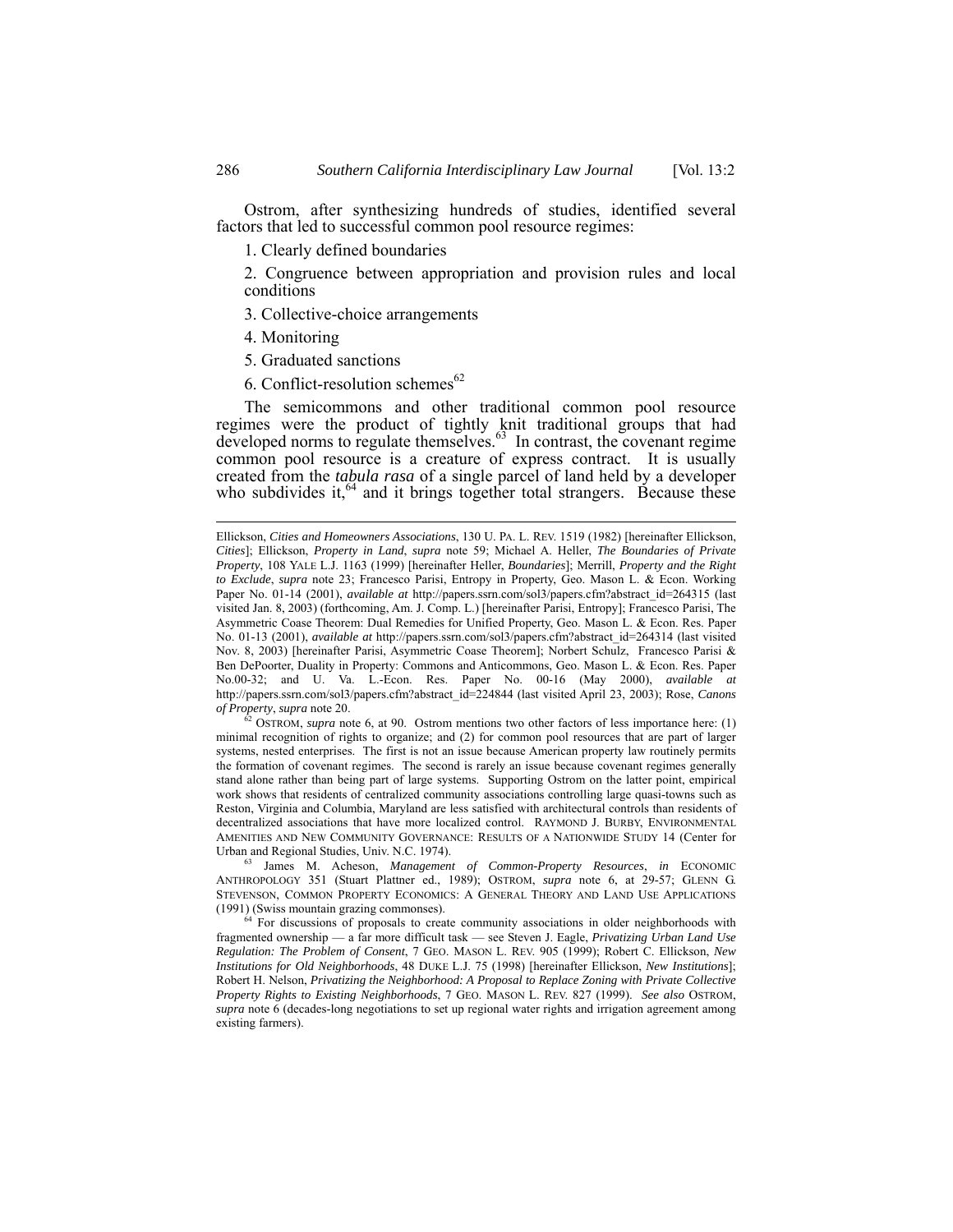strangers will lack communal norms and place less value on having a good reputation (there is no value to a good reputation if no one knows you), there is a greater risk of opportunism.<sup>65</sup> When governed by community associations, however, covenant commons meet many of Ostrom's criteria for success: real estate has clear boundaries and is easy to monitor. Its long-term nature and high value (a house is many Americans' largest asset, and a commercial real estate asset can be worth hundreds of millions of dollars) encourages investment in community associations, which characteristically offer monitoring services and a vehicle for collective choice and conflict resolution. $66$  And, as we will see, many community associations make use of graduated sanctions.<sup>6</sup>

## <span id="page-18-0"></span>IV. INVESTMENT EFFECTS OF EXISTING DOCTRINE: REMEDIES IN THE NEAR TERM

The property/contract interface, incomplete contracts, and common pool resource literatures collectively suggest that, for purposes of inducing efficient initial investment, covenants are best protected by a mixture of property rules and graduated sanctions, and that ongoing governance structures like community associations make for efficient administration and calibration of remedies. This section examines real-world covenant remedies doctrine and its economic effects in inducing investment.<sup>6</sup>

## A. INJUNCTIONS

Courts generally enforce a negative covenant by issuing an injunction in favor of the covenantee without seriously balancing its benefit to the covenantee and harm to the covenantor.<sup> $69$ </sup> This legal regime – a property

<span id="page-18-5"></span>

<span id="page-18-1"></span><sup>&</sup>lt;sup>65</sup> On the importance of reputational sanctions in common pool resource regimes, see OSTROM, *supra* note 6, 94-100. Over time, community norms will develop within subdivisions as neighbors get to know each other and become more interested in developing good reputations. For an introduction to the growing norms literature, see Robert C. Ellickson, *Law and Economics Discovers Social Norms*, 27 J. LEGAL STUD. 537 (1998); Robert C. Ellickson, *The Market for Social Norms,* 3 AM. L. & ECON. REV. 1 (2001). For evidence that newcomers with less concern for reputation are more likely to transgress local norms, see the classic Shasta County study, Robert C. Ellickson, *Of Coase and Cattle: Dispute Resolution Among Neighbors in Shasta County*, 38 STAN. L. REV. 623 (1986). Given the easy entrance and exit from covenant regimes, however (all you have to do is buy or sell a house in the subdivision), there will be a constant flow of unsocialized strangers. This is one reason that many covenant regimes prohibit renters, who tend to stay for a shorter time than owners and are associated with a higher number of rule violations and impaired market position. Natelson, *supra* note 52, at 73-74 and nn.150, 155 (citing empirical studies). 66 *See* Merges, *Collective Rights Organizations*, *supra* note 26 (high-valued intellectual property

<span id="page-18-2"></span>rights led to the development of ASCAP, BMI, and other collective rights organizations, which developed enforcement technologies to police those rights).<br>
<sup>67</sup> See infra Parts IV.B.1, IV.B.3.

<span id="page-18-4"></span><span id="page-18-3"></span>

<sup>&</sup>lt;sup>68</sup> Efficient rules at a later date, when holdout risks and transaction costs may dominate, are discussed *infra* Part V.

<sup>69</sup> *See* RESTATEMENT (THIRD) OF PROPERTY, SERVITUDES, § 8.3 (1998); Susan F. French, *Toward a Modern Law of Servitudes: Reweaving the Ancient Strands*, 55 S. CAL. L. REV. 1261, 1301-02 (1982). A few cases claim to balance the interests, but really do not. *See, e.g.*, Gey v. Beck, 390 Pa. Super. 317 (1990); New Jerusalem Baptist Church, Inc., v. City of Houston, 598 S.W.2d 666 (1980); Liu v.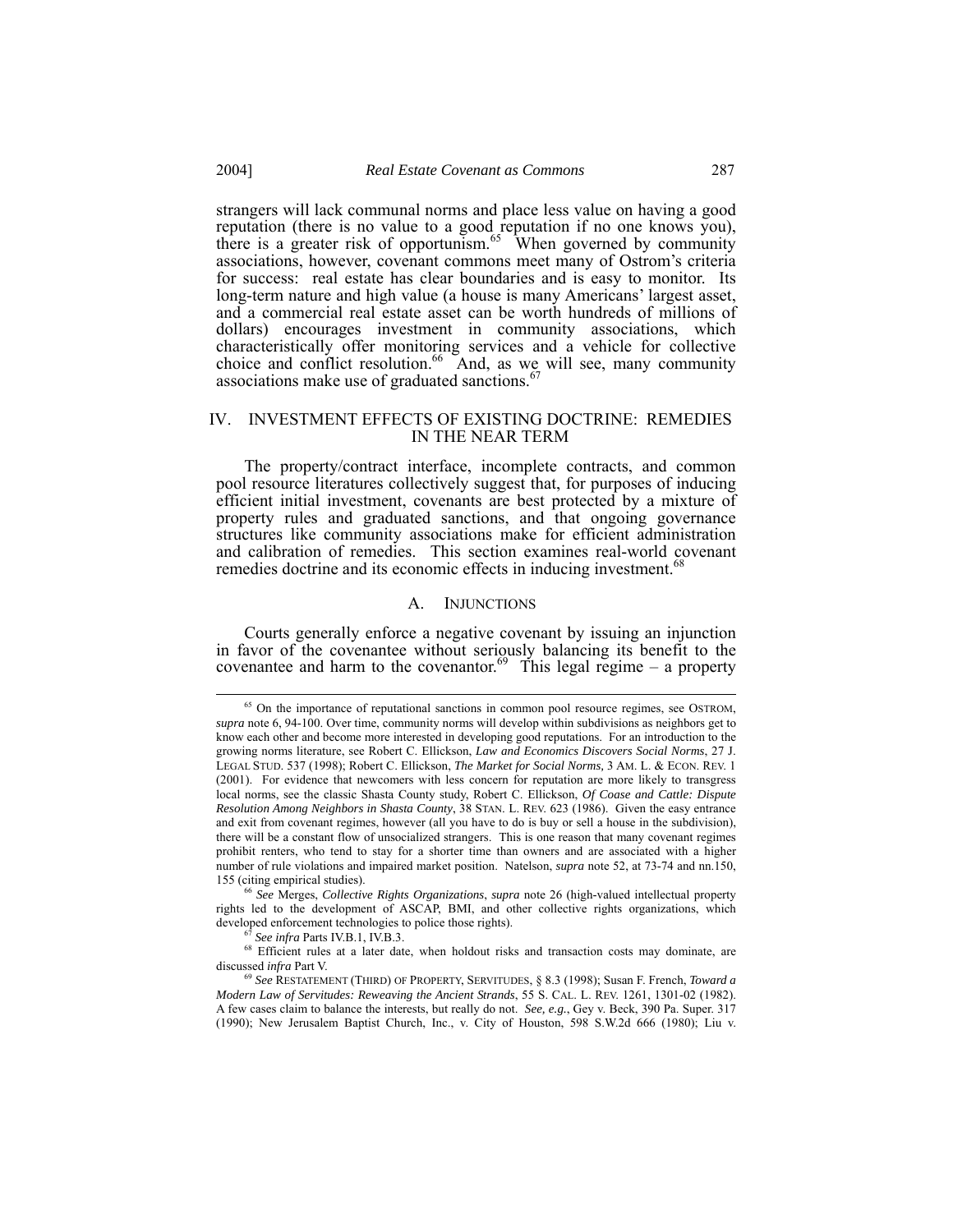<span id="page-19-4"></span>rule – permits the covenantee to insist on its full market and subjective value in exchange for permitting a violation, and thus supports investment incentives.<sup>7</sup>

Property rule protection creates a holdout risk by giving the covenantee incentives to act opportunistically by obtaining an injunction of little value to her but of great cost to the covenantor – for example, forcing the removal of a house that encroaches on a setback line by one inch.<sup>71</sup> Several related doctrines limit the covenantee's possible opportunism, including waiver (the covenantee tolerated the violation), $\frac{72}{2}$  laches (failure to enforce in a timely way), a balancing of equities for negligent minor encroachments, and, of greatest significance for our discussion here, changed conditions (so many violations that the covenant was effectively abandoned).<sup>73</sup> If any of these are found, the court will refuse to protect the covenantee with a property rule injunction. Instead, it will apply a liability rule and grant damages equal to the covenantee's difference in market value with and without the covenant. This effectively transfers the entire surplus from breaking the covenant to the covenantor, and, in practice, often goes beyond to give the covenantor a virtual property rule (since courts frequently award low or zero damages).<sup>[74](#page-19-4)</sup>

<span id="page-19-0"></span> $70$  This is consistent with Carol Rose's suggestion that cumulative, increasing externalities should be protected against by property rules. Since covenants contractually define externalities, the same reasoning would apply to the cumulative effect of multiple covenant violations. *See* Rose, *Shadow*, *supra* note 20, at 2193. *Cf.* Uriel Reichman, *Judicial Supervision of Servitudes*, 7 J. LEGAL STUD. 139 (1978) [hereinafter Reichman, *Judicial Supervision*] (allowing covenants to be broken on payment of

<span id="page-19-1"></span>compensatory damages, i.e., a liability rule, may result in multiple violations). 71 *See* Ian Ayres and Kristin Madison, *Threatening Inefficient Performance of Injunctions and Contracts*, 148 U. PA. L. REV. 45 (1999) [hereinafter Ayres & Madison, *Inefficient Injunctions*]. In law and economics terminology, this sort of opportunism is referred to as acting strategically. Many covenants, however, cover lifestyle issues where the covenantor's cost of compliance would be minimal. The covenantee would not be able to extract money from the covenantor inefficiently by threatening to get an injunction over a no-cars-in-the-driveway covenant.

<span id="page-19-2"></span><sup>72</sup> *See, e.g*., Frazier v. Deen, 470 S.E.2d 914 (1996) (upholding unauthorized covenant waiver, without payment of damages, where higher-valued houses on larger lots would add value); Morris v. Nease, 238 S.E.2d 844 (1977) (chiropractor's conversion of residence).

<span id="page-19-3"></span><sup>73</sup> *See* Reichman, *Judicial Supervision*, *supra* note 70. *See, e.g*., Gunnels v. N. Woodland Hills Community Ass'n, 563 S.W.2d 334 (1979) (where changed conditions exist, court will not enforce restrictive covenant if a great disproportion between harm and benefit from injunctive relief).

<sup>74</sup> *See* Ellickson, *Cities*, *supra* note 61, at 1535; French, *supra* note 69, at 1317; Reichman, *Judicial Supervision*, *supra* note 70 (courts grant property rule protection to either covenantor or covenantee); Michael J.D. Sweeney, Note, *The Changing Role of Private Land Restrictions: Reforming Servitude Law*, 64 FORDHAM L. REV. 661 (1995). *But see* Hostler v. Green Park Development Co., 986 S.W.2d 500 (1999), in which the covenantor, the aptly named Lawless Homes, built 41 houses on property that was supposed to be used as a common recreation area; as damages, the covenantee got the

Dunnigan, 25 Md. App. 178 (1975) (\$6,000 spent on home office in violation of covenants not enough to tilt balance in favor of nonenforcement). An injunction is always available against an intentional violation. Walker v. Vaughn, 491 S.W.2d 489 (1973) (where intentional exterior wall appearance violation, covenant enforced despite covenantor's \$1,500 investment); Gey (requiring removal of road from cul-de-sac); Liu (additional \$9,000 spent after covenantor becomes aware of opposition to violation). *But see* Frazier v. Deen, 470 S.E.2d 914 (1996) (upholding unauthorized covenant waiver, without payment of damages, where higher-valued houses on larger lots would add value). Damages for past violations are rarely granted in addition to injunctive relief. RESTATEMENT (THIRD) OF PROPERTY, SERVITUDES § 8.3 cmt. b (1998).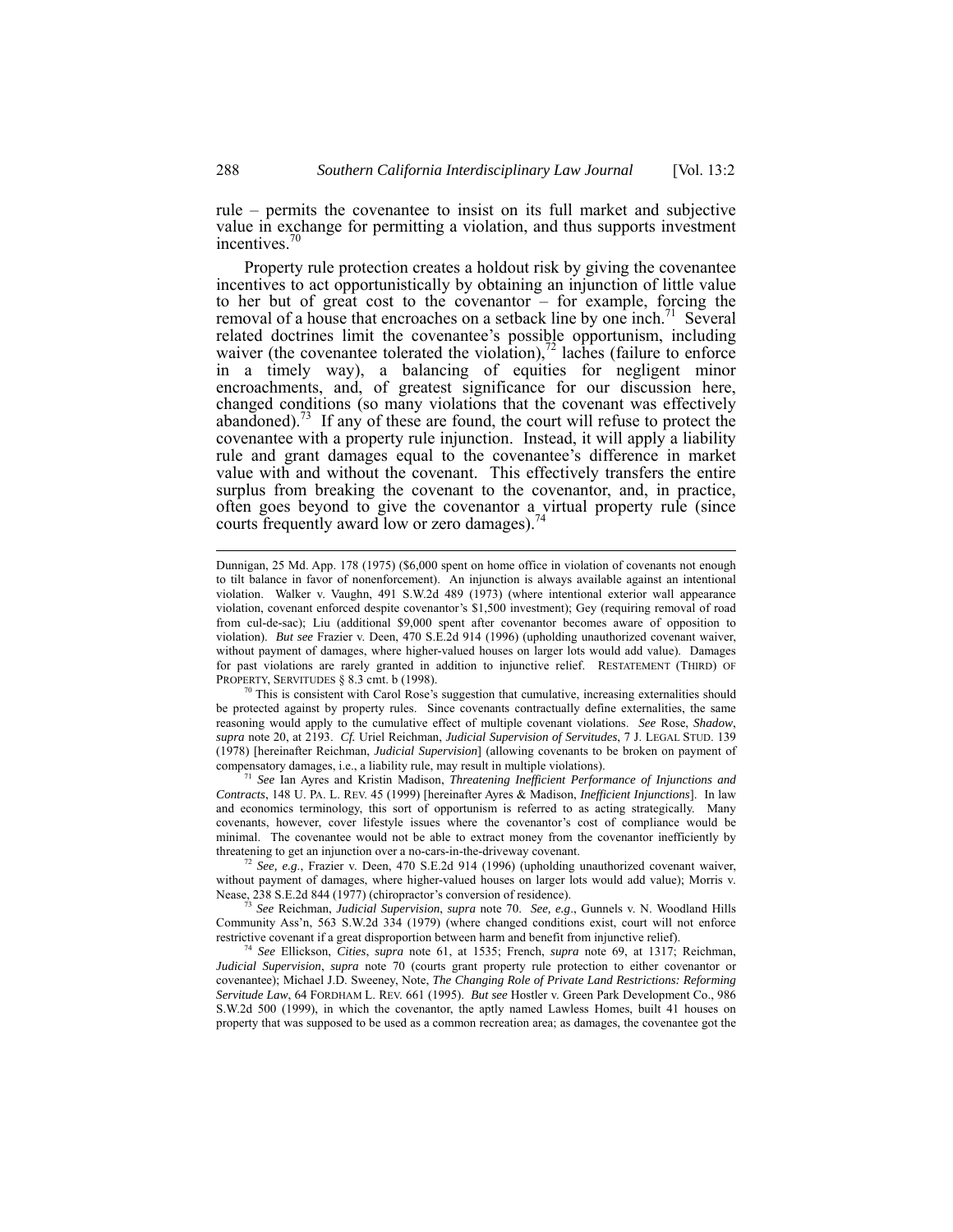As Omri Ben-Shahar has noted from a theoretical perspective and Wayne Hyatt from a practitioner's perspective, use-it-or-lose-it erosion rules encourage covenantees to rigidly enforce their covenants and to sue frequently and early, even when the violation is value-adding.<sup> $\beta$ </sup> But since enforcement will not be perfect and covenantors can expect to pay minimal damages if they win, covenantors are encouraged to violate when covenantee enforcement is lax. If enough people violate the covenants and pay compensatory damages, the covenant regime will unravel.<sup>7</sup>

Given the danger of erosion of its rights, the covenantee will invest up to the point where the expected gains from the investment are equal to the expected losses (including enforcement costs) after a covenant violation. To put this algebraically, if:

 $I_{\text{CEE}}$  = covenantee's ex ante investment

 $P_{NI}$  = probability that no injunction will issue following covenantee's violation

 $V_{\text{CEE}}$  = expected value of covenantee's investment

 $D_I$  = covenantee's uncompensated lost market value damages

 $D<sub>D</sub>$  = covenantee's uncompensated demoralization damages

 $D<sub>S</sub>$  = covenantee's uncompensated subjective damages

 $C_{\text{CEE}}$  = covenantee's litigation cost,

covenantor's purchase price for the land, so, in effect, the covenantor paid for the land twice. Injunctive relief requiring removal of the houses would have caused a major economic loss.

<span id="page-20-0"></span><sup>75</sup> *See* Ben-Shahar, *supra* note 5, at 227-29, 235; Hyatt, *supra* note 52, at 314; James L. Winokur, *Choice, Consent and Citizenship in Common Interest Communities* [hereinafter Winokur, *Choice, Consent*], *in* COMMON INTEREST COMMUNITIES: PRIVATE GOVERNMENTS AND THE PUBLIC INTEREST, 87, 119-120 (Stephen E. Barton & Carol J. Silverman, eds., 1994) [hereinafter, Barton & Silverman, COMMON INTEREST COMMUNITIES]. The frequent lawsuits may have the advantage of clarifying the interpretation of the covenants. Edward J. Janger, *Muddy Property: Generating and Protecting Information Privacy Norms in Bankruptcy* (2003) (forthcoming, 44 WM. & MARY L. REV. 1801).

<span id="page-20-1"></span><sup>76</sup> *See* Ben-Shahar, *supra* note 5, at 193-94, 220-23. The faster that non-enforcement results in the erosion of the legal right, the greater the enforcement costs (as the rights-holder is forced to sue) and the lower the value of the right-holder's investment. *Id. See also* Nahrstedt v. Lakeside Village Condo. Ass'n, 878 P.2d 1275, 1289 (1994) (deferring to community association board and enforcing fine because, otherwise, result will be multiple lawsuits and demoralization of other unit owners). A California Dept. of Real Estate study of California community associations in STEPHEN E. BARTON & CAROL JANET SILVERMAN, COMMON INTEREST HOMEOWNERS' ASSOCIATIONS MANAGEMENT STUDY, 23 (1987) [hereinafter BARTON & SILVERMAN, CALIFORNIA STUDY] found that due to litigation expense, associations often yield to violations rather than prosecute, with the result that 41% of associations reported at least one type of major violation (including nonpayment of maintenance fees). *Cf.* Dagan & Heller, *supra* note 33, at 576-77 (easy exit from commons encourages lax care of resource); OSTROM, *supra* note 6, at 186-87 (empirical evidence that inadequate sanctions leading to unraveling of common pool resource regimes).

<span id="page-20-2"></span><sup>77</sup> This an intuitive corollary of Ben-Shahar's irrelevance theorem, which holds that a an erosion rule will encourage opportunism by a potential violator, but that this will be perfectly balanced by the rights-holder's incentives to take anti-erosion measures. *Cf*. Ben-Shahar, *supra* note 5, at 235 (erosion affects rights-holder incentive to make investments in reliance on legal protection of right).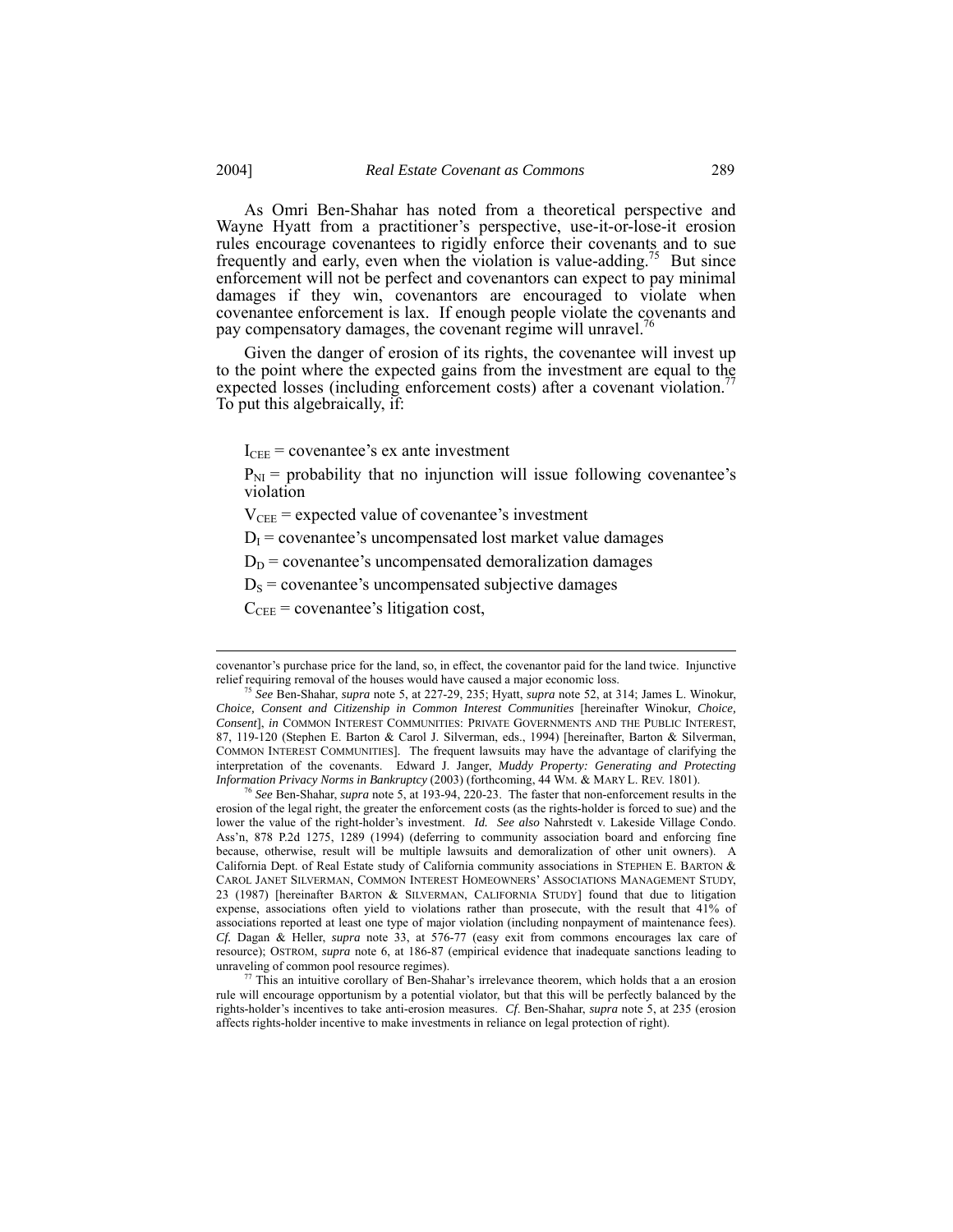then:

$$
I_{\text{CEE}} = [(1 - P_{\text{NI}}) * V_{\text{CEE}}] + [P_{\text{NI}} * (V_{\text{CEE}} + D_{\text{I}} - D_{\text{D}} - D_{\text{S}}) - C_{\text{CEE}}]
$$

In other words, the covenantee looks at the probability that it will prevail  $(1 - P_{NI})$  and multiplies that probability by the covenantee's expected value if it invests  $(V_{\text{CEE}})$ . The covenantee also looks at the probability that the covenantor will prevail  $(P_{\text{NI}})$  and calculates the covenantee's expected value under that scenario ( $\dot{V}_{\text{CEE}} + D_I - D_D - D_S$ ), consisting of the covenantee's expected value assuming no violation, plus any lost market value damages awarded, less uncompensated demoralization and subjective value.

The lost market value damages  $(D<sub>I</sub>)$  (akin to expectation damages under a liability rule) include the average subjective value for all prospective covenantees.<sup>78</sup> Lost subjective value is notoriously hard to assess in tort cases, as when finders of fact evaluate pain and suffering damages. But in the real estate context, subjective elements have a market value based on what the average person would pay for a house in that condition. One empirical study found that condominiums with covenants that permit cats to stay in apartments raise value, but covenants that permit dogs lower value.<sup>79</sup> It is harder to determine the actual level of individual subjective harm – something that the covenantee will be tempted to lie about. Assume that singer/actress Jennifer Lopez owns a house that she covers with magenta imitation leather siding, in violation of her upscale subdivision's color and materials covenants. This may traumatize her nextdoor neighbor, British architect Lord Norman Foster, who can only tolerate modernist glass-and-steel structures, but Lopez's other next-door neighbor, blind singer/composer Stevie Wonder, may remain blissfully unconcerned. By not counting individual subjective value in their determination of

<span id="page-21-0"></span> $78$  D<sub>I</sub> damages are not added to the equation if the covenantee sues successfully because they are generally not awarded if an injunction is granted, and would be modest, since they would apply only to the period between the dates of the violation and the injunction. *See supra* note 69.

<span id="page-21-1"></span><sup>79</sup> *See* Roger E. Cannaday, *Condominium Covenants: Cats, Yes; Dogs, No*, 35 J. URB. ECON. 71- 82 (1994). Restrictions on renting out units also increase value. *See* BARTON & SILVERMAN, CALIFORNIA STUDY, *supra* note 76, at 7. Also, New York City condominiums, which allow unit owners to sell their apartments without community association consent, command a 15% premium over comparable cooperative apartments where the covenants give the community association a veto over sales. Michael H. Schill et al., The Condominium v. Cooperative Puzzle: An Empirical Analysis of Housing in New York City (Furman Center for Real Estate and Urban Policy Working Paper (2003), *available at* http://www.law.nyu.edu/realestatecenter/condo\_coop.pdf (last visited on May 6, 2003). There is also evidence in the zoning context that homeowners pay a premium to live in predominantly single-family communities. Robert C. Ellickson, *Suburban Growth Controls: An Economic and Legal Analysis*, 86 YALE L.J. 385, 423 n.98 (1977) [hereinafter Ellickson, *Suburban Growth Controls*] (citing William J. Stull, *Community Environment, Zoning and the Market Value of Single-Family Homes*, 18 J.L.  $& ECON. 535 (1975))$ . This suggests that the market would also award a premium for single-family house covenants. In the tort situation, there is no ready market for others willing to bear a personal injury. Hence, separate pain and suffering damages are needed.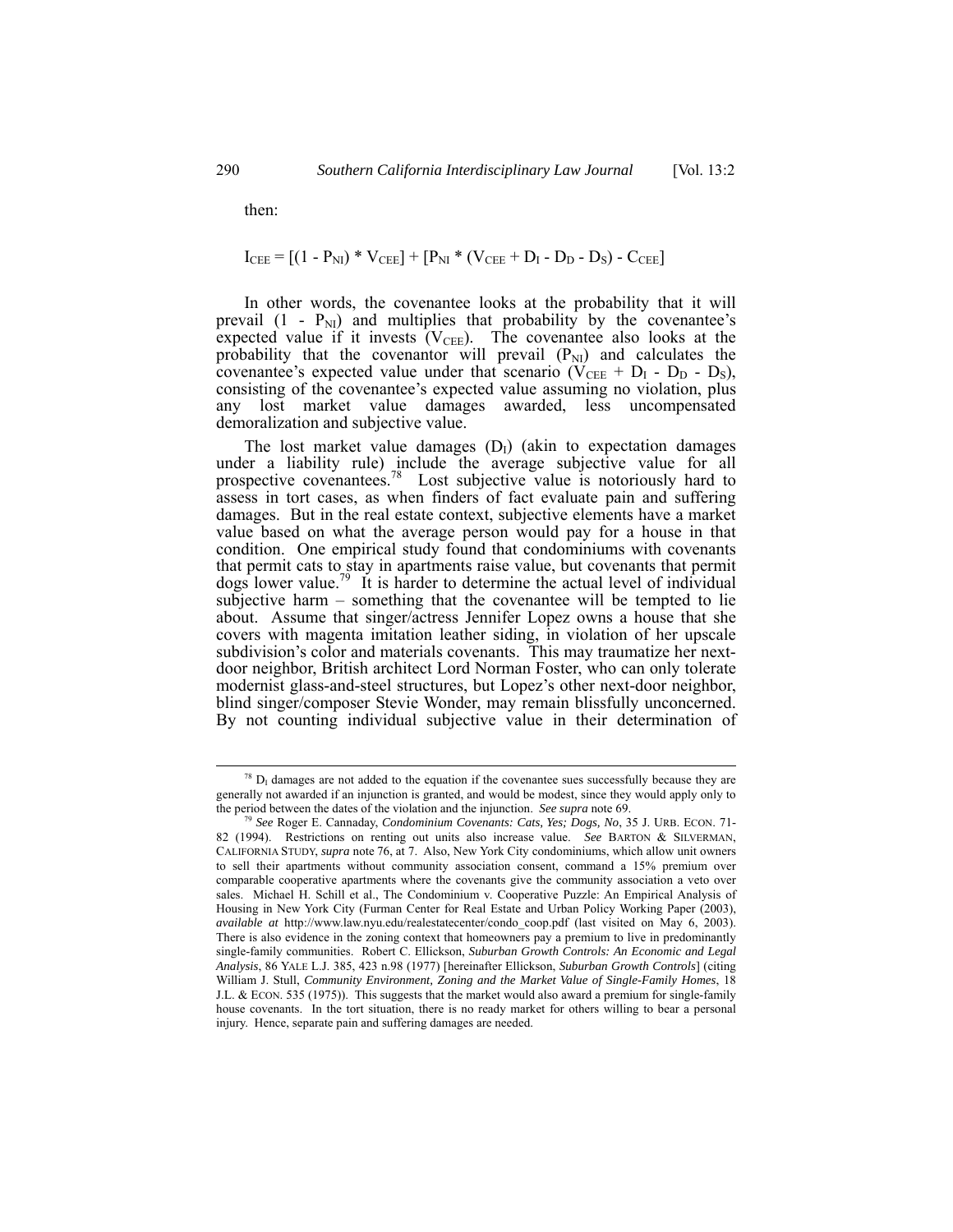damages, $80$  fact finders limit error, but at the expense of undercompensation in individual cases, which is why  $D<sub>S</sub>$  is subtracted from the covenantor's damages in the event of a successful breach.

Another damages element is the demoralization caused by limiting property interests  $(D_D)$ . The concept, introduced by Frank Michelman, refers to the devaluation of investment incentives when a property interest is taken. $81$  Determining the scope of demoralization is not easy: for example, if the New York Court of Appeals permits a covenant violation in a subdivision in that state, the value of all New York covenants is reduced.

As with subjective value, however, there is a reasonably good marker for demoralization damages: the increased value of the covenantor's property if the covenant is violated. This is a disgorgement measure.<sup>82</sup> A covenantee would have less reason to feel that its property interest had been destabilized if it were paid all the profits from the covenantor's new use.<sup>83</sup> Thus, if the covenantor's property were worth \$100 with the covenant and \$300 without the covenant, the covenantee would be compensated for most or all of its demoralization damages if it received: (1) its lost market value damages (which, as we have seen, would include the average subjective value loss), (2) any above-average subjective value, and (3) the difference between the market value of the highest and best use of the covenantor's property without and with the covenant.

If the covenantee brings suit, it must be prepared to pay litigation costs  $(C_{CEE})$ . Courts will often award litigation costs to successful covenantees, but for simplicity of analysis here, I will assume that each side bears its own costs.<sup>84</sup> Algebraically, the earlier equation reduces to:

$$
I_{\text{CEE}} = V_{\text{CEE}} + P_{\text{NI}} * (D_{\text{I}} - D_{\text{D}} - D_{\text{S}}) - C_{\text{CEE}}
$$

<span id="page-22-0"></span> <sup>80</sup> *But see* Andrews v. North Coast Development, Inc., 526 P.2d 1009 (Or. 1974), where the court incorporated the plaintiff's estimate of value, implicitly including subjective value, presumably because the court thought it reasonable.

<span id="page-22-1"></span><sup>81</sup> *See* Michelman, *supra* note 3. *See also* James R. Atwood, Note, *An Economic Analysis of Land Use Conflicts*, 21 STAN. L. REV. 293, 302 (1969) (applying Michelman's demoralization theory to nuisance). Michelman suggested that demoralization costs be compensated only when they exceeded settlement costs, but Natelson has observed that in community associations, those costs will ordinarily be low, so that demoralization damages would ordinarily be due. Natelson, *supra* note 52, at 81.

<span id="page-22-2"></span><sup>82</sup> On disgorgement, see E. ALLAN FARNSWORTH, FARNSWORTH ON CONTRACTS § 12.20a (2d ed. 1998).

<span id="page-22-3"></span><sup>&</sup>lt;sup>83</sup> Michelman used a measure that, while more precise in theory, would be impossible to apply in the real world: (1) the dollar value of disutilities to losers and their sympathizers from the realization that loss will not be compensated; and (2) the present value of lost future production caused by demoralization of uncompensated losers, their sympathizers and other disturbed observers. *See* Michelman, *supra* note 3, at 1214-16.

<span id="page-22-4"></span><sup>&</sup>lt;sup>84</sup> If the covenantee is awarded its litigation costs with probability x, the covenantee will multiply  $C_{\text{CEE}}$  by (1-x) — the percentage of  $C_{\text{CEE}}$  that the covenantee remains responsible for — thus adjusting  $C_{\text{CEE}}$  downward. The covenantor would look at the probability that it would have to pay double litigation costs and adjust  $C_{COR}$  upwards, thus reducing its incentive to invest in a violation. Ben-Shahar makes the related point that the parties will take their probability of success into account in assessing the rate of erosion. Ben-Shahar, *supra* note 5.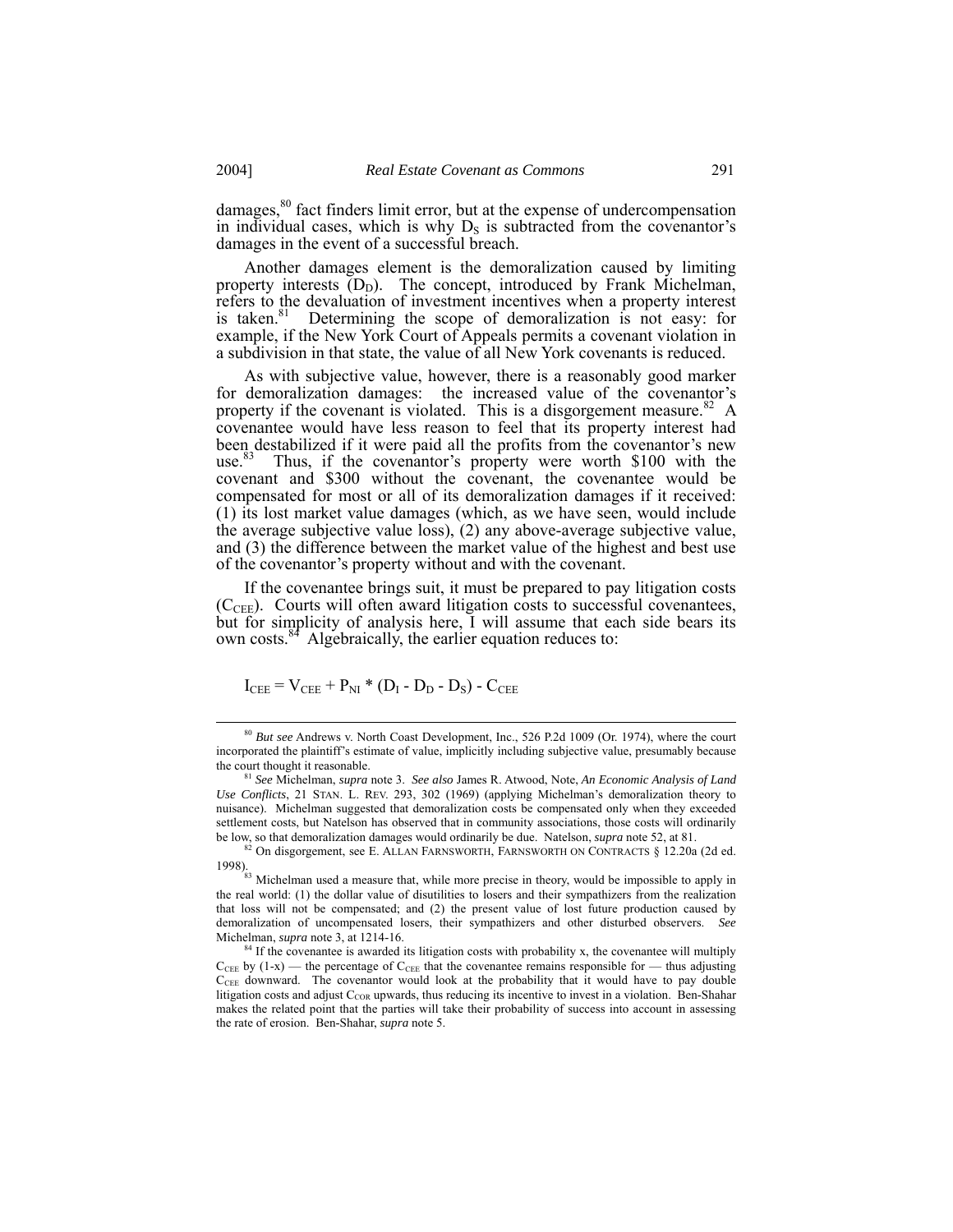In other words, the covenantee will invest up to the point where \$1 of investment will generate \$1 of additional value, plus compensated damages and minus uncompensated damages and enforcement costs. But while the investment decision is made on acquisition before the covenantor's violation, the decision to initiate a lawsuit is made at the time of violation. Rearranging the equation, we can see that at the time of violation, the covenantee will invest in a lawsuit up to the following point:

$$
C_{\text{CEE}} = V_{\text{CEE}} - I_{\text{CEE}} + P_{\text{NI}} * (D_{\text{I}} - D_{\text{D}} - D_{\text{S}})
$$

Assuming that the covenantee's value and damages  $- (1)$  the value of the covenantee's property with the benefit of the covenant; (2) the amount of investment; and (3) the market value, uncompensated demoralization and uncompensated excess subjective value damages – are all fixed for a given violation by the covenantor, the covenantee will invest in litigation to reduce the probability of non-enforcement  $(P_{NI})$  only up to the point where a dollar of litigation costs reduces the covenantee's expected loss ( $P_{NI}$  \* ( $D_{I}$  $-D_D - D_S$ ) by a dollar. This parallels the way that the negligence rule induces precaution in the tort area.<sup>85</sup>

Thus, although injunctive relief is usually available (and its cost factored into the initial investment decision), it may not pay for the covenantee to litigate against any given small violation.<sup>86</sup> Lax enforcement, however, raises the probability of non-enforcement  $(P_{NI})$  and the probability that a court will find changed conditions, waiver, or laches, decreasing the value to the covenantee. The covenantee would factor into its damages estimate the effect, if it fails to sue, on future violations and on<br>future degreeses in value to the property  $\frac{87}{2}$  $\frac{87}{2}$  $\frac{87}{2}$ future decreases in value to the property.

When there are multiple covenantees in a subdivision, the covenantee's temptation toward lax enforcement is compounded by collective action problems, since a covenantee who sues will bear the entire cost of the lawsuit, while the other covenantees will be free riders who get the

<span id="page-23-0"></span><sup>&</sup>lt;sup>85</sup> *See* Cooter, *supra* note 47 (goal in tort, property, and contract law is to encourage both sides to take efficient precautions).

<span id="page-23-1"></span><sup>&</sup>lt;sup>86</sup> See Natelson, *supra* note 52, at 73 (litigation costs will tend to be high compared to the losses from small violations). Because of courts' rigorous standards for the changed conditions doctrine, accumulations of small violations rarely collapse the covenant regime, instead leading to slow deterioration of the subdivision. See infra Part V.A.

<span id="page-23-2"></span><sup>&</sup>lt;sup>87</sup> Similarly, Ben-Shahar shows that the rightholder will enforce up to the point where the marginal value of the enforcement equals the marginal cost of the lawsuit. The rightholder will invest more to prevent breach where the violator's breach destroys the value of the rightholder's asset (as opposed to merely failing to deliver promised goods). *See* Ben-Shahar, *supra* note 5, at 218. *Cf.* Reichman, *Judicial Supervision*, *supra* note 70 (allowing covenants to be broken on payment of compensatory damages, i.e., a liability rule, may result in multiple violations); OSTROM, *supra* note 6, at 186-87 (empirical evidence that undetected rule violations in common pool resource regimes increase the probability of rule-breaking by others).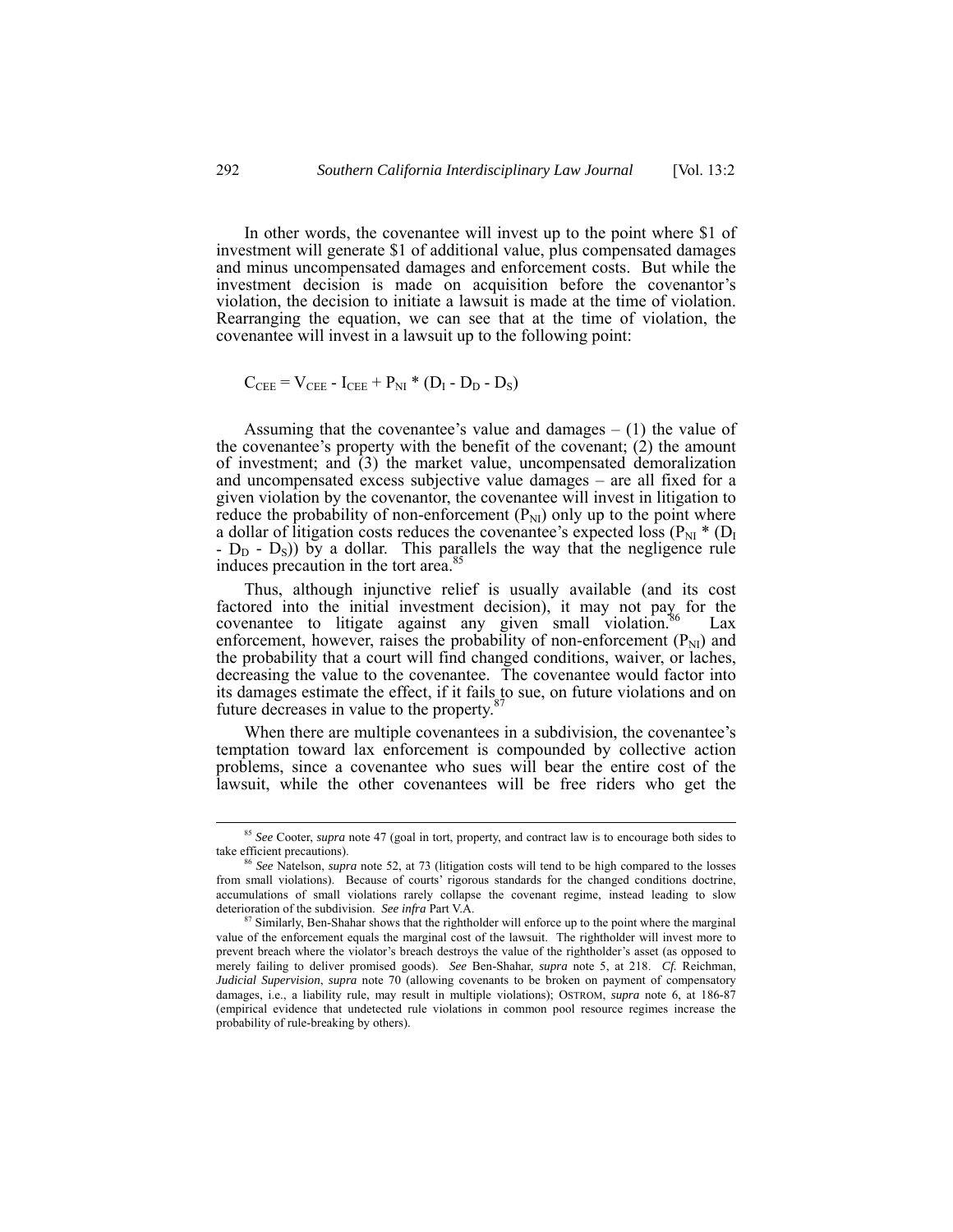benefit.<sup>88</sup> This partly explains the rise of community associations, which reduce collective action problems by compelling the sharing of the cost: a unit owner who fails to pay the assessment for the covenant litigation has a lien put on her property.<sup>89</sup> As previously noted, community associations also increase the probability of enforcement by reducing the cost of suit per unit owner, and by cumulating the damages suffered by all unit owners – raising the amount that the association should be willing to spend on a suit and therefore reducing the value of the violation to the covenantee.<sup>9</sup>

The covenantor, knowing the covenantee's likely enforcement pattern, will invest in a covenant-breaching use up to the point where its gain equals the litigation costs plus its losses in removing the offending use if it loses the suit.<sup>91</sup> Stated algebraically, if:

 $P_{\text{NI}}$  = probability that no injunction will issue following covenantor's violation,

 $V_{COR}$  = expected additional value of covenantor's land from violation,

 $D_I$  = liability rule damages owed by covenantor if no injunction issues,

 $I_{COR}$  = covenantor's investment in violating the covenant (e.g., cost of construction of encroaching house),

<sup>89</sup> The free rider problem is not eliminated. Community association officers are often bitter that nonparticipating unit owners are unappreciative of their administrative efforts.

<span id="page-24-3"></span><span id="page-24-2"></span><span id="page-24-1"></span><sup>90</sup> *See supra* text at note 41.

<sup>91</sup> *See* Ben-Shahar, *supra* note 5, at 221-22. Ben-Shahar proves an irrelevance rule under certain assumptions: that the violator's and the rightholder's efforts will ordinarily cancel out, since the violator will violate up to a point just short of where it becomes worthwhile for the rightholder to sue. If the harm caused by the violation is below the rightholder's enforcement cost, the rightholder loses more by suing than not suing, and, in the real world, it will not sue. *See supra* note 76.

Covenant regimes should suffer a relatively low level and slow pace of erosion where they are enforced by community associations. First, Ben-Shahar's basic example is a contract in which the violator promises to deliver a certain amount of goods, and, as a result of an erosion rule, delivers less. The only loss is in the transaction itself. But the covenantee will invest in enforcement, even if litigation would be more expensive than the immediate harm caused by the specific violation, when cumulative violations would destroy the value of the rightholder's unit and the covenant regime. *See supra* note 87; Ben-Shahar, *supra* note 5, at 218 (more general observation of the same point). Second, and consistent with the erosion theory, by reducing enforcement costs per unit, a community association will lower the violator's ability to fly under the radar screen of the covenantee's enforcement costs. Third, the relatively cheap availability of injunctions (as opposed to the expense of proving expectation damages or of satisfying an injunction balancing test) will cut the cost of enforcement and raise the covenantor's risk of loss from violations requiring investment, since the violator may not only have to give up its gains from violation (Natore Nahrstedt had to get rid of her cats) but may be left worse off than when it began (violation of a setback requirement results in injunction requiring removal of already-poured foundation).

<span id="page-24-0"></span> <sup>88</sup> *See generally* MANCUR OLSON, THE LOGIC OF COLLECTIVE ACTION (1971); Mancur Olson, *Collective Action, in* 1 NEW PALGRAVE DICTIONARY OF ECONOMICS 474 (John Eatwell et al., eds., 1998); TODD SANDLER, COLLECTIVE ACTION: THEORY AND APPLICATIONS (1992). An idea of the problem can be found in the captions of the covenant lawsuits, many of which have dozens of parties. *See, e.g.*, Federoff v. Pioneer Title & Trust Co., 798 P.2d 387 (1990) (9 plaintiffs, 57 defendants, 1 intervenor); Karner v. Roy White Flowers, Inc., 527 S.E.2d 40 (2000) (all lot owners must be joined); Booker v. Old Dominion Land Co., 49 S.E.2d 314 (1948) (requirement to join all lot owners within 500 feet and publish newspaper advertisement).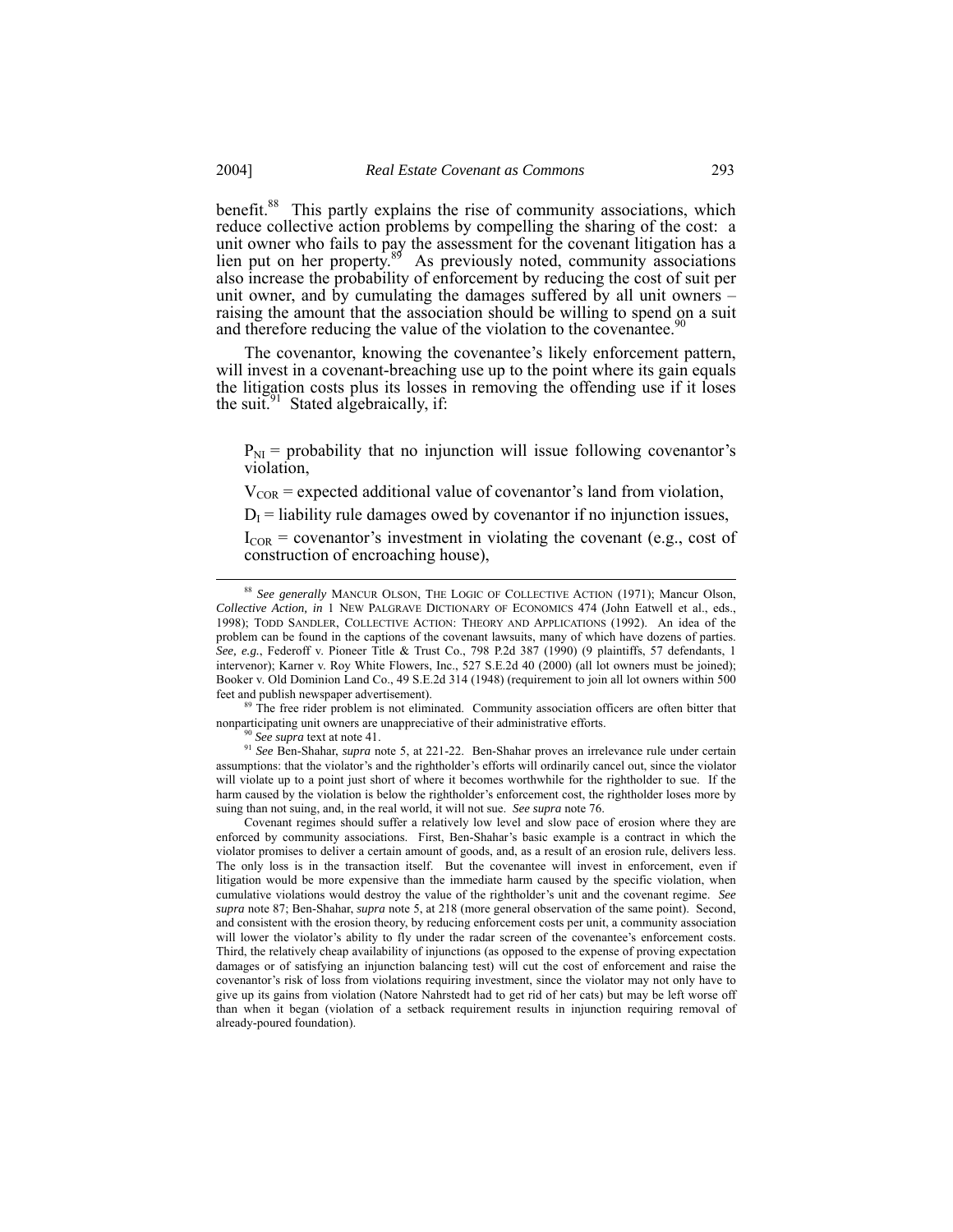$P_R$  = probability that covenantee will pursue legal remedies,

 $C_{COR}$  = covenantor's litigation cost,

then the covenantor will invest in a violation up to the point where the marginal value of the violation equals the marginal cost. In other words, it will invest up to the point where:

$$
I_{COR} = [P_{NI} * (V_{COR} - D_I)] + [(1 - P_{NI}) * - I_{COR}) - (P_R * C_{COR})]
$$

That is the point where the gain from a successful violation  $(V_{COR})$ , less the lost value damages  $(D<sub>I</sub>)$  and less the litigation costs if the covenantee brings suit  $(P_R \cdot \tilde{C}_{COR})$  equals the investment. If the violation is unsuccessful, then, with the probability that the covenantee will succeed (1-  $P_{\text{NI}}$ , the covenantor will gain no value from the violation, but will incur its costs of investment in the violation  $(I_{COR})$ . This reduces to:

$$
I_{COR} = \frac{(P_{NI} * (V_{COR} - D_I)) - (P_R * C_{COR})}{2 - P_{NI}}
$$

In other words, as the probability of nonenforcement  $(P_{NI})$  rises toward 1, the covenantor will be willing to invest more in violations, since it will be able to keep a higher percentage of the value of its violation. However, the covenantor's prospective gain from a violation will usually be low because, given the ready availability of the property rule remedy to the covenantee, the probability of a successful violation  $(P_{NI})$  is low and the probability that the covenantor will incur litigation costs  $(P_R)$  is high.

To summarize the covenantor's and covenantee's investment incentives, the property rule will ordinarily deter a violation unless the covenantee does not bring suit because (1) the probability of nonenforcement is too high and damages on nonenforcement are too low, or (2) the covenantee's litigation cost exceeds the damage caused by the violation. To the extent that the covenantee does not bring suit, the covenantor's expected litigation costs drop (in other words,  $(P_R \times C_{COR})$  in the covenantor's equation becomes less negative), reducing the covenantor's costs and increasing the value of its investment in a violation.

By making injunctions the almost exclusive relief for covenant violations, the legal rule encourages the covenantor's speculative breach when it can violate with low investment (for example, violating a no Christmas lights after January 1 restriction). If the covenantee prevails, the covenantor merely has to remove the violation, possibly pay small liability rule damages for the period of the breach and, sometimes, pay the covenantee's attorneys' fees. This could lead to a ratcheting down of the covenant regime, as there are more unchallenged low-investment breaches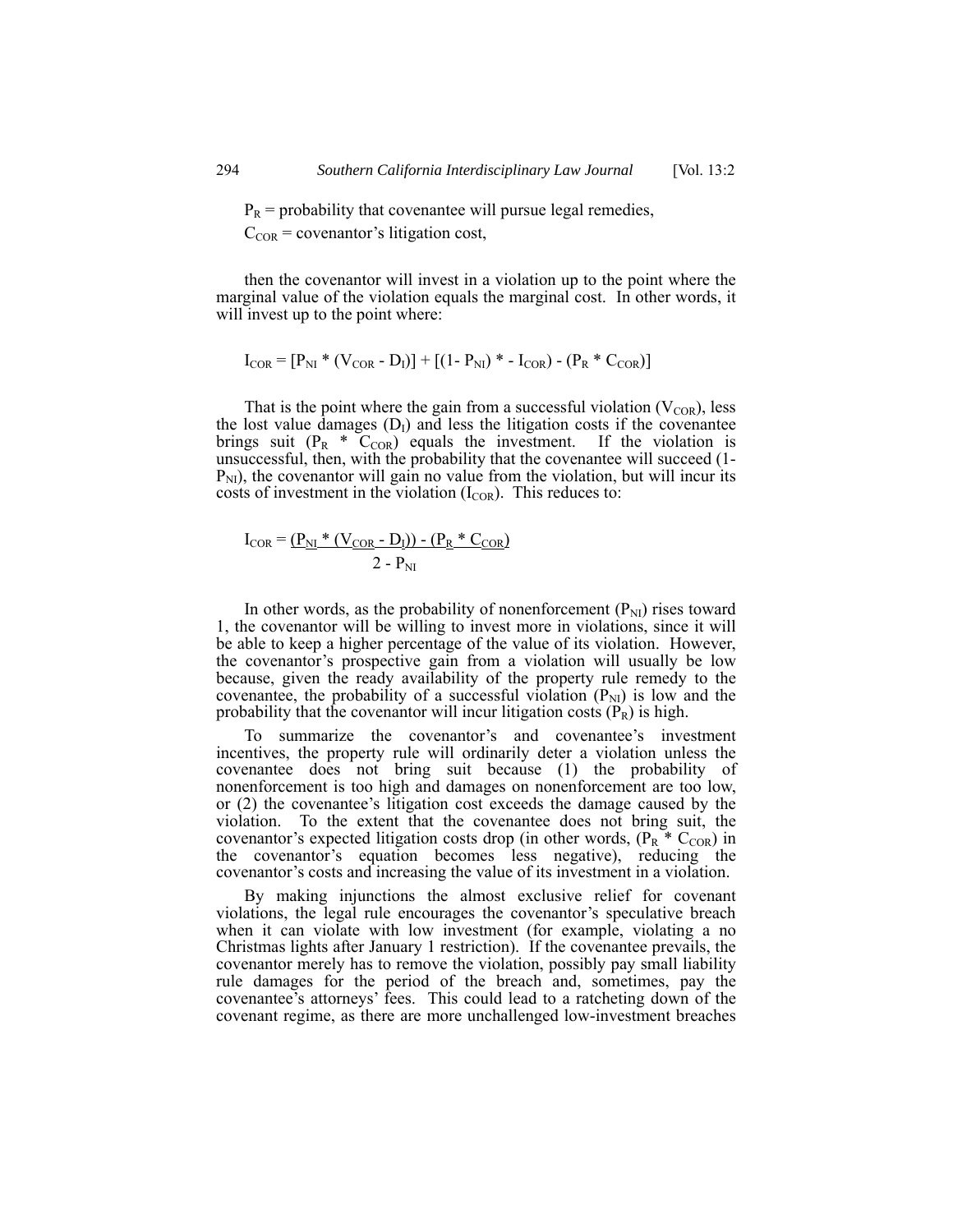over time, although the covenantee, knowing this, will step up its enforcement.<sup>92</sup> Since it is not cost-effective to stop all violations in the real world,<sup>93</sup> the covenantee will not get the full benefit of its investment, and will therefore underinvest.

#### B. PRIVATE-ORDERED REMEDIES

#### 1. *Effect of Private-Ordered Remedies on Investment and Enforcement*

This incentive for covenantors to speculate on low-investment violations generates costly litigation. As a result, covenant regimes governed by community associations have imposed private-ordered remedies, such as fines, expulsion, and self-help, which enable covenantees to enforce covenants without going to court. These graduated remedies are similar to those used in successful common pool resource regimes. Without graduated remedies, common pool resource regimes unwind, either through multiple violations as members conclude that only patsies comply, or through rebellion against draconian enforcement.<sup>94</sup>

Community associations make frequent use of graduated fines – in 30% of cases in a 1987 study. The fines were at a liability rule level (i.e., compensatory) for any given day when a violation continues, but increased incrementally to property rule levels for uncured violations. The 1987 study found that the median fine was \$50, with most between \$25-\$100. Only 2% associations reported imposing fines greater than \$200.<sup>95</sup> In the leading case of *Nahrstedt v. Lakeside Village Condominium Ass'n, Inc*., Natore Nahrstedt was assessed a total of \$50,000 – modest fines accruing over a lengthy period – for violating a no-pet clause with her three cats.  $96$ 

Provisions permitting associations to expel covenant-violating members by forcing a sale of their unit are common in Illinois, but there

<span id="page-26-0"></span><sup>&</sup>lt;sup>92</sup> On the covenantor's step-up in enforcement, see *supra* note 91. Low-investment violations operate as information forcing about the value of the covenants: the covenantee defends them if they are worthwhile, but otherwise the right transfers to the covenantor. *Cf.* Ayres & Talley, *Solomonic Bargaining,* supra note 26.

<span id="page-26-1"></span> $93$  Empirical evidence confirms that community associations let some violations go by. BARTON  $\&$ SILVERMAN, CALIFORNIA STUDY*, supra* note 76, at 23.

<span id="page-26-2"></span><sup>94</sup> *See supra* Part III.C; OSTROM, *supra* note 6, at 94-100, 186-87. In addition, graduated remedies will include communications short of sanctions. *See* Elinor Ostrom et al., *Covenants with and Without a Sword: Self-Governance is Possible*, 86 AM. POL. SCI. REV. 404 (1992) (experimental evidence showing that sanction plus communication creates closer to optimal compliance than either alone); BARTON & SILVERMAN, CALIFORNIA STUDY, *supra* note 76, at 23 (75% of community associations sent violator a letter and 49% spoke to violator personally; only 30% levied fines).

<span id="page-26-4"></span><span id="page-26-3"></span><sup>95</sup> *Id.*

<sup>96 878</sup> P.2d 1275 (1994). *See also* Park Vill. W. Ass'n ex rel. Canter v. Sugar, No. 98-00631, 1999 WL 1441926, at \*5-6 (Mass. Super. Ct. Dec. 8, 1999) (\$13,704.45 for dog violation); Stewart v. Kopp, 454 S.E.2d 672 (N.C. Ct. App. 1995) (\$100/day for noncomplying French doors, cumulating to \$2900). These large fines may be consistent with an exception to Ben-Shahar's irrelevance theorem: that the violator may breach too much or too little if it imperfectly anticipates the probability of suit. *See* Ben-Shahar, *supra* note 5, at 221-22. Extending Ben-Shahar's idea, covenantors should breach too much if they underestimate the probability or efficacy of enforcement — for example if the fines accumulate too gradually, or the unit owners do not understand that they are enforceable.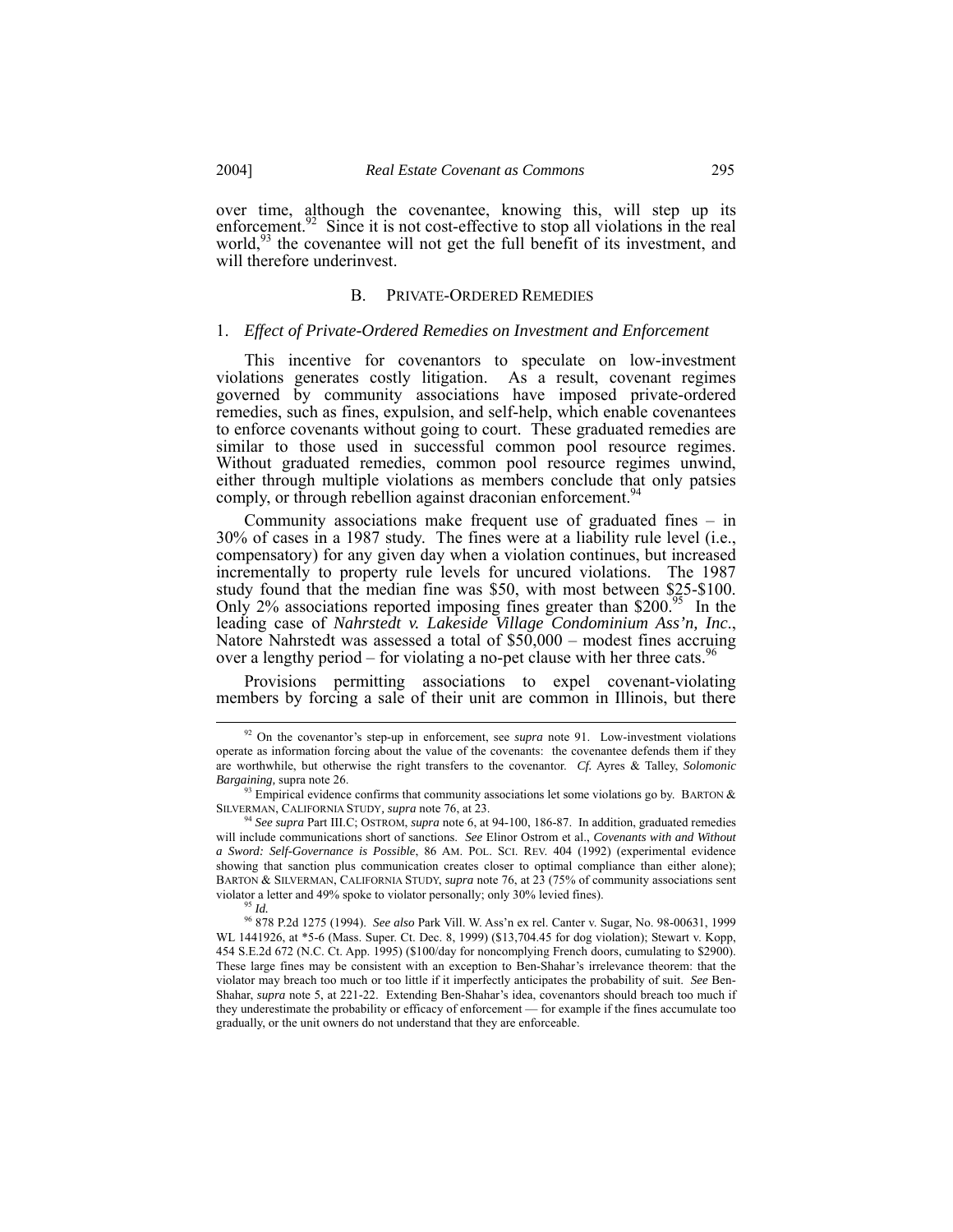<span id="page-27-4"></span>appear to be no cases construing them.<sup>97</sup> California, New York, and Ohio courts have permitted the remedy of expulsion from cooperative apartments for covenant breach, but cooperative apartment unit owners are technically tenants, and, doctrinally, landlords have always been able to terminate the leases of tenants who violate lease covenants.<sup>98</sup> This is different from forcing the sale of a fee interest, given Blackstone's classic doctrine of a landowner's absolute dominion.

Many covenant regimes also provide for covenantee self-help for covenant violations, though this remedy has not generated any court cases.<sup>100</sup> Under self-help, the covenantee can cure the covenantor's Under self-help, the covenantee can cure the covenantor's violation and charge the covenantor for the cost of cure, supported by a lien. In *The Glen, Section I Condominium Ass'n, v. June*, where a community association blocked a deadbeat unit owner's driveway, the court assessed damages against the association for interfering with the unit owner's rights.[101](#page-27-4) While not a covenant case, *The Glen* suggests that courts

<span id="page-27-1"></span><sup>98</sup> *See* Sun Terrace Manor v. Municipal Court, 33 Cal. App. 3d 739 (1973); 40 W. 67th St. v. Pullman, 100 N.Y.2d 147 (2003); Gvozdanovic v. Woodford Corporation, 742 N.E.2d 1145 (2000). The New York court technically destroyed the value of the proprietary lease to the unit owner, although the owner was allowed to stay in his apartment through the conclusion of the appeal to New York's highest court, and the co-op agreed to pay any surplus to Pullman. David W. Chen, *Co-ops Win Right to Evict Tenants Without First Taking Court Action*, N.Y. TIMES, May 14, 2003, at B3. Even if forfeiture were permitted, the unit owner is likely to have a mortgage (technically a loan secured by a pledge of cooperative corporation shares), and, under typical loan documents, after termination of the unit owner's proprietary lease, the cooperative corporation would be required to issue an equivalent substitute proprietary lease to the lender at no charge. The lender would then sell the unit, and the unit owner would probably be entitled to any surplus above the loan amount, although the surplus might be minimal in a distress sale. 99 *See* Rose, *Canons of Property, supra* note 20.

<span id="page-27-3"></span><span id="page-27-2"></span>

100 Uriel Reichman, *Residential Private Governments: An Introductory Survey*, 43 U. CHI. L. REV. 253, 271-72 (1976); Uriel Reichman, *Toward a Unified Concept of Servitudes*, 55 S. CAL. L. REV. 1179, 1257 (1982) (advocating judicially supervised self-help). Natore Nahrstedt's community association cut off her hot water, though whether this was technically due to the covenant violation itself or to her failure to pay the fines resulting from the covenant violation is unclear. *See* Klein, *supra* note 97.

101 344 N.J. Super. 371 (2001). In contrast to New Jersey, North Carolina permits the denial of services to unit owners who violate covenants. Patrick K. Hetrick, *Of "Private Governments" and The Regulation of Neighborhoods: The North Carolina Planned Community Act*, 22 CAMPBELL L. REV. 1, 50-51 (1999); N.C. GEN. STAT. 47F-3-102(12). Community associations elsewhere have used utility

<span id="page-27-0"></span> <sup>97</sup> *See* Michael C. Kim, *Involuntary Sale: Banishing an Owner from the Condominium Community*, 31 J. MARSHALL L. REV. 429 (1998). Expulsion is also available (though rarely used) in Japan. *See* Tsuneo Kajiura, *Condominium Management in Japan*, *in* Barton & Silverman, COMMON INTEREST COMMUNITIES, *supra* note 75, at 247-74. Lawyers in Maryland and New Jersey tried to obtain expulsion for covenant breach — one under a common law nuisance theory — but in each case the offending unit owner departed before they obtained a judgment. *See* e-mail to Condo Lawyers listserv from mmannes@mhmpalaw.com re Self-help or expulsion for covenant breach (June 4, 2002) (on file with author); e-mail from Michael S. Karpoff re Eviction of Unit Owner (June 4, 2002) (on file with author). *See also* Plaintiff's Brief in Support of Its Application for Injunctive Relief, Harrowsgate Condominium Association v. Marcia Braunfeld (N.J. Super. Ct., Nov. 29, 2000) (no docket number; Michael S. Karpoff, attorney); e-mail to Condo Lawyers listserv from TerryLeahy@aol.com re Duty to stop racial hostility (Dec. 2, 2002) (on file with author) (increasingly aggressive enforcement steps, including motion for injunctive relief, force racial harasser from subdivision). Fines, when high enough, can effectively expel violators. Natore Narhstedt, unwilling to give up her cats to the last, sold her unit and moved after finally losing her case. *See* Karen E. Klein, *Fur Flies in Culver City Cat Fight*, L.A. TIMES, Mar. 5, 1995, at K1.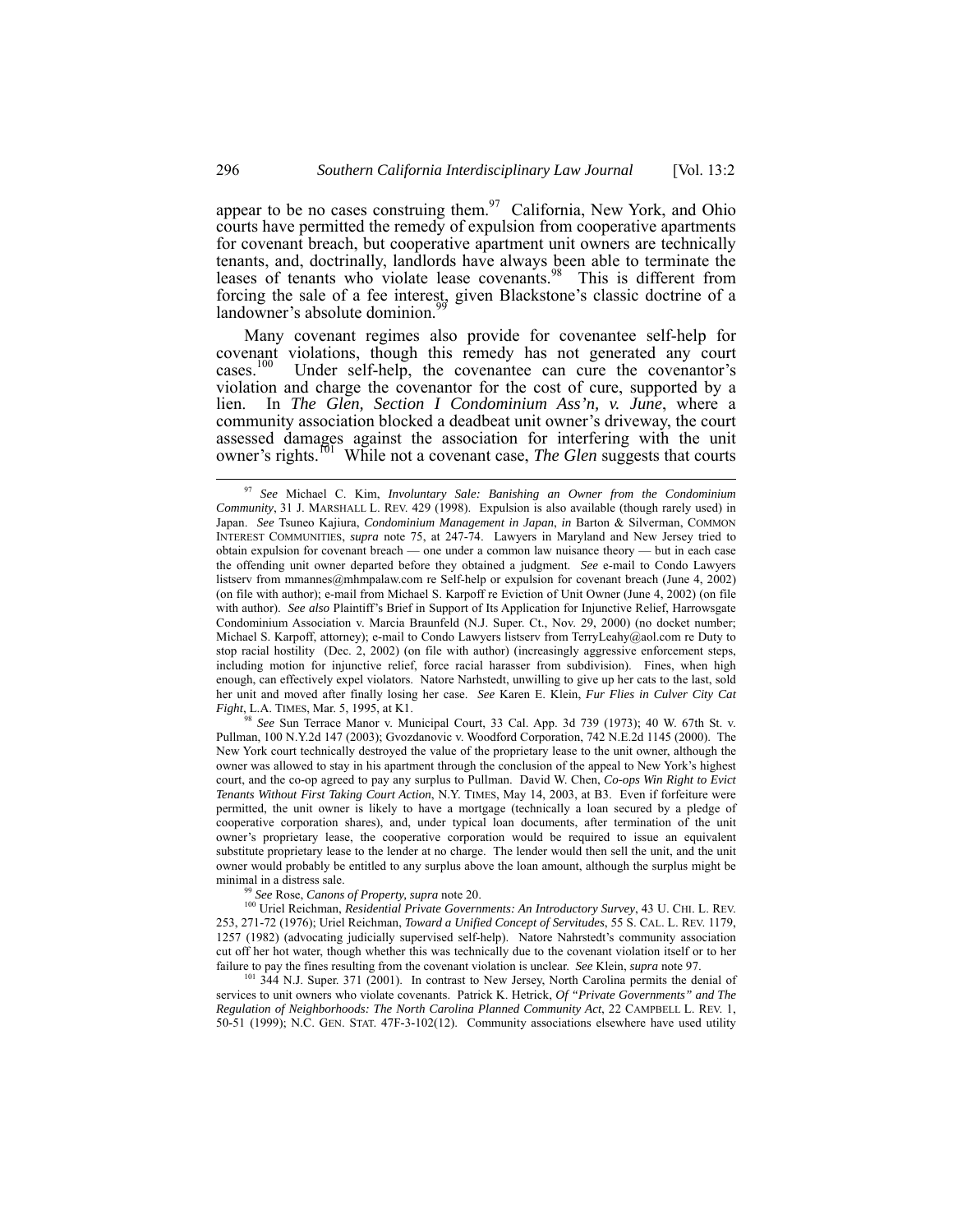will limit self-help when it inflicts harm on the covenantor greatly exceeding the harm of the covenant violation, although they would presumably be receptive to self-help that cures the violation.

If we go back to our equations, then, assuming that the initial investment promoted by the covenant regime is efficient, private ordering of remedies is more efficient than an injunction regime. As we saw, the covenantee will invest in remedies up to the following point:

$$
C_{\text{CEE}} = V_{\text{CEE}} - I_{\text{CEE}} + P_{\text{NI}} * (D_{\text{I}} - D_{\text{D}} - D_{\text{S}})
$$

Looking first at a fine regime, the fines may be at a liability rule level for a short-term violation, but they can accumulate to property rule levels. Thus, the amount owed for lost market value damages  $(D_1)$  increases, reducing the covenantee's loss. Self-help and expulsion, in contrast, will operate by sharply limiting the covenantee's uncompensated demoralization  $(D_D)$  and excess subjective value  $(D_S)$  damages: when the problem is cured, these damages are limited to the dates between violation and cure. All three remedies lower the probability of nonenforcement  $(P_{NI})$ , because the community association can eliminate most violations without going to court. The less loss after exercising remedies, the more the covenantee will be willing to invest in enforcement, further reducing the value of a violation to the covenantor.<sup>102</sup> The probability of loss will be further reduced because, if the community association files a lien to collect fines or unreimbursed self-help expenditures, it will ordinarily notify the unit owner's mortgagee. The unit owner's mortgagee ordinarily makes uncured liens a default, and will police covenant compliance by threatening to foreclose. Given that the mortgagee's loan will typically be many times larger than the size of the association's lien and will provide for default interest on uncured breaches, the unit owner may face large mortgagee penalties for noncompliance even before the association begins a formal lawsuit. Thus, the mortgagee's interest is a form of asset partitioning that polices covenant compliance, just as it polices financial covenant compliance in the commercial world.<sup>103</sup>

Viewed from the perspective of efficient investment, the covenantee will also invest more in its unit up front. As we saw earlier,

$$
I_{\text{CEE}} = V_{\text{CEE}} + P_{\text{NI}} \cdot (D_{\text{I}} - D_{\text{D}} - D_{\text{S}}) - C_{\text{CEE}}
$$

shutoffs to enforce the payment of delinquent assessments, but as in *The Glen*, this strategy has hazards. *See* e-mail from D.T. Scarborough III to Condo Lawyers listserv re Water Shut-off to Delinquent Owners (July 31, 2002) (on file with author).<br><sup>102</sup> See supra Part IV.A.

<span id="page-28-1"></span><span id="page-28-0"></span>

<sup>&</sup>lt;sup>103</sup> See Hansmann & Kraakman, *Organizational Law*, *supra* note 23. Community association liens generally come behind mortgages in priority, but mortgagees nonetheless want them removed.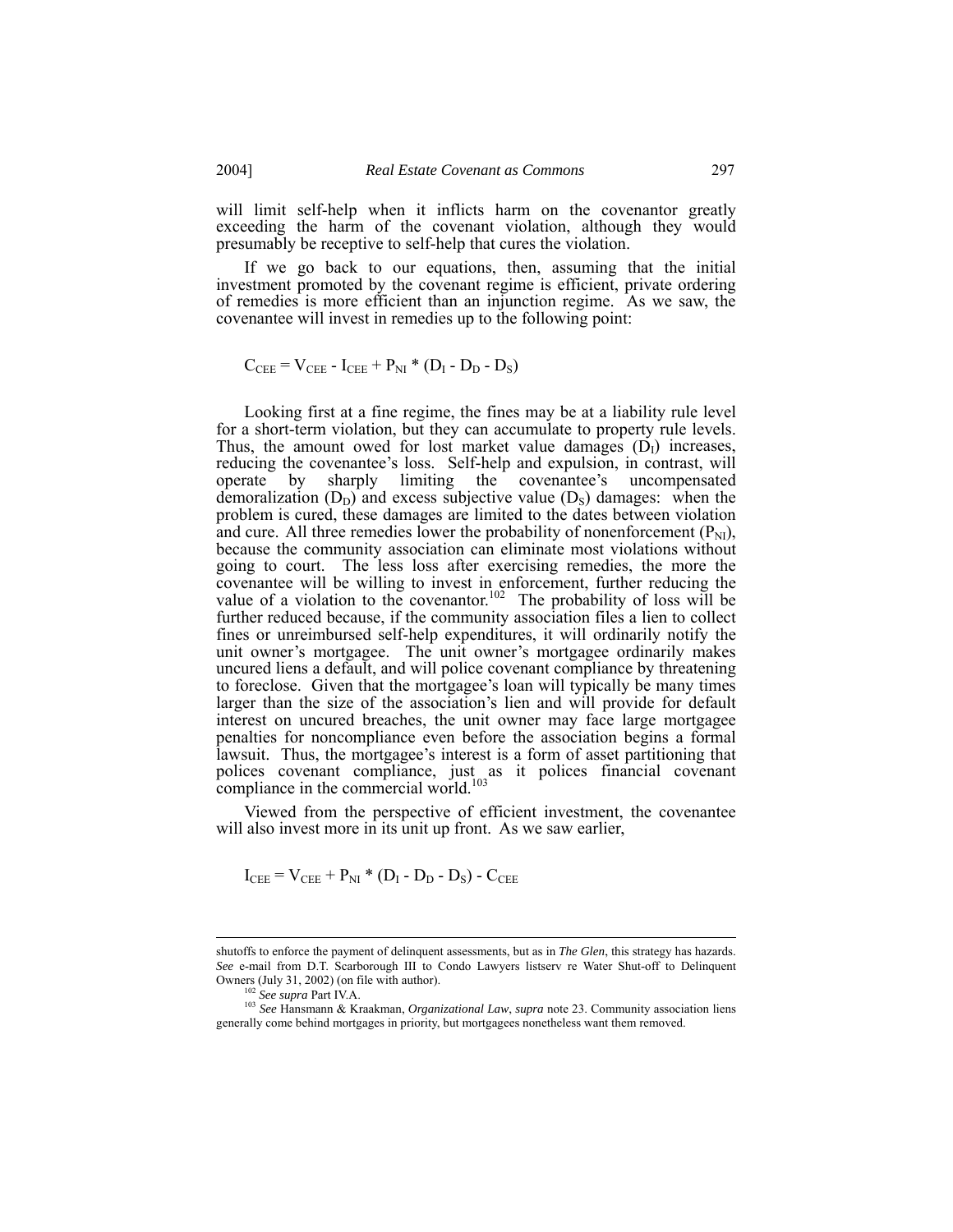With the increased fines  $(D<sub>I</sub>)$  or with the cure of the violation obtained under the self-help or expulsion remedies, the covenantee loses less from uncompensated demoralization damages  $(D<sub>D</sub>)$  and excess subjective value damages  $(D<sub>S</sub>)$ . In addition, there is a reasonable chance that enforcement costs ( $C_{\text{CEE}}$ ) will be reduced as well because the covenantor, faced with a reduced value for its violation, will be less likely to violate. Even if the covenantor violates,  $C_{\text{CEE}}$  is likely to drop because enforcement is less costly. Usually, it is not necessary to go to court. Even if the covenantee has to foreclose a lien on the covenantor's property in order to collect a fine, this will usually be cheaper than fact-specific injunction litigation. Thus, under a private-ordered regime, the covenantee will invest up to a point close to where the marginal cost of its investment is equal to its marginal value.

Private ordering will also reduce the covenantor's incentive to invest in a violation. As previously noted, the covenantor will invest until:

$$
I_{COR} = \frac{(P_{NI} * (V_{COR} - D_I)) - (P_R * C_{COR})}{2 - P_{NI}}
$$

In a private-ordered fine regime, lost market value damages  $(D<sub>1</sub>)$ increase compared to an injunctive regime, since the fines are higher than the liability rule damages that courts typically assess. This reduces the covenantor's profit from a successful violation, and will often completely remove it. The probability that the covenantee will pursue remedies  $(P_R)$  increases as well, along with the expected defense cost to the covenantor, because fines may make a resort to litigation unnecessary and will help fund any required litigation cost. However, the covenantor's litigation cost  $(C<sub>COR</sub>)$  decreases if there is rapid enforcement or no litigation.<sup>1</sup>

Self-help and expulsion operate differently on the covenantor's incentives, but with the same result. When self-help restores the status quo before, it operates like a private injunction with minimal enforcement costs (merely the cost of hiring a contractor and sending a bill to the covenantor): this reduces the value of a violation to the covenantor  $(V_{COR})$ .<sup>105</sup> Self-help is often used in common pool resource regimes: for example, destroying the lobster pots of a fisherman who poaches on someone's territory.<sup>106</sup> In an expulsion, the covenantee effectively exercises a call option that forces the covenantor to accept the fair market value of its unit in exchange for its property right. This is similar to an application of Calabresi and

<span id="page-29-0"></span> <sup>104</sup> Charles J. Goetz & Robert E. Scott, *Liquidated Damages, Penalties, and the Just Compensation Principle: Some Notes on an Enforcement Model and a Theory of Efficient Breach,* 77 COLUM. L. REV. 554, 579-89 (1977), argue that supercompensatory remedies amount to a promisor

<span id="page-29-1"></span>When covenantees go beyond restoration and use self-help to deprive the covenantor of unrelated uses of its property, self-help is the equivalent of a fine, as in *The Glen*, 344 N.J. Super. 371 (2001). *See also supra* note 101 and accompanying text. 106 *See* OSTROM, *supra* note 6.

<span id="page-29-2"></span>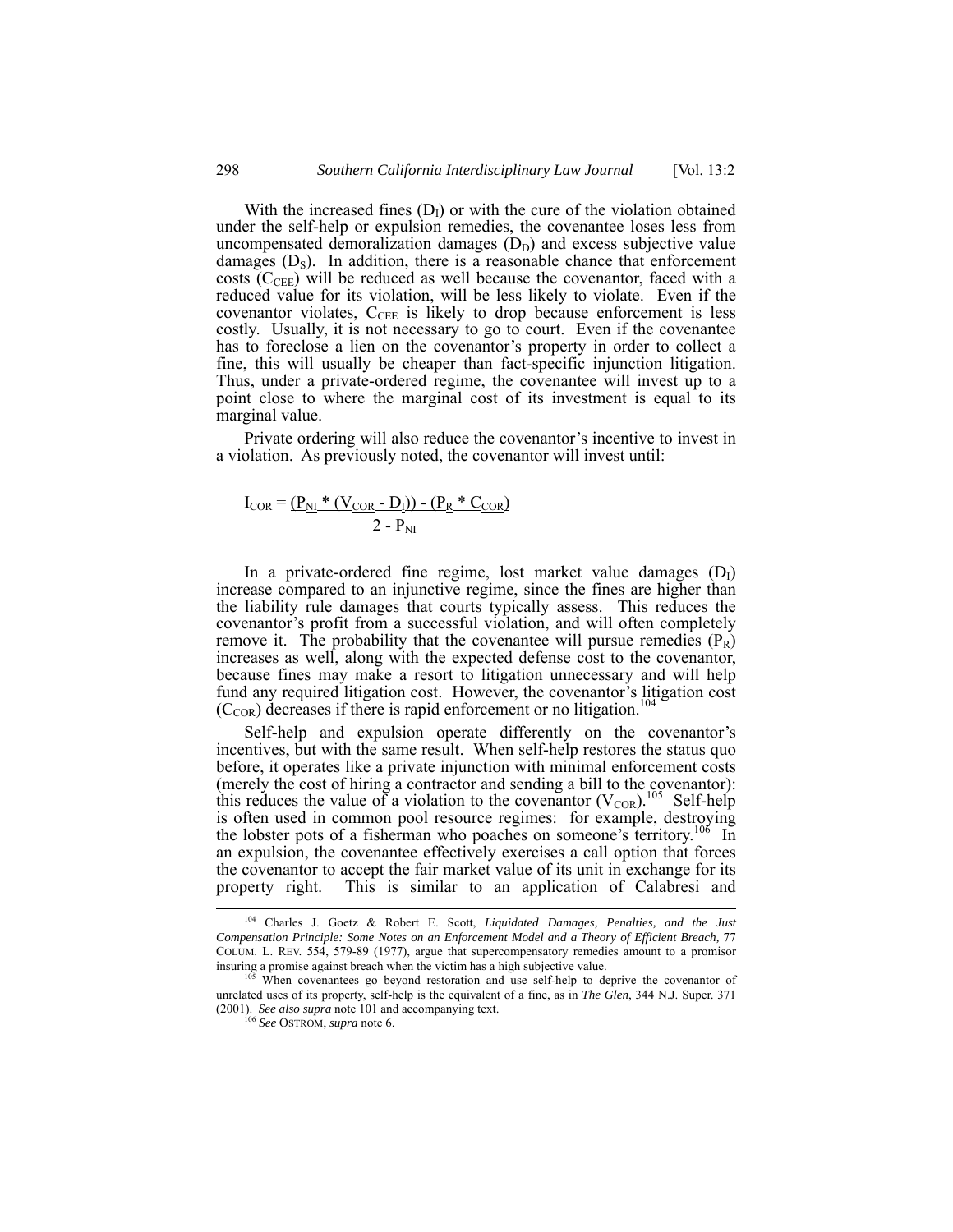Melamed's Rule 4 reverse liability rule (nuisance victim is entitled to an injunction if it pays the nuisance generator's lost value);<sup>107</sup> the difference is that a third party, not the covenantee, generally does the buying. In so doing, the covenantor's gain from violating the covenant  $(V_{COR})$  is reduced by (1) depriving the covenantor of any above-average subjective value of its unit, (2) the transaction costs of the sale (such as brokerage fees), (3) if a rapid sale timetable creates a distress sale, a loss on the difference between fair market value and the sale price, and (4) demoralization of the covenantor's investment from forced sale.

So, from the point of view of the covenantee's initial investment, given costly enforcement and undercompensatory liability rule damages, a fine regime is ideal if the fines are set high enough to deter all violations within a brief time after they are assessed,<sup>108</sup> and self-help and expulsion are effective if they are always pursued.

#### 2. *Complex Covenants and Ignorant Covenantees*

The private ordering of residential covenants is efficient only in an efficient market with competing developers and informed consumers. This happy picture largely reflects reality soon after the covenant regime is created, but covenants probably tend toward inefficient tightness.<sup>109</sup> Developers usually create the initial covenant regimes. Because they expect to control the community association in the initial stages (before sales are complete), they have the incentive to load the covenants with proassociation language, some of which may be unconscionable. Expecting to sell all the parcels in their projects, developers will innovate in the covenants only if the resulting increase in sales price will exceed the cost of innovation (this will often be the case if the novel covenant regime can be marketed, as with a senior living restriction), or if the change provides them with additional control or protection against liability.<sup>110</sup> Even if developers want to innovate, lenders and secondary market agencies that understand the risks and benefits of existing terms may balk: the holders of the loans will be investors in the project for a longer term than the

<span id="page-30-1"></span><span id="page-30-0"></span> <sup>107</sup> *See* Calabresi & Melamed, *supra* note 24.

<sup>&</sup>lt;sup>108</sup> High-income covenantors with high subjective value for their violations may not be deterred, however. Jay Weiser, *Measure of Damages for Violation of Property Rules: Breach of Confidentiality*, 9 U. CHI. L.S. ROUNDTABLE 75, 107-11, 113-14 (2003) [hereinafter Weiser, *Measure of Damages*].<br><sup>109</sup> *Compare* Fennell, Contracting Communities, *supra* note 19, at 28-44 (detailed treatment of

<span id="page-30-2"></span>potential sources of inefficiency) and Parisi, Entropy, *supra* note 61, at 39, 79 (arguing that rational owners will discount loss of value of land caused by excessive fragmentation and that there will be less fragmentation when property rule protection is available; implicitly, this suggests that property owners will use covenants, protected by property rules, to fragment legal rights efficiently), *with* Epstein, *Covenants*, *supra* note 59, at 917 (covenants are generally efficient), *with* James L. Winokur, *The Mixed Blessings of Promissory Servitudes: Toward Optimizing Economic Utility, Individual Liberty, and Personal Identity*, 1989 WIS. L. REV. 1 [hereinafter Winokur, *Mixed Blessings*] (lots of skepticism).

In commercial covenants, the parties are more likely to be sophisticated and invest in understanding their rights, which may account for the relatively small number of commercial covenant cases. But see Unit Owners Ass'n of Buildamerica-1 v. Gillman, 292 S.E.2d 378 (1982), discussed *infra* note 131 and accompanying text.<br><sup>110</sup> Fennell, Contracting Communities, *supra* note 19, at 32.

<span id="page-30-3"></span>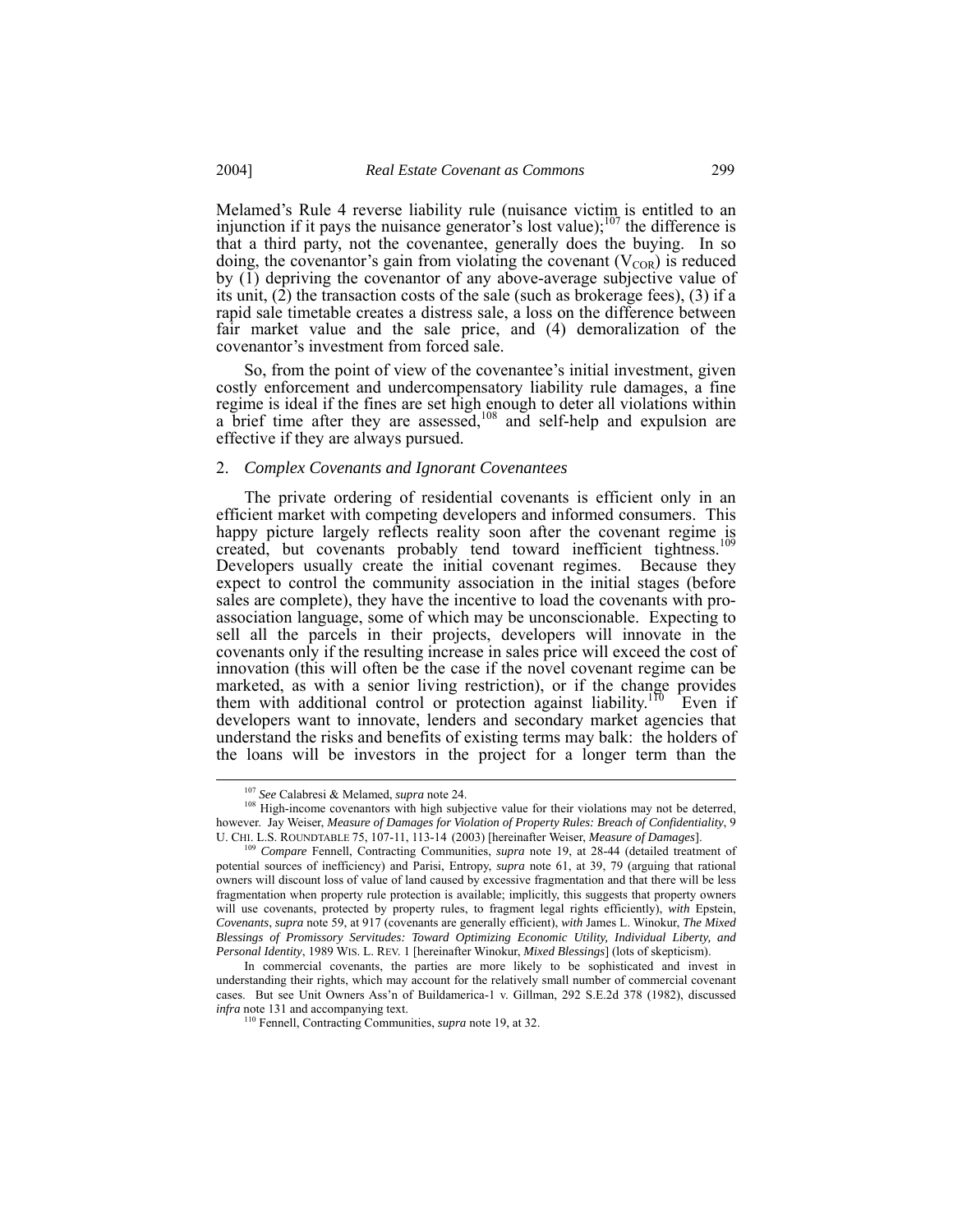developer, and will have a fixed return with limited upside from risky innovations that have not been interpreted by settled case law.<sup>111</sup> This is an example of Marcel Kahan and Michael Klausner's economics of boilerplate.<sup>112</sup>

There is probably less incentive for innovation in boilerplate for residential associations – at least for boilerplate dealing with the long-term governance of the development – than in the commercial real estate world, where the higher unit values justify greater customization.<sup>113</sup> Residential buyers rarely read the language, usually lack the sophistication to understand its implications, and often buy without review by counsel. [114](#page-31-3) They will tend to be overoptimistic that they will have no conflicts with the community association and will tend to believe that boilerplate doesn't matter.<sup>115</sup> Thus, Natore Nahrstedt bought her California condominium without realizing that its no-pet clause barred her three cats.<sup>116</sup> Even those buyers who review residential covenants will generally only conduct their examination after they have reached agreement on price and signed a binder or contract, by which time they are psychologically committed to the deal. All of this undermines the arguments made by Anthony Kronman, Alan Schwartz, and Thomas Ulen that knowledgeable buyers will choose

*Contracting (or 'The Economics of Boilerplate')*, 83 VA. L. REV. 713 (1997)).

<span id="page-31-0"></span> <sup>111</sup> *See* Winokur, *Choice, Consent*, *supra* note 75, at 98-99 nn.30-31 (documents are highly standardized, in part due to secondary mortgage market pressure). The quality of the covenants is therefore policed by asset partitioning. *See* Hansmann & Kraakman, *Organizational Law*, *supra* note 23. The value of the unit is split between the lender (who has a mortgage securing a stream of interest payments) and the unit owner (who holds the equity piece). The lender has an incentive to monitor the quality of the covenant regime and whether it is likely to end. Where an inferior covenant regime reduces unit value, mortgage lenders will reduce loan amounts or charge higher interest rates. This, in turn, would reduce unit sale prices and, therefore, the developer's initial profit. 112 *See* Marcel Kahan & Michael Klausner, *Standardization and Innovation in Corporate*

<span id="page-31-3"></span><span id="page-31-2"></span><span id="page-31-1"></span><sup>113</sup> *See* Winokur, *Choice, Consent*, *supra* note 75, at 98-99 nn.30-31.

<sup>&</sup>lt;sup>114</sup> *See* Natelson, *supra* note 52, at 62 n.97 (discussing empirical evidence, including contrary evidence that where disclosure is mandated, there is some understanding of provisions); Barton  $\&$ Silverman, COMMON INTEREST COMMUNITIES, *supra* note 75, at 137-39 (only 27% of residential unit owners read covenants closely); Winokur, *Choice, Consent*, *supra* note 75, at 99 n.32, 100 n.34; Fennell, Contracting Communities, *supra* note 19, at 36-44. *See also* Eisenberg, *supra* note 33, at 243- 44 (failure to read form contracts in other consumer settings); Rasmusen, *supra* note 35 (inefficient for individual employee to heavily negotiate restrictions in an employment contract). *But cf.* Joyce Palomar, *The War Between Attorneys and Lay Conveyancers — Empirical Evidence Says "Cease Fire!"*, 31 CONN. L. REV. 423 (1999) (buyers appear not to be disadvantaged in states where counsel is not employed, presumably because brokers explain risks).

<span id="page-31-4"></span><sup>&</sup>lt;sup>5</sup> Cf. Eisenberg, *supra* note 33; Christine Jolls et al., *A Behavioral Approach to Law and Economics*, 50 STAN. L. REV. 1471, 1524 (1998); Robert A. Hillman & Jeffrey J. Rachlinski, Standard-Form Contracting in the Electronic Age (2002), *available at* http://papers.ssrn.com/sol3/papers.cfm?abstract\_id=287819 (last visited on Feruary 15, 2002) (all discussing overoptimism bias).

<span id="page-31-5"></span><sup>116</sup> *See* Elberg, *supra* note 12, at 1963. Lack of knowledge about the covenant terms leads to a high frequency of violations. Barton & Silverman, COMMON INTEREST COMMUNITIES, *supra* note 75, at 137-39 (evidence that unit owners read covenants only after they are cited for violations).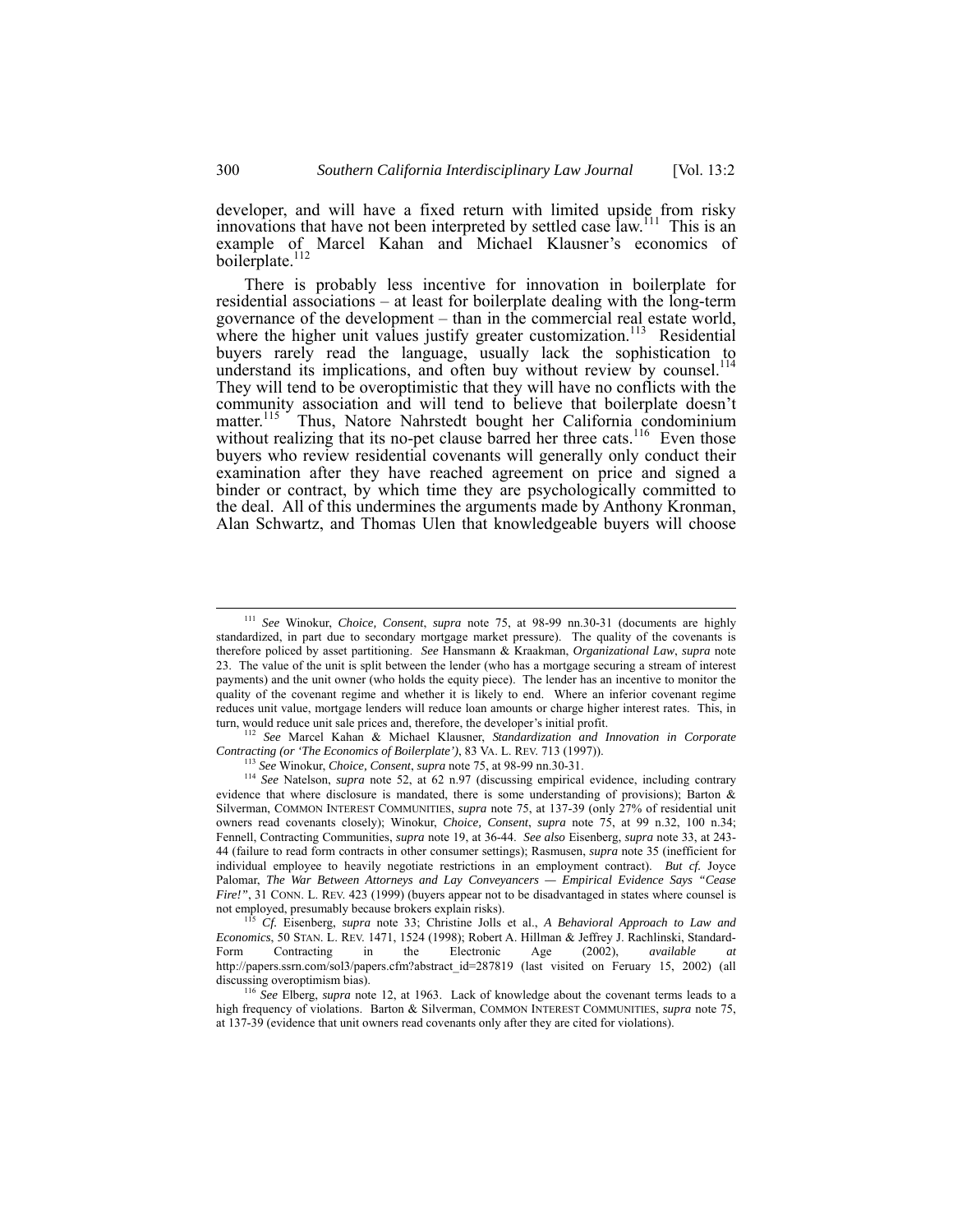the most efficient remedies and, therefore, private ordering should be respected.<sup>[117](#page-32-0)</sup>

Nor is a tradeoff between price and terms likely to be fully effective. Alan Schwartz and Louis Wilde have argued that in ordinary sales of goods, an informed minority of consumers can generate competitive terms.<sup>118</sup> In the real estate covenant context, buyers may prefer a lower price or fast closing to ideal covenant terms, but they may simply be unable to price the value of hundreds of covenant terms.<sup>119</sup> If identical units are being sold in two identical developments, except that one 100-page covenant regime has a 15-foot setback restriction amendable by a 2/3 vote, and the other prohibits storage sheds and is amendable by a 3/4 vote, which should the unit owner pay more for?

While almost all consumers will remain uninformed about the details, residents appear to prefer developments with covenant schemes, and unit owners of developments with inefficient covenant regimes will be less happy. Buyers in new developments can often police covenant quality by visiting developers' prior projects, $120$  even if they don't attribute problems to inefficient covenants. A buyer may be more likely to perceive an inefficiently lax regime, where everything looks unkempt. An inefficiently tight regime may be like a Roach Motel, where the buyer is lured in by the immaculate appearance, only to discover after closing that covenant enforcement is draconian and the only way to exit is through a sale that will require finding a new home and incurring brokerage fees. Thus, developers may have an incentive to innovate to create excessively tight covenant regimes, as long as their own interests are protected.<sup>121</sup> This is consistent with Schwartz and Wilde's suggestion that the presence of informed

<span id="page-32-0"></span> <sup>117</sup> *See* Anthony T. Kronman, *Specific Performance*, 45 U. CHI. L. REV. 351, 357-58 (1978) (advocating private choice and noting that parties will prefer specific performance for unique items); Alan Schwartz, *The Myth that Promisees Prefer Supracompensatory Remedies: An Analysis of Contracting for Damage Remedies*, 100 YALE L.J. 369, 371-72 (1990) [hereinafter *Contracting for Damage Remedies*] (private choice will usually be efficient); Thomas S. Ulen, *The Efficiency of Specific Performance: Toward a Unified Theory of Contract Remedies*, 83 MICH. L. REV. 341 (1984) (specific performance efficient where low renegotiation costs or where high subjective value).

<span id="page-32-1"></span><sup>118</sup> *See* Alan Schwartz & Louis L. Wilde, *Imperfect Information in Markets for Contract Terms: The Examples of Warranties and Security Interests*, 69 VA. L. REV. 1387 (1983). *But see* R. Ted Cruz & Jeffrey J. Hinck, *Not My Brother's Keeper: The Inability of an Informed Minority to Correct for Imperfect Information*, 47 HASTINGS L.J. 635 (1996) (unlikely that there will be a sufficient number of informed consumers); Eisenberg, *supra* note 33, at 243-44.

<span id="page-32-3"></span><span id="page-32-2"></span><sup>119</sup> *See* Natelson, *supra* note 52, at 63.

<sup>&</sup>lt;sup>120</sup> *See, e.g.*, the websites for residential developers, Del Webb, http://www.delwebb.com, Kaufman & Broad, http://www.kbhome.com, and Toll Brothers, http://www.tollbrothers.com, which identify prior projects (all visited Feb. 20, 2003). *See also* Gennari v. Weichert Co. Realtors, 148 N.J. 582, 592 (1997) (purchaser has broker visit developer's prior projects to assess quality of construction).

<span id="page-32-4"></span><sup>&</sup>lt;sup>121</sup> See Epstein, *Covenants*, *supra* note 59, at 917, for a similar argument. New York City cooperative apartment buildings, which generally prohibit resale without community association approval, are an example of excessively tight covenants: they sell at a 15% discount to condominium apartments without similar restrictions. *See* Schill et al., *supra* note 79.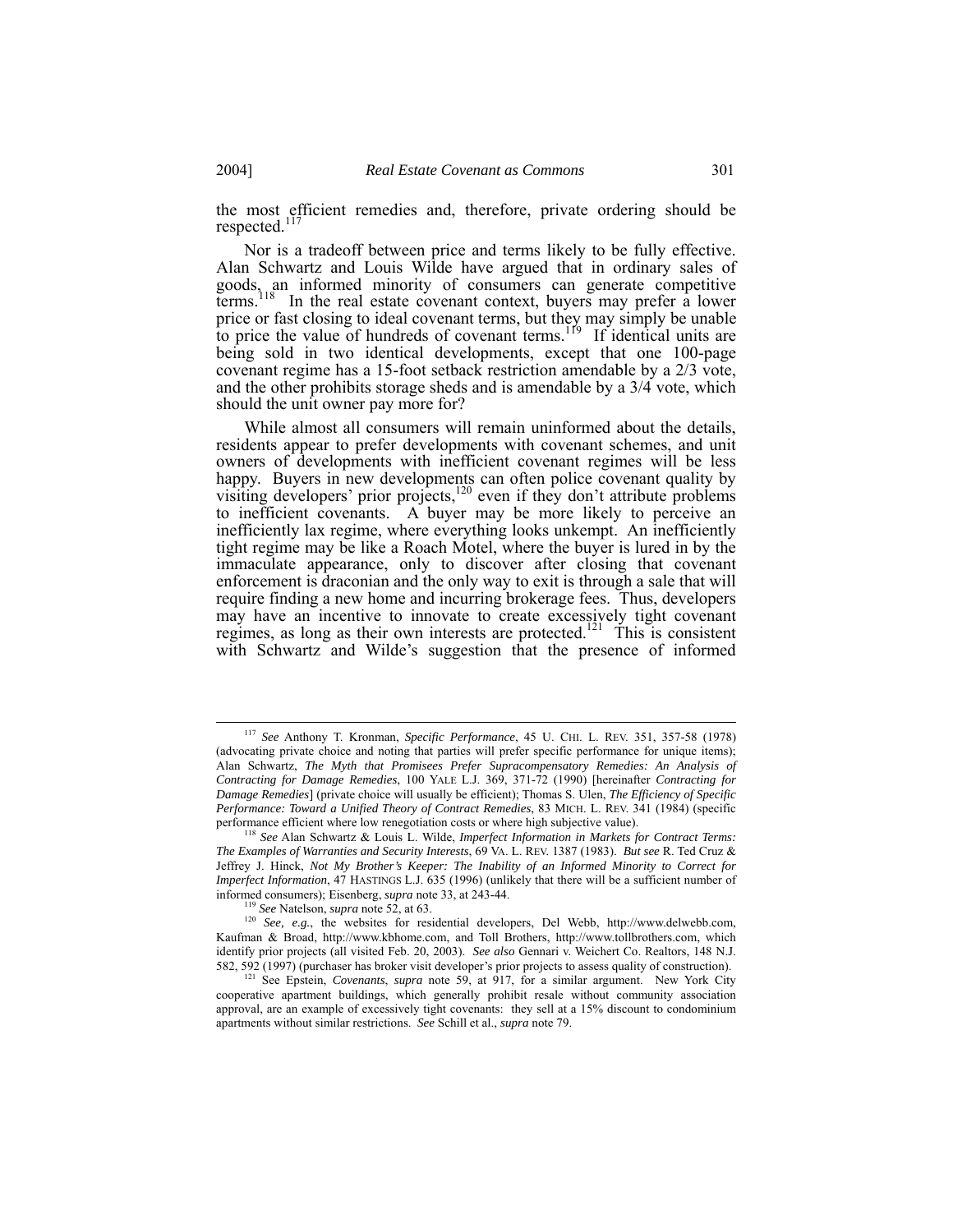consumers may have little effect in long-term contracts, given the universal human difficulty of predicting future preferences.<sup>[122](#page-33-0)</sup>

Even though some efficient innovation in covenant terms takes place in new developments, outdated covenants in older developments will remain on the books. The developer by then has long since sold out, while the overwhelming majority of unit owners are passive and unlikely to push for efficient changes.<sup>123</sup> If a developer were to put in covenant provisions allowing easy amendment over the long term, this might scare off unit owners who underestimate the future need for change.<sup>124</sup> And the cost of determining and documenting all possible future permutations of the covenant regime may exceed the discounted present value of doing so. Thus, as discussed in more detail at Part V.A below, market incentives may not generate covenants that will be efficient over the long term. [125](#page-33-3)

#### 3. *Excessive Enforcement of Private-Ordered Remedies*

Covenantees may excessively use private-ordered remedies due to opportunism (moral hazard in law and economics terminology), or excessive subjective value. While property/liability rule theory makes all property rules equivalent – injunctions and private-ordered remedies, such as fines, self-help, or expulsion – they are different in the real world. Injunctions encourage covenantee opportunism only where the covenantor's cost of compliance greatly exceeds the covenantee's value, and the covenantee believes that it can extort a payoff from the covenantor.<sup>126</sup> Self-help and expulsion, like injunctions, may cause the covenantor disproportionate pain, but will not ordinarily line the covenantee's pocket, $127$  and they will presumably be limited by doctrines

<span id="page-33-2"></span>note 19, at 33-36 (homeowner risk aversion). The usual method for flexibility has been to require supermajority votes for change, Epstein, *Covenants, supra* note 59, at 919-21 (developers will face reduced purchase price if their covenant regimes create substantial holdout risk in future), or to provide an automatic renewal provision that at least theoretically gives unit owners the ability to terminate inefficient covenants. *See infra* note 163 and accompanying text (survey of termination provisions). <sup>125</sup> I was once in a negotiation where the businesspeople and lawyers consciously made this

decision, and, as a result, made the covenants perpetual. *See generally infra* Part III.B.

<span id="page-33-0"></span> <sup>122</sup> *See* Schwartz & Wilde, *supra* note 118, at 1453 n.114. *See also* Eisenberg, *supra* note 33, at 251-53; Barton H. Thompson, Tragically Difficult: The Obstacles to Governing the Commons, Stan. L. & Econ. Olin Working Paper No. 187 (2000), *available at* http://papers.ssrn.com/sol3/papers.cfm?abstract\_id=236031 (last visited February 10, 2002). 123 *See* Barton & Silverman, COMMON INTEREST COMMUNITIES, *supra* note 75. But when

<span id="page-33-1"></span>conditions become bad enough, unit owners will become active to vote in a new slate of directors or take other action. Thus, in *Nahrstedt,* unit owners brought in a new slate of directors that stiffened enforcement of the no-pet rule. *See* Elberg, *supra* note 12, at 1963. In 40 W. 67th St. v. Pullman, 100 N.Y.2d 147, (2003), one shareholder was so obnoxious that 70% of the unit owners voted to expel him. The level and type of participation appears to be fairly similar to the level of participation in electoral politics — people get energized to throw the rascals out only in exceptional situations. 124 *See* Heller, *Boundaries, supra* note 61, at 1184-85; Fennell, Contracting Communities, *supra*

<span id="page-33-5"></span><span id="page-33-4"></span><span id="page-33-3"></span><sup>126</sup> *See* Ayres & Madison, *supra* note 71.

<sup>&</sup>lt;sup>127</sup> If a self-help remedy applies, the covenantee could demand above-market reimbursement or order unnecessary work, but, unlike a fine, this is unlikely to lead to huge covenantor payment obligations. There are apparently no self-help cases arising out of excessive charges or unnecessary work.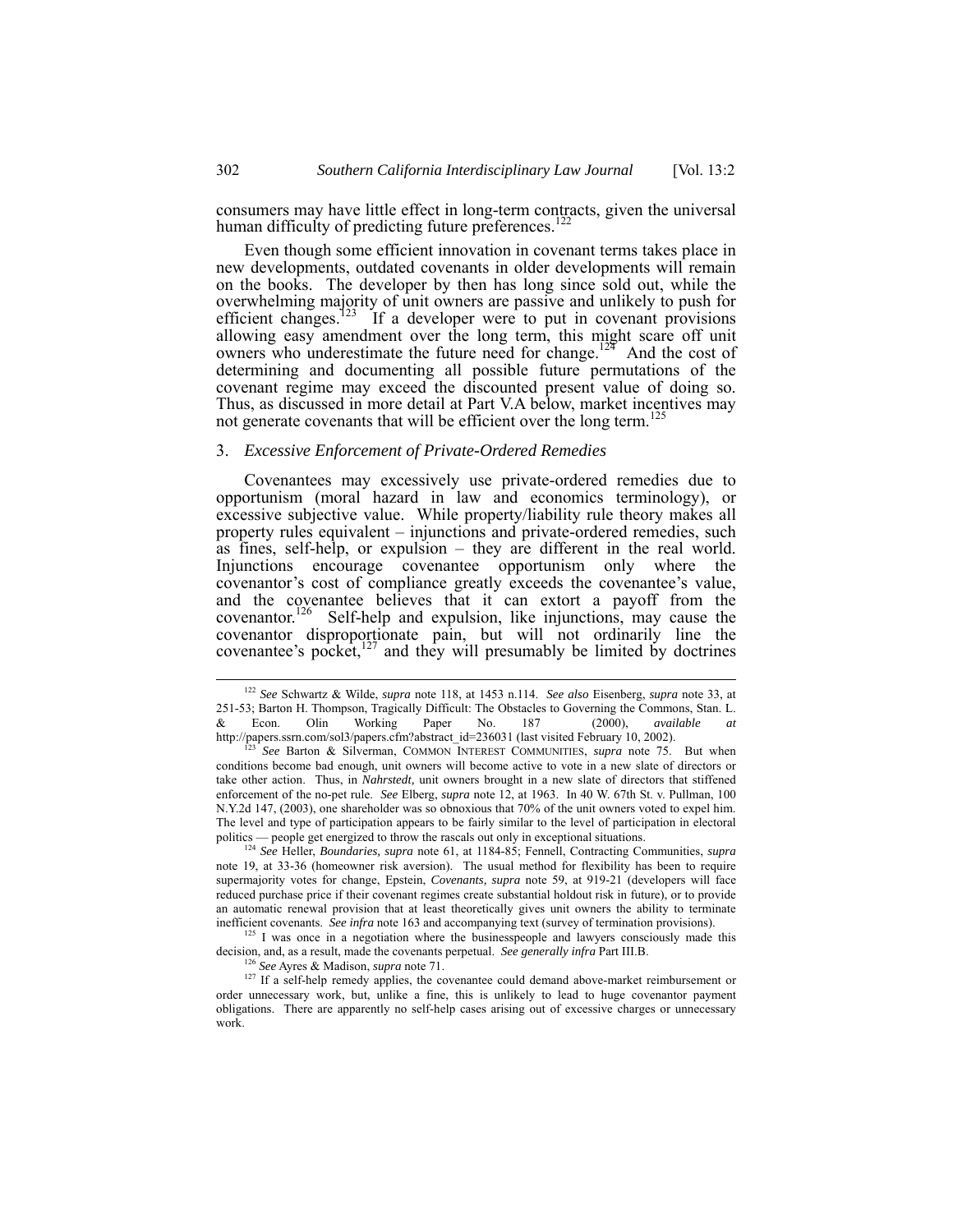<span id="page-34-6"></span>similar to those limiting injunctions. In contrast, property rule fines increase opportunism risk by giving the covenantee an incentive to claim a breach (or even to induce one), in order to obtain supercompensatory damages. Excessive damages will cause covenantors to underinvest.<sup>12</sup>

Fine regimes limit opportunistic enforcement in several ways. When an association enforces the fines, any gain will be spread thinly among the unit owners,<sup>129</sup> and directors and other unit owners may themselves fear being the victims of excessive fines in the future. The covenantor can always choose to comply before the amounts rise excessively, and, if the fines exceed the value of the covenantor's equity, the covenantor can walk away from the property and permit the association to foreclose, limiting its losses.<sup>130</sup> This may, however, impose a substantial unjustified loss when the covenantor's home is his principal asset. The same may be true in commercial covenant regimes: in *Unit Owners Ass'n of Buildamerica-1 v.* Gillman,<sup>131</sup> an association imposed huge fines for a questionable garbage truck violation in the hope of driving a trash-hauling business out of an industrial subdivision. The Virginia Supreme Court responded by interpreting its condominium statute to bar imposition of fines by associations completely and instead requiring a lawsuit by the association against the unit owner.<sup>[132](#page-34-4)</sup>

As we have seen, however, banning fines and generating more lawsuits will raise the covenantee's enforcement cost for policing covenant violations, and increase the number of speculative violations by the covenantor. [133](#page-34-5) The benefits of private ordering could be better obtained, while still limiting covenantee opportunism, if courts monitored fines or other remedies under a business judgment rule.<sup>134</sup> New York, California,

<span id="page-34-2"></span>pursued, as a practical matter, the covenantor's equity is all that is at risk. If the association forecloses, the mortgagee is likely to foreclose as well, and typical covenants provide that the mortgagee would not be liable for the covenantee's unpaid fines.

<span id="page-34-4"></span><span id="page-34-3"></span>131 292 S.E.2d 378 (Va. 1982).

<sup>132</sup> New Jersey and Indiana have taken similar stances. Walker v. Briarwood Condo Association, 274 N.J. Super. 422 (1994); Rajski v. Tezich, 514 N.E.2d 347 (1987). As in Virginia, these bans on fines are based on language in the state common interest community or condominium statutes.<br><sup>133</sup> See supra Part IV.A.

<sup>134</sup> See Hyatt, *supra* note 52, at 354-55 (finding de facto business judgment rule); Natelson, *supra* note 52, at 87 (level of consent and level of loss to violator should determine whether business judgment or reasonableness rule applies, with business judgment rule generally applying to decisions on common property and common finances); Jeffrey A. Goldberg, Note, *Community Association Use*

<span id="page-34-0"></span> <sup>128</sup> This may be amplified if covenantors fear that damages will be assessed erroneously. *See generally* John E. Calfee and Richard Craswell, *Some Effects of Uncertainty on Compliance with Legal Standards*, 70 VA. L. REV. 965 (1984); Richard Craswell & John E. Calfee, *Deterrence and Uncertain Legal Standards*, 2 J.L. ECON. & ORG. 279 (1986); Weiser, *Measure of Damages*, *supra* note 108, at 100-01, 106-12, 115-16 (2003) (effect of assessment and enforcement error on property rules). For purposes of this article, I will assume that the assessment of property rule damages is always correct.

<span id="page-34-1"></span><sup>&</sup>lt;sup>129</sup> This may be a real-world variation of Bebchuk's proof that, for efficiently allocating incentives between parties, government fines are better than regimes where one or the other party gets the entire benefit. *See* Bebchuk, Ex Ante Ex Post, *supra* note 4, at 35. However, Bebchuk's salutary result will not occur if the association's directors or professional managers think of the community association as an entity, since in that case they will regard the fines as generating more money for its reserve fund.<br><sup>130</sup> Because real estate is usually heavily mortgaged and post-foreclosure deficiencies are rarely

<span id="page-34-5"></span>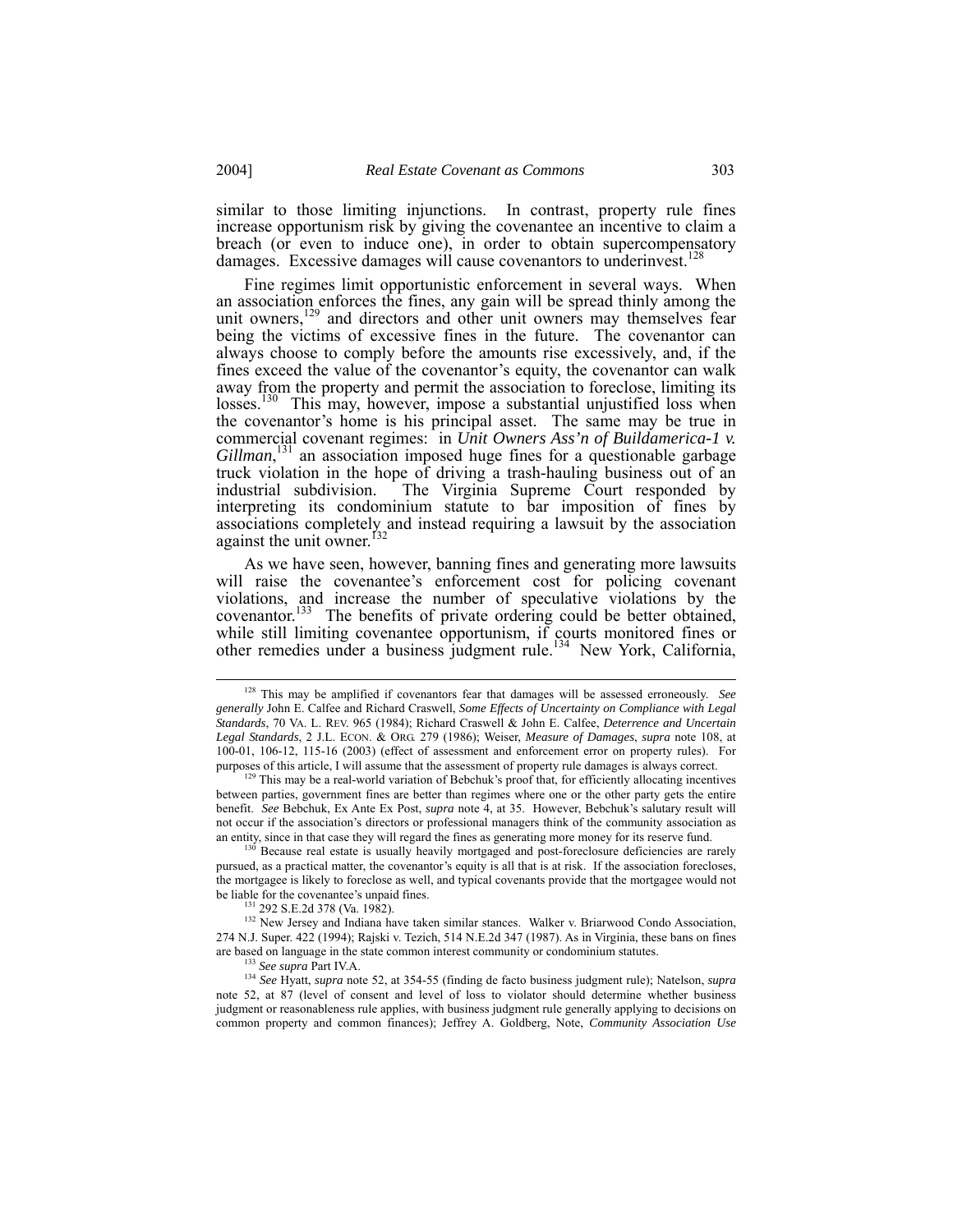<span id="page-35-3"></span>and Florida have endorsed variations of this rule, refusing to second-guess reasonableness in ordinary cases.<sup>[135](#page-35-0)</sup>

Even a business judgment rule will be imperfect, given the lack of unit owner sophistication in residential community associations, the potential for high emotions and the difficulty even in commercial developments of anticipating all scenarios.<sup>136</sup> The unconscionability literature suggests that reasonable remedies, even if slanted towards the drafter, should be enforced, since courts are in a poor position to determine which terms are efficient, compared to developers and association boards.<sup>137</sup> Outrageous remedies should not be given such deference, as when the primary motivation for imposition of the remedy is opportunism or malice.

<span id="page-35-1"></span><sup>136</sup> On the difficulty of assessing all contingencies in commercial liquidated damages provisions, see Eric L. Talley, Note, *Contract Renegotiation, Mechanism Design, and the Liquidated Damages Rule*, 46 STAN. L. REV. 1195, 1198 (1994). *See also* incomplete contracts discussion *supra* Part III.B.

<span id="page-35-2"></span><sup>137</sup> *See* Richard Craswell, *Property Rules and Liability Rules in Unconscionability and Related Doctrines*, 60 U. CHI. L. REV. 1 (1993); Richard Epstein, *Unconscionability: A Critical Reappraisal*, 18 J.L & ECON. 293 (1975); Alan Schwartz, *A Re-examination of Nonsubstantive Unconscionability*, 63 VA. L. REV. 1053, 1064-65 (1977) (all arguing for limited court intervention to overturn unconscionable terms due, in part, to difficulty of court doing a better job). *But see* Todd D. Rakoff, *Contracts of Adhesion, An Essay in Reconstruction*, 96 HARV. L. REV. 1173, 1203 (1983) (contracts of adhesion should be presumptively unenforceable); Michael I. Meyerson, *The Efficient Consumer Form Contract: Law and Economics Meets the Real World*, 24 GA. L. REV. 583 (1990) (courts should incorporate only terms that consumers would have agreed to had they been explained); Michael I. Meyerson, *The Reunification of Contract Law: The Objective Theory of Consumer Form Contracts*, 47 U. MIAMI L. REV. 1263 (1996). Form contract opponents give little consideration to the blizzard of litigation that their proposals would generate.

138 Kalenka v. Taylor, 896 P.2d 222 (1995) (\$1000/day excessive for violation of covenant provisions dealing with screening construction, pets, and landscaping; exes in post-divorce squabble); Nahrstedt v. Lakeside Village Condominium Ass'n, 878 P.2d 1275, 1287 (1994) (judicial supervision will still apply where harm disproportionate to benefit). In 40 W. 67th St. v. Pullman, 100 N.Y.2d 147

l

*Restrictions: Applying the Business Judgment Doctrine*, 64 CHI.-KENT L. REV. 653 (1988) (advocating business judgment rule); Note, *Judicial Review of Condominium Rulemaking*, 94 HARV. L. REV. 647 (1981) (advocating reasonableness test); Vincent DiLorenzo, *Judicial Deference to Management Decisions in Planned Unit Developments,* PROBATE AND PROPERTY, Jan./Feb. 2001, at 20 (advocating

<span id="page-35-0"></span>business judgment rule).<br><sup>135</sup> New York calls its rule a business judgment rule, Levandusky v. One Fifth Ave. Apt. Corp., 553 N.E.2d 1317 (1990); 40 W. 67th St. v. Pullman, 100 N.Y.2d 147 (2003), while California applies a reasonableness standard to the same effect, Nahrstedt v. Lakeside Village Condo. Ass'n, 878 P.2d 1275 (1994). Florida's reasonableness standard offers less deference to decisions made under covenants adopted by the board, as opposed to the initial covenants or covenants later adopted by the unit owners. Hidden Harbor Estates, Inc. v. Basso, 393 So.2d 637 (1981). There is less clarity in other states that have applied reasonableness standards. North Carolina's statute incorporates a reasonableness standard, but limits fines to \$150 per day. *See* Hetrick, *supra* note 101, at 50-51; N.C. GEN. STAT. ANN. 47C-3– 102(a)(11). Massachusetts permits reasonable fines. Katharine N. Rosenberry, *Home Businesses, Llamas and Aluminum Siding: Trends in Covenant Enforcement*, 31 J. MARSHALL L. REV. 443, 475 n.297 (1998). See also the following cases holding fines reasonable (without discussing whether a business judgment rule is being applied): Liebler v. Point Loma Tennis Club, 40 Cal. App. 4th 1600 (1995) (\$50/day when unit owner permits outsiders to use tennis court); Spratt v. Henderson Mill Condo. Ass'n, 481 S.E.2d 879 (1997) (\$25/day for prohibited lease); Stewart v. Kopp, 454 S.E.2d 672 (1995) (\$100/day for alterations clause violation). *But see* McLain v. Anderson, 933 P.2d 468 (1997) (refusing to enforce \$25/day fine for excessive number of horses; court gives no deference to architectural committee). *Cf.* Ellickson, *Alternatives to Zoning, supra* note 10, at 773-74 (advocating fines as a way of more efficiently regulating nuisance).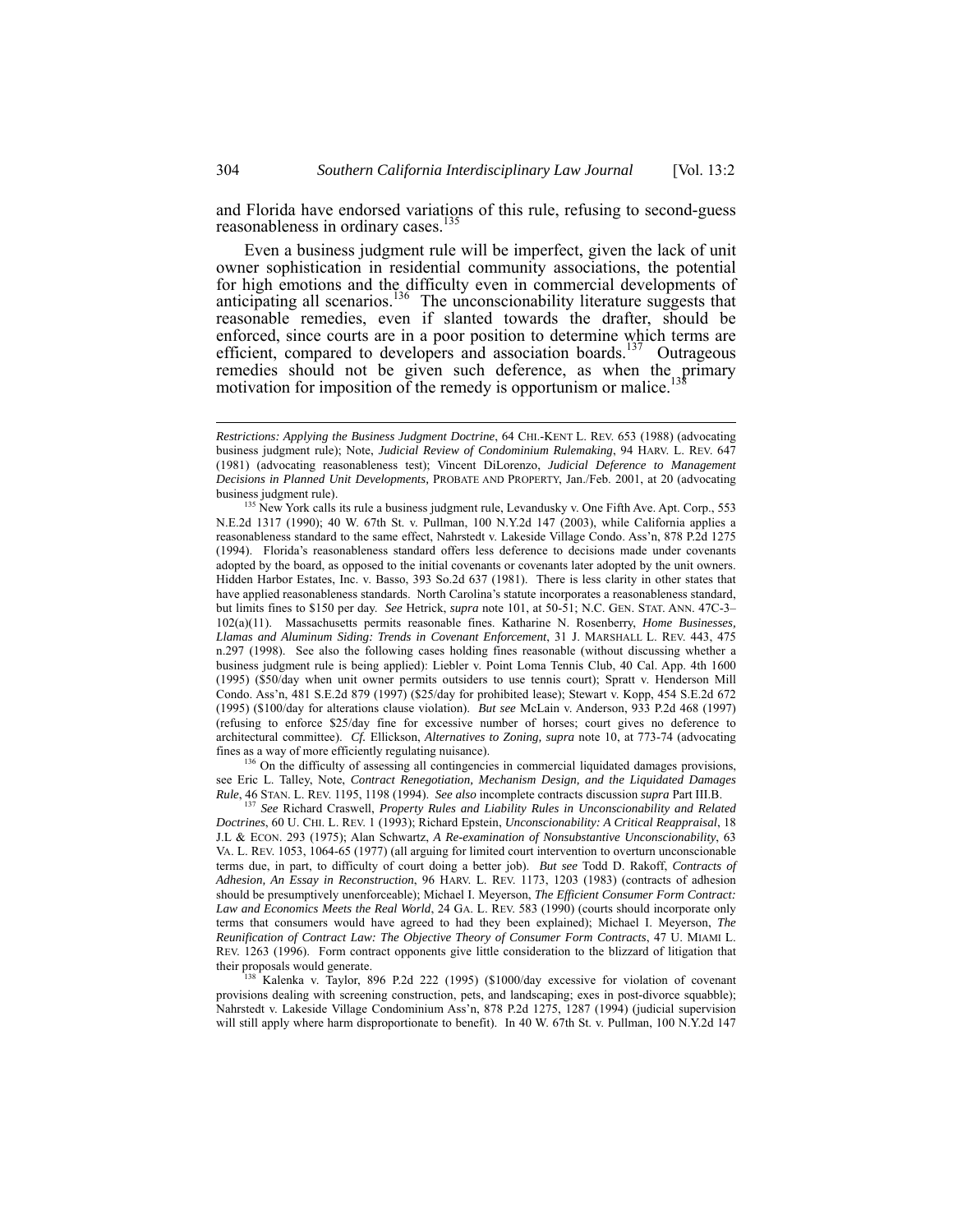Some courts and commentators have suggested that community association fines should be enforced only if they would satisfy the common law liquidated damages test: hard to estimate at the time of contracting and reasonable at the time of breach.<sup>139</sup> The liquidated damages rule awards an estimate of expectation damages – the lost market value from the breach, which works where no substantial initial investment is required. For example, there are no subjective or demoralization damages if Kellogg's refuses to deliver 200,000 boxes of corn flakes to Wal-Mart. By protecting against the promisee's opportunistic attempt to get excessive damages, in a setting without substantial investment, the liquidated damages rule encourages efficient breach and enables renegotiation when performance is inefficient.<sup>140</sup> Those virtues do not fully apply to covenant breaches, where the failure to include demoralization and above-average subjective damages underprotects the covenantee's investment incentives $141$  and encourages the covenantor's opportunism. [142](#page-36-3)

While it is easy to reject the liquidated damages test, it is difficult to estimate fine amounts for many types of violations of varying severity under unforeseen circumstances over long periods of time. If fines are too low, then violators with high subjective values may simply pay them, treating them as the equivalent of a liability rule. One-size-fits-all fines may be draconian for minor offenses, although, perversely, the failure to tailor the levels of fines to harm led the Court in *Rajski v. Tesich* to overturn

<span id="page-36-0"></span><sup>139</sup> *See* Kalenka v. Taylor, 896 P.2d 222 (1995) (claims sound in contract theory); Rajski v. Tezich, 514 N.E.2d 347 (1987) (applying liquidated damages test); Elberg, *supra* note 12.

<span id="page-36-1"></span>140 Talley, *supra* note 136, argues that the liquidated damages rule encourages efficient renegotiation by limiting the spread between the promisee's actual damages and the liquidated damages amount. This is correct when the breach victim can negotiate a payment from the breacher and then cover under the contract. Here, there is no market to cover in  $-$  it is expensive and time-consuming for a covenantee to sell her unit and buy one in a development where covenants are enforced. In addition, under a liquidated damages regime, the covenantee could find few developments where covenants *were* enforced, because covenantors everywhere could opt out on payment of the damages.

The other major justification for the penalty doctrine is that without it, prospective violators will engage in a wasteful race to signal that they are reliable partners, and, as a result, efficient breach will be discouraged. *See* Talley *supra* note 136, at 1217-18. Given that the covenants are developer-created and that unit owners have little need to signal their reliability by accepting extravagant remedy clauses (and, in fact, do not understand them when entering into them), this seems irrelevant.

<span id="page-36-2"></span><sup>141</sup> *See supra* Part IV.A. Edlin & Schwartz, *supra* note 49, observe that expectation damages provided by a liquidated damages rule will be insufficient to protect cooperative and selfish investments. As discussed *supra* note 48, covenantees make both kinds of investments (the combination is a hybrid investment) when buying into a covenant regime. *See also* Natelson, *supra* note 52, 83-84 (courts will tend to underassess damages caused by a violation because they will look only at current damages rather than long-term demoralization). *Cf.* Kronman, *supra* note 117; Schwartz, *Contracting for Damage Remedies*, *supra* note 117; Ulen, *supra* note 117 (all contending that private-ordered remedies are superior); Eisenberg, *supra* note 33, at 234-35 (enforce if well thought-out in advance).

<span id="page-36-3"></span><sup>142</sup> *See supra* Part IV.A.

 <sup>(2003),</sup> the court gave greater deference to the community association's business judgment when it applied procedural protections: a supermajority of cooperative apartment shareholders voted to expel the offending member. *See also* Craswell, *supra* note 137. *Cf.* Stewart E. Sterk, *Minority Protection in Residential Private Governments*, 77 B.U. L. REV. 273, 319 (1997) (risk-averse unit owners will want protection from association action).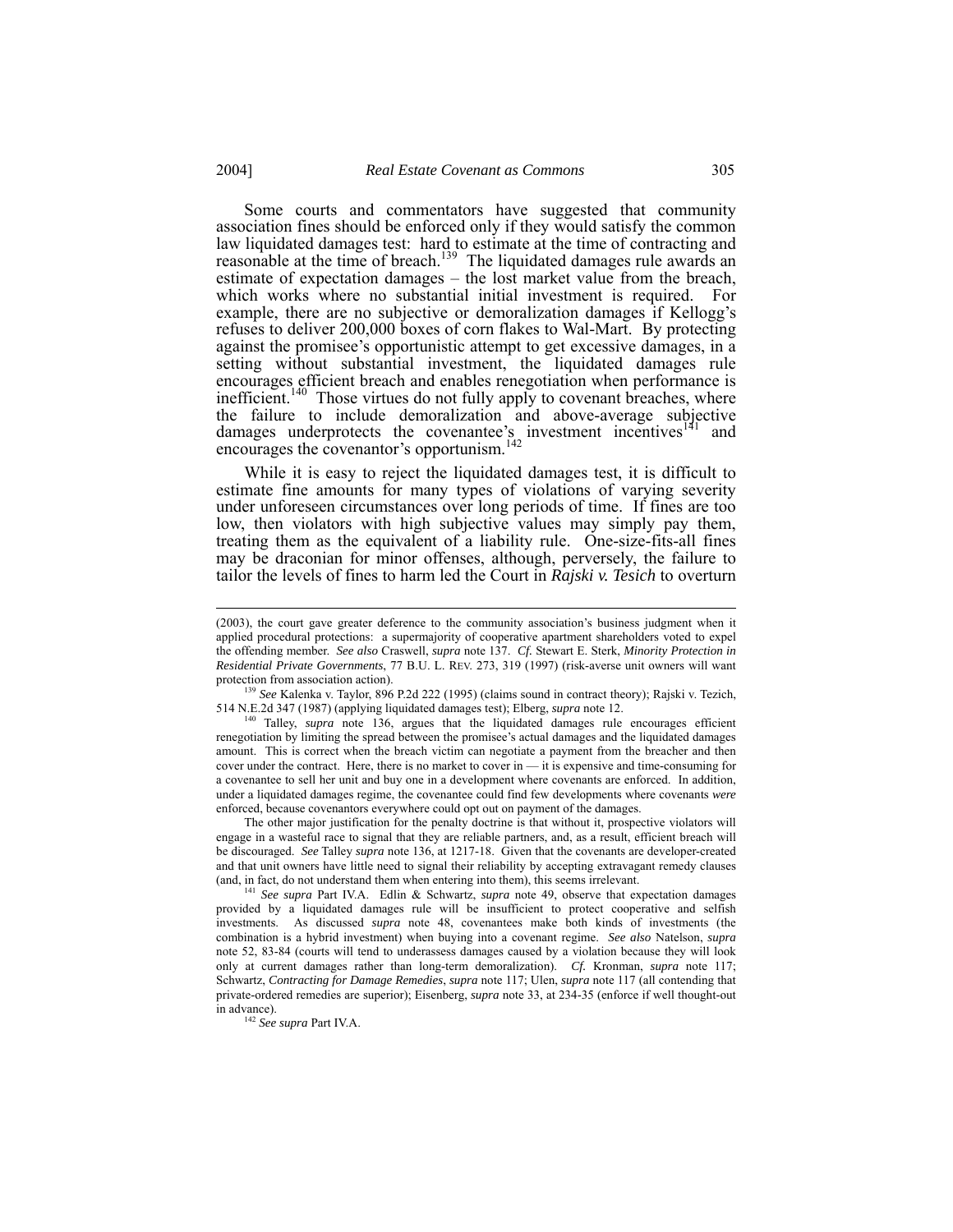a penny ante \$10/day fine regime.<sup>143</sup> This effectively blessed rapid erosion of the covenant regime by minor breaches.

A reasonable fine schedule would consider the average market value loss in the development from a violation.<sup>144</sup> The cumulativeness of the fines and the covenantor's ability to cure limit the arbitrariness: the covenantor is encouraged to cure small violations early, larger ones later, and all eventually.

## V. LONG-TERM ISSUES

## <span id="page-37-0"></span>A. THE COMMONS AS ANTICOMMONS: WHY COVENANTS MAY NOT EFFICIENTLY CHANGE

As previously discussed, covenants are probably efficient in the real world over a few decades: because of their long life and high capital investment as a proportion of value, the initial real estate uses are relatively stable.<sup>145</sup> The consequences of freely enforcing property rules may be less efficient over time, because the highest and best use of an area may change unpredictably over decades – the issue of whether to protect the first or second mover.<sup>146</sup> Thus, at the time of the initial investment, the developer may allocate land for residential use along a main road that later turns commercial, as on Wilshire Boulevard in Los Angeles, Grand Avenue in Detroit, and the Boston Post Road in Fairfield, Connecticut.<sup>1</sup>

As covenant regimes age, what was originally a commons may become an anticommons that vetoes more efficient uses and is nearly impossible to change.<sup>148</sup> Covenant regimes may create externalities in the same way that

<span id="page-37-3"></span><sup>145</sup> During huge booms, uses may change more quickly. During Manhattan's decades of explosive growth — it went from a 33,131 population in 1790 to a 2,331,542 population in 1910 — residential neighborhoods subject to covenants sometimes changed their uses within 15 years. Nathan Kantrowitz, *Population*, in THE ENCYCLOPEDIA OF NEW YORK CITY, *supra* note 15, at 923; Charles Lockwood, MANHATTAN MOVES UPTOWN (1976). *See also* Amerman v. Deane, 30 N.E. 741 (1892) (refusing to enforce no-tenement covenant in Manhattan's San Juan Hill neighborhood due to rapidly changing uses).

<span id="page-37-4"></span><sup>146</sup> *See* Fennell, Contracting Communities, *supra* note 19, at 25-28 (preference misalignments over time); Pitchford & Snyder, *supra* note 4.

<span id="page-37-5"></span><sup>147</sup> *See* Atlas Terminals, Inc. v. Sokol, 203 Cal. App. 2d 191 (1962); Redfern Lawns Civic Ass'n v. Currie Pontiac Co., 44 N.W.2d 8 (1950); Cappello v. Ciresi, 691 A.2d 42 (1996).

<sup>148</sup> *See* Heller, *Boundaries*, *supra* note 61, at 1184-85, 1198 (vetoes by associations); Winokur, *Mixed Blessings*, *supra* note 109 (proposing to limit enforcement powers, after a few decades, only to homeowners in immediate vicinity of changed use). *Cf.* Stake, *Land-Use Doctrines*, *supra* note 2, at 441; Stake, *Touch and Concern*, *supra* note 20 (both arguing that touch and concern doctrine limits holdout risks when parties seek to change covenants); Fennell, Contracting Communities, *supra* note

<span id="page-37-6"></span>

<span id="page-37-1"></span> <sup>143 514</sup> N.E.2d 347 (1987). *But cf.* Ayres & Talley, *Solomonic Bargaining*, *supra* note 26. They praise untailored damages — damages not precisely calibrated to harm — for forcing trade, but, in the case of covenant fines, the untailored damages would prevent trade.

<span id="page-37-2"></span><sup>&</sup>lt;sup>144</sup> This would require adjusting the fine level over the years to reflect inflation or deflation. Some multiplier would also be needed for enforcement error. *See* Calfee & Craswell, *supra* note 128; Craswell & Calfee, *supra* note 128; Keith N. Hylton and Thomas J. Miceli, Should Tort Damages Be Multiplied? (May 2002), *available at* http://papers.ssrn.com/sol3/papers.cfm?abstract\_id=314920 (advocating multiplier of 2 for torts) (last visited on April 27, 2003).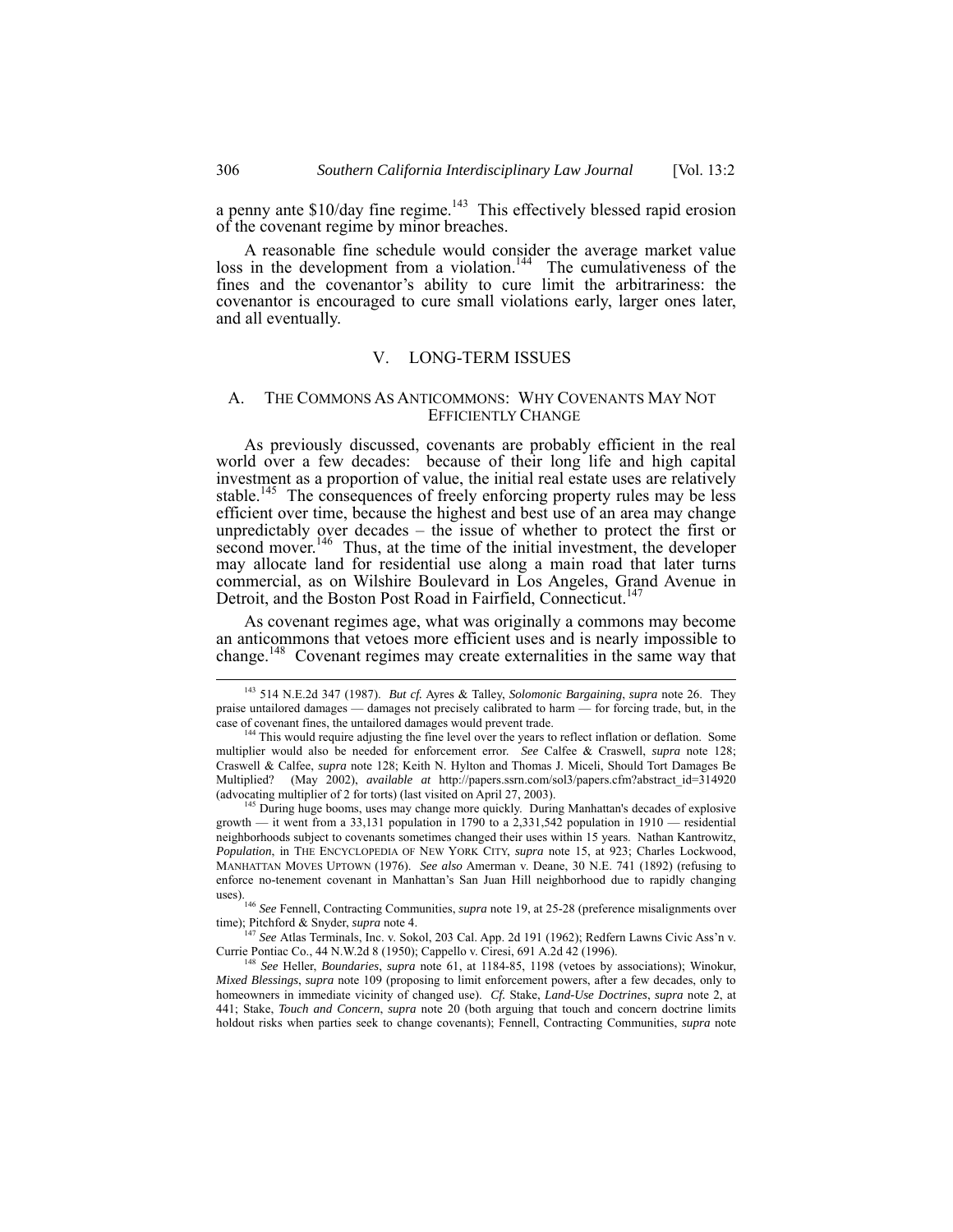large-lot zoning removes land from possible high-intensity uses and increases costs for the less well-off. $149$  The incomplete contracts and liquidated damages literatures observe that a contract between two parties may be so strongly protected by property rules that a third party will be deterred from entering (i.e., inducing an efficient breach), even when this would maximize wealth. The reason is that the covenantee, with veto power, can hold out and capture the entire surplus from the changed use. But if there are only two owners in the covenant regime, in the real world, they can often renegotiate an acceptable division and work out a trade.<sup>1</sup>

<span id="page-38-2"></span>*Groups*, 15 J. LEGAL STUD. 149, 151 (1986) (multiparty negotiations are likely to lead to an agreement with up to 38 negotiators); Epstein, *Covenants*, *supra* note 59, at 919-22 (advocating no intervention in two-party negotiations); Hsu, *supra* note 33, at 854 (private property efficient where number of affected parties small). *But see* RICHARD A. POSNER, ECONOMIC ANALYSIS OF LAW § 3.9 (5th ed. 1998) (bilateral monopoly and huge surplus may result in negotiation breakdown); Gregory S. Alexander, *Freedom, Coercion, and the Law of Servitudes*, 73 CORNELL L. REV. 883, 899-900 (1988) (bilateral monopoly in servitude negotiations creates "pathology of choice"); Ayres & Madison, *Inefficient Injunctions*, *supra* note 71 (bilateral monopoly and huge surplus may result in negotiation breakdown); Julia D. Mahoney, Perpetual Restrictions on Land and the Problem of the Future, UVA Law & Economics Research Paper No. 01-6 and UVA School of Law, Public Law Research Paper No. 01-11 (Dec. 2001), *available at* http://papers.ssrn.com/sol3/papers.cfm?abstract\_id=291537 (last visited Apr. 18, 2004) (conservation easements may inefficiently persist due to strong preferences of easementholding conservation organization); Parisi, Entropy, *supra* note 61, at 44 n.86 (conservation easements as fragmentation preventing use change); Schmitz, *supra* note 42 (summarizing theoretical work showing that when two parties control an asset and payoffs can be realized outside their relationship, bilateral veto power is never optimal); Elberg, *supra* note 12, 1987-90 (danger of strategic or uninformed behavior by community association boards).

 <sup>19,</sup> at 52 (covenants may create aesthetic anticommons for unit owners within association). On the anticommons, see generally Heller, *Anticommons*, *supra* note 7.

<span id="page-38-1"></span><span id="page-38-0"></span><sup>150</sup> For the incomplete contracts literature, see Bebchuk, Ex Ante Ex Post, *supra* note 4; Bebchuk, *Ex Ante Cathedral*, *supra* note 4; Pitchford & Snyder *supra* note 4 (property rule protecting an investment discourages an efficient future clashing use). For the liquidated damages literature, see Talley, *supra* note 136 (summarizing literature); Tai-Yeong Chung, *On the Social Optimality of Liquidated Damages Clauses: An Economic Analysis*, 8 J.L. ECON. & ORG. 280 (1992); Kenneth W. Clarkson et al., *Liquidated Damages v. Penalties*, 1978 WISC. L. REV. 351; Edlin & Schwartz, *supra* note 49 (supercompensatory damages may result in use of market power to deter entry); Charles J. Goetz & Robert E. Scott, *Liquidated Damages, Penalties and the Just Compensation Principle: Some Notes on an Enforcement Model and a Theory of Efficient Breach*, 77 COLUM. L. REV. 554, 592 (1977). *See also* Dagan & Heller, *supra* note 33, at 599 (excessive exit taxes in commons regime may overdeter); William J. Stull, *Land Use and Zoning in an Urban Economy*, 64 AM. ECON. REV. 337, 346 (1974) (mathematical proof that residents will oppose efficient zoning change unless they can capture all gains). *But see* Epstein, *Covenants*, *supra* note 59, at 925 (arguing that third parties will be protected from externalities because covenantees will exit from inefficient covenant regimes by selling their units, but not explaining why covenantees would sell when they benefit from the inefficiencies). Lee Fennell has also noted the links between the commons/anticommons and property/liability literatures. *See* Lee Fennell, Common Interest Tragedies, U of Tex. L., Law and Econ. Res. Paper No. 005, at 54-55 (2003), *available at http://papers.ssrn.com/sol3/papers.cfm?abstract\_id=474380* (last visited Apr. 18, 2004) (forthcoming, NW. U. L. REV.) [hereinafter Fennell, Common Interest Tragedies]. 151 *See* Hoffman and Spitzer, *Experimental Tests of the Coase Theorem with Large Bargaining*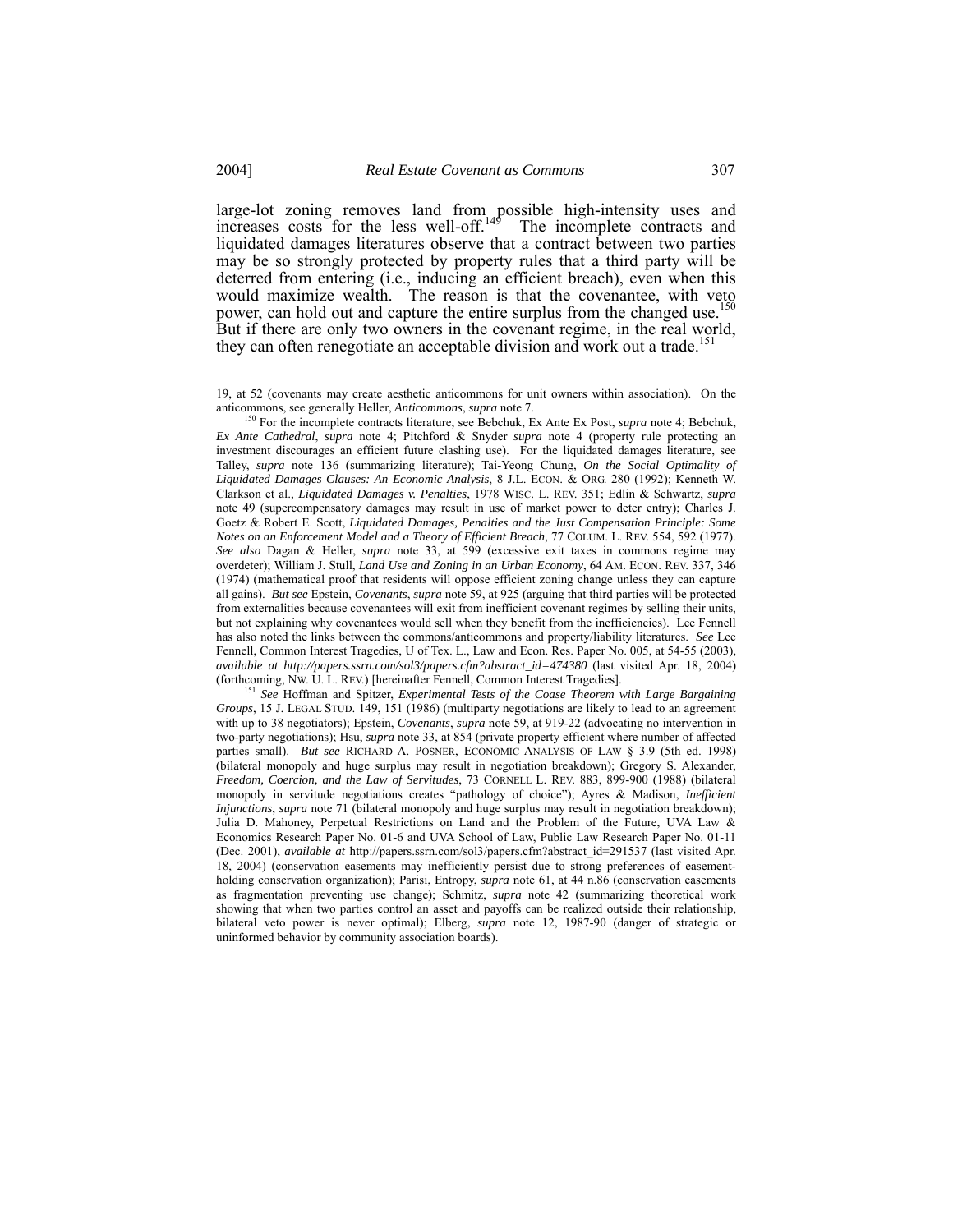As covenantees multiply, the result is what Francesco Parisi calls entropy: an excessive fragmentation of property interests (here, split between unit owner possessory interests and the covenant commons use controls) that cannot be reunified because of excessive renegotiation costs and holdout risks.<sup>152</sup> The entropy/anticommons problem is probably increasing, given the rapid expansion over the last three decades of community associations that can enforce covenant regimes at relatively low cost.<sup>153</sup> Before the rise of community associations, as a subdivision aged, it often moved down in value. Individual owners were likely to have less money to litigate, and faced collective action and free rider problems in getting their neighbors to participate, meaning that inefficient covenants might be ignored.<sup>154</sup> Community associations' improved enforcement Community associations' improved enforcement abilities are not matched by comparable improvements in the ease of renegotiation, however. While a community association reduces the number of entities with whom the covenantor must negotiate down to one, community associations are less likely than an individual covenantee to efficiently release the covenant.<sup>155</sup>

A community association is a single entity, but, as a common pool resource governance structure, doesn't fully act like one in its decisionmaking due to collective action problems. Unit owners with high

<span id="page-39-2"></span><span id="page-39-1"></span><sup>153</sup> *See* text *supra* at note 16.

<span id="page-39-0"></span> <sup>152</sup> *See* Parisi, Entropy, *supra* note 61, at 26 nn.54, 27 (entropy results when closely complementary aspects of property are dismembered; demonstrating a tendency toward entropy because the initial cost of fragmentation (as in the creation of a covenant regime) is far less than the cost of reunification); Parisi, Asymmetric Coase Theorem, *supra* note 61, at 10-12 (mathematical proof of entropy theory); Heller, *Boundaries, supra* note 61, at 1184-85. *See also* Danzon, *supra* note 20, at 592.

<sup>154</sup> *See supra* Part IV.A; Medearis v. Trustees of Meyers Park Baptist Church, 558 S.E.2d 199 (2001) (gradually collapsing covenant regime). In 19th century Manhattan, covenants went unenforced as commercial development swept up the island. There were virtually no community associations, with the partial exception of Gramercy Park. *See supra* note 13. And with rapidly improving building technology and changing architectural fashion, higher-income owners, who could have afforded to sue, preferred to trade their older homes for newer ones uptown. *See* Lockwood, *supra* note 145 (Vanderbilts abandon Midtown for Upper East Side after Fifth Avenue uses change to retail); Christopher Gray, *Streetscapes: 299 Madison Avenue*, N.Y. TIMES, Dec. 6, 1998, at RE5 (wealthy families in turn-of-the-20th-century Murray Hill, Manhattan, sue to enforce covenants against commercial encroachment and then abandon area to move to Upper East Side). In Houston, many neighborhoods subject to covenants have gradually accumulated violations, although in recent years the city government has started enforcing the covenants. Weiser, *Zoned Out*, *supra* note 149.

<span id="page-39-3"></span><sup>155</sup> *See supra* note 163 and accompanying text; Heller, *Boundaries*, *supra* note 61, at 1185 (community associations may result in governance failures resulting in locked-in low-value uses). In theory, community associations are more likely to efficiently release covenants than covenant regimes with many property owners and no community association, but, in reality, they virtually never do so. *See infra* note 163 and accompanying text. Without a community association, each unit owner can hold out, and, at the end of the negotiations, a covenantor may not have enough surplus left to justify proceeding with the higher-valued use. While Richard Epstein and Carol Rose have praised this as the essence of property, they acknowledge that a proposed change in land use patterns is likely to give rise to holdouts. Richard Epstein, *Notice and Freedom of Contract in the Law of Servitudes*, 55 S. CAL. L. REV. 1353, 1366-67 (1982); Carol M. Rose, Comment, *Servitudes, Security, and Assent: Some Comments on Professors French and Reichman*, 55 S. CAL. L. REV. 1403 (1982). Recognizing these problems, Epstein later favored limiting holdout risks, Epstein, *Holdouts, supra* note 20, and praised supermajority voting in the covenant setting as a device to reduce holdouts. Epstein, *Past and Future*, *supra* note 59, at 694-99.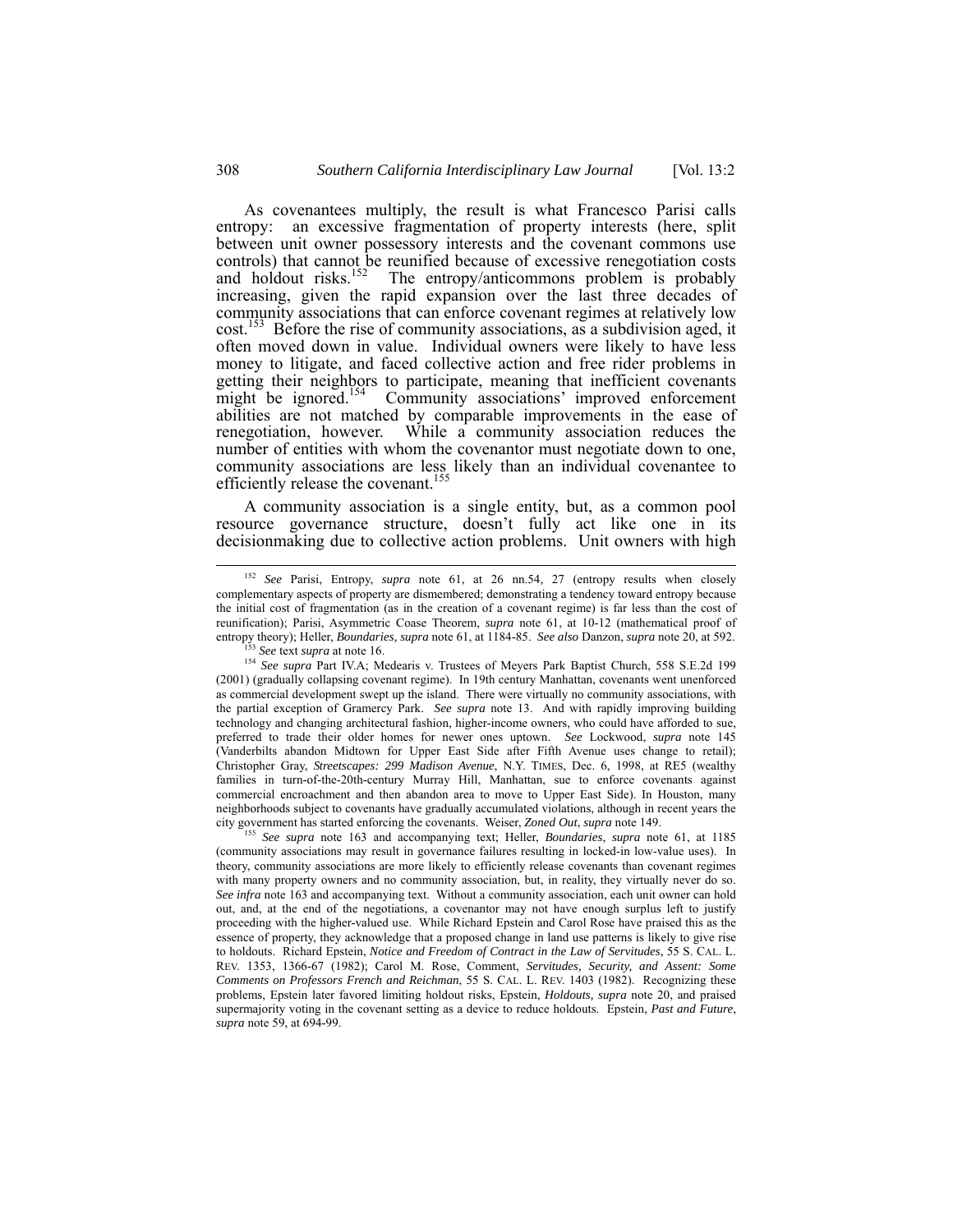subjective value – particularly residential owners close to the changed use and therefore more directly affected by  $it -$  will have more intense preferences if they want to continue their prior residential use after the adjacent use changes, and may persuade the required minority of community association members to stop an efficient change.<sup>156</sup> More distant unit owners may clash with close-by owners over their shares of the proceeds, and all unit owners will be subject to the endowment effect, in which people demand more to sell their personal possessions than they would pay to acquire them.<sup>157</sup> Unit owners may have different preferences for current income (from a negotiated release from the covenant) and future income (from the sale of the unit benefited by the covenant) and apply different discount rates. Any board member intrepid or foolhardy enough to seek significant use changes will face free rider problems: he will spend enormous time persuading the various interests and earn the lasting enmity of opponents,<sup>158</sup> but will get only a fraction of the increased value. Even if the community association can work out its problems, unit lenders will have little upside from changed uses, and will either demand the lion's share of any payment (reducing the unit owners' incentive to modify the covenant) or refuse consent altogether. Collective action problems are greatly reduced in commercial community associations, where subjective value is minimal, the number of owners is typically smaller, and the higher value per unit will justify more negotiation, but they still exist.

<span id="page-40-0"></span> <sup>156</sup> *See* Natelson, *supra* note 52, at 73-75 (unit owners are risk-averse, and changes to covenant scheme will cause unrest); Ellickson, *Cities*, *supra* note 61, at 1535 (high administrative cost of compensating for wealth-creating takings by associations); Bebchuk, *Covenants*, *supra* note 49 (mathematical proof of blackmail risks when consent required); Andreas Flache, *Individual Risk Preferences and Collective Outcomes in the Evolution of Exchange Networks*, 13 RATIONALITY & SOC'Y 304 (2001) (mathematical proof that risk-aversion reduces willingness to find new, higher value trade partners and encourages people to stay in suboptimal relationships). *Cf.* Gideon Parchomovsky & Peter Siegelman, Selling Mayberry: Communities and Individuals in Law and Economics, U. of Penn. L. Sch. Inst. for L. & Econ., Res. Paper 03-08 at 63 (2003), *available at* http://ssrn.com/abstract\_id=405081 (Mar. 30, 2004) ("hold-ins" with high subjective value chose not to sell despite buyout resulting from severe nuisance in Ohio). *But see* Natelson, *supra* note 52, at 84, 86- 87 (in theory, few holdout problems; low negotiation costs for associations).

<span id="page-40-1"></span><sup>157</sup> *See generally* Christine Jolls et al., *A Behavioral Approach to Law and Economics*, 50 STAN. L. REV. 1471, 1483-84 (1998) (citing Daniel Kahneman et al., *Experimental Tests of the Endowment Effect and the Coase Theorem*, 98 J. POL. ECON. 1325 (1990)). The extra compensation demanded due to the endowment effect would be part of the demoralization damages suffered from an involuntary transfer. *See* Jeffrey J. Rachlinski & Forest Jourden, *Remedies and the Psychology of Ownership*, 51 VAND. L. REV. 1541, 1545 (1998) (homeowners in Boomer v. Atlantic appealed, seeking injunctive relief rather than damages, because right to refuse to sell one's property is critical psychological component of ownership). On demoralization, see *supra* text at notes 81-83.

<span id="page-40-2"></span><sup>&</sup>lt;sup>158</sup> Things get nasty even over more minor matters. Barton and Silverman found that 44% percent of community association boards reported that within the previous year, the board members or board were personally harassed, subjected to personal accusations, threatened with a lawsuit, or actually sued by a member. Carol J. Silverman & Stephen E. Barton, *Public Life and Private Property in the Urban Community*, *in* COMMON INTEREST COMMUNITIES, *supra* note 75, at 93 n.16 (citing BARTON & SILVERMAN, CALIFORNIA STUDY)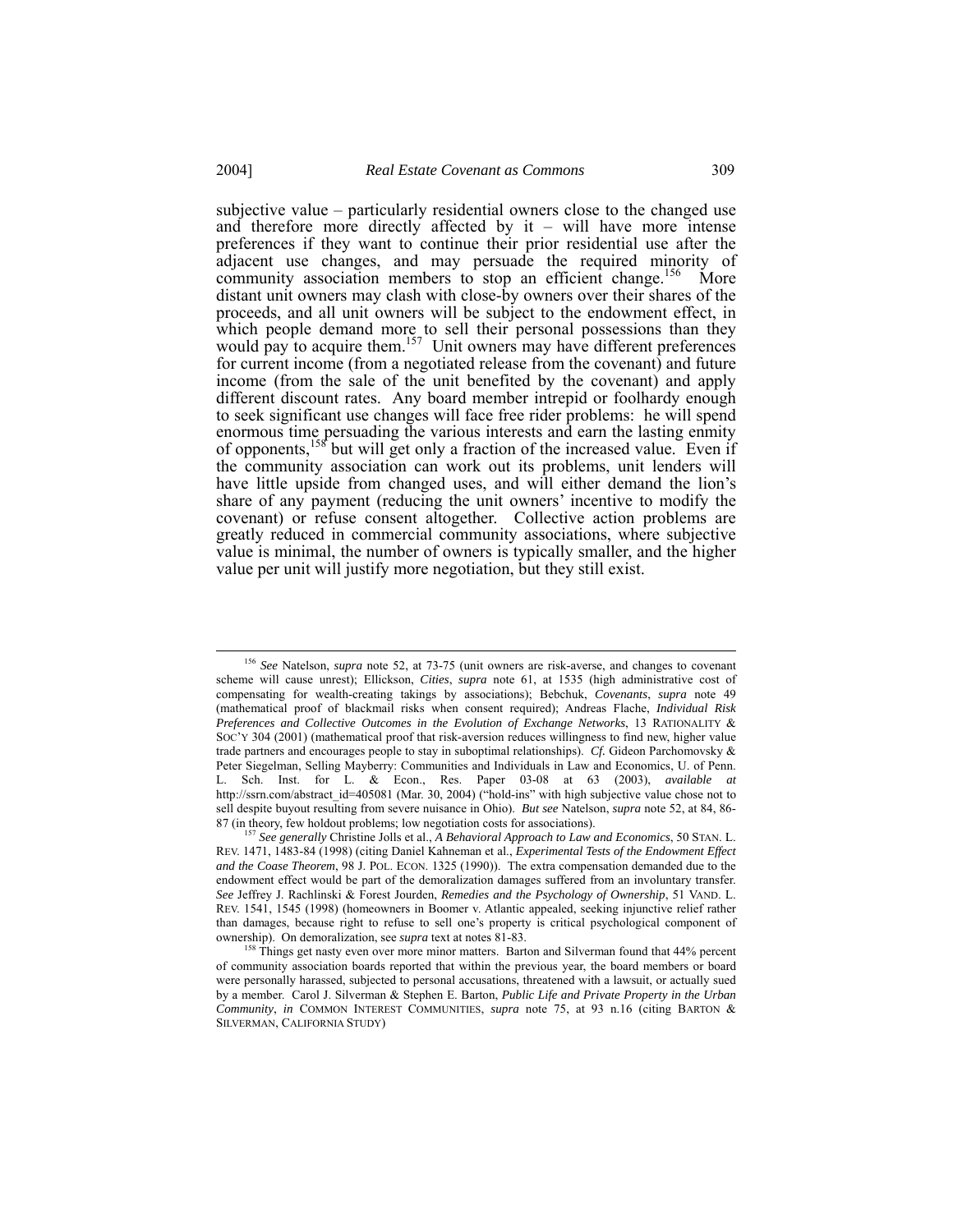Many community associations permit use changes by supermajority vote, which reduces rather than eliminates the holdout problem.<sup>159</sup> The more waivers that a community association permits, the more likely a court is to find changed conditions and deny enforcement to the covenant.<sup>160</sup> This erosion rule will make a community association reluctant to agree to even an efficient waiver, for fear of undermining other, still efficient covenants.<sup>161</sup> And when community associations have tried to efficiently release sub-areas of their subdivisions, their actions have usually been overturned by courts fearing that one group of unit owners will oppress another. [162](#page-41-3)

The real world appears to confirm the stickiness of covenant regimes. Of 6,600 community associations represented by 14 lawyers surveyed in 14 states, the vast majority had perpetual or automatically renewed covenants, only 0.7% were terminated by vote or expiration, and only 0.7% had enacted covenant revisions creating major use changes.<sup>16</sup>

Community associations with supermajority voting provisions are more likely to be able to efficiently change minor lifestyle and use covenants. Because the use changes are less dramatic and more likely to affect a large number of unit owners at the same time, subjective values in retaining

<span id="page-41-3"></span><sup>162</sup> See Montoya v. Barreras, 473 P.2d 363 (1970) (discussing danger of opportunism); Lakeshore Estates Recreational Area, Inc., v. Turner, 481 S.W.2d 572 (1972); Ridge Park Home Owners v. Pena, 544 P.2d 278 (1975); RICHARD R. POWELL & PATRICK J. ROHAN, POWELL ON REAL PROPERTY § 60.10[1] (1968); Ellickson, *Cities*, *supra* note 61, at 1536. *But see* Duffy v. Mollo, 400 A.2d 263 (1979) (release recognized; 24-year enforcement delay arguably constituted waiver). Courts would probably enforce partial releases if expressly provided in the covenants. Cowherd Development Co. v. Littick, 238 S.W.2d 346 (1951); Ridge Park Home Owners v. Pena, 544 P.2d 278 (1975) (both overturning partial release because not expressly provided for).

<span id="page-41-0"></span> <sup>159</sup> Robert Ellickson and Richard Epstein have praised supermajority voting. Ellickson, *Cities*, *supra* note 61, at 1533, 1536 (advocating supermajority rule for wealth-creating amendments, but unanimity requirement for wealth-shifting amendments); Epstein, *Past and Future*, *supra* note 59; Epstein, *Covenants*, *supra* note 59, at 924-25.

<span id="page-41-1"></span><sup>&</sup>lt;sup>160</sup> See infra notes 165-169 and accompanying text. It is not clear whether courts would be less inclined to enforce a covenant if an association were to enact, by regular procedures, frequent amendments. 161 *See supra* Part IV.A. S*ee, e.g*., Diefenthal v. Longue Vue Management Corporation, 561 So.2d

<span id="page-41-2"></span><sup>44 (1990) (</sup>neighbors do not sue when house museum in tony New Orleans residential neighborhood violates residential use covenants through afternoon fundraising parties; partial waiver found). *Cf.* Lisa Bernstein, *Merchant Law in a Merchant Court: Rethinking the Code's Search for Immanent Business Norms*, 144 U. PA. L. REV. 1765 (1996) (grain merchants prefer industry arbitration to court system because of fear that UCC course of dealing rules will result in undesired waivers).

<span id="page-41-4"></span><sup>&</sup>lt;sup>163</sup> See Jay Weiser, Survey of Covenant Regime Renewal and Termination (e-mailed to Condo Lawyers listserv beginning Feb. 13, 2003), and responses (Apr. 19, 2003) (on file with author). The survey covered 6,600 out of an estimated national total of 205,000 community associations, although if two lawyers had each represented the same associations at different times, some overlap in the associations surveyed is conceivable. If anything, the number of terminations is overstated, because many terminations are immediately followed by a re-formed covenant regime. *Id.*; Condo Lawyers listserv thread re Termination of Condo (Feb. 21-24, 2003) [hereinafter Condo Lawyers listserv] (on file with author). For the 205,000 figure regarding community associations, see Treese, *supra* note 16, at 19. This is consistent with Robert Ellickson's earlier informal inquiry of a few leading practitioners, which also suggested that termination virtually never occurs. See Ellickson, *New Institutions*, *supra* note 64, at 81 n.25, and Natelson's review of literature suggesting extreme conservatism among unit owners, Natelson, *supra* note 52, at 74 n.157.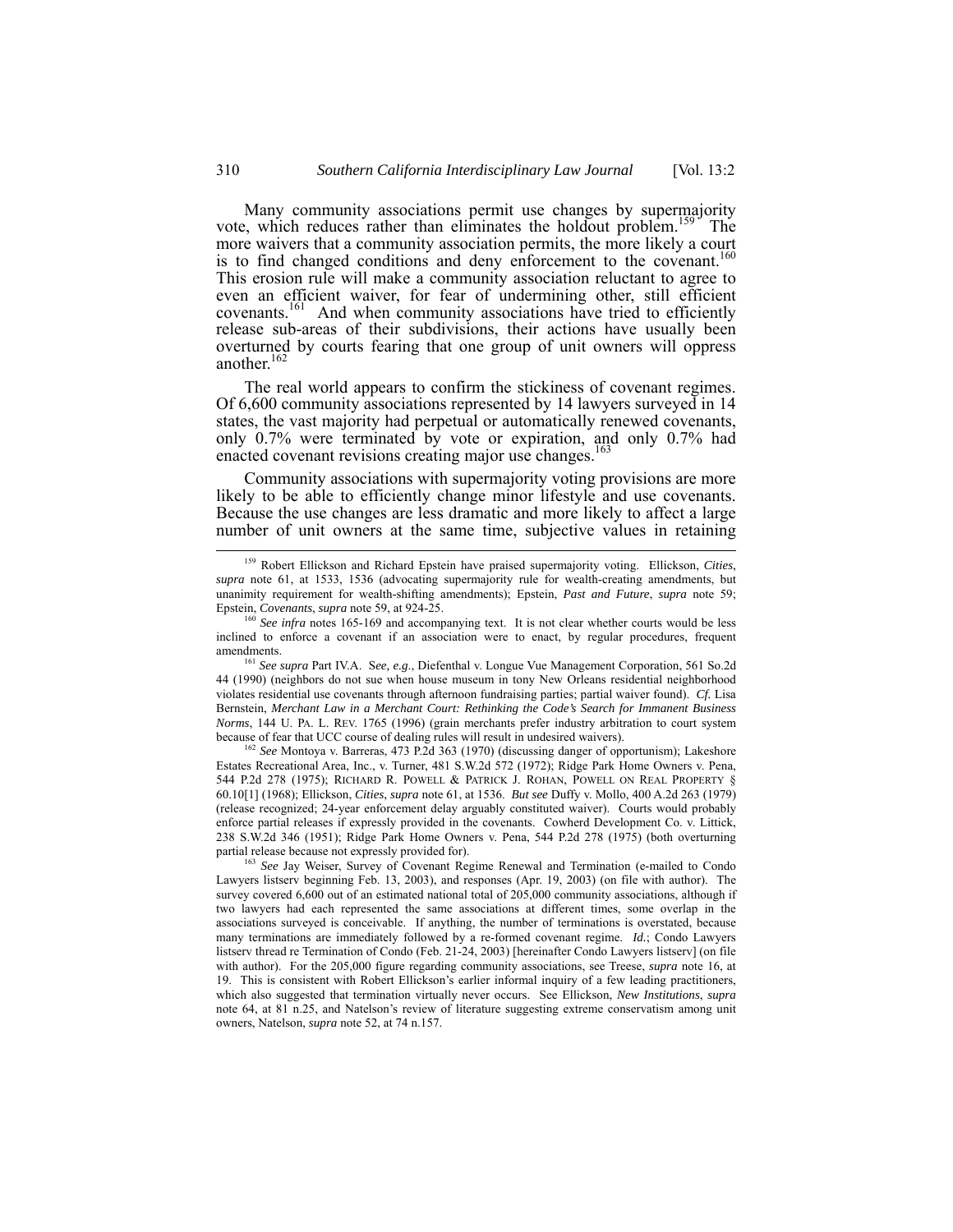<span id="page-42-4"></span>existing uses are likely to be lower. For example, with the trend toward entrepreneurship and telecommuting, many more people in a subdivision will want to work from home, creating pressure to change strict residential use covenants. Or, as technology changes and a subdivision ages, a supermajority of homeowners may be amenable to superseding a wood roof shingle requirement when good-looking fiberglass shingles become available.<sup>164</sup> If the association does not agree to efficient changes, however, the losses will be relatively modest.

The changed conditions doctrine, an erosion rule, provides a narrow escape valve for inefficient covenants when the covenantor does not reach a negotiated settlement with the covenantee. Changed conditions render covenants unenforceable only when the covenant regime has collapsed, as evidenced by large numbers of violations within the subdivision.<sup>165</sup> Under these conditions, the covenant will create few investment incentives, while the holdout risks from continued enforcement will be high. Courts will not find changed conditions when only a small percentage of the parcels in the subdivision have violations.<sup>166</sup> Courts will even disregard a large number of small violations, grandfathering in the violations while enforcing the covenant against new violators, $167$  or determine that the violation is permissible because waiver, estoppel, laches, or abandonment modified the covenant.<sup>168</sup> There is sometimes lip service to looking at conditions on

<span id="page-42-1"></span><span id="page-42-0"></span>

<sup>&</sup>lt;sup>164</sup> *Cf.* Fink v. Miller, 896 P.2d 649 (1995) (attempt to permit fiberglass shingles in place of wood). <sup>165</sup> *See, e.g.*, Antis v. Miller, 524 So.2d 71 (1988); Medearis v. Trustees of Meyers Park Baptist Church, 558 S.E.2d 199 (2001). Most courts do not balance the benefit to the covenantor against the harm to the covenantee, in contrast to their approach to other types of injunctions. *See supra* note 69 and accompanying text. *See generally* Heller, *Boundaries*, *supra* note 61, at 1184-85 (changed conditions doctrine may be too weak to prevent community associations from locking land into lowvalue uses); Reichman, *Judicial Supervision*, *supra* note 70; Eisenberg, *supra* note 33, at 259 (changed conditions doctrine due to limits of cognition); Parisi, Entropy, *supra* note 61, at 28-31; Parisi, Asymmetric Coase Theorem, *supra* note 61, at 34 (identifying doctrines that limit asymmetric transaction costs); Ben-Shahar, *supra* note 5, at 227-29 (erosion doctrines as means of efficiently adjusting land use); Reichman, *Judicial Supervision*, *supra* note 70, at 157-59 (servitudes should be enforced only when they add value). *See also* N.Y. RPAPL 1951(1) (codified changed conditions provision). *But see* Epstein, *Covenants*, *supra* note 59, at 919-23 (proposing to limit changed conditions doctrine to a default rule).

<span id="page-42-2"></span><sup>166</sup> *See, e.g*., Save The Prairie Soc'y v. Greene Dev. Group, 752 N.E.2d 523, (2001); Holmquist v. D-V, Inc., 563 P.2d 1112 (1977) (7 violations out of 108 lots); Allen v. Forbess, 345 So.2d 950 (1977) (2 current violations out of 26); Steiger v. Lenoci, 733 A.2d 1192 (1999); Wilcox v. Timberon Protective Ass'n, 806 P.2d 1068 (1991) (10 of 412); Rieck v. Virginia Manor Co., 380 A.2d 375 (1977) (12 of 134); Garden Oaks Bd. of Trustees v. Gibbs, 489 S.W.2d 133 (1972) (10 of 180); Swenson v. Erickson, 998 P.2d 807 (2000). *But cf.* Antis v. Miller, 524 So.2d 71 (1988) (changed conditions where violations on 23 lots occurred for more than 20 years); Dierberg v. Wills, 700 S.W.2d 461 (1985) (no changed conditions where 2 violations/waivers out of 5 lot). *But see* Shippan Point Ass'n, v. McManus, 641 A.2d 144 (1994); Landen Farm Community Serv. Ass'n, v. Schube, 604 N.E.2d 235 (1992); Santora v. Schalabba, 2002 WL 1160202 (2002); Fink v. Miller, 896 P.2d 649 (1995). 167 *See, e.g.*, Francis v. Rios, 350 F. Supp. 1130 (1972) (30 violations); Ortiz v. Jeter, 479 S.W.2d

<span id="page-42-3"></span><sup>752 (1972) (</sup>beauty shop, freight office, credit collection agencies, and cattle selling business are trivial; therefore drive-in grocery enjoined). Natore Nahrstedt had to pay huge fines, while other owners were allowed to keep their pre-existing cats. Elberg, *supra* note 12.

<sup>168</sup> *See, e.g*., Moore v. Serafin, 301 A.2d 238 (1972) (mausoleum); Diefenthal v. Longue Vue Management Corporation, 561 So.2d 44 (1990); Mackey v. Griggs, 61 S.W.3d 312 (2001) (restaurant parking lot); Perry-Gething Found. v. Stinson, 631 N.Y.S.2d 170 (1995) (laches); Landen Farm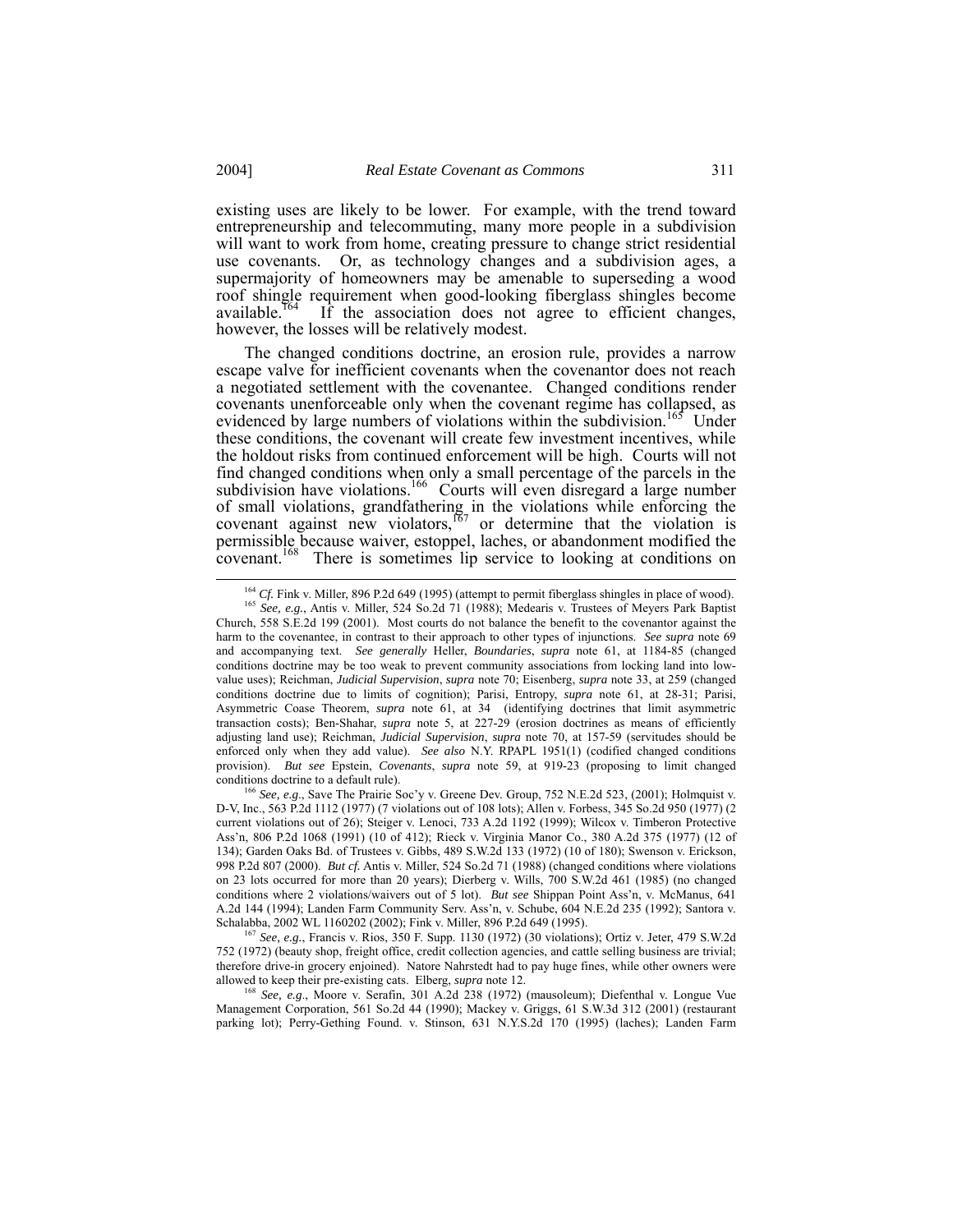properties adjacent to the subdivision  $-$  a good measure of efficient use  $$ but courts effectively disregard this.<sup>16</sup>

The changed conditions doctrine is similarly unhelpful when covenants are efficient for most of a subdivision, but render certain parcels almost valueless. As previously noted, parcels at the edge of older residential subdivisions may sit on roads that have turned commercial. Or a residential subdivision may have been developed with large-lot covenants in the hope of creating an upscale development, but the market shifts or zoning changes, and only denser development is economic on the remaining parcels. In these cases, too, in determining changed conditions, courts usually refuse to look outside the subdivision or at what zoning and building regulations permit.<sup>170</sup> Instead, they often subscribe to a domino theory, arguing that if the residential covenants governing the outer tier of lots along a commercial street fall, the entire covenant regime will inevitably collapse, and Ho Chi Minh will be dancing in the cul-de-sacs.<sup> $171$ </sup> This makes little sense from a real estate perspective, since development pressures will concentrate along a commercial strip rather than moving

<span id="page-43-1"></span>See, e.g., Atlas Terminals, Inc. v. Sokol, 203 Cal. App. 2d 191 (1962); Redfern Lawns Civic Ass'n v. Currie Pontiac Co., 44 N.W.2d 8 (1950); Cappello v. Ciresi, 44 Conn. Supp. 451 (1996); Ortiz v. Jeter, 479 S.W.2d 752 (1972) (road turns commercial); Federoff v. Pioneer Title & Trust Co., 798 P.2d 387 (1990) (development pursuant to covenants unprofitable after municipal regulations change); Corner v. Mills, 650 N.E.2d 712 (1995); Daniels v. Area Plan Comm'n, 125 F.Supp.2d 338 (2000); Independent American Real Estate, Inc., v. Davis, 735 S.W.2d 256 (1987); Lebo v. Johnson, 349 S.W.2d 744 (1961); Booker v. Old Dominion Land Co., 49 S.E.2d 314 (1948). But see these cases releasing covenants due to conditions outside the subdivision or due to changed municipal regulations: Johnson v. H.J. Realty, 698 So.2d 781 (1997) (land no longer has value under auto dealership restriction); Downs v. Kroeger, 200 Cal. 743 (1927); Duffy v. Mollo, 121 R.I. 480 (1979) (distinguishable because of waiver); Esso Standard Oil Co. v. Mullen, 200 Md. 487 (1952) (distinguishable because many lots within subdivision never built on or unrestricted); Zimmerman v. Seven Corners Development, Inc., 654 N.Y.S.2d 523 (1997) (damages are only remedy when zoning change prohibits development in accordance with covenant); Hunter v. Pillers, 464 S.W.2d 939 (1971) (distinguishable because no general plan for subdivision and no proof of diminution in value).

<span id="page-43-2"></span><sup>171</sup> See, e.g., Atlas Terminals, Inc. v. Sokol, 203 Cal. App. 2d 191 (1962); Elliott v. Jefferson County Fiscal Court, 657 S.W.2d 237 (1983); Morris v. Nease, 238 S.E.2d 844 (1977). Texas courts are especially fond of the domino theory, perhaps because Lyndon Johnson haled from that state. Independent American Real Estate, Inc., v. Davis 735 S.W.2d 256 (1987); Lebo v. Johnson, 349 S.W.2d 744 (1961); Ortiz v. Jeter, 479 S.W.2d 752 (1972) (road turns commercial).

Community Serv. Ass'n v. Schube, 604 N.E.2d 235 (1992) (basketball hoops). *But cf.* Fink v. Miller, 896 P.2d 649 (1995) (no waiver of wood shingle requirement).

<span id="page-43-0"></span><sup>169</sup> *See, e.g.*, Exch. Nat'l Bank v. City of Des Plaines, 336 N.E.2d 8 (1975) (court purportedly considers changes in surrounding area, but changes within subdivision are more important); Knolls Ass'n v. Hinton, 389 N.E.2d 693 (1979) (change in neighborhood irrelevant); Redfern Lawns Civic Ass'n v. Currie Pontiac Co., 44 N.W.2d 8 (1950) (changes outside subdivision irrelevant); Ortiz v. Jeter, 479 S.W.2d 752 (1972) (little weight to businesses outside the subdivision). *Cf.* Sandstrom v. Larsen, 583 P.2d 971 (1978) (giving no weight to high building in surrounding neighborhood; no changed condition permitting violation of height restriction within subdivision). Sometimes, when conditions have changed in part of a subdivision, courts will look at only the unchanged part of the subdivision. Daniels v. Area Plan Comm'n, 125 F.Supp.2d 338 (2000); Cappello v. Ciresi, 691 A.2d 42 (1996); Atlas Terminals, Inc. v. Sokol, 203 Cal. App. 2d 191 (1962); Corner v. Mills, 650 N.E.2d 712 (1995); Scott v. Owings, 223 Pa. Super. 481 (1973) (considers only immediate neighborhood within subdivision).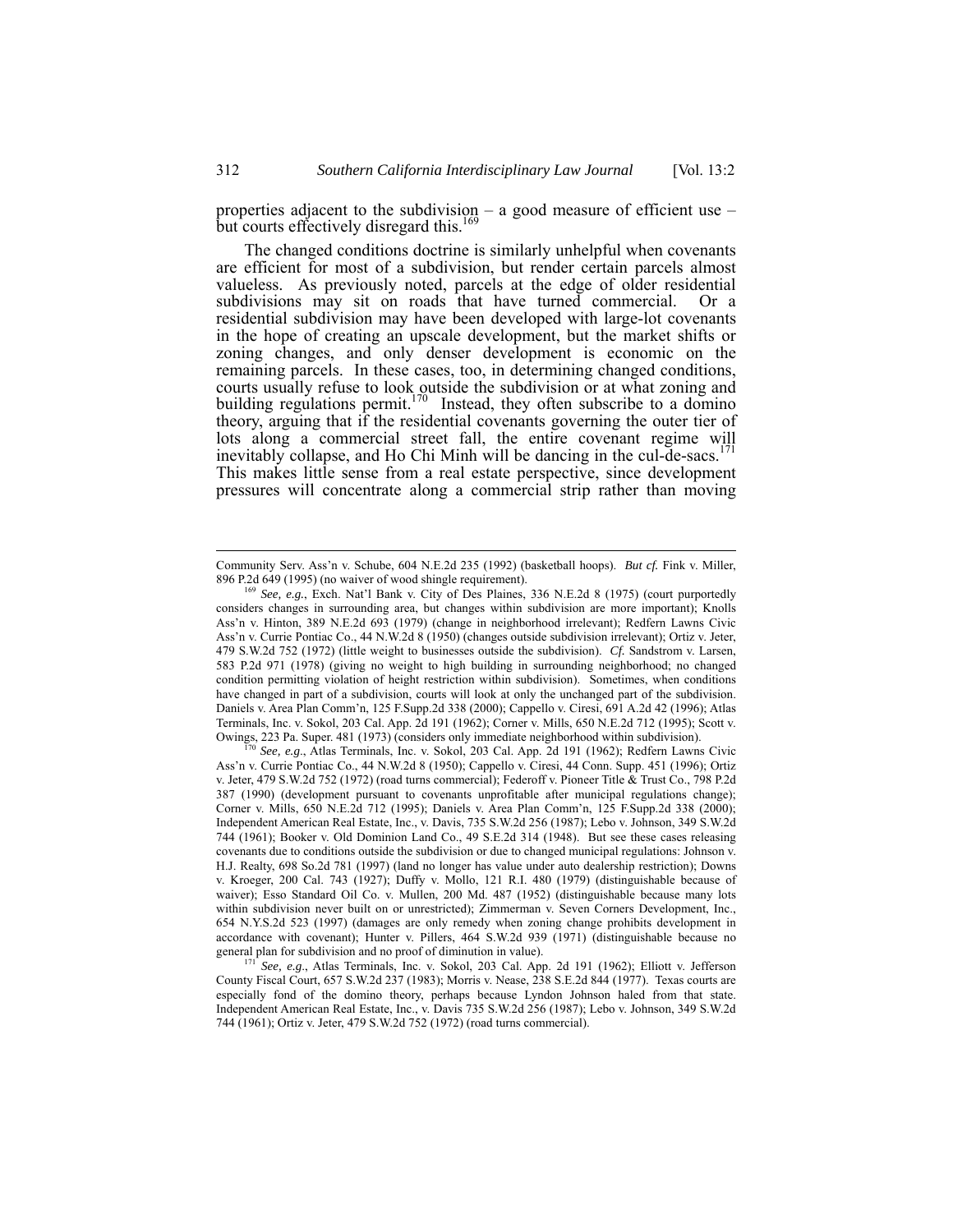perpendicular to it.[172](#page-44-0) The domino theory makes more sense when it comes to barring more intensive uses in the heart of the subdivision, such as multifamily housing in an area subject to single-family covenants.

To summarize, over time, covenant regimes are likely to result in externalities for third parties, who may be foreclosed from opportunities such as commercial use by the covenants, and for unit owners for whom the covenants are no longer efficient. The growing presence of community associations, with their improved enforcement technology, increases the likelihood. As a result, covenantee investment incentives are likely to be overprotected, given the holdout risk and transaction costs of making a change. The common law doctrines to limit these externalities are inadequate. The next section proposes a doctrinal change to permit The next section proposes a doctrinal change to permit efficient covenant breach.

## B. THE MIXED PROPERTY-LIABILITY RULE SOLUTION

Many inefficient covenants could be eliminated without destroying the covenantees' investment incentives if covenantors were allowed to break major use covenants after 40 years, upon payment of supercompensatory damages under a mixed property-liability rule. With damages above compensatory (liability rule) damages but below the punitive (property rule) levels that would preclude all violations, a mixed property-liability rule would permit efficient use changes by high-valuing covenantors.<sup>173</sup> This section will first discuss the proposed mixed property-liability rule, then discuss the 40-year date after which full property rule protection lapses, contend that the rule should be mandatory, and argue that

<span id="page-44-0"></span><sup>&</sup>lt;sup>172</sup> Wilshire Boulevard is nearly completely commercial from downtown Los Angeles to the Pacific Ocean, but residential neighborhoods, some upscale like Beverly Hills, thrive beyond the commercial strip. In the Hancock Park area, the blocks immediately adjacent to Wilshire Boulevard have been redeveloped with multifamily houses, many presumably in violation of single-family covenants — arguably the collapse of the residential covenants on Wilshire Boulevard made the adjacent blocks undesirable for single-family use. However, single-family houses, some spectacular, remain the predominant use on either side of the band of multifamily development. *See* DAVID GEBHARD & ROBERT WINTER, LOS ANGELES: AN ARCHITECTURAL GUIDE 186-87 (1994).

<span id="page-44-1"></span><sup>&</sup>lt;sup>173</sup> Bebchuk and Ellickson have suggested the equivalent of mixed property-liability rules to eliminate inefficient holdouts and permit use changes. *See* Bebchuk, Ex Ante Ex Post, *supra* note 4. *See also* Bebchuk, *Ex Ante Cathedral*, *supra* note 4; Ellickson, *Cities*, *supra* note 61, at 1538 (community association that enacts use change harming unit owner should pay reasonable person's surplus in that life situation). *Cf.* Kaplow & Shavell, *supra* note 26, at 756-57 (mixed property-liability rules optimal in narrow circumstances). In earlier work, Ellickson did not consider demoralization costs. Robert C. Ellickson, *Alternatives to Zoning: Covenants, Nuisance Rules, and Fines as Land Use Controls*, 40 U. CHI. L. REV. 681, 736 (1972) (nuisance generator should pay lost market value plus lost subjective value); Ellickson, *Suburban Growth Controls*, *supra* note 79, at 469 (landowner deprived of efficient use of land by grossly inefficient growth controls should be entitled to lost market value damages). *Cf.* Dagan & Heller, *supra* note 33, at 599 (exit from commons should be permitted on payment of cost of ameliorating community breakup); Eisenberg, *supra* note 33, at 251-53 (in thick long-term relationships, allow easy exit on fair terms); French, *supra* note 69, at 1317 (advocating increased use of damages as remedy for violation, and termination of covenants on payment of "fair compensation"); Sweeney, *supra* note 74, at 693-96 (advocating modification of covenants on payment of damages, apparently intending liability rule measure); Elberg, *supra* note 12 (advocating liability rule damages).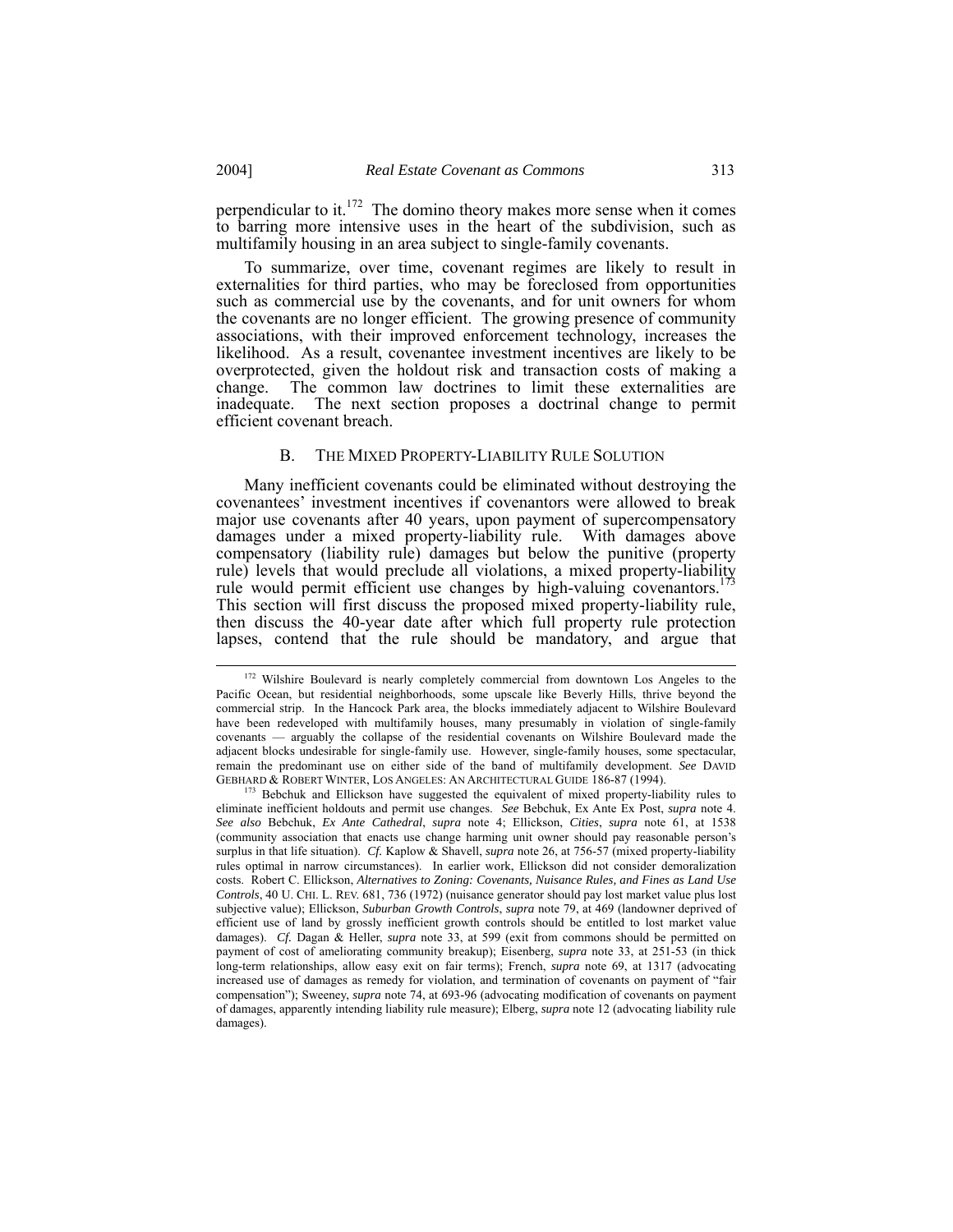covenantees should be permitted to release individual parcels from covenant regimes.

# <span id="page-45-0"></span>1. *Permissibility of and Damages for Violation*

Mixed property-liability rules should apply to major covenant violations, affecting setbacks, use or density, that are most likely to cause externalities – parties who have the highest value for the land and would trade for it but for the existence of the covenants. Before permitting a covenant to be released pursuant to a mixed property-liability rule, the increased market value of the covenantor's parcel from the covenant violation should be significantly higher – at least 300% of the combined decreased value of the covenantees' parcels. In other words, if the covenantees collectively lost \$100 from the covenant violation, the covenantor would be entitled to buy them out only if the market value of the covenantor's property increased by at least \$300 as a result of the violation. There should also be a minimum gain in value before the covenantees' expectations are demoralized, and before the covenantees incur the transaction costs of assessing and allocating the damages – perhaps \$100,000. If the covenantor meets the conditions for breaking the covenant, the covenantor should receive its lost market value damages and 50% of the net surplus attributable to the violation. When covenants are broken, covenantees should be required to mitigate. These suggested rules will be explained in detail below.

Requiring gains from trade at a 300% level in order to violate the covenant would minimize opportunistic violations by covenantors who hope that a court will either refuse to issue an injunction or underassess damages;<sup>174</sup> if the court finds a lower level of surplus from the violation, it would simply apply an injunction. For example, if a family with children seeks to move into a senior living development and both uses have the same market value, there would be no surplus, and an injunction would issue. If the use by families with children has a much higher value, then there is an externality and the covenant should be broken.<sup>17</sup>

The rule requiring the covenantee to receive 50% of net surplus would eliminate bilateral monopoly problems resulting in holdouts while largely protecting the covenantee's investment incentives.<sup>176</sup> Bilateral monopoly seems to have been the concern in *Blakeley v. Gorin*, an aberrational case where the court permitted the multimillion dollar Boston Ritz-Carlton hotel to violate an alleyway light easement for the benefit of the covenantee's neighboring Back Bay residential row house by constructing a bridge between buildings, even though neither changed conditions nor waiver

<span id="page-45-1"></span> <sup>174</sup> *Cf.* Fennell, Common Interest Tragedies, *supra* note 150, at 79-80 (inefficiency if damages for breaking covenants set at wrong level). On covenantor opportunism, see *supra* Part IV.A. 175 *Cf.* Ellickson, *Suburban Growth Controls*, *supra* note 79, at 400 (when a suburb has close

<span id="page-45-2"></span>substitutes, municipal antigrowth controls generally will not raise home values within the suburb), 494 (if use change would result in much higher aggregate value of land, municipal antigrowth control is likely to be grossly inefficient).<br><sup>176</sup> This is a rough and ready approximation of the Nash bargaining solution.

<span id="page-45-3"></span>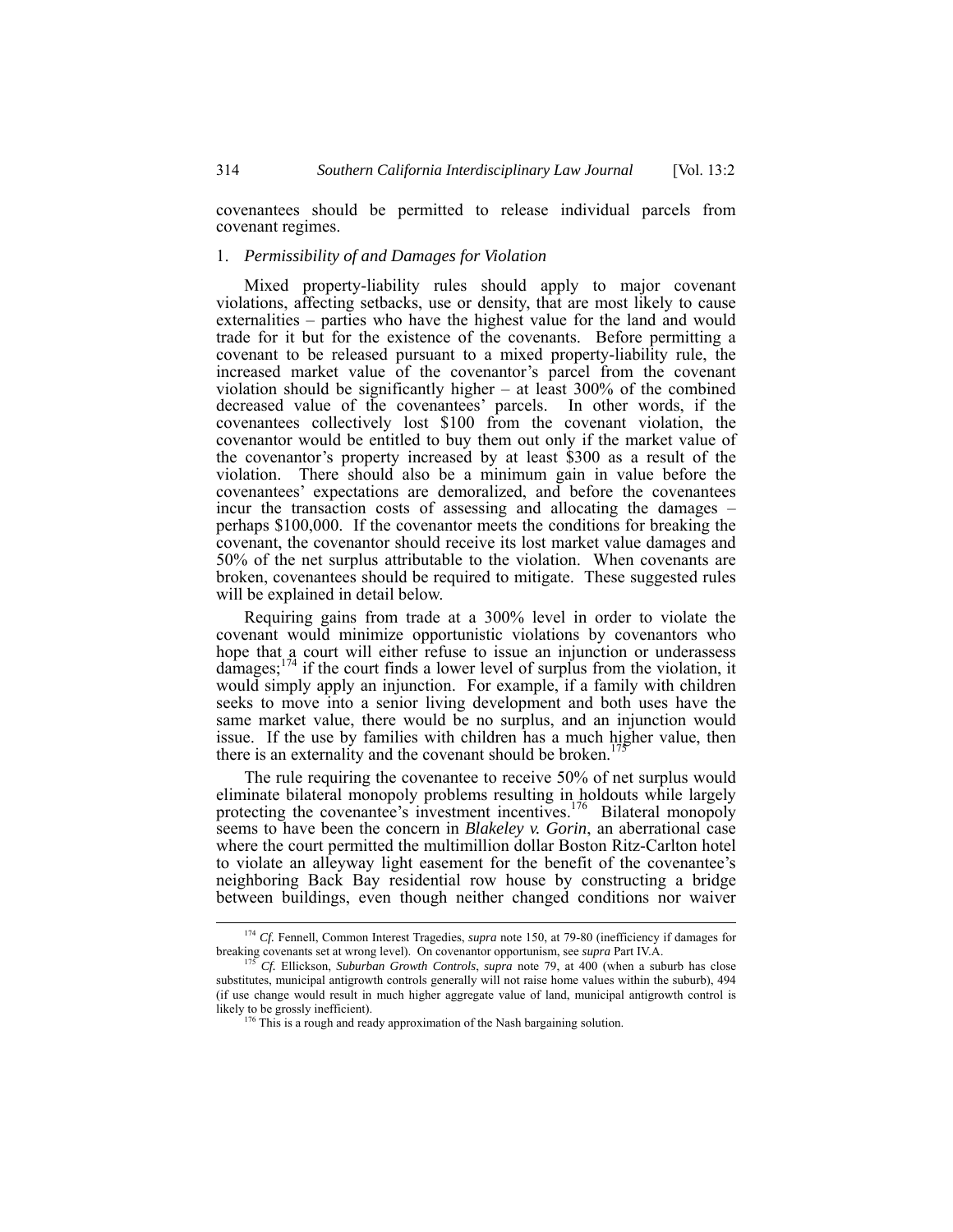existed. The court applied a liability rule, however, leaving the covenantee with a less pleasant property and uncompensated demoralization damages, and, as a result, inadequate investment incentives.<sup>17</sup>

In contrast, the mixed property-liability rule allows the higher-valuing covenantor to break the covenant. But the rule, awarding the covenantee its lost market value plus 50% of the net surplus, will protect the covenantee's investment incentives by approximating what it would have received under a negotiated deal without holdout problems. This rule will usually be value-adding for all parties (i.e., Pareto-optimal), and, experimental evidence suggests, will reduce uncompensated experimental evidence suggests, will reduce uncompensated demoralization.<sup>178</sup> It will have the added advantage of being relatively simple for courts to administer. To use a numerical example, assume that on a lot subject to a residential covenant, the covenantor builds an auto showroom, the covenantee loses \$100 in market value and the covenantor's increased value from the violation would be \$1,500. Under the rule proposed here, the net surplus would be \$1,400 (\$1,500 increased value less \$100 lost market value). The covenantee would be entitled to mixed property/liability rule damages of \$800 ((a) \$100 liability rule damages plus, (b) half of the \$1400 surplus, or \$700). After paying the damages, the covenantor would be left with \$700 of surplus.

Let's explore the covenantor's and covenantee's incentives under the rule. At first glance, it gives the covenantor reasonably appropriate investment incentives, since it can break the covenant without getting held up. It must share in the surplus from its higher-valued use (which, in incomplete contract terms, reduces its investment incentives below the optimum), but it still gets a substantial portion of the surplus – \$700 in our hypothetical.<sup>179</sup> Where the increase in value from breaking the covenant is huge, as in *Blakely* – probably 10,000% or more in that case – the 50% surplus split might under-reward the covenantor and cause it to underinvest. This can be limited in several ways. First, surplus should be measured by considering the value of the covenantor's property in its current use unencumbered by the covenant – not the value of the covenantor's property after completion of the redevelopment. This would reflect the higher redeveloped value, discounted for development costs and

<span id="page-46-0"></span><sup>&</sup>lt;sup>177</sup> 313 N.E.2d 903 (1974). The court was influenced by heavy government involvement in the redevelopment of the area, including three agencies with power to permit bridging of alleys in Back Bay. Id. at 913. *Cf.* Hostler v. Green Park Development Co., 986 S.W.2d 500 (1999) (awarding breaching covenantor's purchase price as measure of damages for covenant breach); Frazier v. Deen, 470 S.E.2d 914 (1996) (upholding developer's unauthorized covenant waiver, without payment of damages, where higher-valued houses on larger lots would add value to subdivision).

<span id="page-46-1"></span><sup>&</sup>lt;sup>3</sup> In one study, holders of real property interests protected by mixed property-liability rule damages (higher than liability rule but not so high as to prevent all trade) displayed a minimal endowment effect, while holders of real property interests protected by injunctive remedies displayed a significant endowment effect. Rachlinski & Jourden, *supra* note 157, at 1574-76.

<span id="page-46-2"></span>*See* Fennell, Contracting Communities, *supra* note 19, at 26-27 (damages on breaking of covenant forces covenantor to consider costs and compensates losers from covenantor's gains from "giving"). *Cf.* Abraham Bell & Gideon Parchomovsky, *Givings*, 111 YALE L.J. 547, 550 (2001) (each type of taking produces corresponding type of giving).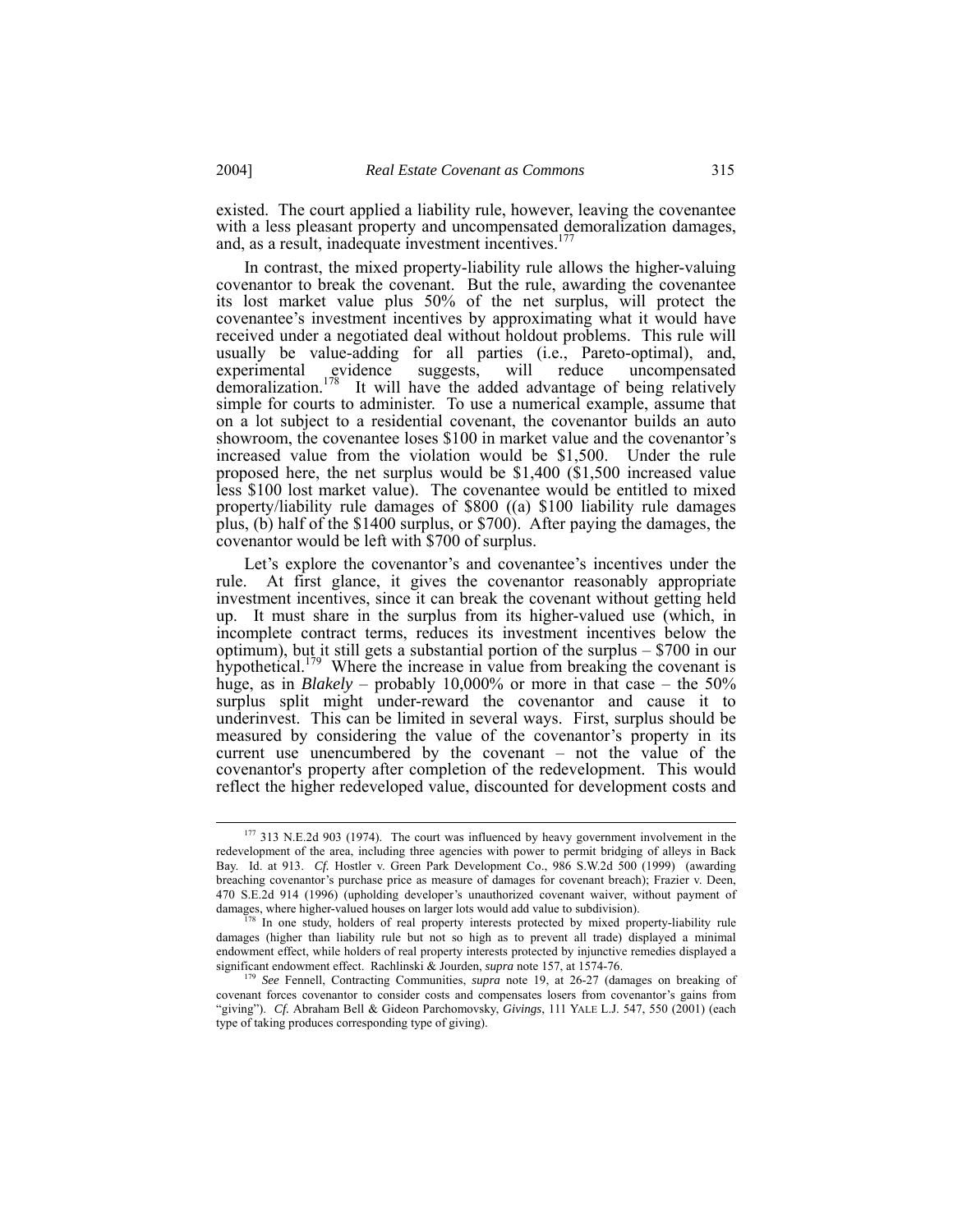risks: the new use may never get built, or, if it does, it may not be successful (in contrast, if surplus is measured by the redeveloped value of the covenantor's property, the covenantor will be taking most of the risk, but getting only half the reward). Second, the surplus could be capped at some percentage of the loss – say  $1,000\%$  – though this might cause demoralization to the covenantee. Third, appraisers could determine how much surplus the owners of lower-valued property typically obtain in negotiated sales of fee interests to extremely high-valuing users (e.g., urban row houses that are sold as part of an assemblage for an office building), and use that as a measure for capping the damages.<sup>180</sup> The third alternative would be more precise than the second, but would make litigation more complex.

The covenantee's investment incentives are more distorted. Because the covenantee's damages are limited to lost market value plus 50% of the surplus, the covenantee's investment incentives are partially protected – like the covenantor, the covenantee can't get the whole ball of wax, but can get approximately what it would receive in a negotiation. If the covenantee has above-average subjective value, however, its incentives will be further reduced because a portion of the surplus, instead of covering demoralization damages and supporting investment incentives, becomes a compensatory payment for the above-average subjective value. For example, if the covenantee would suffer \$100 of lost market value damages and \$200 of above-average subjective value losses, and the total surplus from breaking the covenant is \$500, then under the proposed rule, the covenantee would receive only \$350 in damages (\$100 plus \$250, the latter equal to half the surplus from breaking the covenant), which would leave the covenantee with \$50 of uncompensated demoralization damages. As previously discussed, this is not a catastrophe because the lost market value damages will, on average, correctly compensate all covenantees.<sup>[181](#page-47-1)</sup>

The rule will also give covenantees an incentive to overinvest, because the covenantor picks up 100% of the lost market value damages. The covenantee may overinvest because, to the extent it builds more lavishly than is justified by the potentially changing neighborhood, the covenantor will compensate the covenantee for the lost market value on breach of the covenant. Taking our earlier example, assume that the road bordering the residential subdivision is turning commercial, the covenantor's increased value from a violation is \$1,500 and the covenantee is trying to decide on whether to do a 10,000 square foot expansion of her McMansion. If the covenantee's house is worth \$300 with the covenant intact and without the expansion investment, but is worth \$200 with the covenant violated, the covenantee has \$100 lost market value damages. If the covenantee builds the 10,000 square foot expansion, assume that the house is worth \$700 with the covenant intact and \$200 with the covenant violated. In other words, in

<span id="page-47-0"></span><sup>&</sup>lt;sup>180</sup> It would be difficult for appraisers to determine how much surplus covenantees usually get for trading their covenant rights, since these rights are rarely modified and trade in them appears to be nearly nonexistent. *See supra* note 163 and accompanying text. 181 *See supra* at notes 78-80 and accompanying text.

<span id="page-47-1"></span>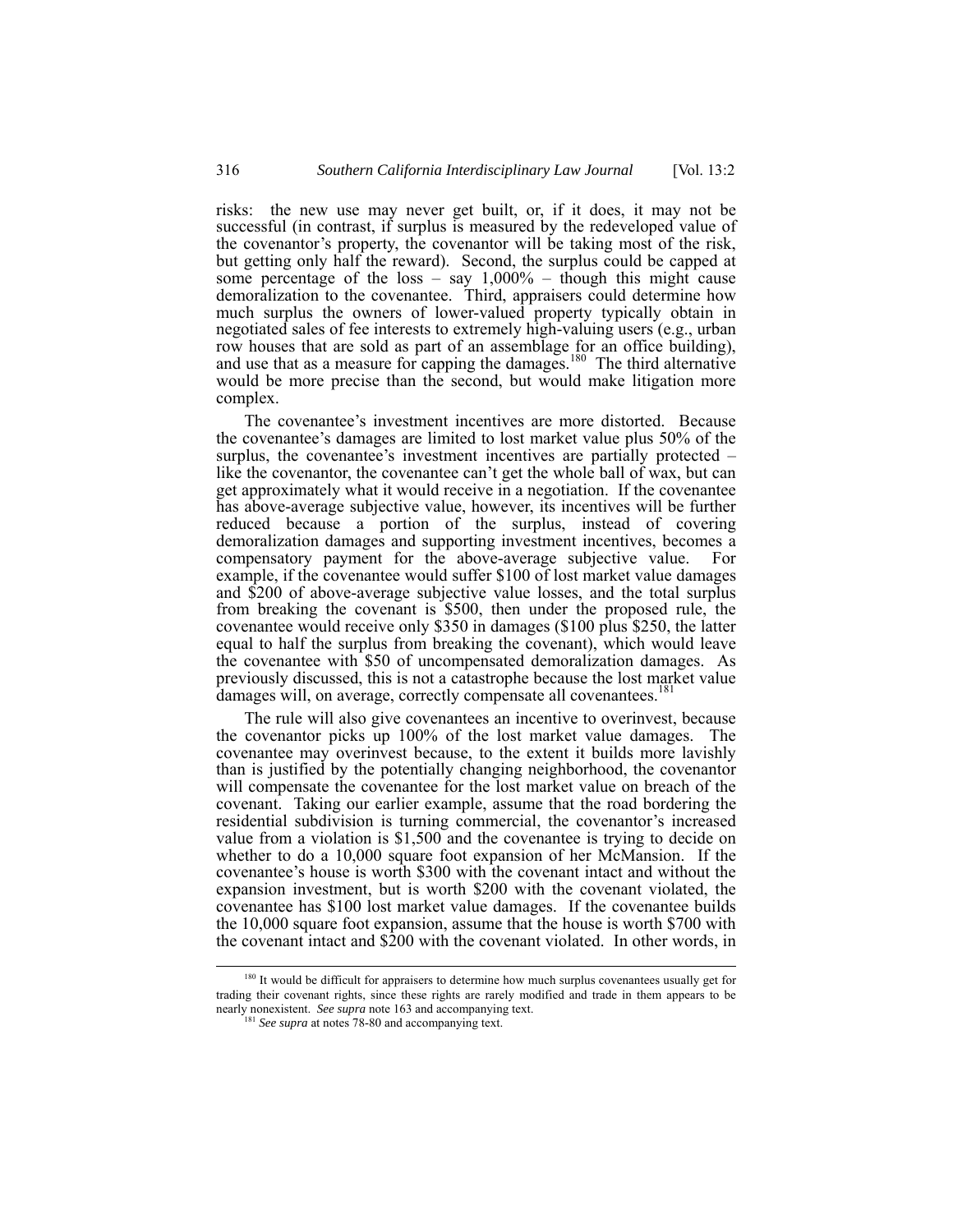the hypothetical, the entire additional investment is wasted. The covenantee will receive damages of \$1,000 (\$500 lost value damages plus half the surplus,  $(\$1,500 - \$500)/2 = \$500$  if it invests, in contrast to \$800 if it efficiently did not invest (\$100 lost value damages plus half the surplus, or  $(\$1,500-100)/2 = \$700$ . The covenantee's inefficient investment reduces the covenantor's share of the surplus from \$700 if the covenantee invests efficiently to \$500 if the covenantee invests inefficiently. Since the covenantor can look forward to less surplus, it will invest less.

Lost market value damages create a further distortion, given that under the proposed rule, the covenant cannot be broken unless the surplus exceeds 300% of the damages. The more the covenantee overinvests, the higher the surplus needed to break the covenant, and the higher the potential holdout risk. Using the previous example, if the covenantee's lost market value damages are \$100, only a \$300 surplus is needed. If the covenantee overinvests and its lost market value damages are \$500, a \$1,500 surplus is needed.

Despite its distortions, the mixed property-liability rule regime would create better incentives than the existing regime in which the alternatives are a property rule injunction in favor of the covenantee (covenantee gets 100% of surplus) or property rule protection of the covenantor (through application of changed conditions, waiver or similar doctrines, covenantor gets 100% of surplus). As Bebchuk suggests, virtually any rule ends up distorting someone's investment incentives.<sup>182</sup> For example, if the covenantor can breach on payment of half the surplus to the covenantee, but does not have to pay lost market value damages to the covenantee, the covenantee may suffer demoralization and the covenantor will have no incentive to take precaution.<sup>183</sup> Since  $(1)$  the covenantee's investment was likely initially efficient, (2) we cannot predict whether the covenantor or covenantee's use will be the more efficient down the line, and (3) the covenantor bought into a regime that granted the covenantee discretion over the covenantee's investment, then it seems reasonable to create a damages rule that lets the covenantee decide on the correct level of investment.

In the real world, market incentives will cause the covenantee to take some precaution against overinvestment. If the covenantee does a 10,000

<span id="page-48-0"></span> <sup>182</sup> *See* Bebchuk, Ex Ante Ex Post, *supra* note 4. However, Bebchuk's proof is limited to cases where renegotiation is easy. *Cf.* William Rogerson, *Efficient Reliance and Damage Measures for Breach of Contract*, 15 RAND J. ECON. 39, 39-41 (1984) (specific performance, reliance, and expectation damages in contracts all produce inefficiently high investment when renegotiation is possible). For a complex mechanism that will not distort incentives under certain assumptions, *see* Pitchford & Snyder, *supra* note 4. As we have discussed in *supra* Part V.A, in a covenant setting with multiple parties, negotiation is difficult and can approach impossibility.<br><sup>183</sup> Assume again that the road bordering the residential subdivision is turning commercial and that

<span id="page-48-1"></span>the covenantor's increased value from a violation is \$1500. Assume further that the covenantee will suffer \$200 lost market value damages from the violation and that the covenantor could eliminate them by taking precaution costing \$100. Under the revised rule, if the covenantor takes no precaution, it receives half the surplus  $((\$1500-\$200)/2 = \$650)$ . If the covenantor takes precaution, it pays for 100% of the precaution, but receives only half the surplus and is worse off  $(((\$1500-\$100)/2) - \$100 = \$600)$ .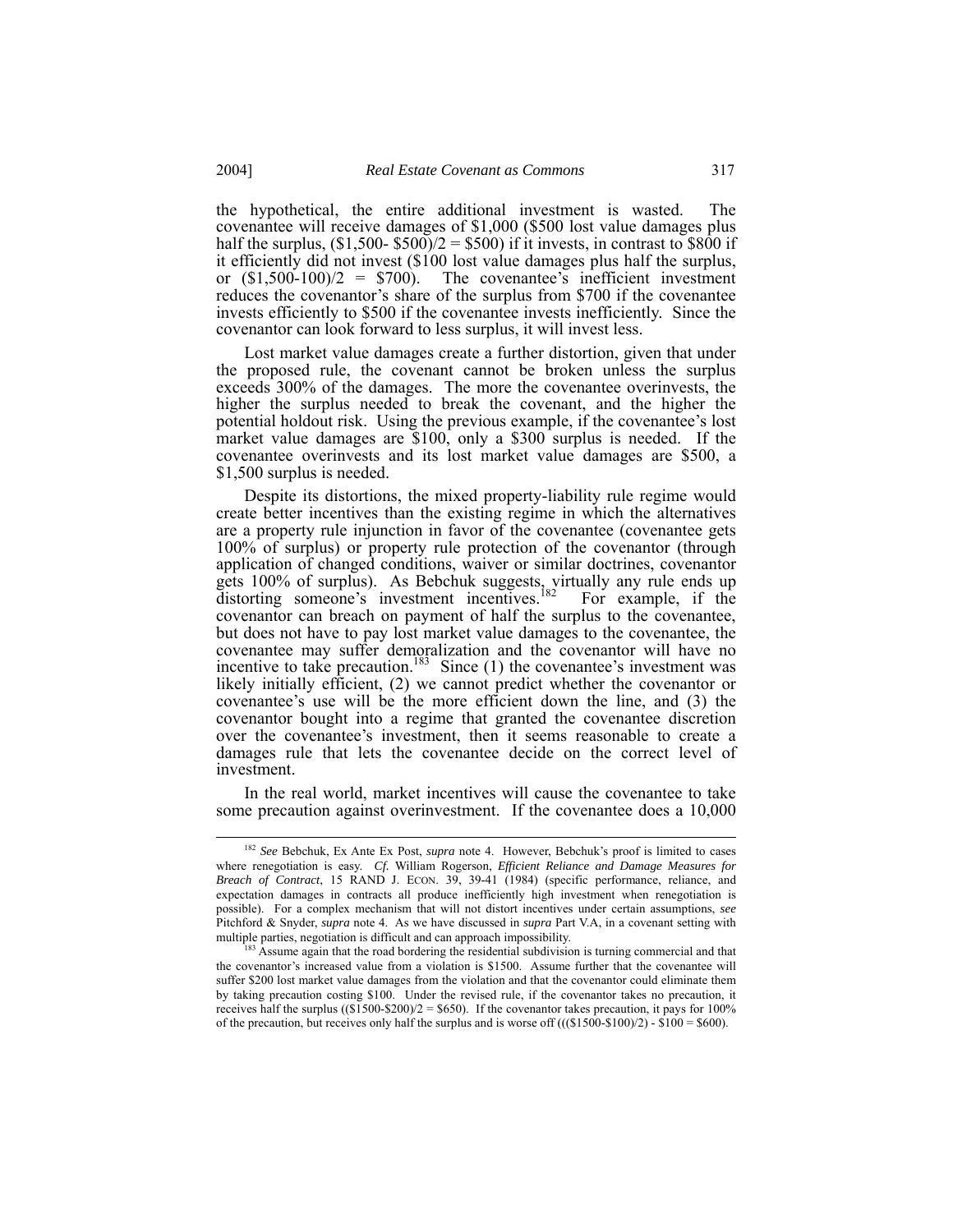square foot expansion of her McMansion next to the covenantor's lot located on a road turning commercial, she will be compensated for excess market value losses only if the covenantor breaks the covenant along the commercial road. If the covenantor does not break the covenant, then the covenantee may not get the full value of her investment in the expansion if the covenantee tries to sell to another residential user. As compared to the selling covenantee, the buying covenantee may be risk-averse and not want to buy a lawsuit,  $184$  and may also have a lower subjective value for a house next to a lot where the covenants may soon be broken. This will be especially true if the covenantee has built beyond the standard in the subdivision (e.g., the expansion creates a 20,000 square foot McMansion in a neighborhood of 10,000 square foot McMansions).

The covenantee's precaution incentives at the time of violation will be improved by imposing a mitigation obligation similar to the one imposed in a typical contract. For example, if the covenantee does not plant \$10 worth of shrubbery to block the view of the covenantor's trucks, thereby foregoing an opportunity to reduce the covenantee's lost market value damages by \$60, the court should decline to award the damages that should have been mitigated.

The requirement that the covenantor pay lost market value damages encourages appropriate precaution by the covenantor to reduce the covenantee's lost market value, as it does in a more typical contract setting.<sup>185</sup> The covenantor will often be in the best position to do so, since the covenantee's investment is largely fixed at the time of violation, while the covenantor can still plan its investment. For example, the covenantor, developing a supermarket on a parcel protected by a residential use covenant, might locate the loading dock on the side of the retail building rather than in the back, minimizing the covenantee's lost market value damages from noise. In contrast, transaction costs would often prevent the covenantee from bargaining for an efficient level of precaution. It would be difficult for a homeowner to draw up and negotiate a set of architectural plans for a relocated supermarket loading dock.

A mixed property-liability rule regime would give low-valuing covenantors less incentive to speculate on the violation of a major use covenant than the current regime, since a violation would result in a substantial damages claim rather than a return to the status quo.<sup>186</sup> The covenant regime would become like a store with a "you break it, you own it" type of rule.

Courts have tended to underassess damages in changed conditions cases, which is consistent with what appears to be a more general tendency

<span id="page-49-0"></span> <sup>184</sup> *See* Natelson, *supra* note 52, at 73-75 (unit owners are risk-averse).

<span id="page-49-2"></span><span id="page-49-1"></span><sup>185</sup> *See* Cooter, *supra* note 47*.*

<sup>186</sup> *Cf.* Thomas W. Merrill, *Property Rules, Liability Rules, and Adverse Possession*, 79 NW. U.L. REV. 1122, 1144 (1985) [hereinafter Merrill, *Adverse Possession*] (requiring bad faith adverse possessor to pay liability rule damages would discourage speculative violations in hope of getting the property free). If the covenant regime already provides for fines, expulsion, or self-help, the incentive to speculate may already be low. *See supra* Part IV.B.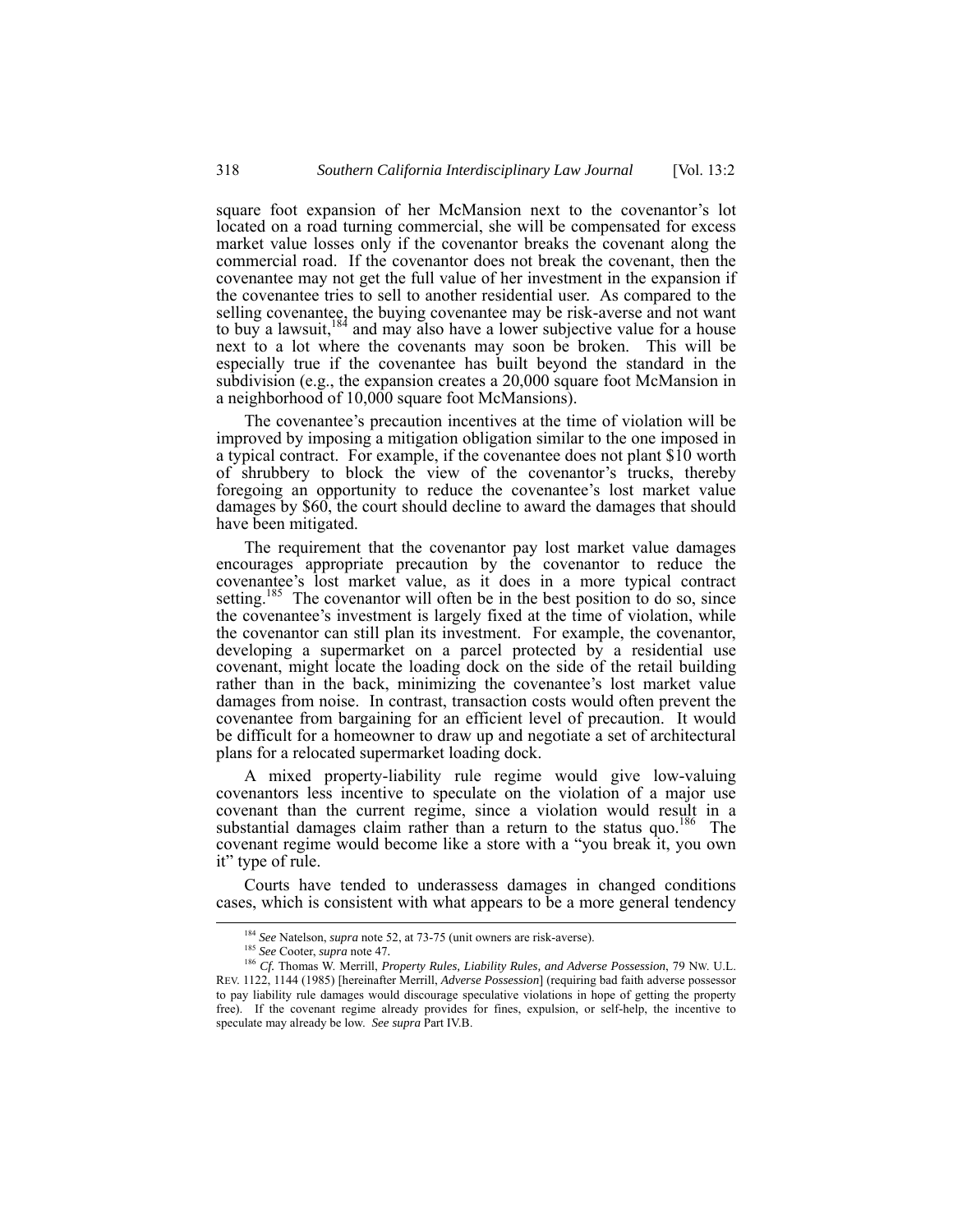to underassess damages.[187](#page-50-0) They can determine the level of damages with relatively low error, since real estate appraisers make lost market valuations all the time. There will be inevitable spreads in value resulting from a battle of experts,<sup>188</sup> which will leave room for efficient trade as parties bargain in the shadow of the damages rule.<sup>[189](#page-50-2)</sup>

Under a mixed property-liability rule, the covenantee cannot seek an inefficient injunction in the hope of being able to capture the lion's share of the surplus from the changed use, since the rule would cover only highvalue violations and the covenantee's share would be capped at  $50\%^{190}$ While there will be an incentive to opportunistically induce a violation and collect the supercompensatory damages, this can be limited. The covenantee should not be entitled to damages if there is waiver, estoppel, laches, or abandonment, since the finding means that the covenantee placed little value on the covenant. Where changed conditions exist, the covenantee should still be entitled to lost market value damages, which will often be small, since property protected by a weakly enforced covenant regime may have little more value than property with no covenant.<sup>191</sup> If changed conditions are found, the covenantee should not be entitled to demoralization damages: there is no reason to protect a covenantee's expected profits from a major use change when the covenantee has not valued its covenant rights enough to enforce them.

While the mixed property/liability rule will flush out high-valuing covenantors, it may not permit covenantees with extremely high subjective values to keep their covenant regimes intact.<sup>192</sup> If the violation would cause the covenantee lost market value damages of \$100 and above average subjective loss of \$500, and the covenantor's violation will generate a \$300 surplus, then the covenantee will not be content with the covenantor's \$250 payment under the proposed rule (\$100 lost market value damages +  $\hat{f}(\hat{F}300-\hat{F}100)/2$  =  $\hat{F}250$ . In theory, the covenantee will instead offer to pay the covenantor not to violate. The offer would be between \$151 (\$1 more than the covenantor's share of the surplus from the violation) and \$599 (\$1 less than the covenantee's market and subjective losses from the violation). Few covenantees are likely to have subjective values this high,

<span id="page-50-0"></span> <sup>187</sup> *See supra* note 74. *See also* A. Mitchell Polinsky & Steven Shavell, *Punitive Damages: An Economic Analysis*, 111 HARV. L. REV. 869, 887–88, 888 n.45 (1998) (citing empirical studies finding underassessment of damages in medical malpractice, oil spill, and fraud areas). On the need for a multiplier to adjust for this, see *supra* note 144.

<span id="page-50-1"></span><sup>188</sup> *See* Michael Rikon, *"What's It Worth — Who Wants to Know?": The Valuation of Real Property in Litigation*, 16 PROB. & PROP. 20 (2002).

<span id="page-50-2"></span><sup>&</sup>lt;sup>189</sup> *Cf.* Ayres & Talley, *Solomonic Bargaining*, supra note 26 (uncertainty of result in litigation will encourage efficient trade).

<span id="page-50-3"></span> $^{190}$  A covenantee might still seek inefficient injunctions for minor violations that would be costly for the covenantor to remove. *See* Ayres & Madison, *Inefficient Injunctions*, *supra* note 71. However, common law balancing of equities for negligent or innocent minor encroachments limits this. *See supra*

<span id="page-50-5"></span><span id="page-50-4"></span>See *supra* notes 71-74 and accompanying text; Sweeney, *supra* note 74, at 695.

<sup>192</sup> *Cf.* David Schap, *The Nonequivalence of Property Rules and Liability Rules*, 6 INT'L REV. L. & ECON. 125, 129 (1986) (advocating property rules when victim has subjective damages that are hard for court to value).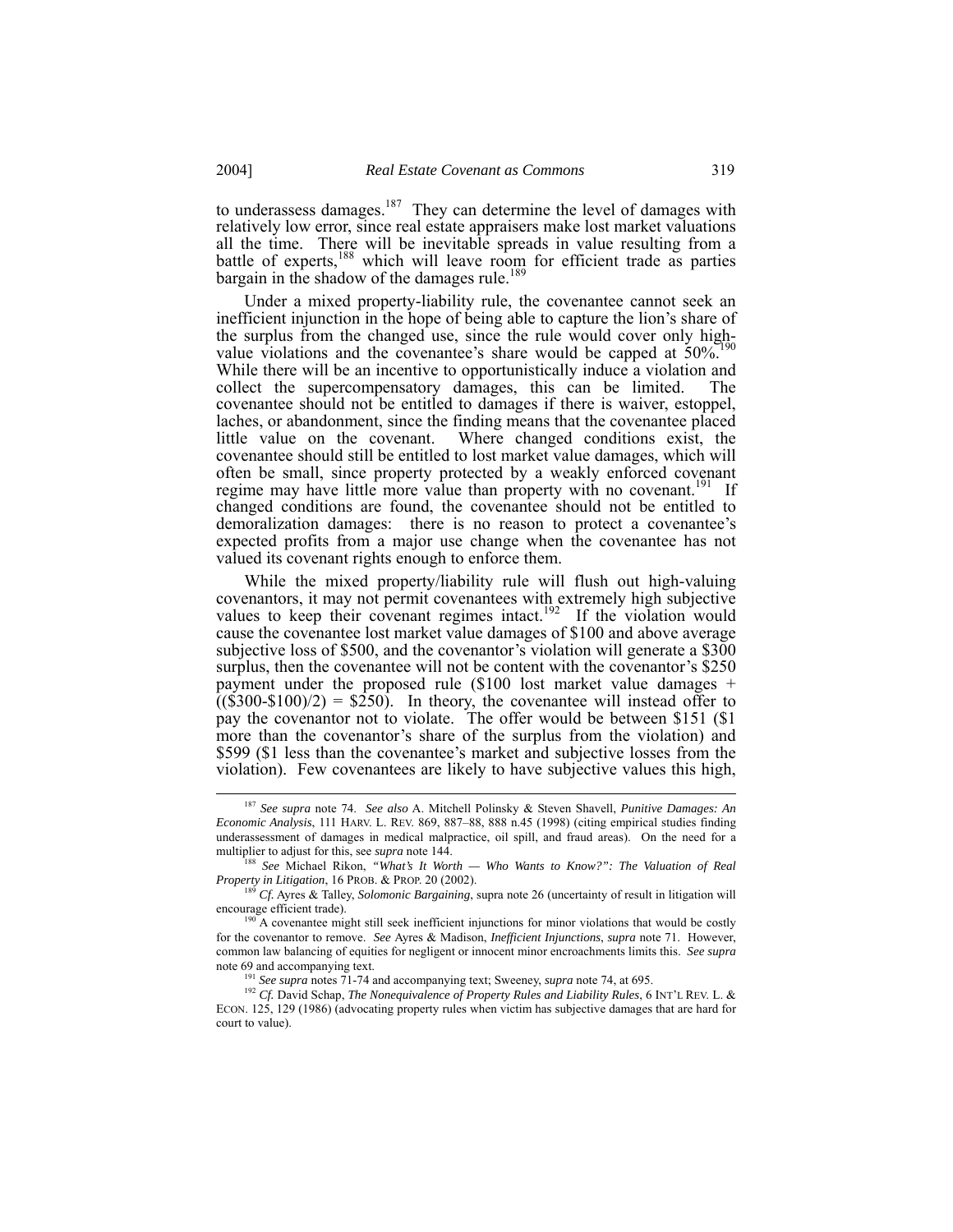but where they do, they will be reluctant to trade because of the risk of multiple takings: buying out one covenantor's right to violate the covenant may not prevent (and may even encourage) violations by covenantors on adjacent parcels. $<sup>1</sup>$ </sup>

It makes sense to disregard above-average subjective value when multiple covenantees create collective action problems.<sup>194</sup> There is more reason to incorporate above-average subjective value in single-covenantee cases. Even there, however, if above-average subjective value is disregarded, the gains from trade due to forced transactions under the mixed property-liability would probably be greater than the lost subjective value of most high-valuing covenantees, due to the size of the required surplus under the proposed rule. And there would be the added benefit of inducing the covenantee to take precaution.

For example, where the covenantee is an environmental organization, a negative covenant to keep land undeveloped probably has an extremely high subjective value for the covenantee. If the mixed property-liability rule applies, the covenantee would be unlikely to buy the covenantor off because of the risk of multiple takings. But, if the covenant is broken, society might be spared the externalities created when present-day decisions make land permanently undevelopable despite changing land use needs, as Julia Mahoney has noted.<sup>195</sup> In King City, California, near Monterey, land trusts to preserve farmland have worsened a housing shortage by forcing development into remote areas where utilities and municipal services are more expensive to provide.<sup>196</sup> If the covenant is broken, the organization would gain additional capital to pursue its goals elsewhere – similar to the land swaps that some organizations already make. Furthermore, if covenant violations are allowed, these organizations would have incentives to take precaution by purchasing the fee interest in land they want to protect, rather than accepting an easement. The added capital investment of a fee interest, in contrast to the fractional interest represented by a covenant, would force the organizations to more fully internalize any externalities from the conservation of the parcel.

Property rules (or private-ordered rules such as fines, expulsion, or self-help) should continue to apply to violations of ordinary rules and regulations of the covenant regime where the primary use continues – for example, no-pet clauses, appearance requirements for paint colors, or bans on parking cars in driveways. As noted above, for these low-value

<span id="page-51-0"></span><sup>&</sup>lt;sup>193</sup> The risk of multiple takings of an interest is one justification for applying a property rule rather than a liability rule. The danger of multiple takings would reduce the covenantee's initial desire to invest. *See* Kaplow & Shavell, *supra* note 26, at 767–68; Rose, Shadow, *supra* note 20. *Cf.* Fennell, Common Interest Tragedies, *supra* note 150, at 74 (unit owner with high subjective value may be unable to overcome transaction costs and holdouts even if unit owner is higher-valuing than other owners).<br><sup>194</sup> See supra Part V.A.

<span id="page-51-1"></span>

<span id="page-51-3"></span><span id="page-51-2"></span><sup>&</sup>lt;sup>195</sup> See Mahoney, *supra* note 151.

<sup>196</sup> *See* Queena Sook Kim, *A Farmland Trust Checkmates Developers*, WALL ST. J., Nov. 13, 2002, at B1. *Cf.* Ellickson, *Suburban Growth Controls*, *supra* note 79, at 402-03 (growth controls force development into other areas).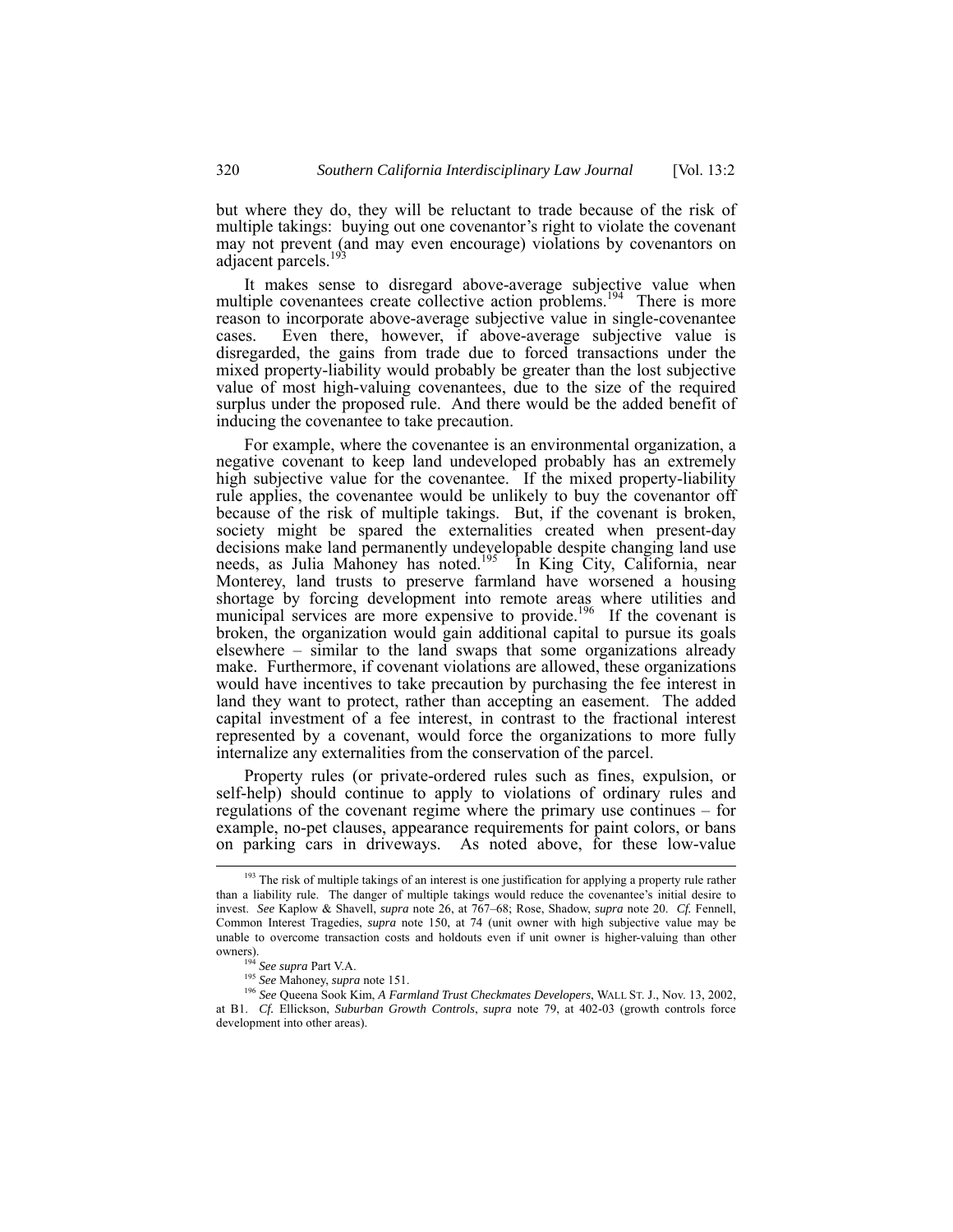violations, the covenantee's investment incentives predominate, and holdout risks and transaction costs are lower, particularly where supermajority voting makes change easier.<sup>197</sup> This proposed split between property rules for minor covenant violations and mixed property-liability rules for major use changes finds an analogy in commercial mortgage prepayment premiums, which also involve a long-term relational contract requiring investment (there, by the lender). In that body of law, the lender is entitled to property rule protection under ordinary circumstances (it can bar prepayment completely or condition prepayment on payment of a supercompensatory prepayment premium), but the protection is removed (replaced by a mixed property-liability rule of compensatory damages plus foreclosure for nonpayment) when it creates an externality. The externality occurs when the borrower is in bankruptcy and, but for the supercompensatory prepayment premium, there would be surplus proceeds above the mortgage debt (principal, interest, and compensatory prepayment premium) available for junior creditors.<sup>[198](#page-52-1)</sup>

## 2. *Time When Mixed Property-Liability Rule Applies*

By requiring covenant regimes to be in place for 40 years before the mixed property-liability rule becomes available, covenantees' investment interests will be protected, while involuntary termination can only occur after most of the value of the initial investment has dissipated. Other real property interests also use time limits to reduce holdouts and transaction costs resulting from fragmentation, such as the rule against perpetuities<sup>199</sup> and adverse possession.<sup>[200](#page-52-3)</sup>

As previously noted, the developer's initial covenant regime is likely to be relatively efficient.<sup>201</sup> Thus, few externalities will be generated in the early years unless the developer makes a radically bad choice, and, in that case, the developer will often retain control of the community association, with the power to modify the covenants.<sup>202</sup> Although it is possible to argue for a mixed property-liability rule even in the early years if the covenantor's surplus from a changed use is high enough, it is doubtful that the externalities will outweigh the disruption to investment expectations. In other words, a covenantee would invest less in a brand-new development if a tank farm can spring up next-door one year later, even if

<span id="page-52-1"></span><span id="page-52-0"></span>

<sup>&</sup>lt;sup>197</sup> *See supra* note 164 and accompanying text.<br><sup>198</sup> *See Dale A. Whitman, Mortgage Prepayment Clauses: An Economic and Legal Analysis, 40* UCLA L. REV. 851, 906 (1993); John C. Murray, *Prepayment Premiums: A Bankruptcy Court Analysis of Reasonableness and Liquidated Damages*, 105 COM. L.J. 217 (2000). *Cf.* Merrill & Smith, *Property/Contract Interface*, *supra* note 23, at 833-34 (security interests are along property/contract interface).

<span id="page-52-2"></span><sup>199</sup> *See* Parisi, Entropy, *supra* note 61, at 45. Many states limit corporate options to purchase to 21 years under the rule against perpetuities, regardless of the parties' contractual arrangements. *See, e.g*., Symphony Space, Inc., v. Pergola Properties, Inc., 646 N.Y.S.2d 641 (1996).

<span id="page-52-3"></span><sup>200</sup> *See* Merrill, *Adverse Possession*, *supra* note 186.

<span id="page-52-4"></span><sup>201</sup> *See supra* Part IV.B.2 and accompanying text. 202 *See* Condo Lawyers listserv, *supra* note 163.

<span id="page-52-5"></span>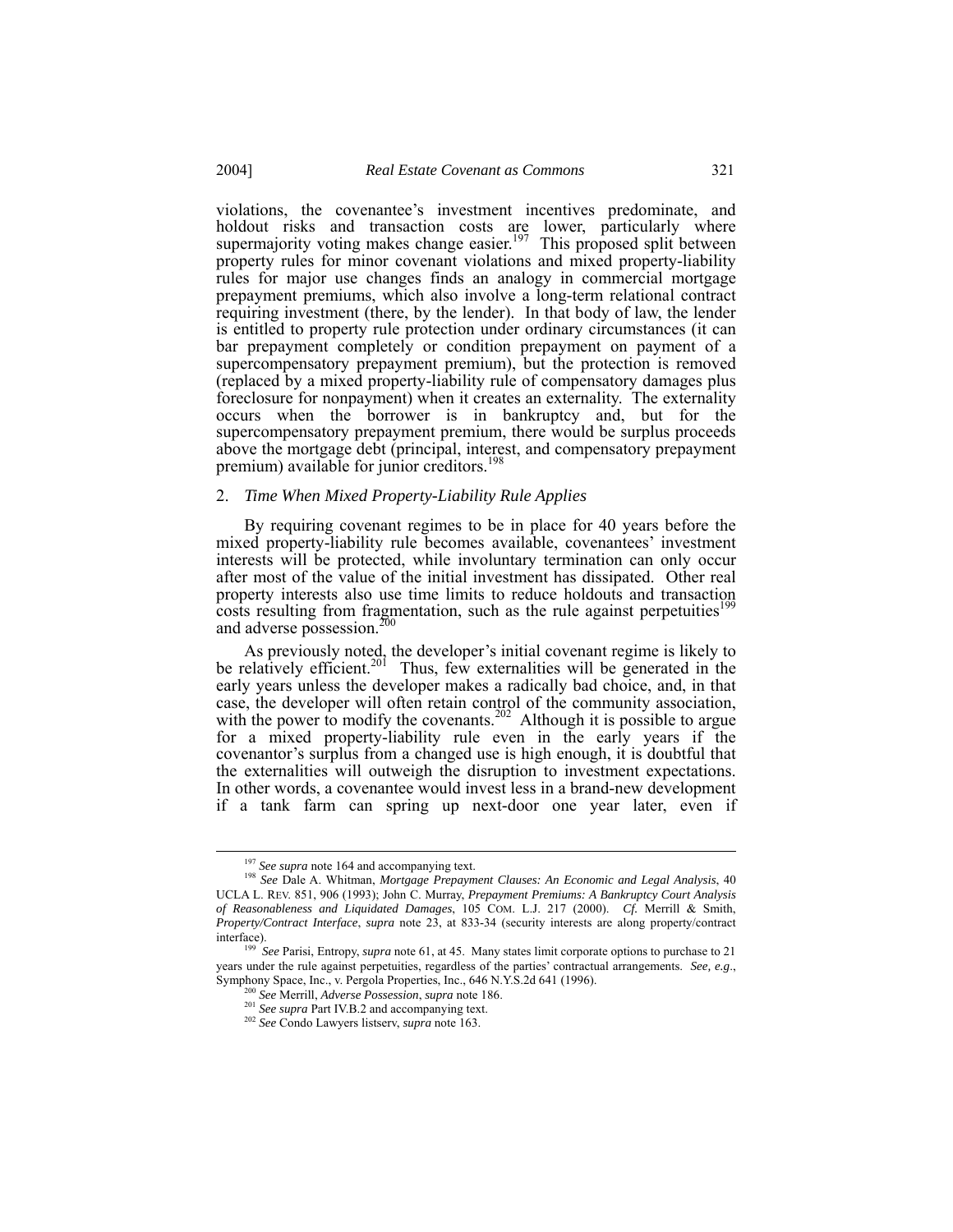supercompensatory damages are paid.<sup>203</sup> Another way of looking at this is that the average subjective value for enforcing the covenants will be highest in the near term. The mixed-property-liability rule's reduction of speculative violations is also of low value in the near term, since there will be relatively few of them in the early years of an efficient covenant regime.

The 40-year transition date would allow the initial investment in improvements to depreciate down to virtually zero, meaning that the covenantee's initial investment incentives would be minimally impaired if the covenant is broken. For residential property, the 40-year break date will limit owners' subjective value losses during their personal life cycles: a 25 year old couple who move into a subdivision with a new covenant regime would be 65 years old with different needs when the covenants can be broken 40 years later. Given that households live in their homes a median of seven years, $204$  it is likely that the couple would have moved to a new house by then.

A 40-year period would round off the current Internal Revenue Code real estate depreciation schedule of 39 years for nonresidential real estate used for business purposes. Although the IRC real estate depreciation schedule has fluctuated wildly over time, depending on Congress' desire to stimulate investment, the 39-year schedule was set to reflect economic reality and is more ascertainable and stable than the alternatives.<sup>205</sup> Even if the 40-year break date overprotects residential covenants, given the covenantee's investment incentives, it is better to err on the side of making the breakpoint too late. The 40-year period is not a perfect date for the transition, since different real estate asset classes or buildings systems will depreciate at different rates, and neighborhood uses will change unpredictably, but it is better than trying to arrive at a date case-by-case.

<span id="page-53-1"></span><span id="page-53-0"></span> <sup>203</sup> *See supra* note 184 (discussion of risk-aversion).

<sup>204</sup> Robert Freedman, *Thumbs-up from Buyers and Sellers,* REALTOR MAGAZINE, June 2000, at 50, *available at* [www.realtor.org](http://www.realtor.org/) (last visited May 12, 2004).

<span id="page-53-2"></span><sup>205</sup> I.R.C. § 168 (c) (C.C.H. 2003). In 1993, Congress adjusted the useful life of nonresidential real property to 39 years because the previous 31.5-year period, in effect since 1986, resulted in depreciation allowances "larger than the actual decline in value of the property." Omnibus Budget Reconciliation Act of 1993, P.L. 103-66, H. CONF. REP. NO. 103-111, at 625 (1993), *reprinted in* 1993 U.S.C.C.A.N. 378, 856.

There are other possible measures to determine the date when investment incentives have been satisfied and covenants may be efficiently broken. They are not readily available, however, and would therefore be hard to apply as legal rules. The American Institute of Certified Public Accountants merely requires that real estate be depreciated based on useful life, without setting specific useful lives for different asset classes. *See* American Institute of Certified Public Accountants, Issues Papers, Depreciation of Income-Producing Real Estate (November 1, 1981). Accountants select these based on their personal research. *See* Record of telephone conversation with Steven Lilien, Professor, Stan Ross Department of Accountancy, Zicklin School of Business, Baruch College (Feb. 2003) (on file with author). It might theoretically be possible to look at the length of mortgage terms, since the availability of financing drives most real estate investment, but these vary by asset class (30 years is frequent for single-family homes, while commercial mortgages are usually much shorter), and the term of the mortgage does not predict its average life — the average length of time that a mortgage will be in force before being prepaid or otherwise paid off. Statistics for mortgage average life are proprietary to lenders, and mortgage average life in any event moves with the direction of interest rates: as rates rise, fewer people will prepay their existing low-rate mortgages, causing average life to rise.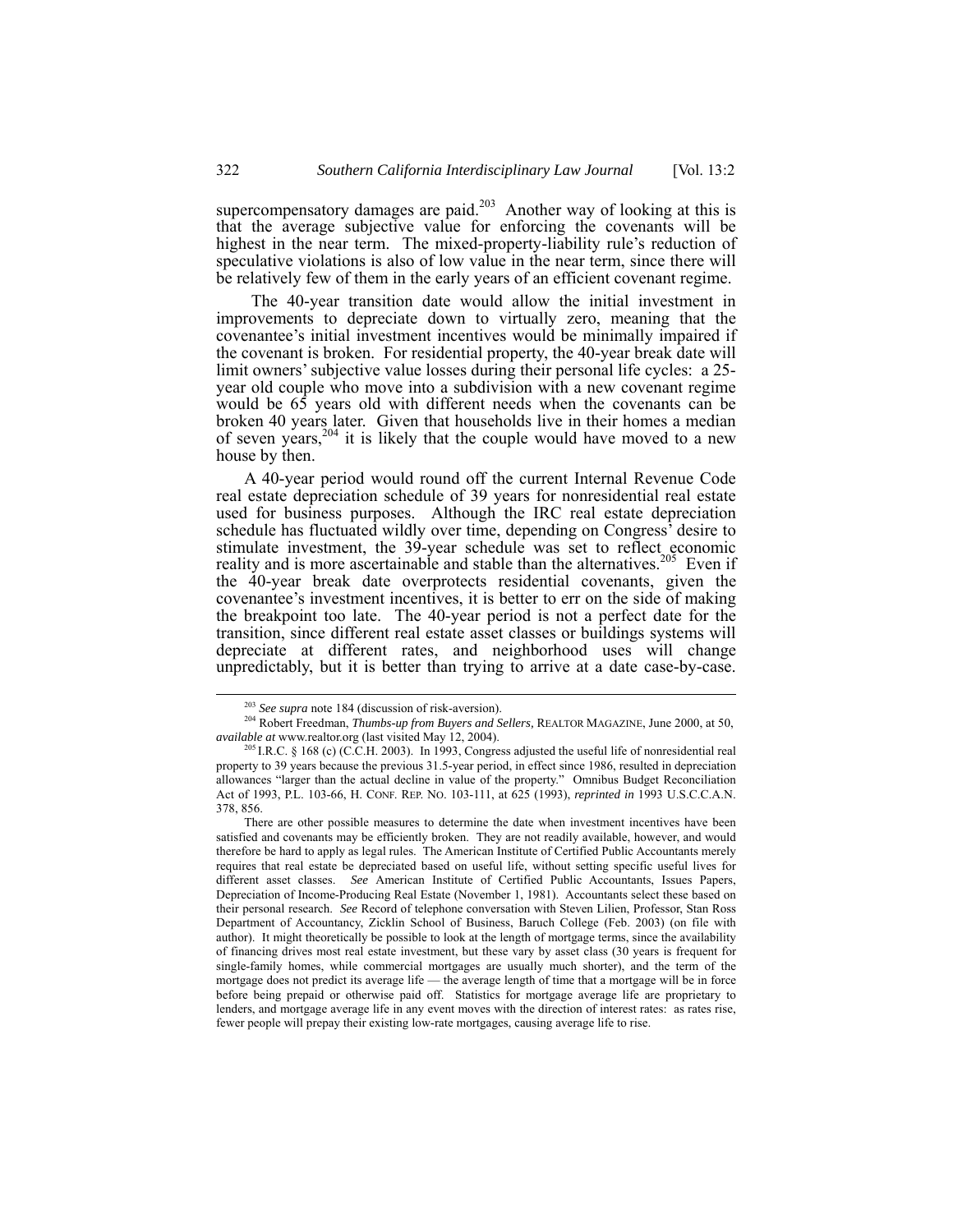Arguably, a shorter period should apply to residential property, since the Internal Revenue code assigns a 27.5 year useful life to residential property held for investment, but this accelerated depreciation is probably a tax subsidy for residential construction  $-$  there is little reason to believe that residential property depreciates nearly  $33\%$  faster than nonresidential.<sup>[206](#page-54-0)</sup>

From a present value perspective, 40 years out, the balance of investment incentives against holdout risk and transaction costs also changes. For a purchaser in year 1, the prospect of a mixed propertyliability rule beginning to apply in year 40 will not seriously affect investment incentives. For example, \$100 in 40 years at a 5% discount rate has a present value of \$14.20; at a 10% discount rate, the value is only \$2.21. $^{207}$  If the initial covenantee sells in year 20, however, the purchaser/new covenantee will face a more significant impact if the covenant is broken in year 40: from the perspective of year 20, \$100 of value at the break date at a 5% discount rate has a present value of \$37.69, although at a 10% discount rate the value is only \$14.86. Given that the proposed rule overprotects covenantee investment incentives and that it is desirable to encourage covenantee precaution, the impact on investment incentives as the break date approaches should be bearable.<sup>208</sup> Thus, as the covenant regime ages, it will become more attractive to buyers with belowaverage subjective values who view the potential use change as an opportunity for profit. This will make use transitions easier.

Of course, the incentives created by the rule will affect covenantee behavior only if covenantees understand that covenant breakage will be permitted on payment of mixed property-liability rule damages. But even if many unit owners fail to understand the rule,  $209$  lenders will.<sup>210</sup> The

<span id="page-54-0"></span> <sup>206</sup> I.R.C. §168 (c) (C.C.H. 2003). The legislative history is silent on why the 27.5-year period was chosen, although it states that residential property includes manufactured homes. Tax Reform Act of 1986, P.L. 99-514, H. CONF. REP. NO. 99-841, at II-40 (1986), *reprinted in* 1986 U.S.C.C.A.N. 4075, 4128. That category, in turn, would include mobile homes that depreciate rapidly. Alex Berenson, *A Boom Built Upon Sand, Gone Bust: Trailer Owners and Conseco Are Haunted by Risky Loans*, N.Y. TIMES, Nov. 25, 2001, at § 3. Manufactured homes are relatively uncommon in subdivisions subject to covenant regimes, so, to the extent that the 27.5-year figure is supposed to provide an average across the class, this would lower the class average useful life below the actual average for subdivision units.

<span id="page-54-1"></span> $207$  One 2002 estimate put the capitalization rate for New York City cooperative and condominium apartments, a possibly overheated housing market, at 5%. Nationally, luxury rental apartment buildings were selling for capitalization rates of 6-7%. *See* Stephanie Fitch, *Is Your Home Overvalued? How to Price Your Home*, FORBES, June 10, 2002, at 228. Since a discount rate is the implicit interest rate used to create a present value of a future income stream (the future loss from a covenant violation in the example in the text of this article), while a capitalization rate is the implicit interest rate earned on a present investment based on current income, they are roughly equivalent. This suggests that a 5-10% discount rate for losses from future covenant violations is currently reasonable.

<span id="page-54-2"></span>

<span id="page-54-4"></span><span id="page-54-3"></span>

<sup>&</sup>lt;sup>208</sup> See supra note 181 and accompanying text.<br><sup>209</sup> See supra notes 114-117 and accompanying text.<br><sup>210</sup> As with the initial creation of the covenants, *supra* note 111, asset partitioning gives lenders an incentive to monitor the level of compliance with the covenants. For residential projects with relatively small loans on units, monitoring will often be too expensive except when the time comes to refinance an existing loan or to make a new one. At that point, a lender will charge a higher interest rate for loans secured by units where the end of the covenant regime would reduce unit value. *See generally* Hansmann & Kraakman, *Organizational Law*, *supra* note 23.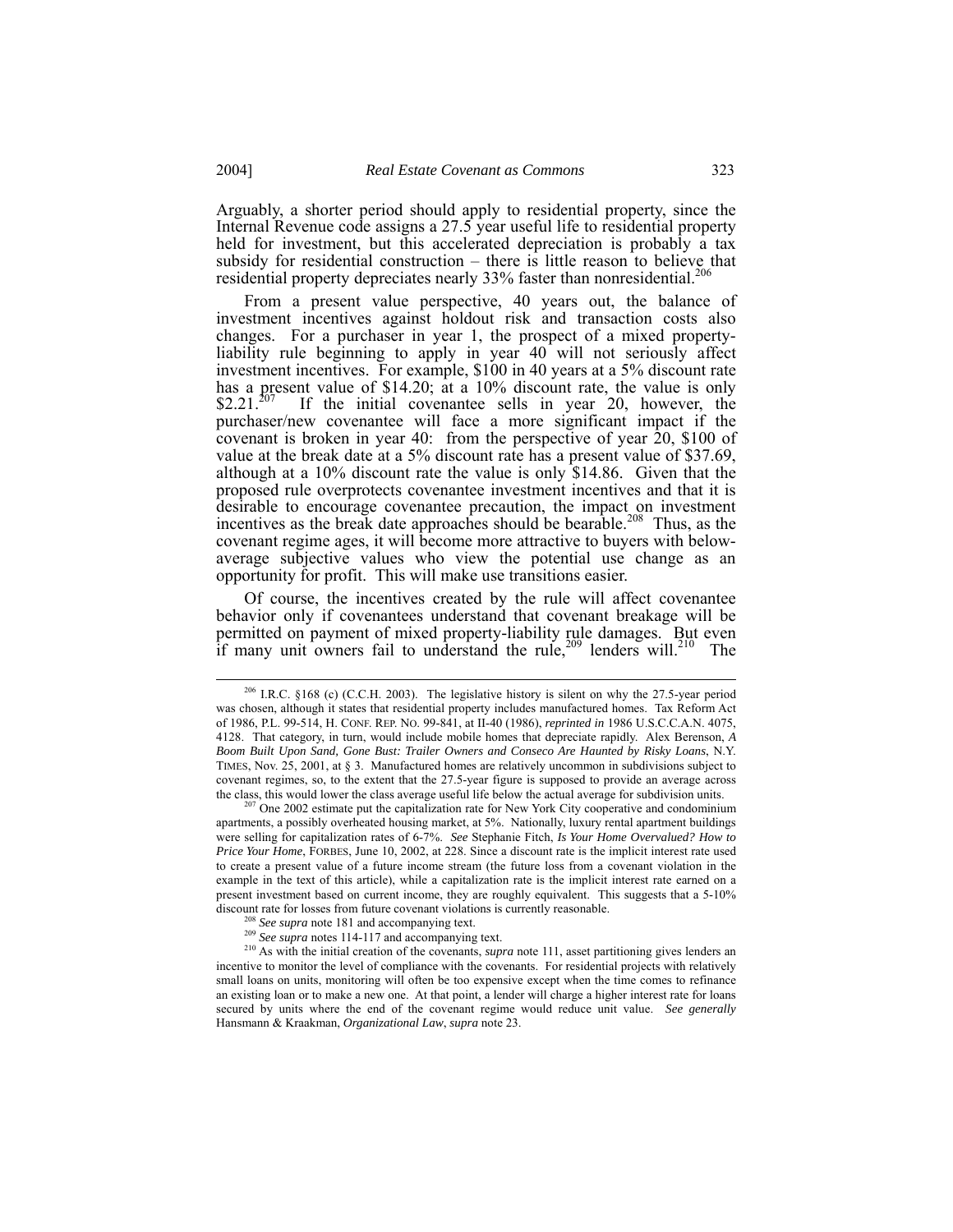initial financing of residential units will be relatively unaffected, since many unit owners will have long-term self-amortizing loans that run 30 years: by the time the 40-year no-break period runs, these loans will be paid off. In fact, many loans are prepaid early, particularly in falling interest rate environments. As the 40-year break date approaches in an area where use changes are imminent, lenders may begin underwriting based primarily on the value of the real estate with the covenant broken, heavily discounting the potential payment of damages if a violation ultimately takes place. Unlike the unit owner, the lender has little upside from receiving damages, since its recovery is capped by its loan amount plus interest and prepayment premiums, and it will be unwilling to take risks on the determination of the amount. In addition, permanent lenders prefer to avoid prepayments.<sup>211</sup> As a result, where covenant breakage appears likely, the availability of financing for outdated uses will shrink through rising rates, more rapid amortization schedules, or higher loan to value ratios. Lenders will further reduce their risk by checking use trends in the area surrounding the subdivision, which is ordinary good underwriting even in the absence of covenants. Thus, the proposed rule would harness the lending market to discourage overinvestment in covenant regimes.<sup>212</sup> Commercial mortgages generally have shorter terms than residential ones, but the overall impact of the rule should be similar: lenders also become more reluctant to provide leasehold financing as the end of the lease term approaches. $213$ 

One proposed alternative to the mixed property-liability rule and to the doctrine of changed conditions – having covenants expire after 30 years unless a supermajority renews them – would be less efficient.<sup>214</sup> Property owners who benefit from externality-creating covenant regimes – usually most of the owners in a development – will vote to renew, since they get the benefits. This would lead to inefficient overinvestment unless the property owners could negotiate for a renewal requiring a sharing of the proceeds if the use changes, but, as we have seen, collective action problems make this unlikely. $215$ 

<span id="page-55-0"></span> <sup>211</sup> *See* Kurt Eggert, *Held Up In Due Course: Predatory Lending, Securitization, and the Holder In Due Course Doctrine*, 35 CREIGHTON L. REV. 503 (2002). Threatened condemnation or rezoning can

<span id="page-55-1"></span>create a similar chill on financing.<br><sup>212</sup> This will not be perfect, since, as discussed *supra* in Part V.B.1, the availability of lost market value damages will still encourage the covenantee's overinvestment.

<span id="page-55-2"></span><sup>&</sup>lt;sup>213</sup> For a statute requiring life insurers to amortize their equity investments and loans based on the remaining term of leaseholds, see N.J. STAT.  $\P$ 17B:20-1(b) & (c) (Lexis 2003).

<span id="page-55-3"></span><sup>214</sup> *See* Sweeney, *supra* note 74, at 691-93 (advocating 30-year time limit except for historic preservation covenants, small subdivisions, and planned communities, but permitting renewal)*. See also* Winokur, *Mixed Blessings*, *supra* note 109, at 78-84 (advocating 20-year covenant time limit, except that up to 10 parcels in a violating parcel's immediate area would remain able to enforce the restriction). Winokur's proposal would create collective action problems for efficient surviving covenants, since, in the absence of a community association, the 10 unit owners may be unable to agree on litigating to keep the covenant, and there may be too few unit owners to effectively spread the cost of the litigation. 215 *See supra* Part V.A. Of the associations covered in the survey, 35% had automatic renewal

<span id="page-55-4"></span>provisions and 0.7% had fixed termination dates, yet actual terminations were rare. *See supra* note 163.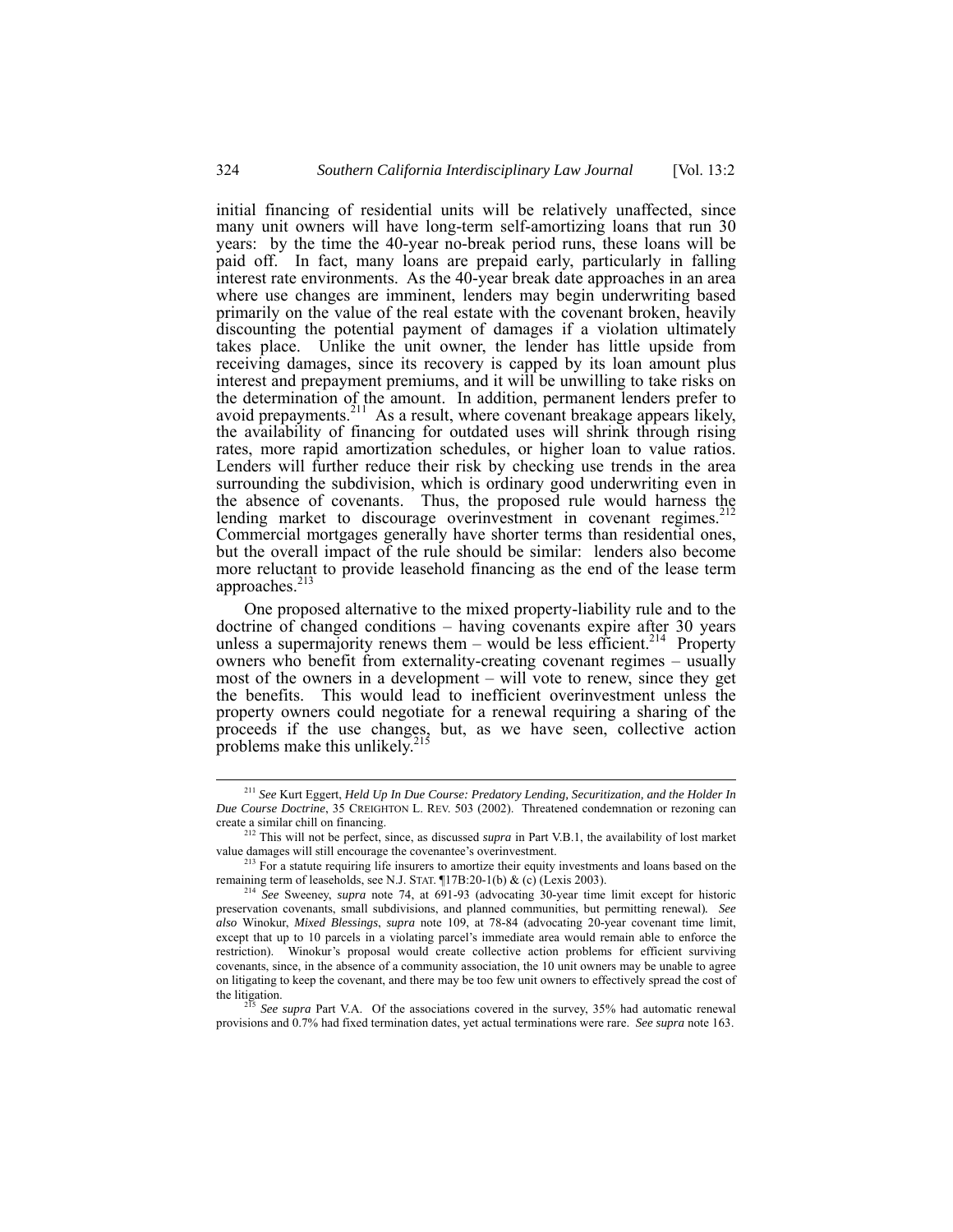A court implementing the mixed property/liability rule should do it for all covenant regimes existing at the time or in the future, without a transition period. As Jeffrey Stake notes, because real estate interests are so long-lasting, they are inherently hard to change without creating distortions. A prospective application of the rule would generate transitional costs and reduce the value of the improved state of the law<sup>[216](#page-56-1)</sup> by leaving large numbers of externality-generating covenant regimes in place.

Since the proposed rule would exchange covenant rights for cash, courts should interpret existing mortgage documents to give mortgagees a security interest in the covenantees' mixed property-liability rule damages, similar to the interest that mortgagees usually expressly take in condemnation proceeds. Otherwise, covenantees will receive a windfall and mortgagees' investment incentives will be impaired.<sup>217</sup> Covenant amendments – even substantial ones – should not extend the 40-year period, since they would be used as a mechanism to extend covenants indefinitely.

#### <span id="page-56-0"></span>3. *Mandatoriness*

The mixed property-liability rule should be mandatory rather than a default rule. As previously noted, the developer's incentive in designing the covenant regime will be to maximize the sale price. This will often mean maximizing long-term externalities, since covenantees will pay a premium for excluding uses that they dislike.<sup>218</sup> Nor are market forces likely to lead the developer to choose another regime. Because a liability rule regime would be likely to reduce the sale price (lenders would likely reduce loan amounts), the developer would find it unattractive unless the developer herself wanted to break the covenants at a low price that would underprotect the covenantees' investments.<sup>219</sup> Such opportunism is not unheard of, $220$  but is uncommon because when the highest and best use of parcels is uncertain, the developer can carve them out of the development, leaving the option to put them back in the future. The developer would be unlikely to propose a mixed property-liability rule both for the reasons

<span id="page-56-2"></span><span id="page-56-1"></span> <sup>216</sup> *See* Stake, *Land-Use Decisions*, *supra* note 2, at 438.

<sup>&</sup>lt;sup>217</sup> If the new rule were adopted, mortgagees would immediately modify the boilerplate for new loans to take a security interest in any damages paid to the covenantee from a covenant violation.

<span id="page-56-4"></span><span id="page-56-3"></span><sup>218</sup> *See supra* note 79.

<sup>&</sup>lt;sup>219</sup> Existing practice, in which developers have effectively chosen injunctive property rule regimes, is not a perfect guide to what they would choose in a completely private-ordered market. Because courts have sometimes been hostile to fines above liability rule level and courts rarely order punitive damages, developers could reasonably assume that their choice is between an injunctive

<span id="page-56-5"></span><sup>&</sup>lt;sup>220</sup> See Wessel v. Hillsdale Estates, Inc., 266 N.W.2d 62 (1978) (developer's marketing materials promised 4.35 acre park and recreational area, but location was not specified in covenants; developer sought to build houses on promised land, leaving 50 by 80 foot concrete slab for park and recreation purposes); Cordogan v. Union Nat'l Bank, 380 N.E.2d 1194 (1978) (developer developed commercial property in area surrounding residential subdivision, then claimed changed conditions as a result of his activities).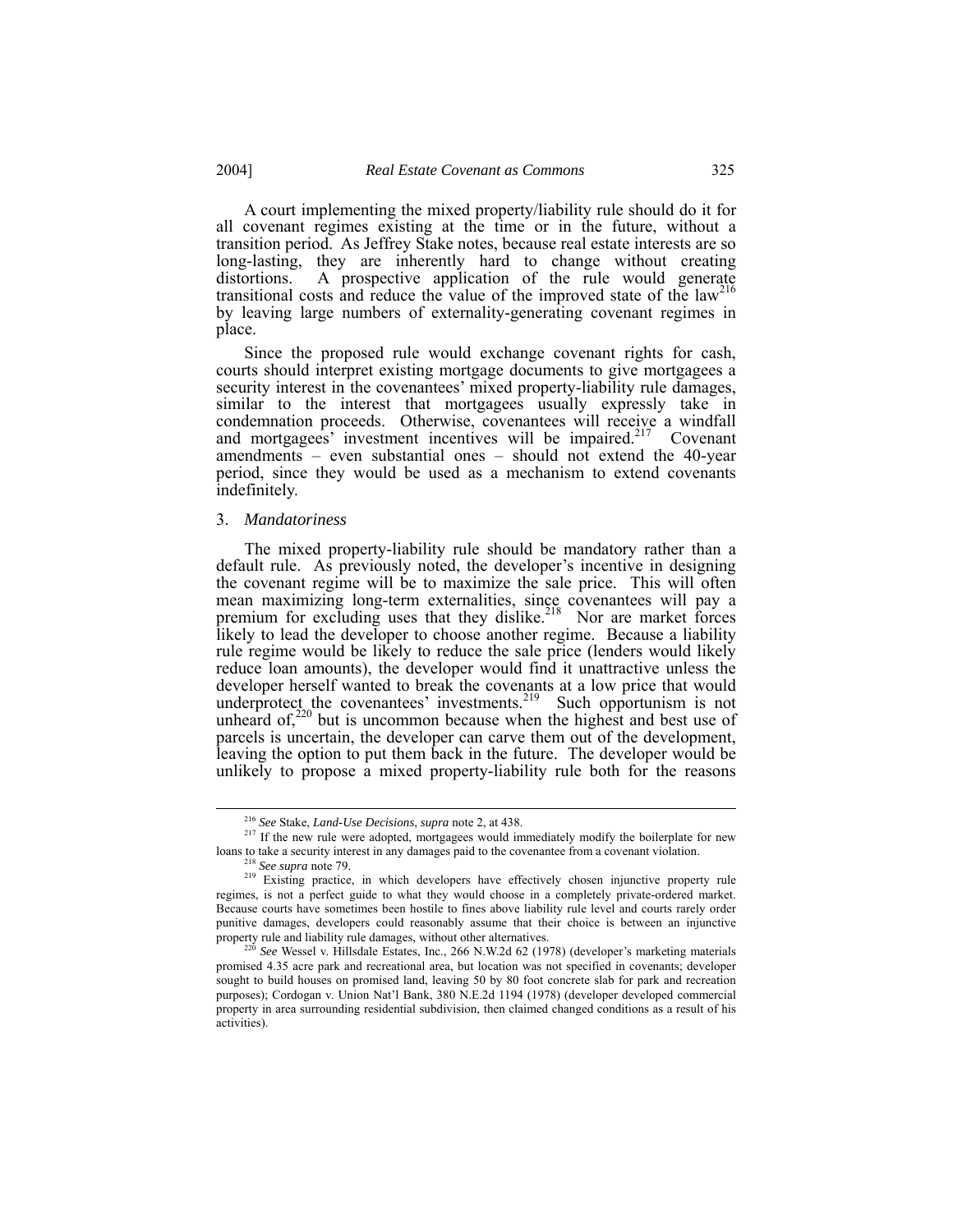described in the analysis of the liability rule and because risk-averse buyers could be frightened off by its novelty. $^{221}$  $^{221}$  $^{221}$ 

# <span id="page-57-0"></span>4. *Releases of Selected Lots from Covenant Regime*

By permitting consensual releases of selected parcels from the covenant regime at any time, courts would ease renegotiation, since the parties could add value to a parcel without wrecking an entire, otherwise functional, covenant regime. As previously noted, in the few cases decided on the issue, some courts have refused to accept any release that does not apply to all lots.<sup>222</sup> Partial releases could allow opportunism by a developer who still controls the association, or by a majority of shareholders seeking to exploit a minority. To limit this, courts could create a safe harbor for releases in exchange for payment of the mixed property-liability damages proposed here. A court could supervise the allocation of damages payments among unit owners by applying one of the recent proposed fairness tests for covenant modifications by associations, although a detailed discussion of them is beyond the scope of this article.<sup>2</sup>

## <span id="page-57-1"></span>C. AFFIRMATIVE COVENANTS

To induce purchases, a developer may promise to perform certain acts in the development, rather than merely barring undesirable uses through negative covenants. Many affirmative covenants will have high subjective value for the covenantee  $-$  a unit owner who moves into a development called Masters Golf Estates will be very upset if the developer fails to put in a golf course. Under incomplete contracts theory, violation of these affirmative covenants will have a similar effect on the covenantee's investment as violation of negative covenants: in both cases, the investment as violation of negative covenants: covenantor's potential violation will cause the covenantee to underinvest.

But the covenantee's potential loss is lower than in negative covenants. For negative covenants, the covenantee has bought its unit (made its selfish investment, in incomplete contracts terminology), and the covenantor's violation reduces the value of that investment. When affirmative covenants are violated, the covenantee often has some ability to mitigate. If the developer of Masters Golf Estates runs into financial trouble, a covenantee

 <sup>221</sup> *See* Natelson, *supra* note 52, at 73-75 (unit owners are risk-averse; changes to covenant scheme will cause unrest).

<span id="page-57-4"></span><span id="page-57-3"></span><span id="page-57-2"></span><sup>222</sup> *See supra* note 162.

<sup>223</sup> *See* Ellickson, *Cities*, *supra* note 61, at 1532-33 (unanimity rules for wealth-shifting amendments, supermajority rules for wealth-creating amendments); Natelson, *supra* note 52, at 70-71 (pareto-optimality standard for reviewing community association decisions, including compensation for unit owners who are disproportionate losers from otherwise efficient decisions); Patrick A. Randolph, Jr., *Changing the Rules: Should Courts Limit the Power of Common Interest Communities to Alter Unit Owners' Privileges in the Face of Vested Expectations?*, 38 SANTA CLARA L. REV. 1081, 1131 (1998) (6-part test balancing impact on subdivision against effect on community association processes, with deference to community association processes). *See also* Epstein, *Covenants*, *supra* note 59, at 922-26 (permit partial releases on majority vote, subject to checks developed by marketplace forces contained in organizing documents, and with judicial protection against exploitation of disproportionately harmed unit owners only in limited instances, such as partial releases).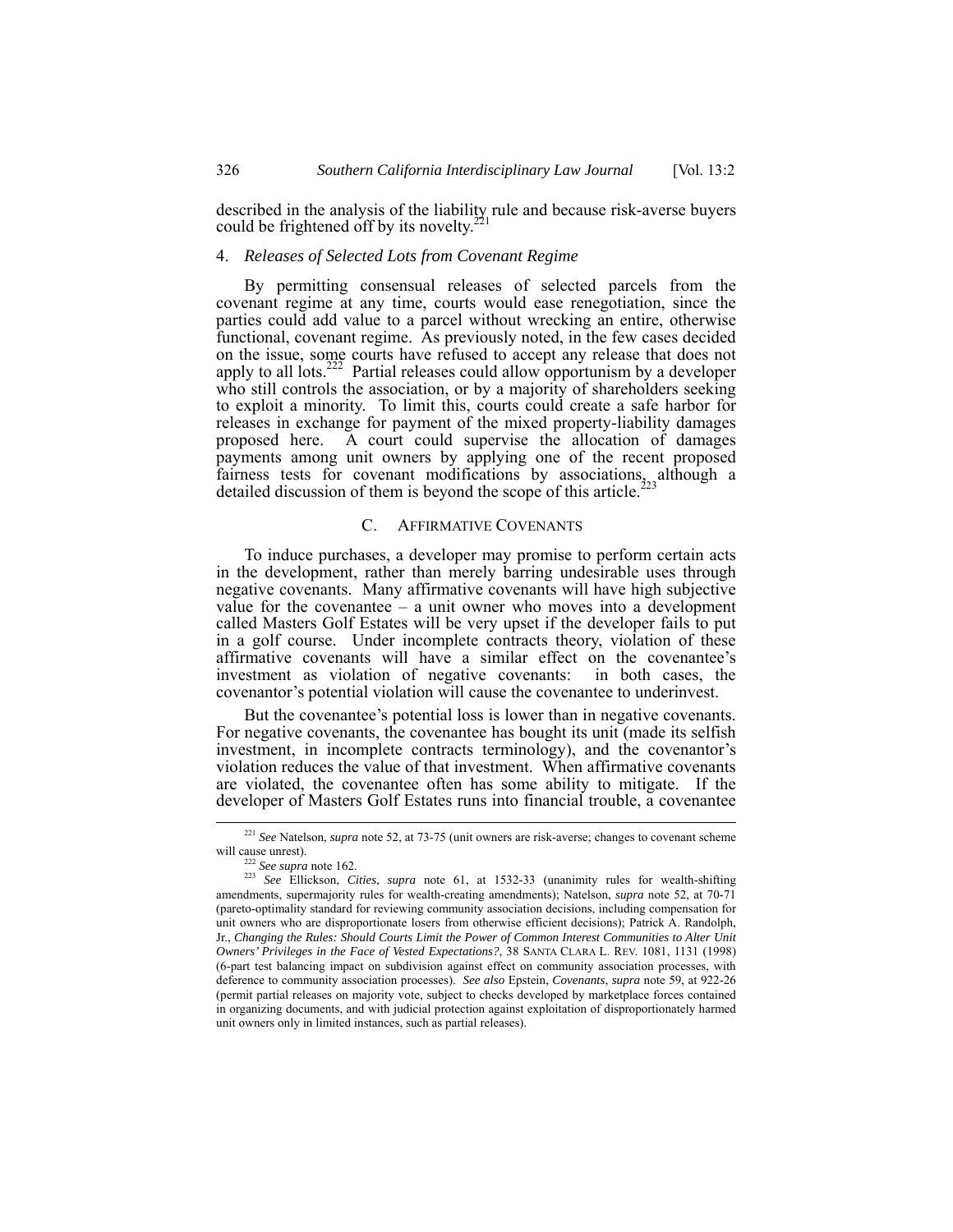<span id="page-58-3"></span>may be able to join another golf club nearby. The subjects of many affirmative covenants, however, are capital or high-management items, and covering for them is unlike buying widgets in the open marketplace. A community association is unlikely to have the resources or expertise to run the subdivision's golf course itself.<sup>224</sup> The less likelihood that the covenantee can perfectly mitigate, the greater the reduction in the covenantee's initial investment.

From the covenantor's perspective, affirmative covenants, in comparison to negative covenants, present a higher holdout risk relative to investment value. A bad negative covenant can leave land undevelopable, but a bad affirmative covenant can generate unlimited losses for the covenantor – for example, a golf club that can never be profitable because the unit owners' average income level is lower than expected. A covenantee protected by an injunction will have an incentive to demand the entire surplus created by a renegotiation, and multiple covenantees will have collective action problems in addition. If a developer is required to make continuing wasteful investments to comply with affirmative covenants even if the development goes sour, then the developer will either reduce its initial investment below or raise its price above the efficient level (the latter to insure itself against damages), and thus will develop too few subdivisions.<sup>225</sup> The developer can limit this underinvestment effect by using a shell entity,<sup>226</sup> and possibly by rejecting the affirmative covenant as an executory contract in bankruptcy.

<span id="page-58-0"></span> <sup>224</sup> *See* Oceanside Community Ass'n v. Oceanside Land Co., 147 Cal. App. 3d 166 (1983) (rundown golf course); Woodlands Golf Ass'n v. Feld, 429 So.2d 846 (1983) (right to apply for golf club membership).

<span id="page-58-1"></span><sup>225</sup> *See* Ayres & Madison, *Inefficient Injunctions*, *supra* note 71. *See also* the following cases denying specific performance and limiting relief to damages for violations of affirmative covenants. Oceanside Community Ass'n v. Oceanside Land Co., 147 Cal. App. 3d 166 (1983) (obligation to restore and operate money-losing golf-course; money damages plus lien awarded); Woodlands Golf Ass'n v. Feld, 429 So.2d 846 (1983) (denial of right to apply for golf club membership); Speer v. Erie R. Co., 68 N.J. Eq. 615 (1905) (covenantee rejects two reasonable offers by covenantor to construct alternative to grade crossing, instead demanding expensive alternative). *But cf.* City of New York v. Delafield 246 Corp, 662 N.Y.S.2d 286 (1997) (failed development acquired through foreclosure, subject to affirmative covenants; value-adding affirmative covenant enforced). 226 *See* Lynn M. LoPucki, *The Death of Liability*, 106 YALE L.J. 1 (1996).

<span id="page-58-2"></span>

<sup>&</sup>lt;sup>227</sup> The ability to reject an affirmative covenant in bankruptcy is not settled law. Negative real estate covenants are treated as property interests and cannot be rejected as executory, while pure contracts can be. *See* Janger, *supra* note 75 (articulating general rule); George W. Kuney, *Further Misinterpretation of Bankruptcy Code Section 363(f): Elevating In Rem Interests and Promoting the Use of Property Law to Bankruptcy-Proof Real Estate Developments*, 76 AM. BANKR. L.J. 289 (2002) (proposing test for when covenants should be rejectable); Basil H. Mattingly, *Sale of Property of the Estate Free and Clear of Restrictions and Covenants in Bankruptcy*, 4 AM. BANKR. INST. L. REV. 431 (1996) (covenants should be rejectable). There appear to be no cases in which a developer has tried to reject an affirmative covenant in bankruptcy, but courts are split on the analogous issue of whether unit owners in residential subdivisions are dischargeable in bankruptcy from personal liability for postpetition community association assessments if they abandon their units. An obligation to pay assessments, contained in the CCR or a similar document, is a form of affirmative covenant. *See* Alfred Q. Ricotta, Comment, *Community Associations and Bankruptcy: Why Post Petition Assessments Should Not Be Dischargeable*, 15 BANK. DEV. J. 187 (1999).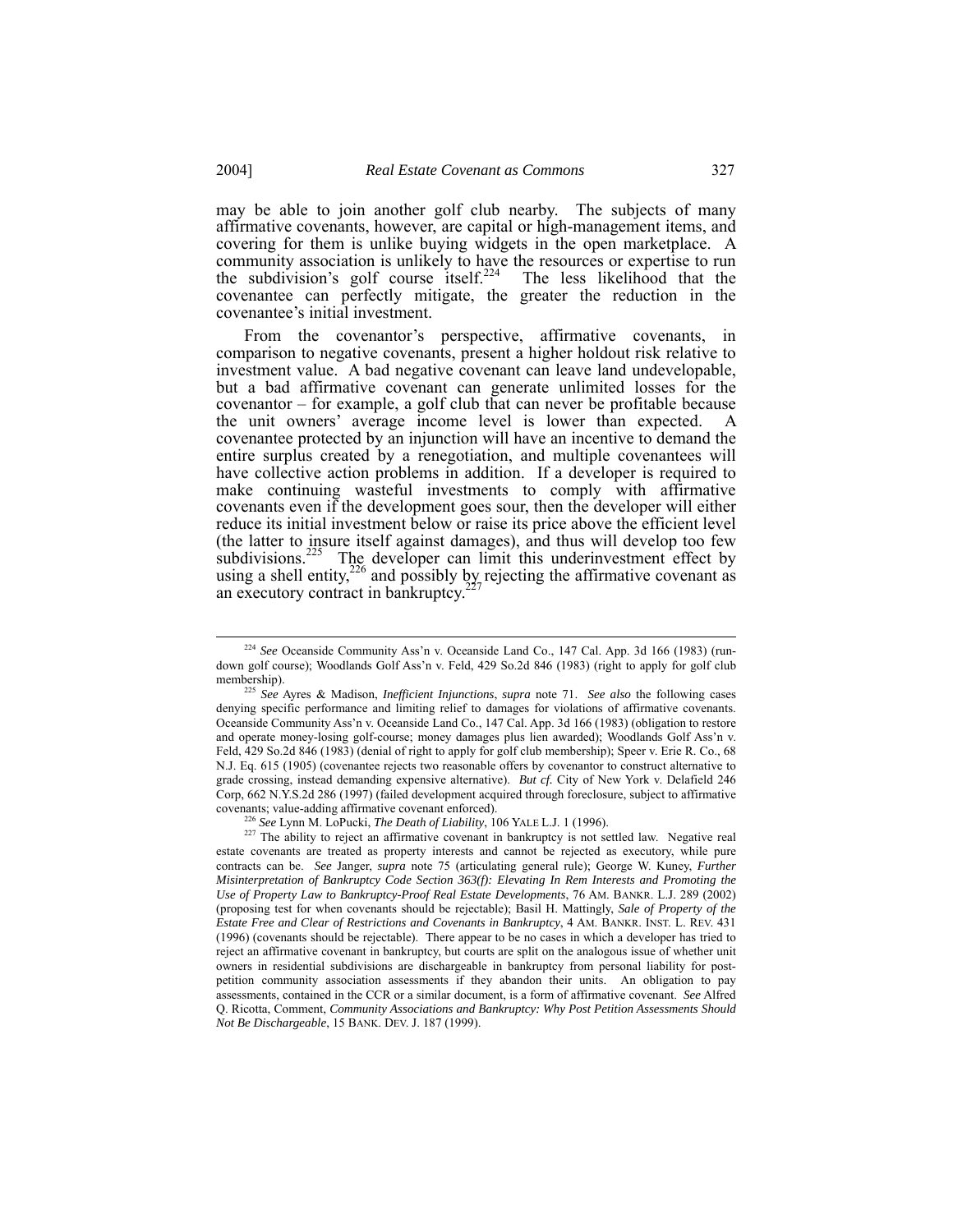<span id="page-59-3"></span>Courts generally apply property status, granting specific performance when failure to perform the affirmative covenant would severely damage the covenantee's investment and the covenantee cannot practically mitigate, as when a railroad fails to construct a promised crossing<sup>228</sup> or a developer fails to put in sewer lines.<sup>229</sup> But where mitigation is possible and there is a high risk of accumulating losses to the covenantor, affirmative covenants are more likely to receive contract-like remedies that will induce more efficient precaution and mitigation by the covenantee.<sup>230</sup> In *Oceanside Community Ass'n v. Oceanside Land Co*.*,* the court applied a fine-like mixed property-liability rule: a charge of \$10 per unit owner per month (\$9,320) against the covenantor, for failure to maintain a golf course, that became a lien in favor of the association.<sup>23</sup>

<span id="page-59-0"></span><sup>228</sup> See Flege v. Covington & Cincinnati Elevated Ry. & Transfer & Bridge Co., 91 S.W. 738 (1906) (specific performance requiring railroad to repair retaining wall running from covenantee property level down to level of tracks; perhaps repair by covenantee would disrupt operation of railroad). *But cf.* Post v. West Shore R. Co., 26 N.E. 7 (1890) (denying specific performance of obligation to construct road in impractical location, but granting specific performance of efficient obligation to construct crossing under railroad plus damages).

<span id="page-59-1"></span><sup>229</sup> *See* Paley v. Copake Lake Dev. Corp., 463 N.Y.S.2d 910 (1983); Strauss v. Estates of Long Beach, 176 N.Y.S. 447 (1919) (discussing homeowner's investment incentives based on promise of sewer); Nisbet v. Watson, 251 S.E.2d 774 (1979). *But see* Paley, 463 N.Y.S.2d at 912 (Weiss, J., dissenting) (arguing that septic tank or municipal hookup are alternatives to developer-installed sewer).

<span id="page-59-2"></span><sup>230</sup> One reason is that courts will find it more costly to monitor compliance with affirmative, as opposed to negative, covenants. *See* Oceanside Community Ass'n v. Oceanside Land Co., 147 Cal. App. 3d 166 (1983). *But cf.* City of New York v. Delafield 246 Corp, 662 N.Y.S.2d 286 (1997) (enforcing affirmative covenant to install street improvements including sewers where current owner had acquired property in a foreclosure sale, even though covenantee was entitled to surety bond proceeds and covenantee had construction expertise to mitigate; covenantee was City of New York, which had issued a zoning permit based on promise).

231 147 Cal. App. 3d 166 (1983). *Oceanside* applies a mixed property-liability rule because the monthly fine level per unit owner (\$10) is probably below the actual monthly value of having a fully functioning golf course, while the accumulated fines would eventually exceed the value of the golf course parcel. According to the court, it would have taken \$200,000 to do a cheap restoration of the golf course, or about two years worth of fines. The golf course parcel owner had acquired the parcel at a foreclosure sale, and was unlikely to want to invest this. The unit owners had previously tried and failed to maintain the golf course. The result, if the value of the restored golf course would be less than \$200,000, is that the golf course parcel owner would try to negotiate with the unit owners for a release of the affirmative covenants, with the parties splitting the surplus created by the release. If the covenantee is given a lien to secure the performance of the affirmative covenant and ultimately tries to foreclose to enforce it, the covenantee may never see the foreclosure proceeds because the covenantor's lender would have probably begun its own foreclosure and the terms of the mortgage may well exempt the lender from performance of the affirmative covenants after it takes title.

*See also* Louisville, N.A. & C. Ry. Co. v. Sumner, 5 N.E. 404 (Ind. 1886) (applies sub rosa weak property-liability rule by expansively interpreting the availability of consequential damages; railroad failure to build fence and depot; injunction not sought; damages awarded for cost of fence, lost value of land due to absence of depot and consequential damages for animals killed); Post v. West Shore R. Co., 26 N.E. 7 (1890) (applying idiosyncratic mixed property-liability rule by granting (1) specific

Other real estate interests involving a debtor's continuing obligations receive mixed propertyliability rule treatment in bankruptcy. A bankrupt landlord can reject a lease and be released from its obligation to provide services, but the tenant (the equivalent of our covenantee) can continue in possession and has a claim for damages for the value of the services. *See* 11 U.S.C. § 365 (h) (2003). Possession plus damages is a mixed property-liability rule. On supercompensatory prepayment premium clauses in mortgages, see *supra* note 198 and accompanying text.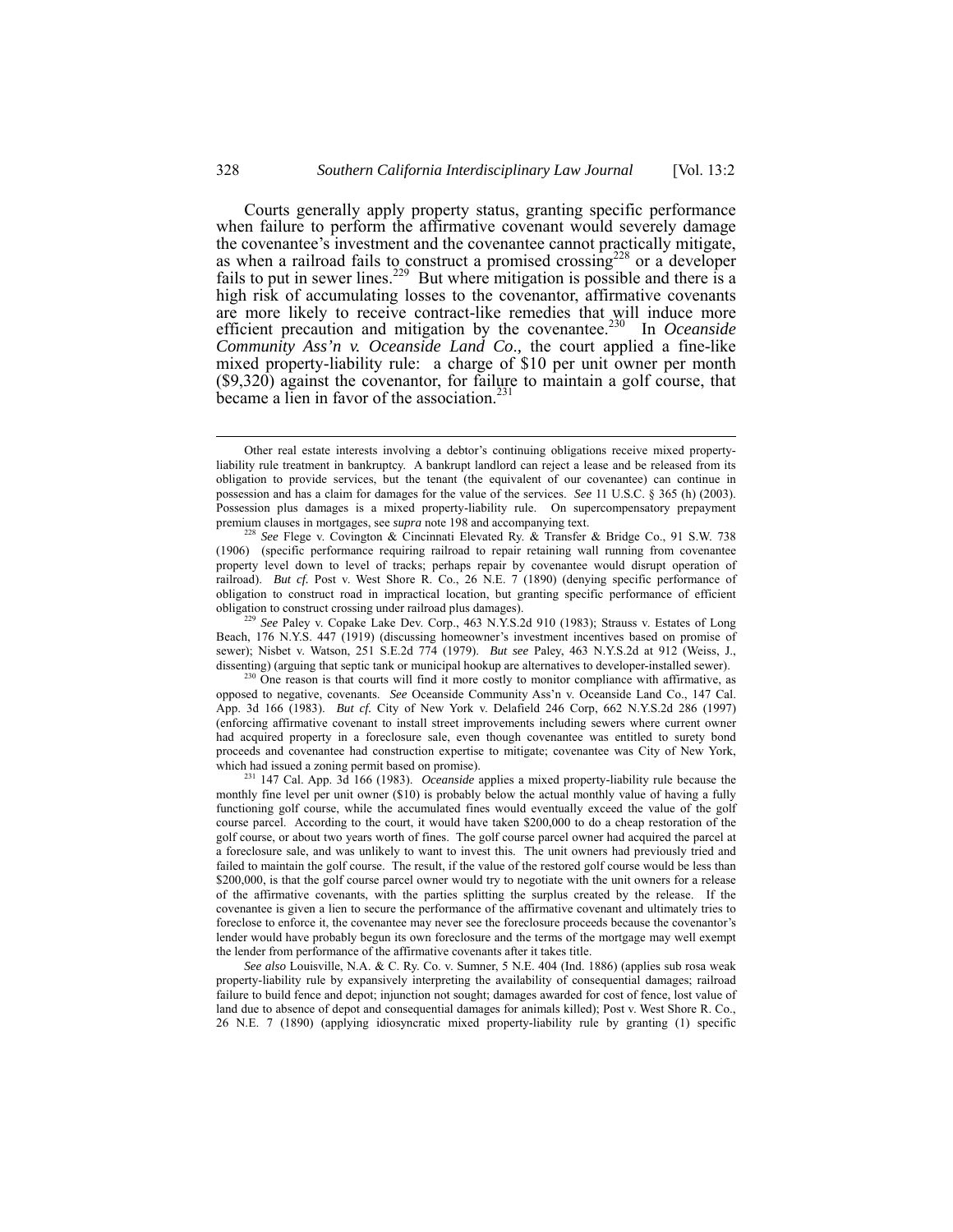The mixed property-liability rule suggested to protect negative covenants should be adjusted for affirmative covenant violations. On violation of an affirmative covenant, the covenantee will suffer four types of losses: (1) the difference between (a) the covenantee's cost of performing a substitute, and (b) the cost to the covenantee if the covenantor had performed its promised act (an expectation measure); (2) if the covenantee cannot perfectly mitigate, the difference between the covenantee's market value with the affirmative covenant performed and with the covenant violated, with whatever level of mitigation is available (also expectation-like); (3) any above-average subjective damages; and (4) demoralization damages. If the covenantee could perfectly perform a substitute under  $(1)$ , there would be no drop in market value under  $(2)$  nor a loss under (3).

The additional demoralization damages (4) reflect the surplus from the covenantor's savings from nonperformance after paying the expectation and lost market value damages to the covenantee. To parallel the 50% split of surplus proposed for negative covenants, the covenantee could get half of the covenantor's cost savings from nonperformance. Assume that the covenantor violated an affirmative covenant to provide sewer service (the cost of which was included in the covenantee's purchase price), and that (a) the covenantee paid the covenantor \$1,000 to buy the property assuming that there would be a sewer system, (b) the covenantor had to spend \$200 installing a septic tank, (c) the property value with the septic tank is \$900, (d) the covenantor would have suffered a \$300 loss from installing the sewer line, and (e) the covenantee had \$0 above-average subjective damages. Then the covenantee would be entitled to damages of (1) the \$200 septic tank installation charge, (2) the \$100 loss in value of the property, and (3) \$150 of the covenantor's savings (surplus) from failing to install the sewer line. Where the covenantor's violation is opportunistic, however – for example, the covenantor is not financially distressed when it fails to put in a sewer system, but merely wants to cut corners after having induced the covenantee's investment – a property rule should apply, with the court ordering specific performance.<sup>[232](#page-60-0)</sup>

As in the case of negative covenants, the mixed property-liability rule would induce precaution from the covenantor and covenantee. The covenantee will not have its investment expectations fully satisfied, inducing it to take greater care in choosing a covenantor as a contracting partner.<sup>233</sup> It is likely that the covenantee will pay more attention to affirmative covenants – amenities like swimming pools will often be

<span id="page-60-1"></span> $233$  A residential covenantee may be unlikely to perceive the difference between remedies regimes at the time of its investment, but lenders will. *See supra* Part IV.B.2.

performance of efficient obligation to construct crossing under railroad and, (2) damages in lieu of specific performance of obligation to construct road in impractical location). *But cf.* St. Louis, I. M. & S. Ry. v. Sanders, 121 S.W. 337 (1909) (railroad failure to construct levee; injunction not sought; damages limited to cost of constructing levee, not consequential damages, since landowner could have mitigated by constructing levee herself.)

<span id="page-60-0"></span><sup>&</sup>lt;sup>232</sup> See, e.g., Wessel v. Hillsdale Estates, Inc., 266 N.W.2d 62 (1978) (developer promises 4.35acre park, but plans to put in 50 x 80 foot concrete slab).